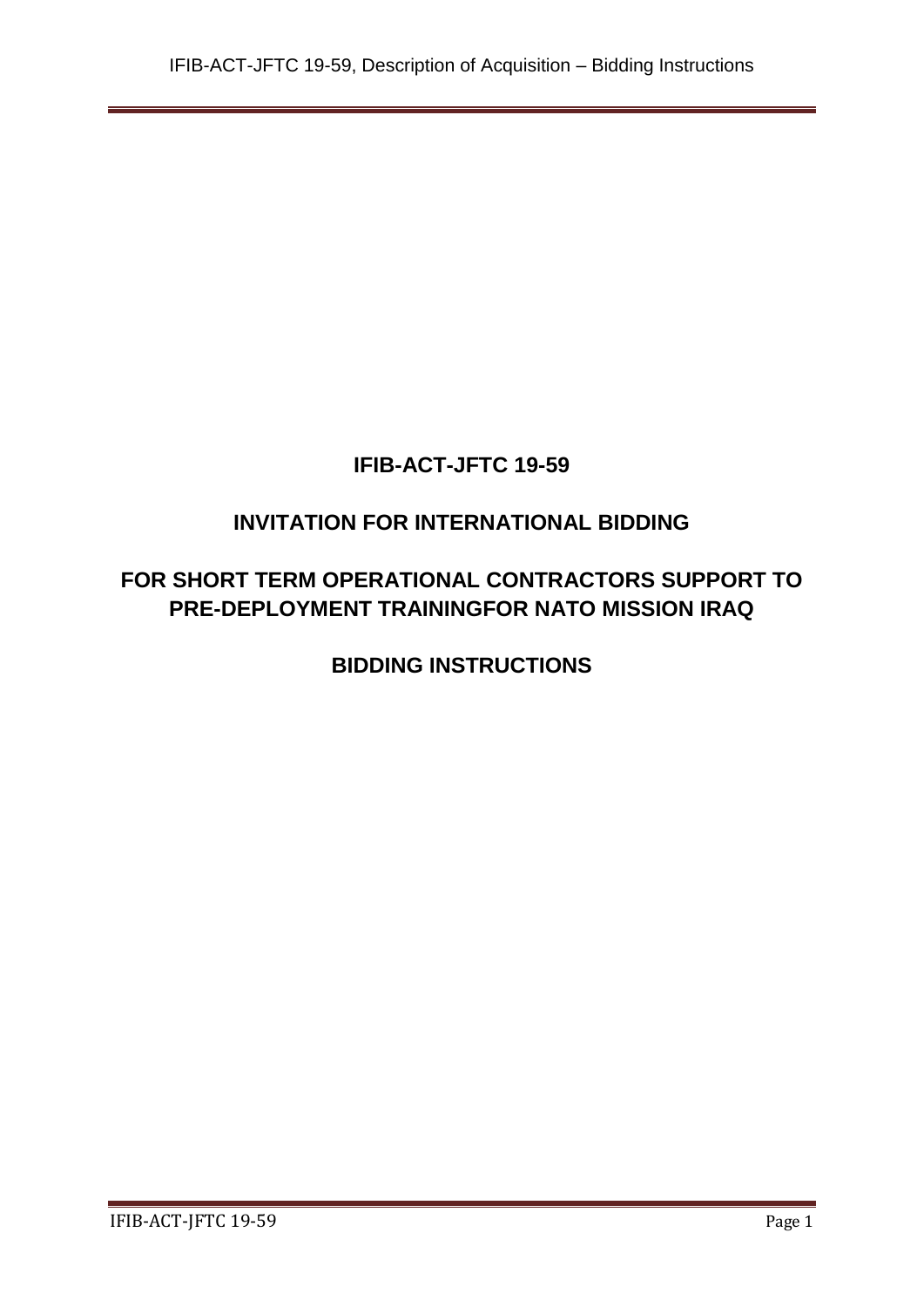## **PART I – BIDDING INSTRUCTIONS**

## **TABLE OF CONTENTS**

- 1. General
- 2. Classification
- 3. Definitions
- 4. Eligibility
- 5. Exemption of Taxes
- 6. Terms and Conditions of the Bid
- 7. Amendments or Cancellation
- 8. Clarifications to the Solicitation
- 9. Bid Closing Date
- 10. Bid Validity
- 11. Contents of Proposal
- 12. Proposal Submission
- 13. Late Proposals
- 14. Bid Withdrawal
- 15. Bid Evaluation
- 16. Clarifications of Proposals
- 17. Award
- 18. Communication
- 19. Points of Contact

#### **ENCLOSURES:**

- 1. Proposal Checklist
- 2. Address Label
- 3. Compliance Statement
- 4. Technical Evaluation Matrix
- 5. Mandatory Price Proposal Format
- 6. Certification of Security Clearance
- 7. Certificate of Bid Validity
- 8. Certificate of Independent Determination
- 9. Certificate of Exclusion of Taxes and Charges
- 10. Statement of Absence of Conflict of Interest
- 11. Certificate of Legal Name of Bidder
- 12. Past Performance Information Form

## **PART II – GENERAL CONTRACT TERMS AND PROVISIONS**

JFTC General Contract Terms and Conditions

## **PART III – SPECIAL PROVISIONS AND TECHNICAL INFORMATION**

Section A - JFTC Special Terms and Conditions for Commercial Personnel Services **Contracts** 

Section B – Statement of Work

IFIB-ACT-JFTC 19-59 Page 2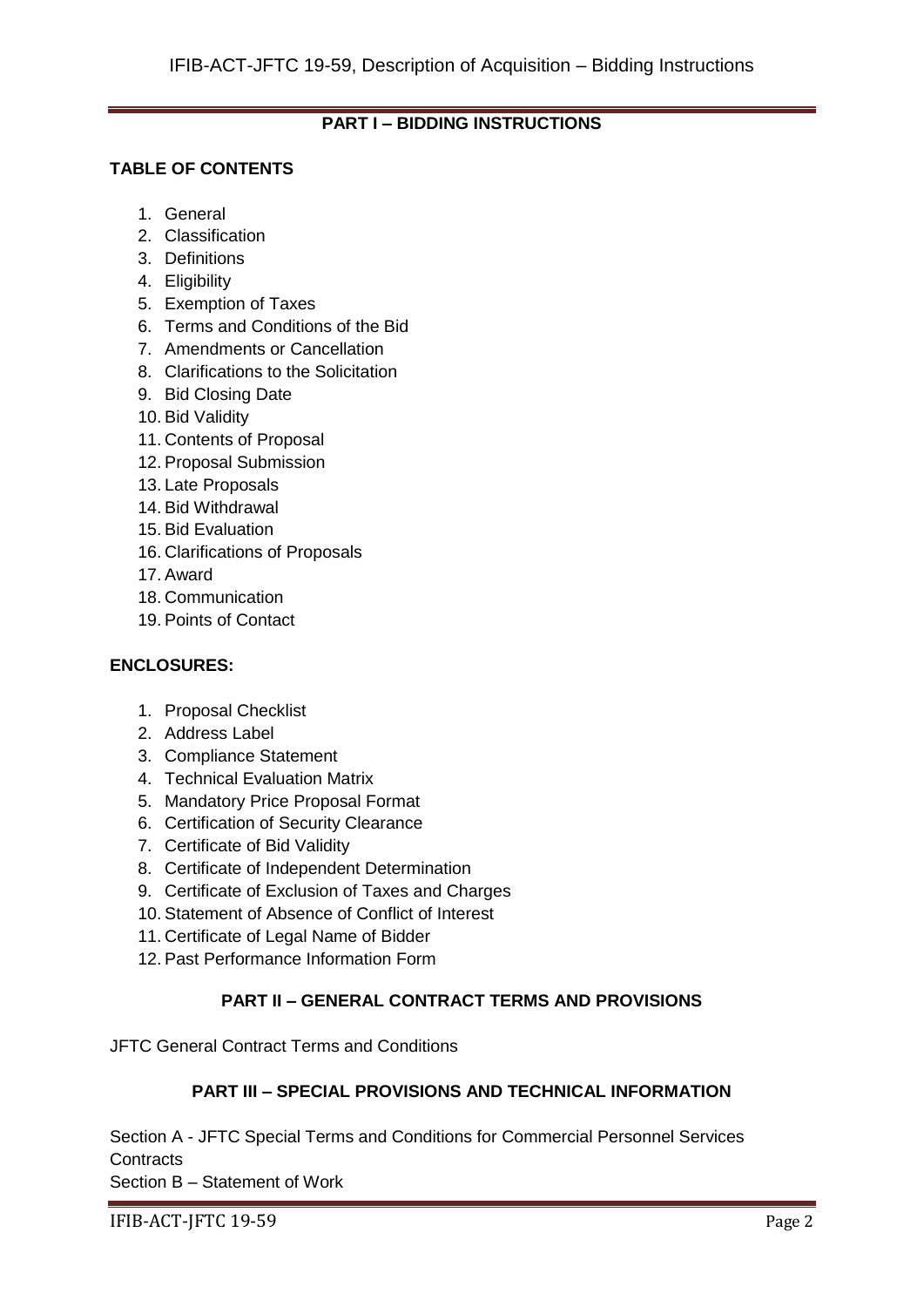## **PART I - BIDDING INSTRUCTIONS**

#### **1. General**

The purpose of this Invitation for International Bidding (IFIB) is the competitive selection of the lowest compliant bidder offering services for Short Term Operational Contractors Support to Pre-deployment Trainingfor NATO Mission Iraq. The result of this IFIB will be the Short Term Operational Commercial Personnel Services Contract in Support of Training Events in accordance with the JFTC Special Contract Terms and Conditions. The result of this bidding will be Indefinite Delivery (ID) Requirements Contract.

#### **2. Classification**

This IFIB is an UNCLASSIFIED document.

#### **3. Definitions**

- a) The term "Potential Bidder", shall refer to the entity that intents, without commitment, to participate in this IFIB.
- b) The term "Bidder", shall refer to the bidding entity that has completed a bid in response to this IFIB.
- c) The term "Compliance" as used herein means strict conformity to the requirements and standards specified in this IFIB.
- d) The term "Contractor" shall refer to the bidding entity to which the contract is awarded.
- e) The term "Contracting Officer" or "CO" designates the official who is executing this IFIB and awarding the contract on behalf of the JFTC.
- f) "Contracting Officer Technical Representative" or "COTR" is the official who is appointed for the purpose of determining compliance of the successful bid, per the technical specifications.
- g) The term "Key Personnel" shall refer to certain experienced, professional and/or technical personnel essential for successful accomplishment of the work to be performed under the contract that are listed in Technical Evaluation Matrix and whose resumes were submitted by the bidding entity for evaluation of the proposal/ bid.
- h) The term "Statement of Work" (hereinafter referred to as SOW) refers to the technical requirements defined by JFTC.
- i) The term "JFTC" shall refer to the Joint Force Training Centre.
- j) The term "ACT" shall refer to the Allied Command Transformation.
- k) The term "NATO", shall refer to the North Atlantic Treaty Organisation.
- l) The term "days" as used in this IFIB shall, unless otherwise stated, be interpreted as meaning calendar days.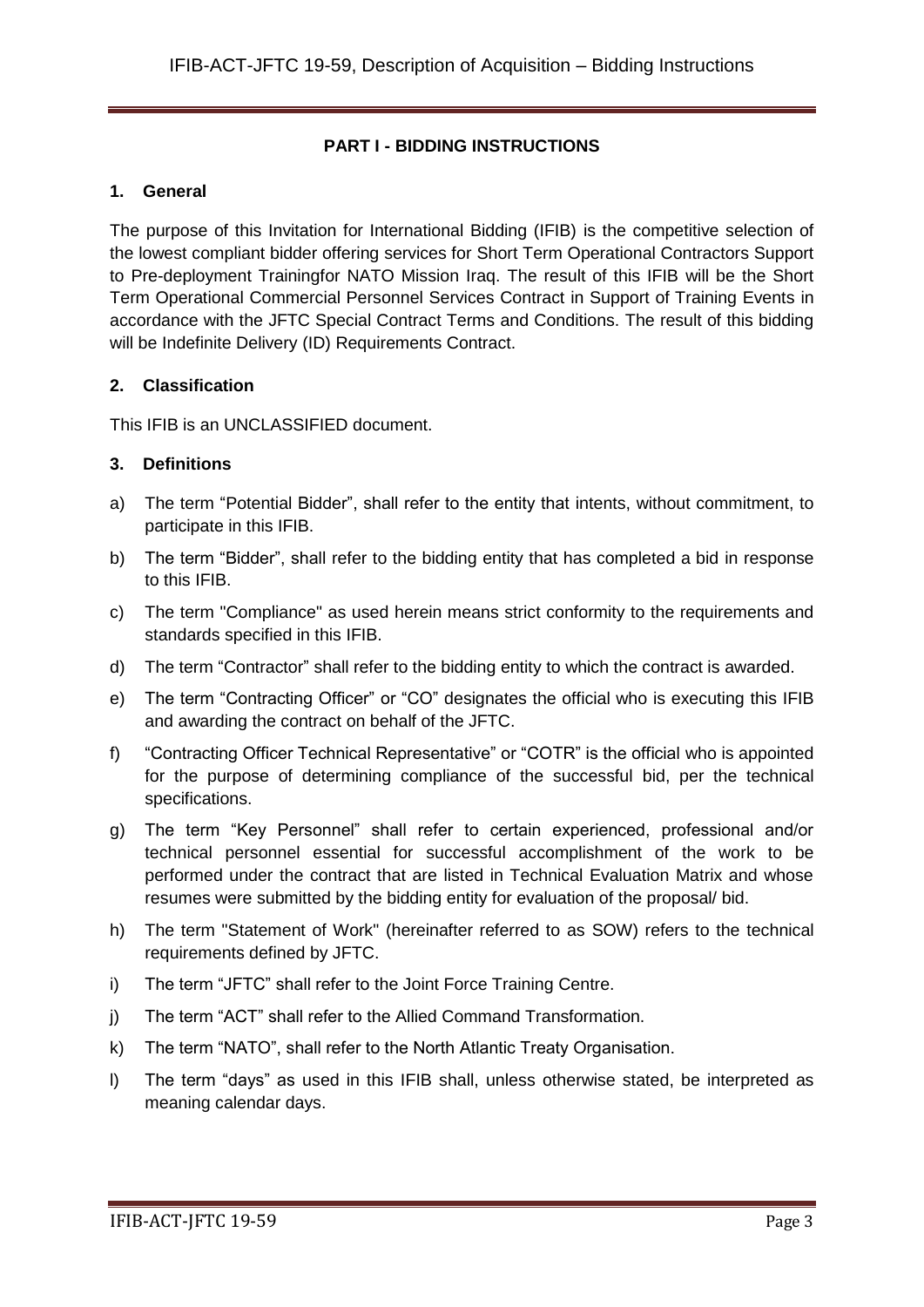## **4. Eligibility**

This IFIB is opened to governmental or commercial entities that:

- a) Originate and are chartered/incorporated within NATO member nations,
- b) Contractor personnel performing services under the contract must be citizens of a NATO nation, having appropriate professional training and experience in related field(s), and meet applicable criteria for personal security clearance,
- c) have successfully provided similar services (at least two (2) contracts within the past three years) to NATO entities or NATO-member national military command or training centre.

#### **5. Exemption of taxes**

In accordance with Article VIII of the Paris Protocol dated 28 August 1952 and Art. 17 of the Supplementary Agreement between the Government of the Republic of Poland and Headquarters, Supreme Allied Commander Transformation and the Supreme Headquarters Allied Powers Europe to the Protocol on the status of International Military Headquarters set up pursuant to the North Atlantic Treaty, dated 9 July 2016, goods and services under this Contract are exempt from taxes, duties and similar charges.

#### **6. Terms and Conditions of the Bid**

All the terms and conditions of a bid are deemed to be accepted by the Bidder and incorporated into the Bidder's proposal submission. It is the JFTC's intention that the General and Special Terms and Conditions stated in this bid and the successful Bidder's response to this bid will form the contract between the JFTC and the successful Bidder.

#### **7. Amendment or Cancellation**

- a) The JFTC reserves the right to amend or delete any one or more of the requirements, terms, conditions or provisions of the IFIB prior bid opening. A solicitation amendment or amendments shall announce such action.
- b) Amendments issued before the established time and date for receipt of offers shall be issued to all parties receiving the solicitation.
- c) Amendments issued after the established time and date for receipt of offers shall be issued to all bidders that have not been eliminated from the competition, provided that the reasons for the elimination are not material in the changes.
- d) The JFTC reserves the right to cancel, suspend or withdraw for re-issue at a later date, at any time, this IFIB either partially of in its entirety. No legal liability on the part of the JFTC shall be considered for recovery of costs in connection to bid preparation. All efforts undertaken by any bidder shall be done considering and accepting, that no costs shall be recovered from the JFTC. If this IFIB is cancelled prior to the bid opening, the bids already received shall be returned, unopened to the senders upon their request.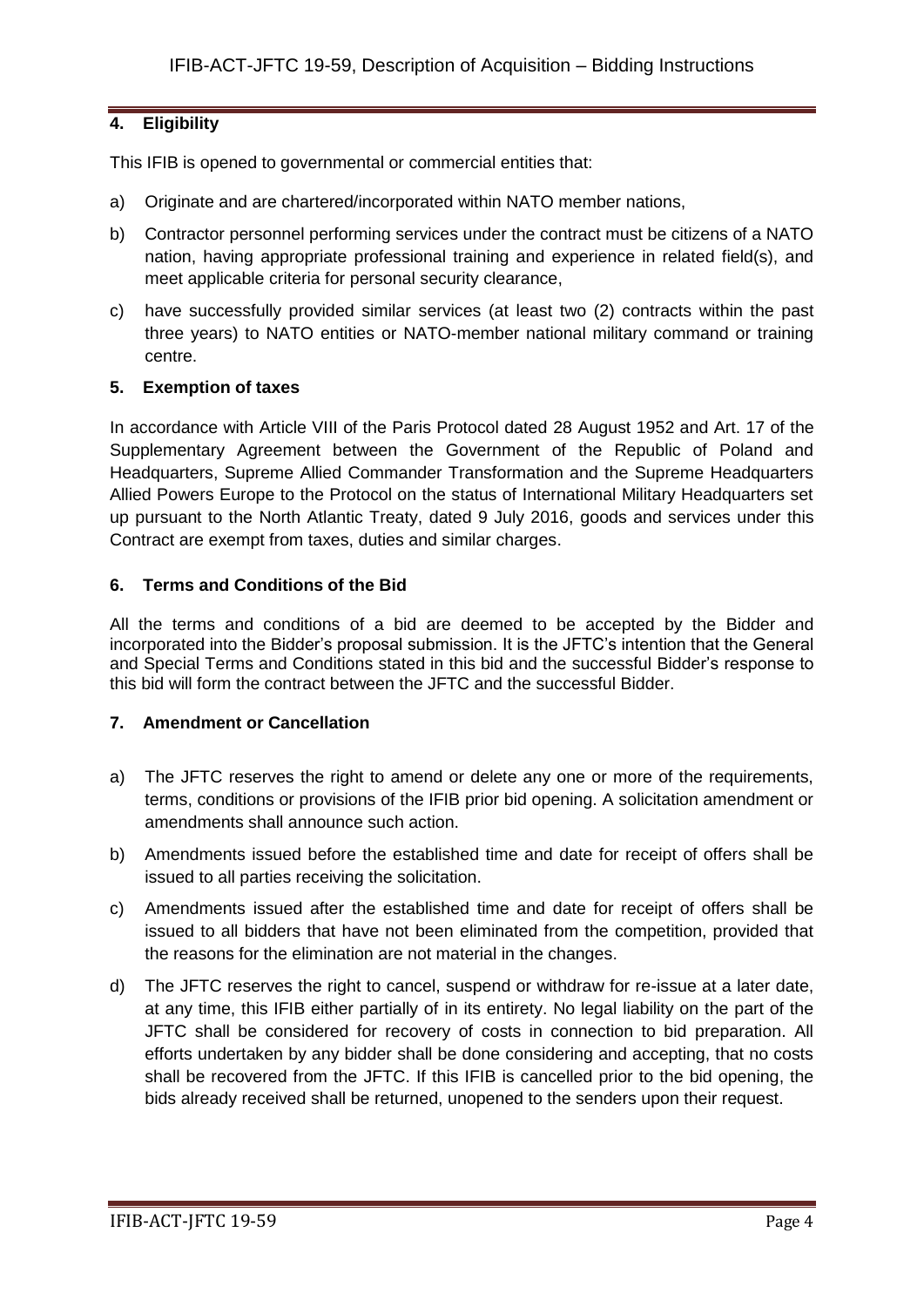#### **8. Clarifications to the Solicitation**

- a) Potential Bidders should seek clarification at their earliest convenience. Any explanation regarding the meaning or interpretation of terms, clause, provision or specifications of this IFIB, shall be requested in writing, from the Contracting Officer. The Contracting Officer must receive such requests for clarification no later than 28 calendar days before bid closing date. The Contracting Officer is under no obligation to answer questions submitted after this time.
- b) Information in response to a request for clarification to a potential bidder shall be furnished to all potential Bidders as a Question and Answer (Q&A) amendment (except for the identity of the questioner) not later than 28 calendar days before the closing date for bids. All such amendments shall be incorporated into this IFIB and published on the JFTC website as part of this solicitation. The published answers issued by the Contracting Officer shall be regarded as the authoritative interpretation of the IFIB. Oral interpretations shall not be binding unless confirmed in writing by the Contracting Officer.
- c) The [Frequently Asked Questions](http://www.jftc.nato.int/organization/contracting) (FAQ) published on the JFTC official website contain answers to some of the commonly asked questions. The aim of FAQ is to help the potential bidders to understand bidding process. Please peruse them first.

#### **9. Bid Closing Date**

- a) Bids shall be received at the JFTC Contracting Office, no later than 22 November 2019, 13:00 hours, Central European Time. No bids shall be accepted after this time and date.
- b) Written and duly justified requests for extensions of the bid closing date shall be submitted directly to the Contracting Officer, and may be granted at his discretion. Such requests must reach the Contracting Officer not later than 14 calendar days prior bid closing date. When extensions of the bid closing date are granted, the Contracting Officer will immediately advise all the potential offerors by publishing it on the JFTC website, and when possible, by sending the notification via email.

## **10. Bid Validity**

- a) Bids shall be irrevocable for a period of ninety days (90) from the applicable closing date set forth within this IFIB.
- b) In order to comply with this requirement, the bidder shall complete the Certificate of Bid Validity set forth in Enclosure 7. Bids offering less than the period of time referred to above for acceptance by the Contract Award Committee (CAC) may be determined to be non-compliant.
- c) The CAC will endeavor to complete the evaluation and make an award within the period referred to above. However, should that period of time prove insufficient to render an award, the CAC reserves the right to request an extension of the period of validity.
- d) Upon notification by the Contracting Officer of such a request for a time extension, the bidders shall have the right to: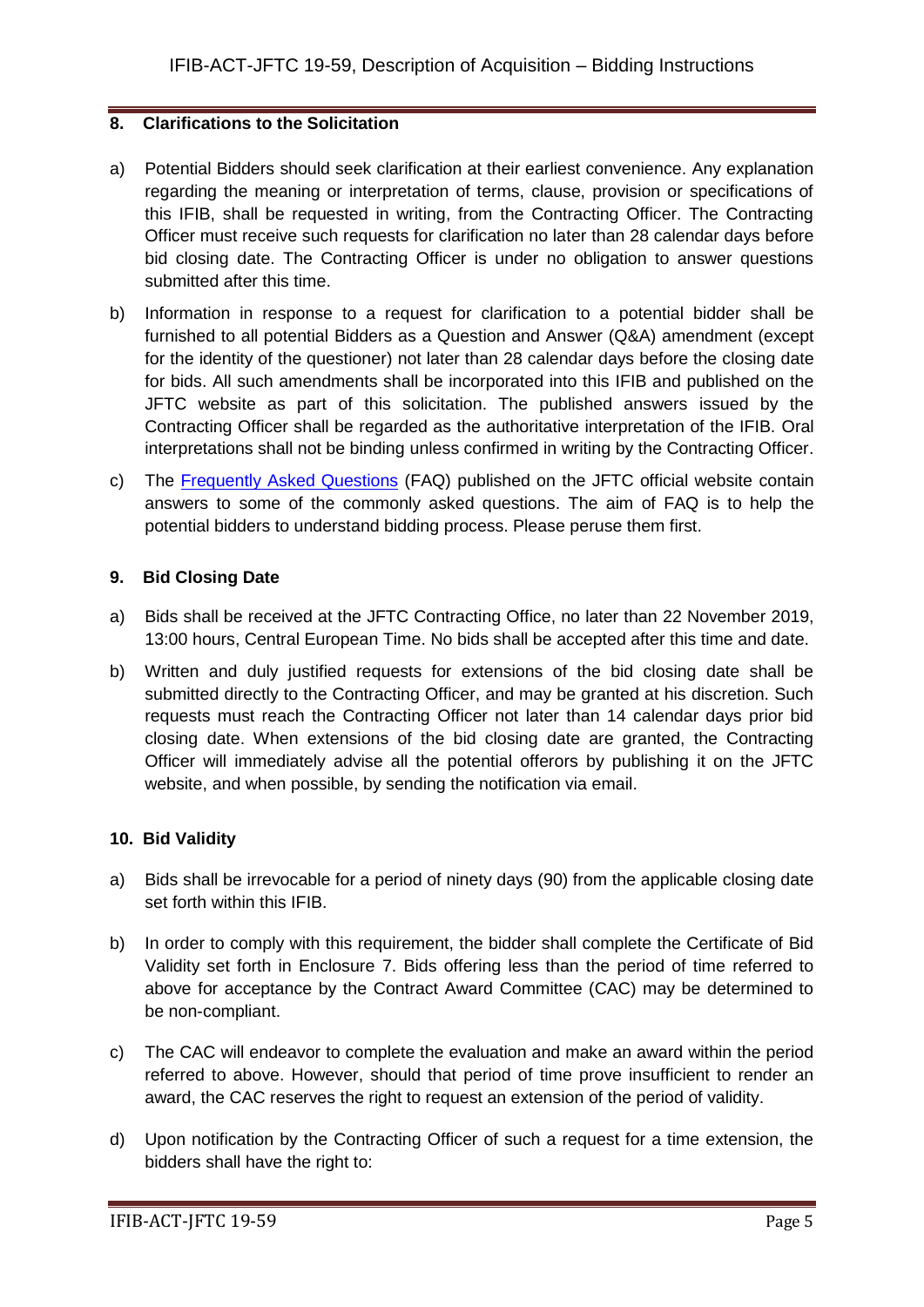- a. accept this extension of time in which case bidders shall be bound by the terms of their offer for the extended period of time and Certificate of Bid Validity extended accordingly; or
- b. refuse this extension of time and withdraw the Bid.
- e) Bidders shall not have the right to modify their Bids due to Contracting Officer request for extension of the Bid validity unless expressly stated in such request.

#### **11. Contents of Proposal**

The proposal **shall consist of 4 (four) copies** of the following minimum paper documents (clipped – neither binding nor prong folders please):

- a) A table of contents for the entire proposal (Enclosure #1);
- b) The Bidder's full name, address, Points of Contact (POC), telephone number and e-mail address;
- c) Compliance Statement (Enclosure #3);
- d) Appropriate technical documentation to determine whether proposed services, terms and conditions unequivocally comply with all the requirements of this IFIB, including Technical Evaluation Matrix (TEM) for the Key Personnel (Enclosure #4). The TEM **must** be supported with Curriculum Vitae **and** copies of certificates, diplomas, letters of reference, letters of appreciation, etc. that would support to ascertain whether the individual have adequately demonstrated that he/she possess the required education, qualifications, experience, skills and knowledge. Bidders must propose the Primary Key Personnel proposals. In addition Bidders can provide Alternate Key Personnel proposals that will provide services in case of absence of the Primary Key Personnel (The Technical Evaluation Matrix for the Alternate Key Personnel);
- e) The Bidder must provide the index of supporting technical documentation (including document title, page number and reference to TEM criteria #);
- f) Company Price Proposal in sealed format (Enclosure #5);
- g) Certification of Security Clearance (Enclosure #6);
- h) Certificate of Bid Validity (Enclosure #7);
- i) Certificate of Independent Determination (Enclosure #8);
- j) Certificate of Exclusion of Taxes and Charges (Enclosure #9);
- k) Statement of Absence of Conflict of Interest (Enclosure #10);
- l) Certificate of Legal Name of Bidder (Enclosure #11);
- m)Past Performance Information Form (Enclosure #12).

#### **12. Proposal Submission**

- a) The proposal shall be made in English language.
- b) Bids must be submitted in accordance with the **DOUBLE ENVELOPE SYSTEM**. The **Outer Envelope** or parcel should be duly sealed and carry the following information as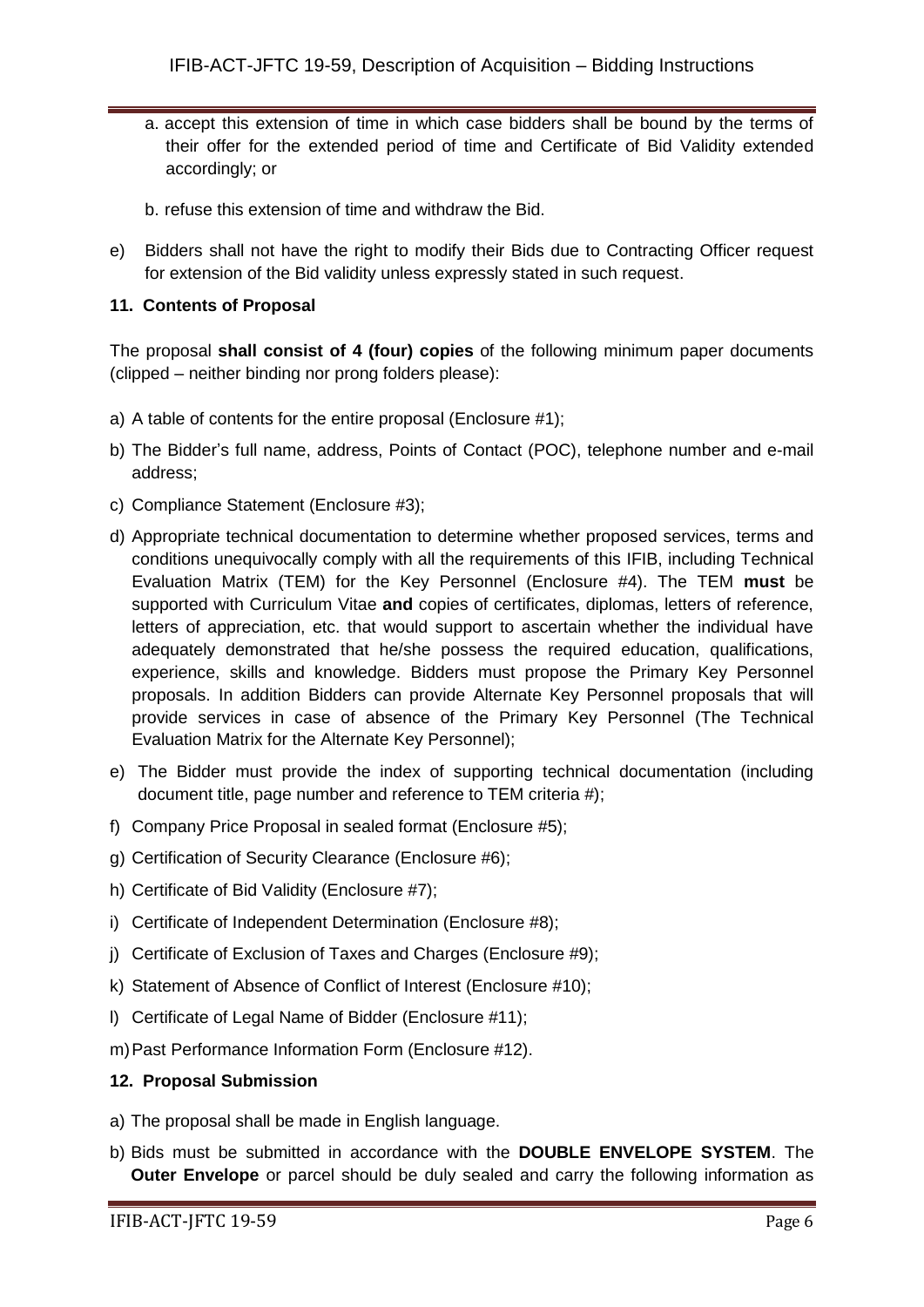presented in the Enclosure #2. The outer envelope must contain **two (2) inner envelopes**, namely:

- **- Inner Envelope A –** containing **Technical and Administrative Proposal**
- **Inner Envelope B –** containing **Price Proposal**

#### **each of them separately sealed and identified (including bidder name).**

- c) It is strictly required that bids are presented in the correct format and include all documents necessary to enable the Contract Award Committee to assess them. Failure to respect these requirements will constitute a formal error and may result in the rejection of the tender.
- d) An electronic copy (via e-mail) of the Technical and Administrative proposal of maximum 2 PDF files (not exceeding 8MB) is required to the Contracting Officer, prior to the established Bid Closing Date. The Bidders shall not include the Price Proposal.
- e) Partial bidding is not permitted.
- f) Proposal packages may be made by mail, courier or hand carried.
- g) Proposal packages are to be handed to a member of Contracting Office or other member of the Budget and Finance Branch, who shall endorse the package with a time date and delivery official shall counter sign, as to the accuracy of the recording. The delivery shall be scheduled between 08:00 and 15:00 CET (between Monday and Friday only).
- h) Quotations shall be made as net price in the National Currency of the Bidder.
- i) For the purpose of the price comparison all quoted prices will be converted by the Contract Award Committee into PLN on the basis of the Bank Pekao S.A. selling exchange rates at close of business of the last working day preceding the Bid Closing Day.
- i) It is the sole responsibility of the interested company to review any  $Q \& A$  that may be issued in support of this solicitation, prior to bid submission.
- k) No oral bids or oral modifications or telephonic bids shall be considered.
- l) It is the ultimate responsibility prior to submission that all proposal submissions are reviewed to ensure they meet the technical and administrative specifications and that offers meet the limitations and expressed conditions.

## **13. Late Proposals**

- a) It is solely the bidder`s responsibility that every effort is made to ensure that the proposal reaches the JFTC prior to the established closing date and time. All late bids shall be returned to the offering company unopened. Only if it can be unequivocally demonstrated that the late arrival of the bid package was the result of the NATO staff negligence (mishandling) shall the bid be considered.
- b) A delay in a commercial courier service does not constitute a delay by the NATO or government channels.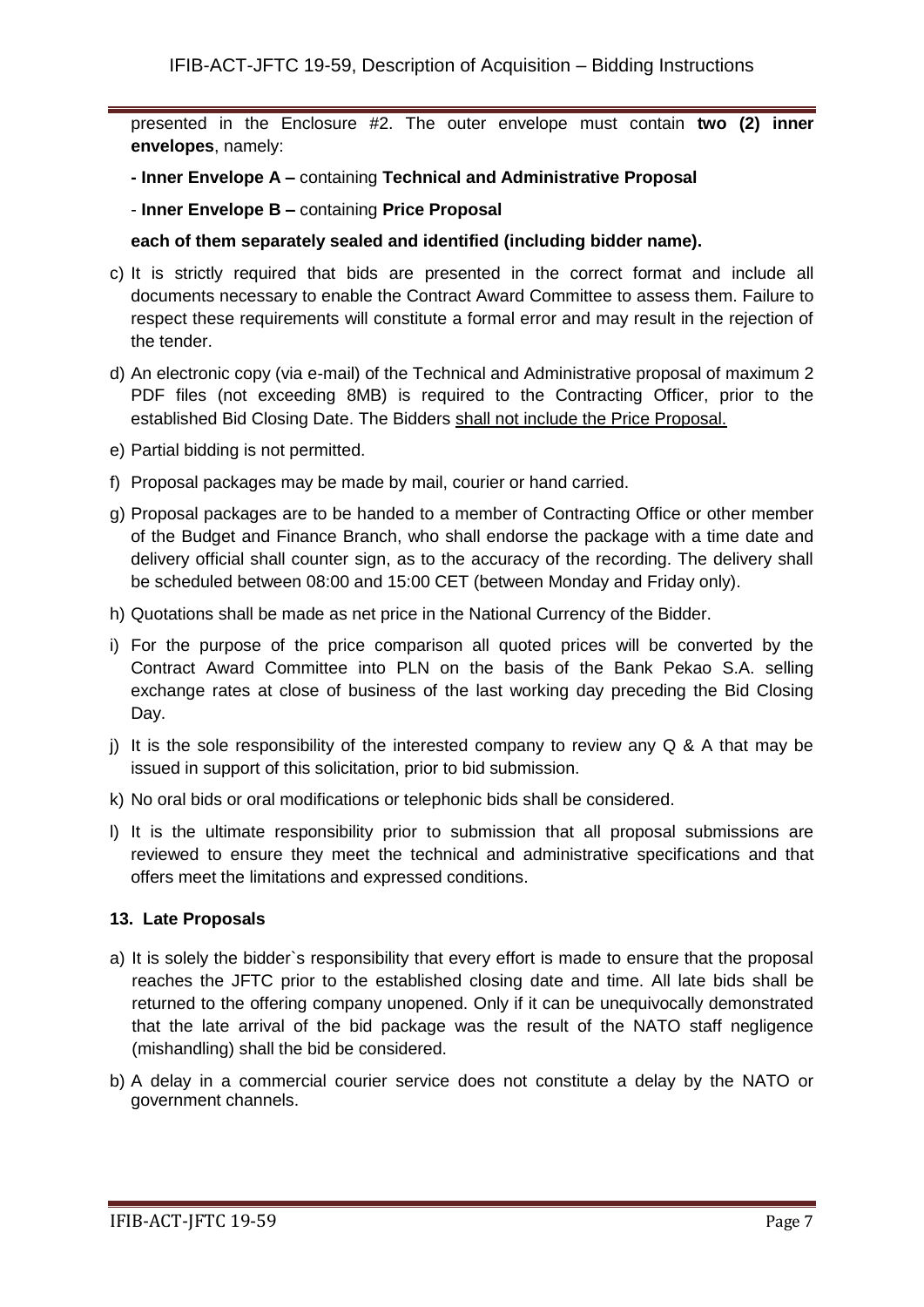### **14. Bid Withdrawal**

A bidder may withdraw their bid up to the date and time specified for bid closing. Such withdrawal must be completed in writing, with attention to the JFTC Contracting Officer. The proposal shall be returned to the bidder, at the expense of the Company.

## **15. Bid Evaluation**

- a) The evaluation of bids and determination as to the responsiveness and technical adequacy or technical compliance, of the products or services requested, shall be the responsibility of the JFTC. The contract shall be awarded to the bidder submitting the admissible bid offering the lowest priced technically compliant offer. Such determinations shall be consistent with the evaluation criteria specified in the IFIB. The JFTC is not responsible for any content that is not clearly identified in any proposal package.
- b) Prior to the commencement of the Technical and Price Evaluation, Bids will be reviewed for administrative compliance with the Bid Submission Requirements of this IFIB. These are as follows:
	- (1) The Bid was received by the Bid Closing Date and Time.
	- (2) The Bid is complete, i.e. contains a separate price and separate technical Bid, and it comes in two separate and closed envelopes as described in point 12.b).
	- (3) The bidder has submitted originally signed copies of the required Certificates and Statements and provided all other required Enclosures.
	- (4) The Bid is made in English language. Any documents supporting the bid that are not translated into English language (self-translation will be accepted) shall not be considered eligible.
	- (5) The Technical Proposal is complete and meets the purpose of this IFIB (for details please see point 11. d).

A Bid that fails to conform to one or more of the above requirements will be declared noncompliant and shall not be evaluated further by JFTC (selection criteria: pass or fail).

- c) Determination of Technical Compliance (selection criteria: pass or fail), to include appropriate technical documentation (as specified in points 11. d) and m)). The proposed Primary Key Personnel must meet all the required TEM criteria. The proposed Alternate Key Personnel will not be assessed for compliance by CAC. These candidatures will be evaluated and then accepted or rejected by appointed COTR and CO on case by case basis (when absence or unavailability of the Primary Key Personnel is reported by Contractor).
- d) Upon determination that the technical volume is responsive and technically compliant, such offers shall be approved to the next phase (price) of the two-step bidding process.
- e) Successful cost price criteria (Lowest Price Technical Compliant Offer). The CAC shall open and record the price proposals of the Technically Compliant Offers only. No deviation from proposed pricing is authorised.

#### **16. Clarifications of Proposals**

During the entire evaluation process the JFTC reserves the right to discuss any bid with the order to clarify what is offered and interpretation of language within the bid, to resolve in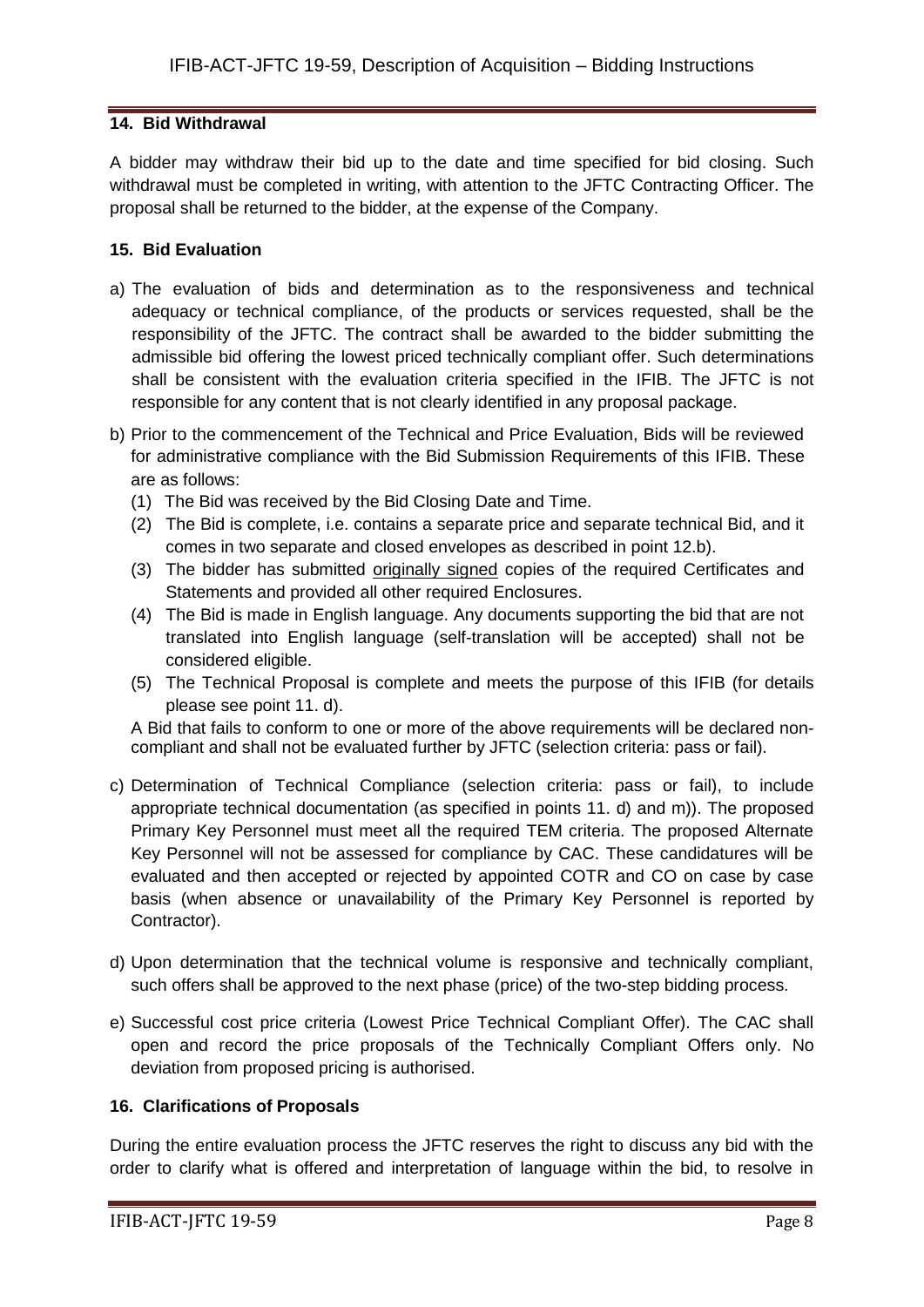potential areas of noncompliance. Clarifications should not cause prices to change or technical offering to materially change. Following receipt of bids/proposals, clarification requests should be limited to resolving likely administrative errors (e.g., clerical mistakes, as in the obvious misplacement of a decimal point).

## **17. Award**

- a) The JFTC contemplates to award a contract to a single source.
- b) The JFTC Contract Award Committee shall award the contract to the Bidder whose conforming proposal represents the lowest compliant offer.
- c) The JFTC reserves the right to negotiate minor deviations to the listed Special and General Terms and Conditions to this IFIB.
- d) Contract Award date is anticipated in November/December 2019.
- e) The JFTC reserves the right to withdraw the award of the contract to a successful Bidder within 30 days of the award if in the opinion of the JFTC the successful Bidder is unable or unwilling to enter into a form of contract satisfactory to the JFTC. The JFTC shall be entitled to do so without any liability being incurred by the JFTC to the Bidder

## **18. Communications**

- a) All communication related to this IFIB, between a potential bidder and the JFTC shall be only through the JFTC Contracting Officer. Designated contracting staff shall assist the JFTC Contracting Officer in the administrative process. There shall be no contact with other JFTC personnel in regard to this IFIB. Such adherence shall ensure Fair and Open Competition with equal consideration and competitive footing leverage to all interested parties.
- b) Any attempt by a bidder to obtain confidential information, enter into unlawful agreements with competitors or influence the Contract Award Committee or JFTC during the process of examining, clarifying, evaluating and comparing bids will lead to the rejection of its bid.

## **19. Point of Contact**

Ryszard PIASECKI, JFTC Contracting Officer [ryszard.piasecki@jftc.nato.int](mailto:ryszard.piasecki@jftc.nato.int)

All correspondence shall be forwarded to:

Joint Force Training Centre BUDFIN – Contracting Office IFIB-ACT-JFTC 19-59 ul. Szubinska 2 85-915 Bydgoszcz (Poland)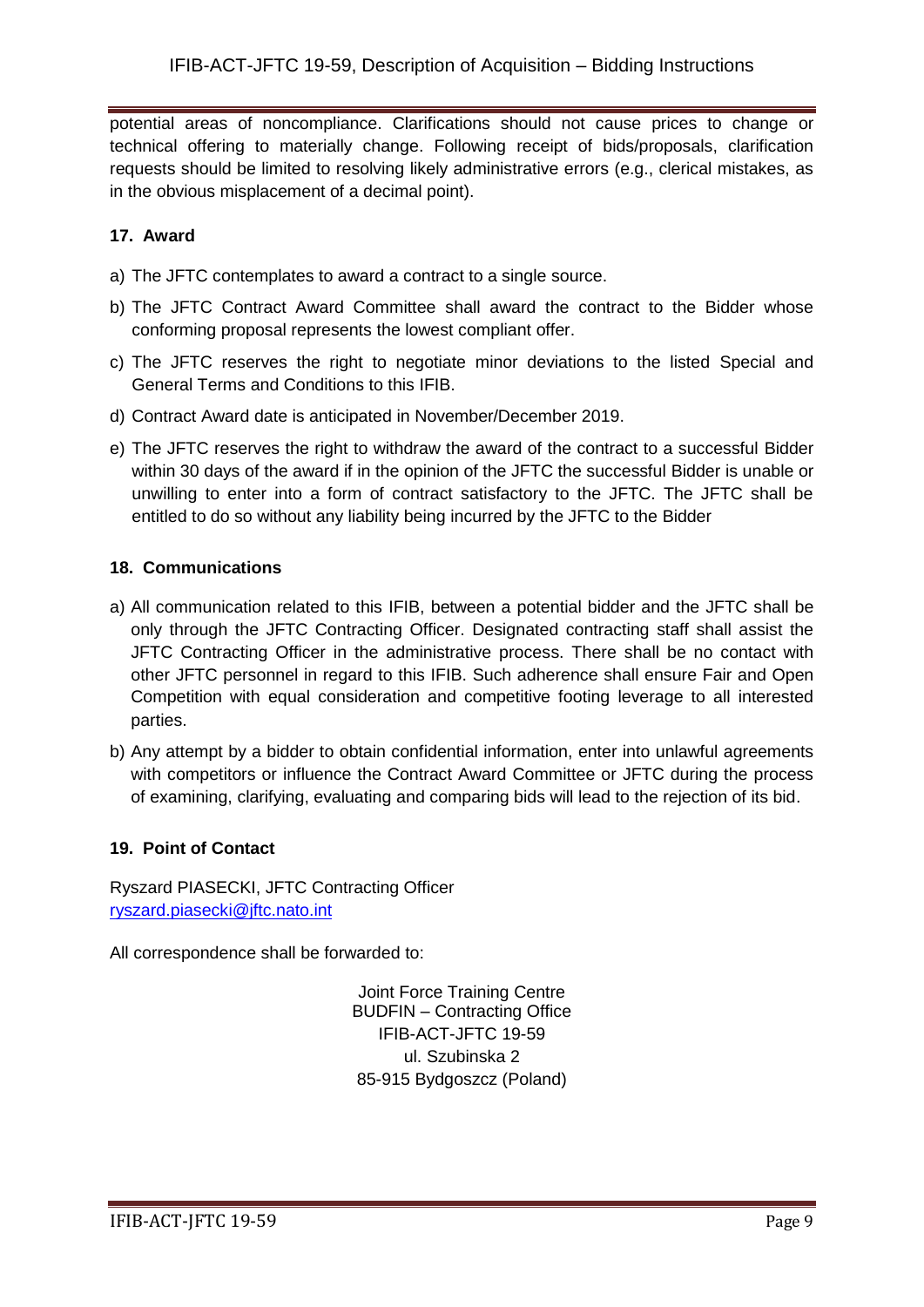| <b>PROPOSAL CHECKLIST</b>                                                                                              |  |  |  |  |  |
|------------------------------------------------------------------------------------------------------------------------|--|--|--|--|--|
| <b>Table of Contents</b>                                                                                               |  |  |  |  |  |
| <b>ADMINISTRATIVE</b>                                                                                                  |  |  |  |  |  |
| Bidder's full name, address, POC, telephone number, fax number, e-mail address<br>Compliance Statement (Enclosure #3)  |  |  |  |  |  |
| Certification of Security Clearance (Enclosure #6)                                                                     |  |  |  |  |  |
| Certificate of Bid Validity (Enclosure #7)                                                                             |  |  |  |  |  |
| Certificate of Independent Determination (Enclosure #8)                                                                |  |  |  |  |  |
| Certificate of Exclusion of Taxes and Charges (Enclosure #9)                                                           |  |  |  |  |  |
| Statement of Absence of Conflict of Interest (Enclosure #10)                                                           |  |  |  |  |  |
| Certificate of Legal Name of Bidder (Enclosure #11)                                                                    |  |  |  |  |  |
| Past Performance Information Form (Enclosure #12)                                                                      |  |  |  |  |  |
| <b>TECHNICAL</b>                                                                                                       |  |  |  |  |  |
| Technical proposal, including:                                                                                         |  |  |  |  |  |
| Technical Evaluation Matrix (TEM) - (Enclosure #4)                                                                     |  |  |  |  |  |
| Index of supporting technical documentation (including document title, page<br>number and reference to TEM criteria #) |  |  |  |  |  |
| Curriculum Vitae (resume)                                                                                              |  |  |  |  |  |
| Copies of certificates, diplomas, letters of reference, letters of appreciation,                                       |  |  |  |  |  |

#### **PRICE**



Price Proposal (Enclosure #5)

etc.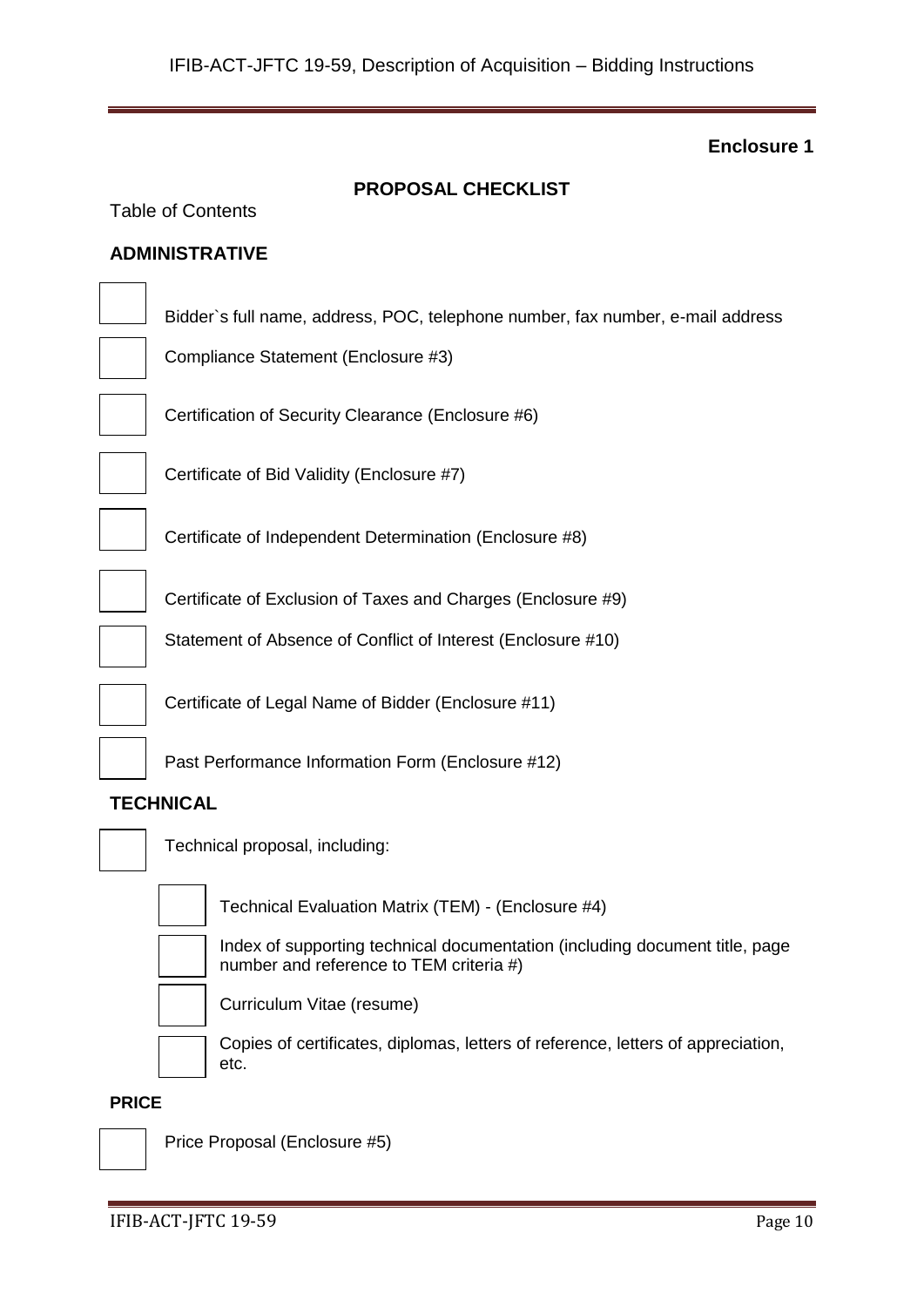# **ADDRESS LABEL**

(The label below is to be completed by the bidder and affixed to the exterior envelope; parcel or package mailed or delivered to JFTC)

# **SEALED BID TO IFIB-ACT-JFTC 19-59**

**(to be opened by Contract Award Committee only)**

**Sender: \_\_\_\_\_\_\_\_\_\_\_\_\_\_\_\_\_\_\_\_\_\_\_\_\_\_\_**

**\_\_\_\_\_\_\_\_\_\_\_\_\_\_\_\_\_\_\_\_\_\_\_\_\_\_\_ \_\_\_\_\_\_\_\_\_\_\_\_\_\_\_\_\_\_\_\_\_\_\_\_\_\_\_**

> **Joint Force Training Centre (JFTC) BUDFIN Attn: Ryszard PIASECKI IFIB-ACT-JFTC 19-59 ul. Szubinska 2 85-915 Bydgoszcz POLAND**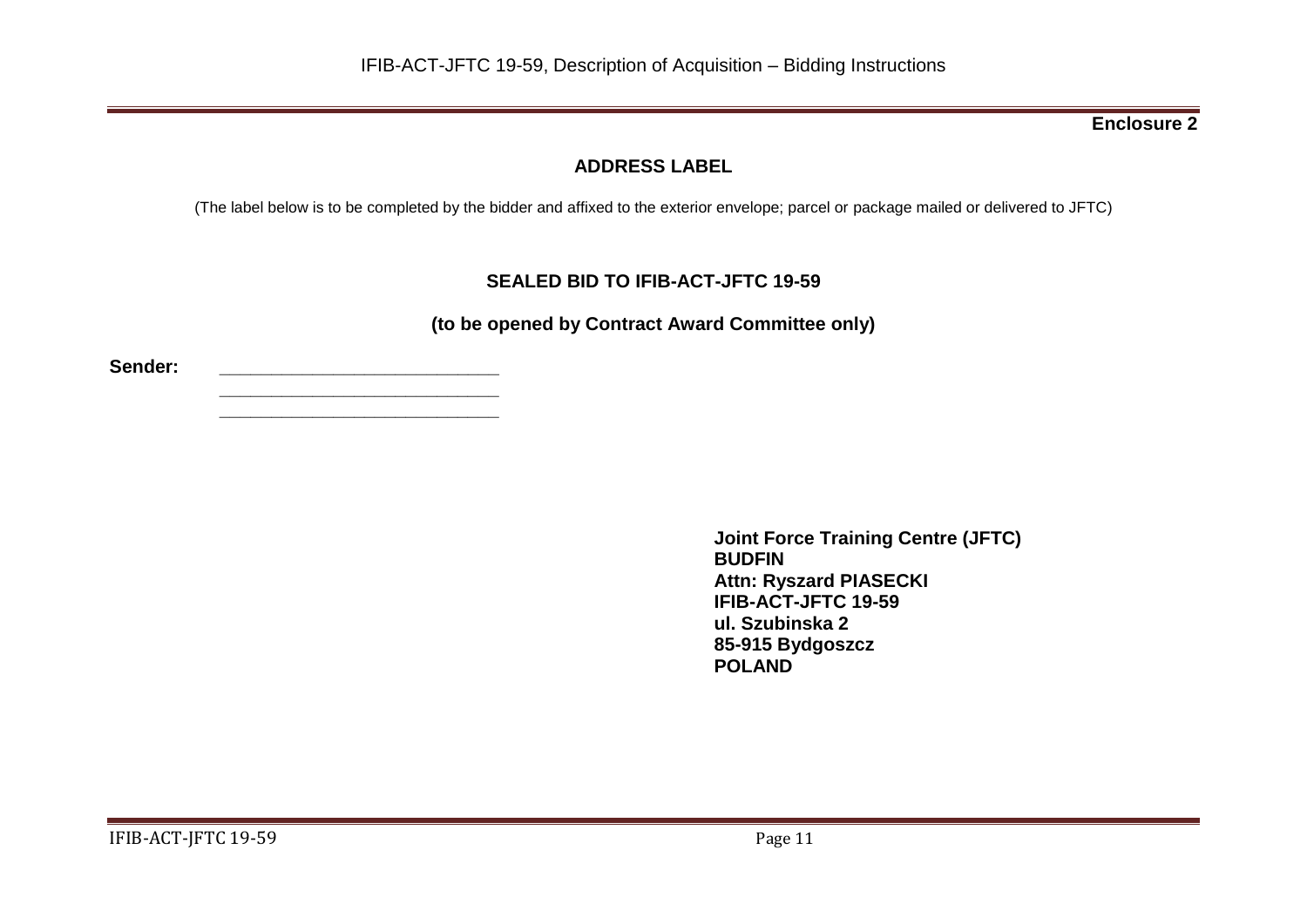## **COMPLIANCE STATEMENT**

It is hereby stated that our Company has read and understood all documentation issued as a part of the IFIB-ACT-JFTC 19-59. There are no further questions or requests for clarifications regarding this IFIB.

| Company:      | Signature: |
|---------------|------------|
| Name & Title: | Date:      |

The proposal of our Company submitted in response to the referenced solicitation is fully compliant with the provisions of IFIB-ACT-JFTC 19-59, and the intended contract with the following exception(s); such exemptions are considered non substantial to the JFTC solicitation provisions issued.\*

\_\_\_\_\_\_\_\_\_\_\_\_\_\_\_\_\_\_\_\_\_\_\_\_\_\_\_\_\_\_\_\_\_\_\_\_\_\_\_\_\_\_\_\_\_\_\_\_\_\_\_\_\_\_\_\_\_\_\_\_\_\_\_\_\_\_\_\_\_\_\_\_\_\_

| Clause                                | Description of Minor Deviation    |
|---------------------------------------|-----------------------------------|
| ------------------------------        |                                   |
| ------------------------------        |                                   |
| -------------------------------       |                                   |
| -------------------------------       |                                   |
| -------------------------------       |                                   |
| -------------------------------       |                                   |
| -------------------------------       |                                   |
| -------------------------------       | (If applicable, add another page) |
| Company:                              |                                   |
| Name & Title: _______________________ |                                   |
|                                       |                                   |

\* Bidder's proposal must be based on full compliance with the terms, conditions and requirements of the IFIB and all future clarifications and/or amendments. The Bidder may offer variations in specific implementation and operational details provided that the functional and performance requirements are fully satisfied. In case of conflict between the compliance statement and the detailed evidence or explanation furnished, the detailed evidence/comments shall take precedence/priority for the actual determination of compliance. Minor or non-substantial deviations may be accepted. Substantial changes shall be considered non responsive.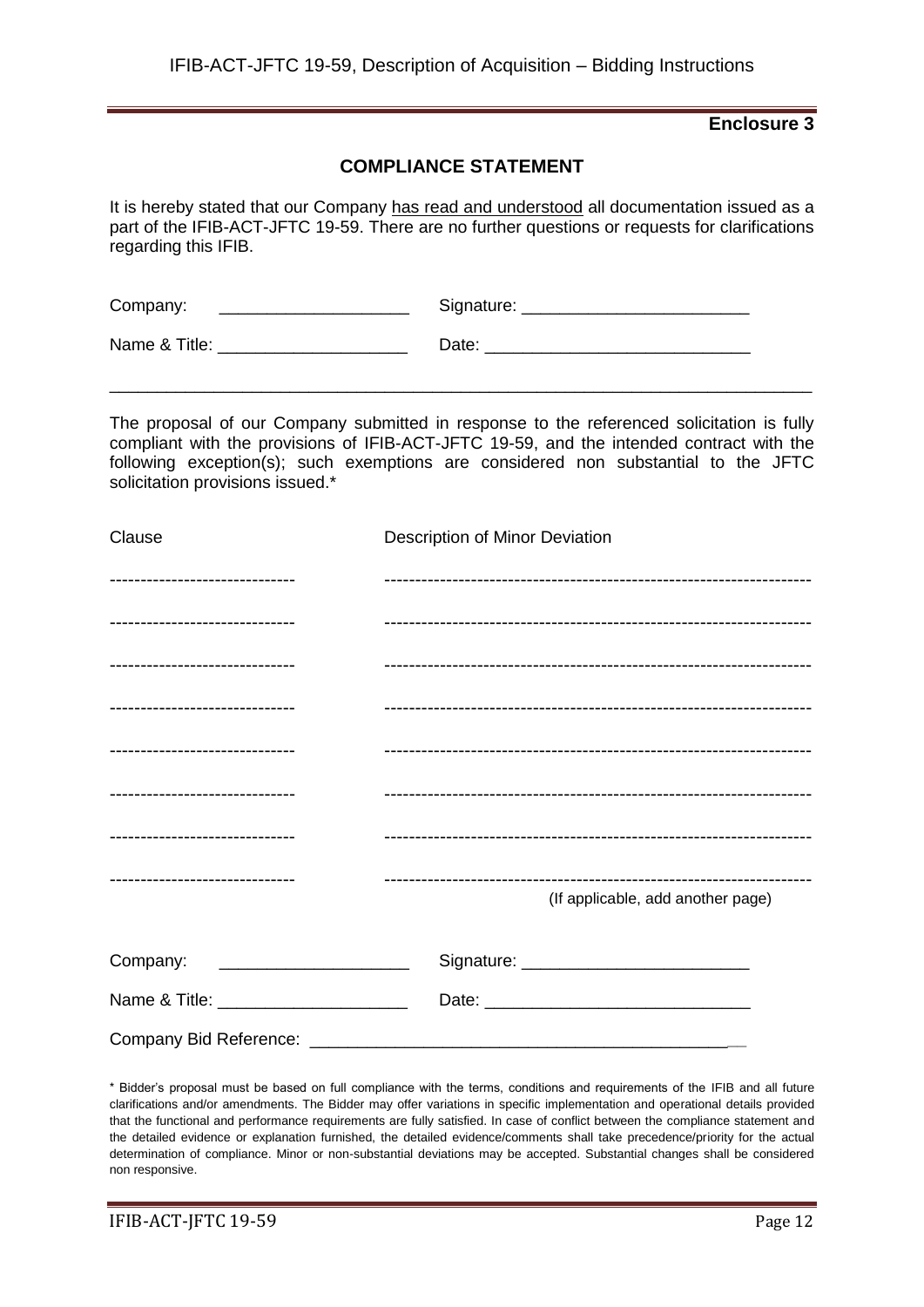# **TECHNICAL EVALUATION MATRIX**

Bidder's technical proposals will be assessed on the qualifications of the individuals proposed to perform the service. Individuals' résumés will be measured against each of the criteria specified below in order to ascertain whether the individuals have adequately demonstrated that they possess the required qualifications. The JFTC reserves the right to conduct interview of nominated candidates. Examples of how detailed knowledge levels were attained are expected. Ultimately Bidders shall clearly demonstrate by providing unequivocal reference to where candidates meet the criteria set forth in this solicitation.

The bids will be evaluated as follows:

- Compliant  $(C)$  = Meets the criterion
- Not compliant  $(N)$  = Proposal will be deemed non-compliant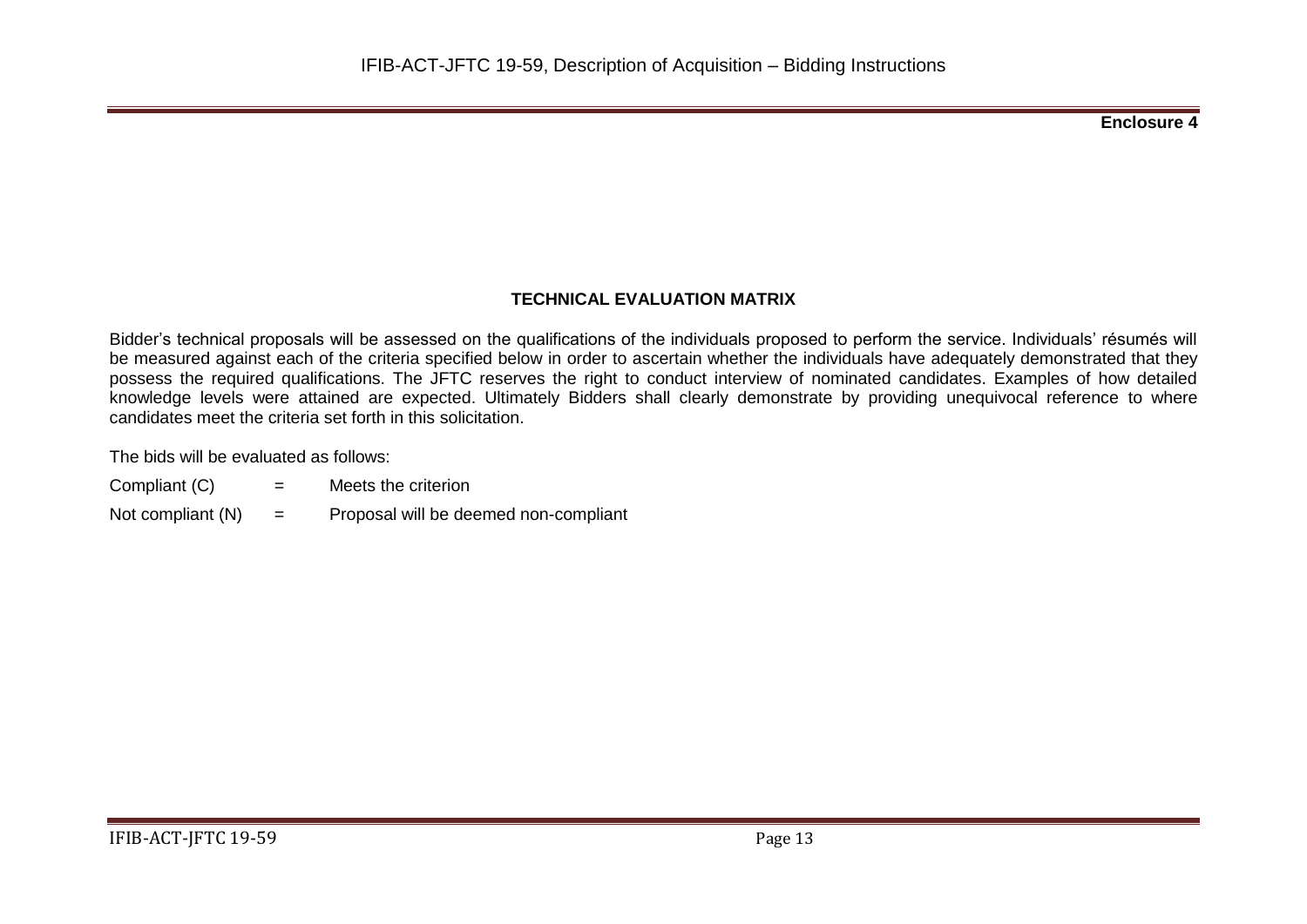## **POSITION: SECURITY FORCE ASSISTANCE SME**

#### **PRIMARY / ALTERNATE\* KEY PERSONNEL NAME: ………………………………………….**

| #              | Criteria                                                                                                                         | <b>JFTC</b><br>Evaluation<br>(C/N) | <b>Comments</b><br>(Bidder shall complete each section below outlining how compliance is<br>achieved and specifically reference the information within the proposal<br>[index/page/para] that demonstrates compliance with the criteria) |
|----------------|----------------------------------------------------------------------------------------------------------------------------------|------------------------------------|------------------------------------------------------------------------------------------------------------------------------------------------------------------------------------------------------------------------------------------|
| 1              | Previous military experience as a Staff Officer<br>within the NATO environment (Staff College<br>trained)                        |                                    | Sample:<br>Compliance narrative:<br>Unequivocal reference evidenced by:<br>Index item #, Proposal page #<br>Index item #, Proposal page #                                                                                                |
| $\overline{2}$ | Previous operational military experience in<br>Iraq                                                                              |                                    |                                                                                                                                                                                                                                          |
| 3              | Demonstrate knowledge of current NATO<br><b>SFA Doctrine &amp; Concepts</b>                                                      |                                    |                                                                                                                                                                                                                                          |
| $\overline{4}$ | Demonstrate recent (past 2 years)<br>experience in conduct of NATO pre-<br>deployment training with regards to<br>SFA/SSR/TAA    |                                    |                                                                                                                                                                                                                                          |
| 5              | Demonstrate experience with NATO<br>(NCS/NFS) construct, planning and execution<br>of exercise planning (BI-SC 75-3/BI-SC 75-7)  |                                    |                                                                                                                                                                                                                                          |
| 6              | Demonstrate experience working<br>with/coaching ANET 2.0, including Super<br>User responsibilities in support of TAA<br>training |                                    |                                                                                                                                                                                                                                          |
| $\overline{7}$ | Demonstrate experience of ANET 2.0<br>reporting and MoE/MoP analysis                                                             |                                    |                                                                                                                                                                                                                                          |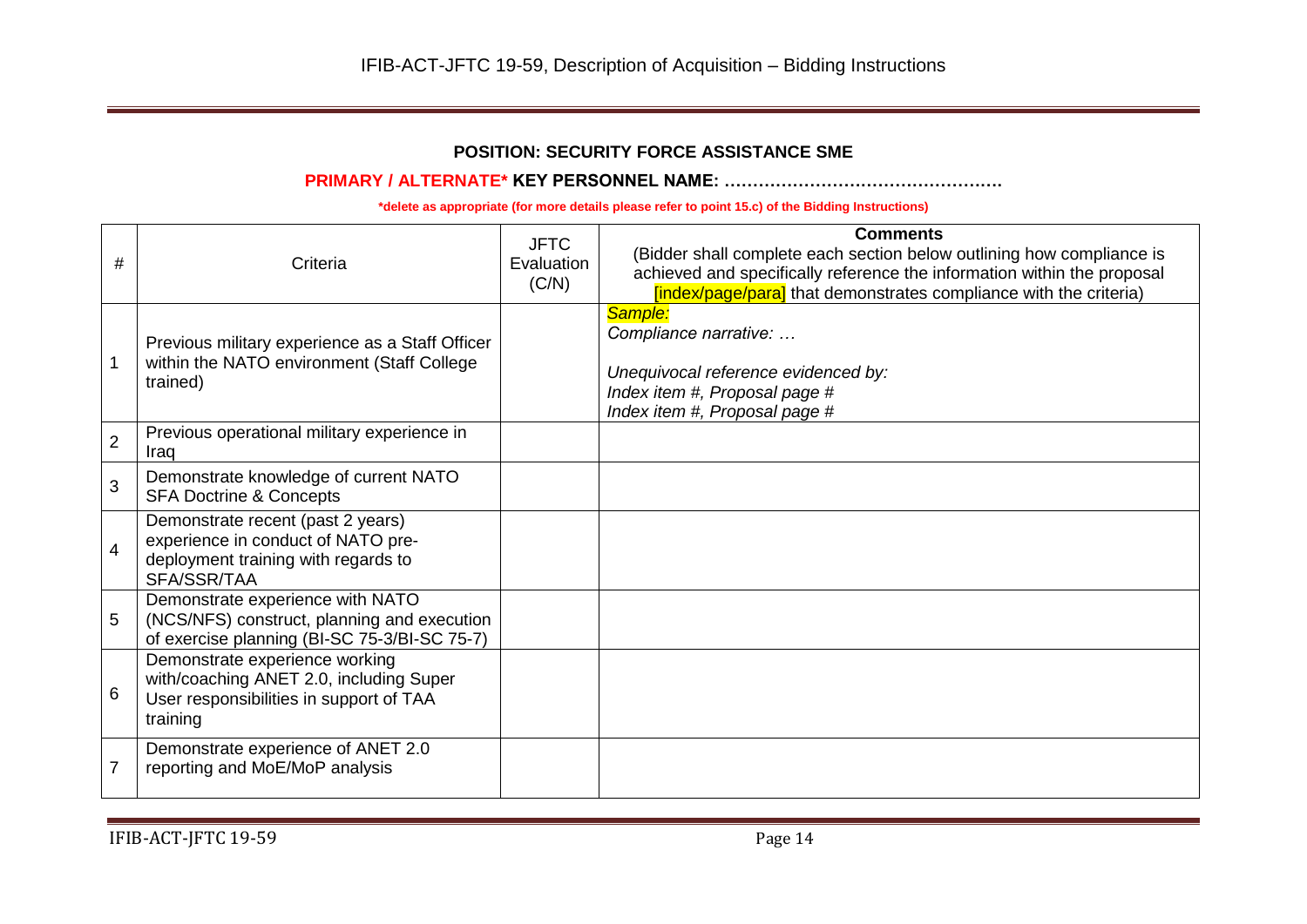| 8  | Experience developing vignettes, case-<br>studies and role-player script within<br>EXCON/TCON for NATO pre-deployment<br>exercises                                                                                                                                                                                                                                                   |  |
|----|--------------------------------------------------------------------------------------------------------------------------------------------------------------------------------------------------------------------------------------------------------------------------------------------------------------------------------------------------------------------------------------|--|
| 9  | Familiarity with NATO Functional Area<br>Systems (FAS)                                                                                                                                                                                                                                                                                                                               |  |
| 10 | <b>Trained Joint Exercise Management Module</b><br>(JEMM) User                                                                                                                                                                                                                                                                                                                       |  |
| 11 | Trained ANET 2.0 Super/Basic user                                                                                                                                                                                                                                                                                                                                                    |  |
| 12 | Proficiency in use of Microsoft Office<br>Software (Outlook, Word, PowerPoint, Excel)                                                                                                                                                                                                                                                                                                |  |
| 13 | Post-secondary education                                                                                                                                                                                                                                                                                                                                                             |  |
| 14 | Native English language speaker or individual<br>presenting very good command of spoken<br>and written English, with a proven ability to<br>communicate effectively orally and in writing<br>at the level of (SLP) NATO STANAG 6001 -<br>3333 (Listening, Speaking, Reading and<br>Writing).<br><b>The Bidder must provide supporting</b><br>document(s)/evidence per SOW point 8.3. |  |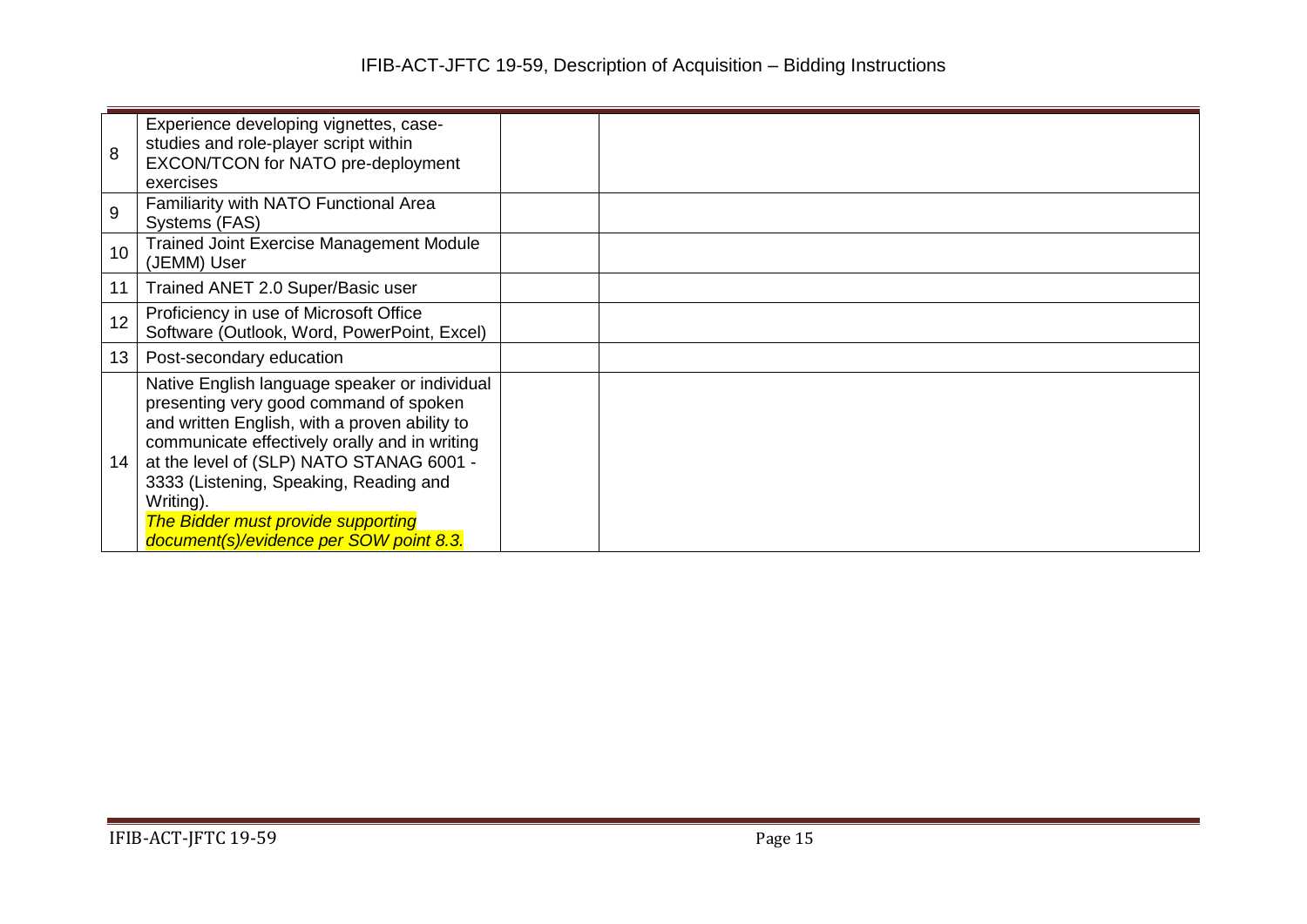# **POSITION: ADVISORY TRAINING COORDINATOR ASSISTANT**

### **PRIMARY / ALTERNATE\* KEY PERSONNEL NAME: ………………………………………….**

| #              | Criteria                                                                                                                           | <b>JFTC</b><br>Evaluation<br>(C/N) | <b>Comments</b><br>(Bidder shall complete each section below outlining how compliance is<br>achieved and specifically reference the information within the proposal<br>[index/page/para] that demonstrates compliance with the criteria) |
|----------------|------------------------------------------------------------------------------------------------------------------------------------|------------------------------------|------------------------------------------------------------------------------------------------------------------------------------------------------------------------------------------------------------------------------------------|
|                | Demonstrate previous military experience as<br>a planner with a NATO Headquarters                                                  |                                    | Sample:<br>Compliance narrative:<br>Unequivocal reference evidenced by:<br>Index item #, Proposal page #<br>Index item #, Proposal page #                                                                                                |
| $\overline{2}$ | Demonstrate experience with NATO exercise<br>planning process (BI-SC 75-3)                                                         |                                    |                                                                                                                                                                                                                                          |
| 3              | Demonstrate experience (past 2 years)<br>working with/coordinating Role Players within<br>a training environment                   |                                    |                                                                                                                                                                                                                                          |
| 4              | Demonstrate experience in scripting complex<br>products for Advisor Training                                                       |                                    |                                                                                                                                                                                                                                          |
| 5              | Demonstrate experience working with ANET<br>2.0, including Super User Responsibilities<br>and Report Approver Responsibilities     |                                    |                                                                                                                                                                                                                                          |
| 6              | Demonstrate experience of ANET 2.0<br>reporting and MoE/MoP analysis                                                               |                                    |                                                                                                                                                                                                                                          |
| $\overline{7}$ | Demonstrate Joint Exercise Management<br>Module Certification/Experience                                                           |                                    |                                                                                                                                                                                                                                          |
| 8              | Experience developing vignettes, case-<br>studies and role-player script within<br>EXCON/TCON for NATO pre-deployment<br>exercises |                                    |                                                                                                                                                                                                                                          |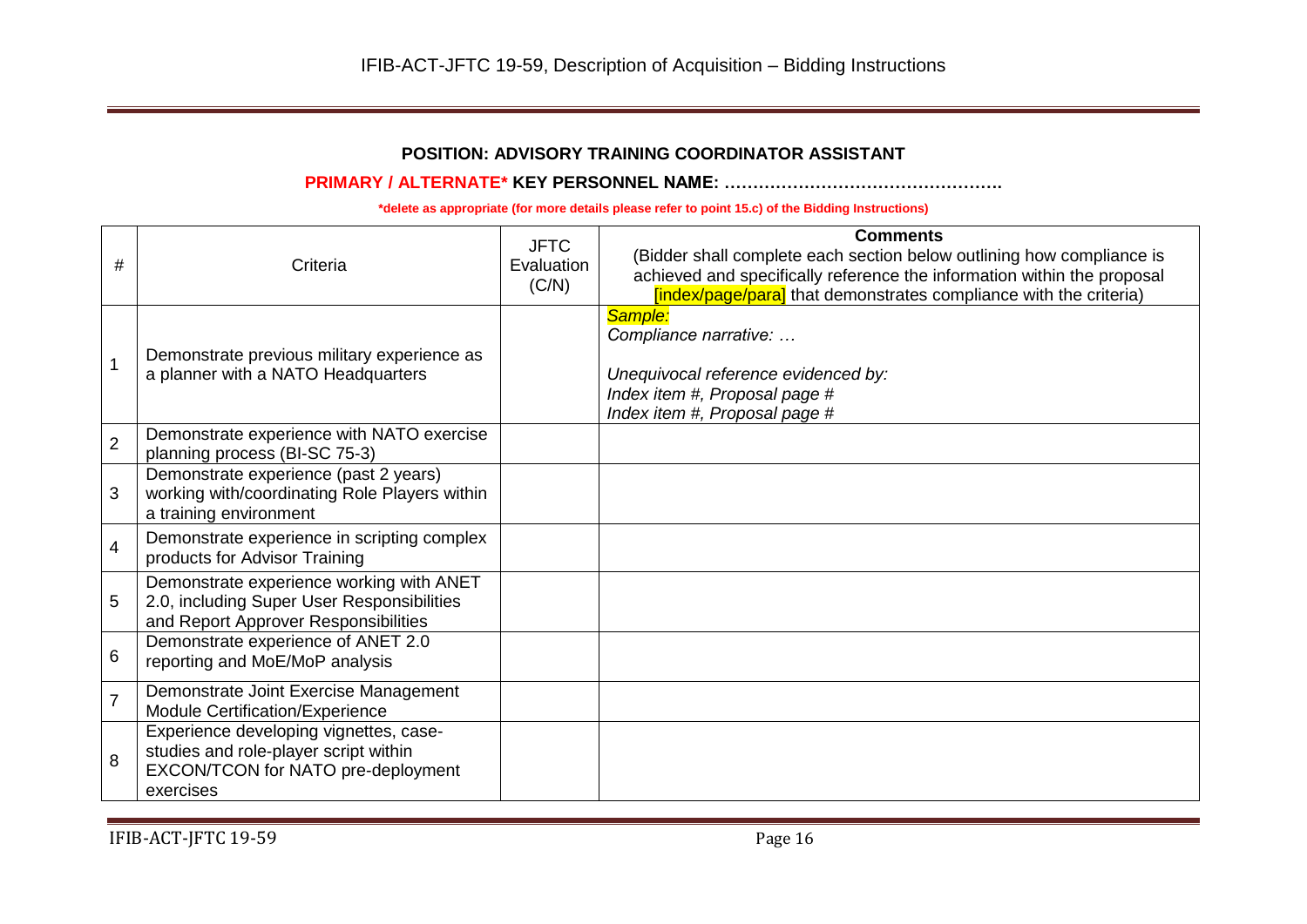| 9  | Familiarity with NATO Functional Area<br>Systems (FAS)                                                                                                                                                                                                                                                                                                                        |  |  |
|----|-------------------------------------------------------------------------------------------------------------------------------------------------------------------------------------------------------------------------------------------------------------------------------------------------------------------------------------------------------------------------------|--|--|
| 10 | <b>Trained Joint Exercise Management Module</b><br>(JEMM) User                                                                                                                                                                                                                                                                                                                |  |  |
| 11 | Trained ANET 2.0 Super/Basic user                                                                                                                                                                                                                                                                                                                                             |  |  |
| 12 | Proficiency in use of Microsoft Office<br>Software (Outlook, Word, PowerPoint, Excel)                                                                                                                                                                                                                                                                                         |  |  |
| 13 | Post-secondary education                                                                                                                                                                                                                                                                                                                                                      |  |  |
| 14 | Native English language speaker or individual<br>presenting very good command of spoken<br>and written English, with a proven ability to<br>communicate effectively orally and in writing<br>at the level of (SLP) NATO STANAG 6001 -<br>3333 (Listening, Speaking, Reading and<br>Writing).<br>The Bidder must provide supporting<br>document(s)/evidence per SOW point 8.3. |  |  |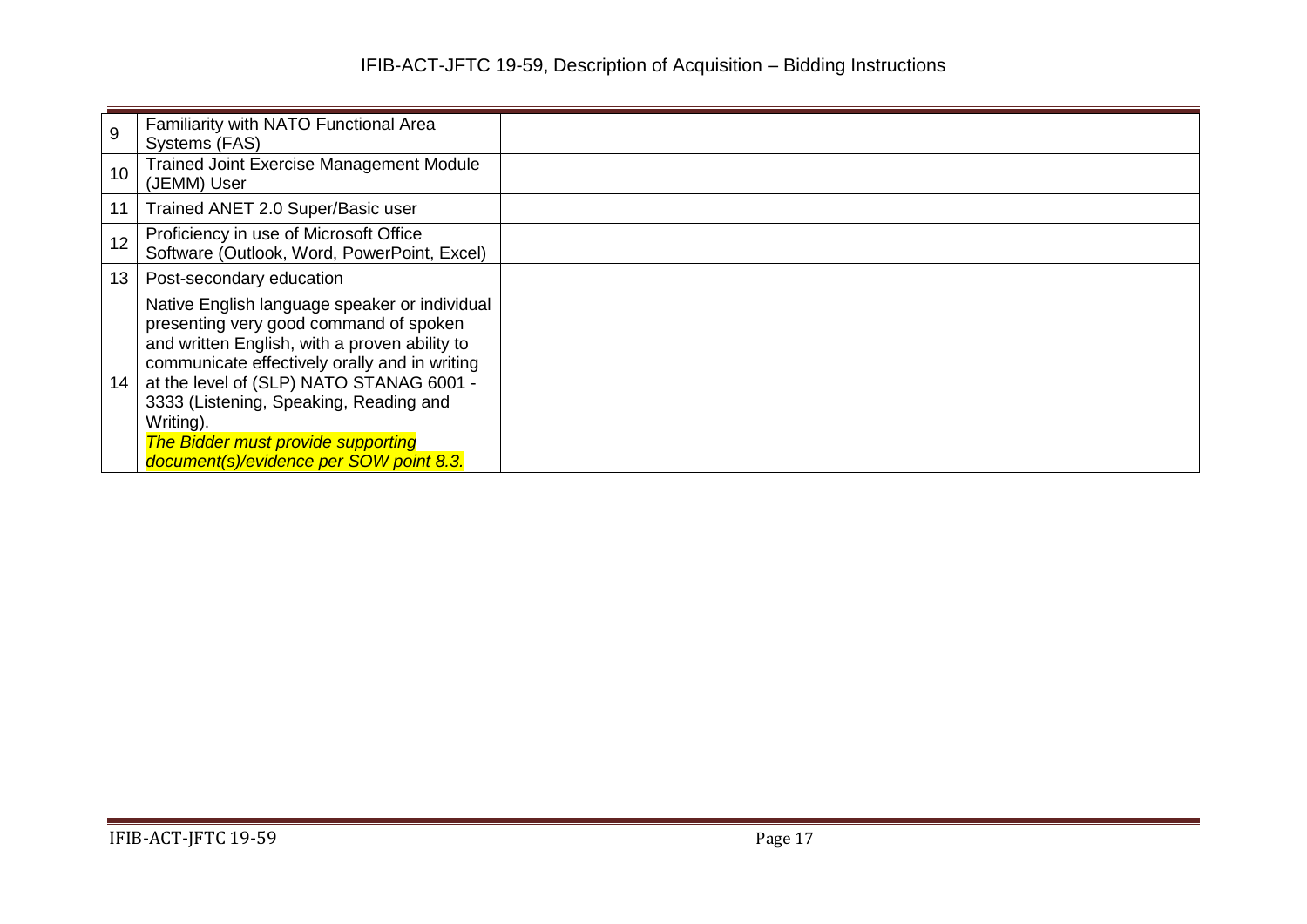## **POSITION: SECURITY SECTOR REFORM SME**

## **PRIMARY / ALTERNATE\* KEY PERSONNEL NAME: ………………………………………….**

**\*delete as appropriate (for more details please refer to point 15.c) of the Bidding Instructions)**

| #              | Criteria                                                                                                                             | <b>JFTC</b><br>Evaluation<br>(C/N) | <b>Comments</b><br>(Bidder shall complete each section below outlining how compliance is<br>achieved and specifically reference the information within the proposal<br>[index/page/para] that demonstrates compliance with the criteria) |
|----------------|--------------------------------------------------------------------------------------------------------------------------------------|------------------------------------|------------------------------------------------------------------------------------------------------------------------------------------------------------------------------------------------------------------------------------------|
|                | Previous experience as a Planner within the<br>NATO environment                                                                      |                                    | Sample:<br>Compliance narrative:<br>Unequivocal reference evidenced by:<br>Index item #, Proposal page #<br>Index item #, Proposal page #                                                                                                |
| $\overline{2}$ | Previous operational military experience in<br>Iraq as an advisor                                                                    |                                    |                                                                                                                                                                                                                                          |
| 3              | Demonstrate knowledge of current NATO<br><b>SSR/SFA Doctrine &amp; Concepts</b>                                                      |                                    |                                                                                                                                                                                                                                          |
| $\overline{4}$ | Demonstrate recent (past 2 years)<br>experience in conduct of NATO pre-<br>deployment training with regards to<br>SFA/SSR/TAA        |                                    |                                                                                                                                                                                                                                          |
| 5              | Demonstrate experience working<br>with/coaching ANET 2.0, including Super<br>User responsibilities in support of Advisor<br>training |                                    |                                                                                                                                                                                                                                          |
| 6              | Demonstrate experience with NATO<br>(NCS/NFS) construct, planning and execution<br>of exercise planning (BI-SC 75-3/BI-SC 75-7)      |                                    |                                                                                                                                                                                                                                          |
| $\overline{7}$ | Demonstrate experience of ANET 2.0<br>reporting and MoE/MoP analysis                                                                 |                                    |                                                                                                                                                                                                                                          |
| 8              | Demonstrate experience in the delivery of<br>advisor training for NATO pre-deployment                                                |                                    |                                                                                                                                                                                                                                          |

IFIB-ACT-JFTC 19-59 Page 18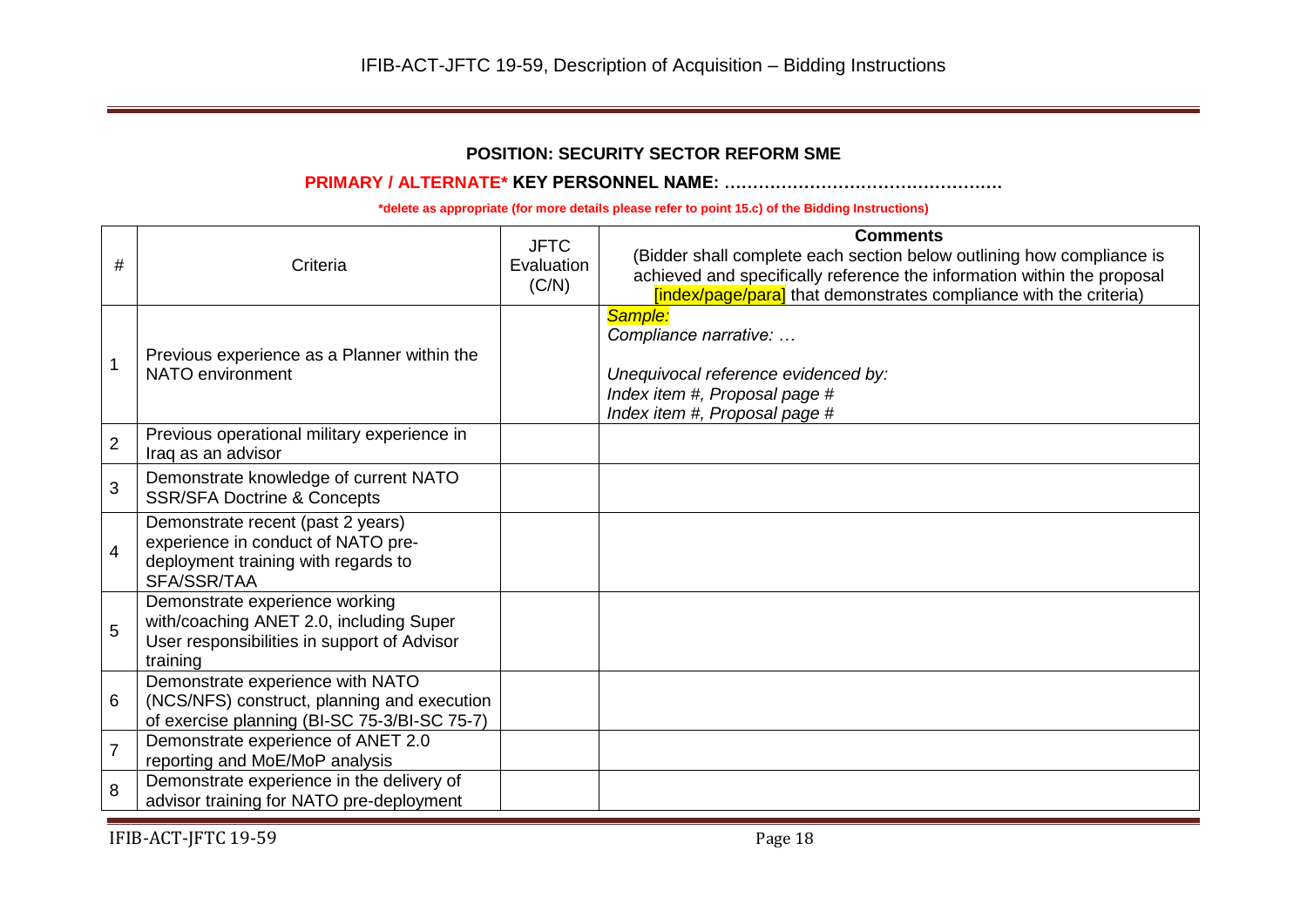|    | training                                                                                                                                                                                                                                                                                                                                                                             |  |
|----|--------------------------------------------------------------------------------------------------------------------------------------------------------------------------------------------------------------------------------------------------------------------------------------------------------------------------------------------------------------------------------------|--|
| 9  | Experience developing vignettes, case-<br>studies and role-player script within EXCON<br>for NATO pre-deployment exercises                                                                                                                                                                                                                                                           |  |
| 10 | Familiarity with NATO Functional Area<br>Systems (FAS)                                                                                                                                                                                                                                                                                                                               |  |
| 11 | <b>Trained Joint Exercise Management Module</b><br>(JEMM) User                                                                                                                                                                                                                                                                                                                       |  |
| 12 | Trained ANET 2.0 Super/Basic user                                                                                                                                                                                                                                                                                                                                                    |  |
| 13 | Proficiency in use of Microsoft Office<br>Software (Outlook, Word, PowerPoint, Excel)                                                                                                                                                                                                                                                                                                |  |
| 14 | Post-secondary education                                                                                                                                                                                                                                                                                                                                                             |  |
| 15 | Native English language speaker or individual<br>presenting very good command of spoken<br>and written English, with a proven ability to<br>communicate effectively orally and in writing<br>at the level of (SLP) NATO STANAG 6001 -<br>3333 (Listening, Speaking, Reading and<br>Writing).<br><b>The Bidder must provide supporting</b><br>document(s)/evidence per SOW point 8.3. |  |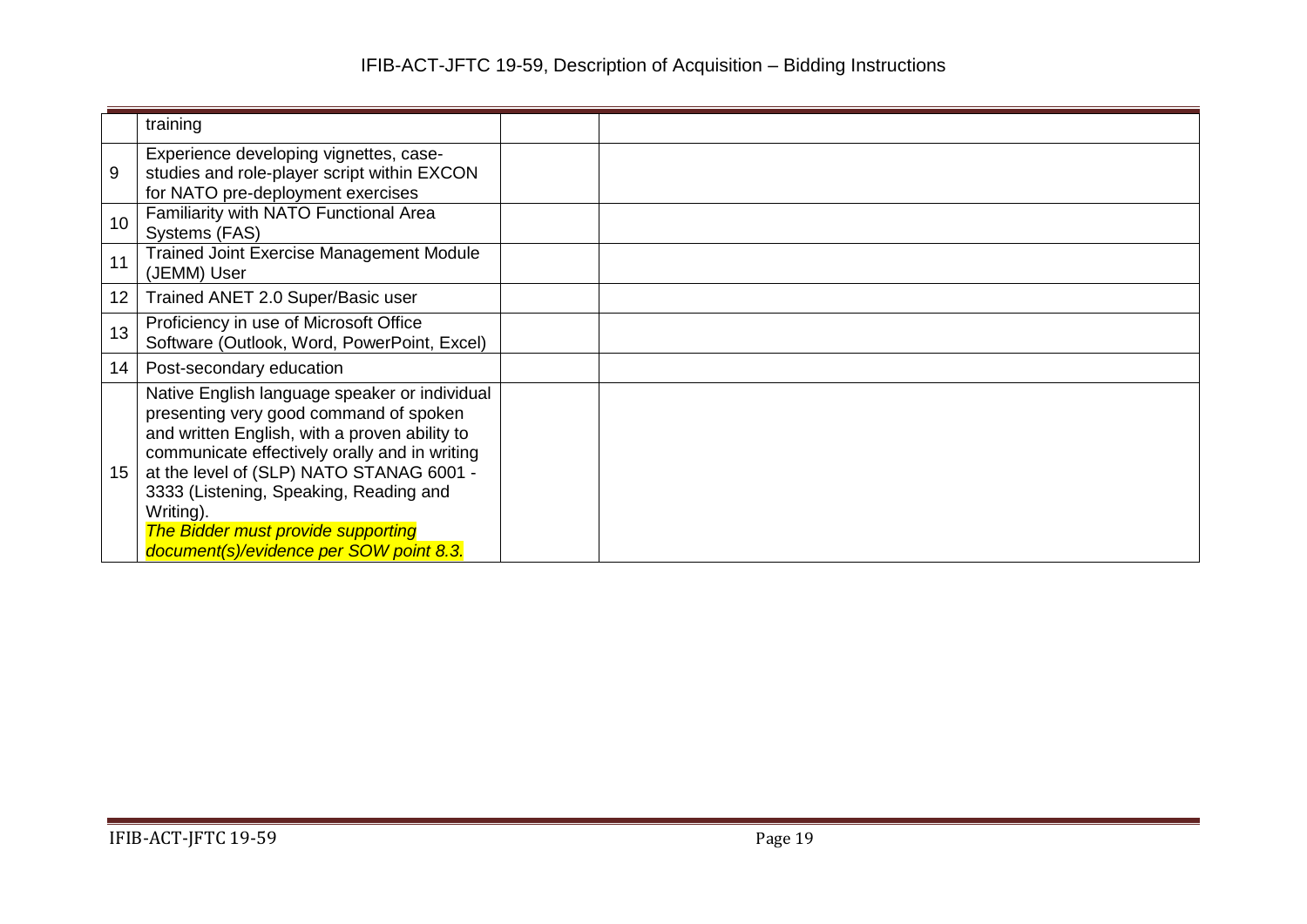# **POSITION: STRATEGIC LEVEL ADVISOR SME**

#### **PRIMARY / ALTERNATE\* KEY PERSONNEL NAME: ………………………………………….**

| #              | Criteria                                                                                                                           | <b>JFTC</b><br>Evaluation<br>(C/N) | <b>Comments</b><br>(Bidder shall complete each section below outlining how compliance is<br>achieved and specifically reference the information within the proposal |
|----------------|------------------------------------------------------------------------------------------------------------------------------------|------------------------------------|---------------------------------------------------------------------------------------------------------------------------------------------------------------------|
|                |                                                                                                                                    |                                    | [index/page/para] that demonstrates compliance with the criteria)                                                                                                   |
|                | Previous military experience as a<br>commissioned officer or as senior-level<br>civilian equivalent within the NATO<br>environment |                                    | Sample:<br>Compliance narrative:<br>Unequivocal reference evidenced by:<br>Index item #, Proposal page #<br>Index item #, Proposal page #                           |
| $\overline{2}$ | Demonstrate experience as an Advisor at the<br>Strategic level (Ministry) in Iraq theatre of<br>operations                         |                                    |                                                                                                                                                                     |
| 3              | Demonstrate recent experience (past 2<br>years) in scripting complex products/vignettes<br>for NATO Advisor Training               |                                    |                                                                                                                                                                     |
| 4              | Demonstrate good working knowledge of<br>using the Joint Exercise Management Module<br>(JEMM) to support Incident Scripting        |                                    |                                                                                                                                                                     |
| 5              | Demonstrate recent experience operating as<br>a member of an exercise planning<br>team/TCON/EXCON                                  |                                    |                                                                                                                                                                     |
| 6              | Demonstrate experience in working<br>with/coordinating Role Players within a<br>training environment                               |                                    |                                                                                                                                                                     |
| $\overline{7}$ | Demonstrate experience of Advisor reporting<br>tool ANET 2.0 and associated CIS platforms                                          |                                    |                                                                                                                                                                     |
| 8              | Familiarity with NATO Functional Area<br>Systems (FAS)                                                                             |                                    |                                                                                                                                                                     |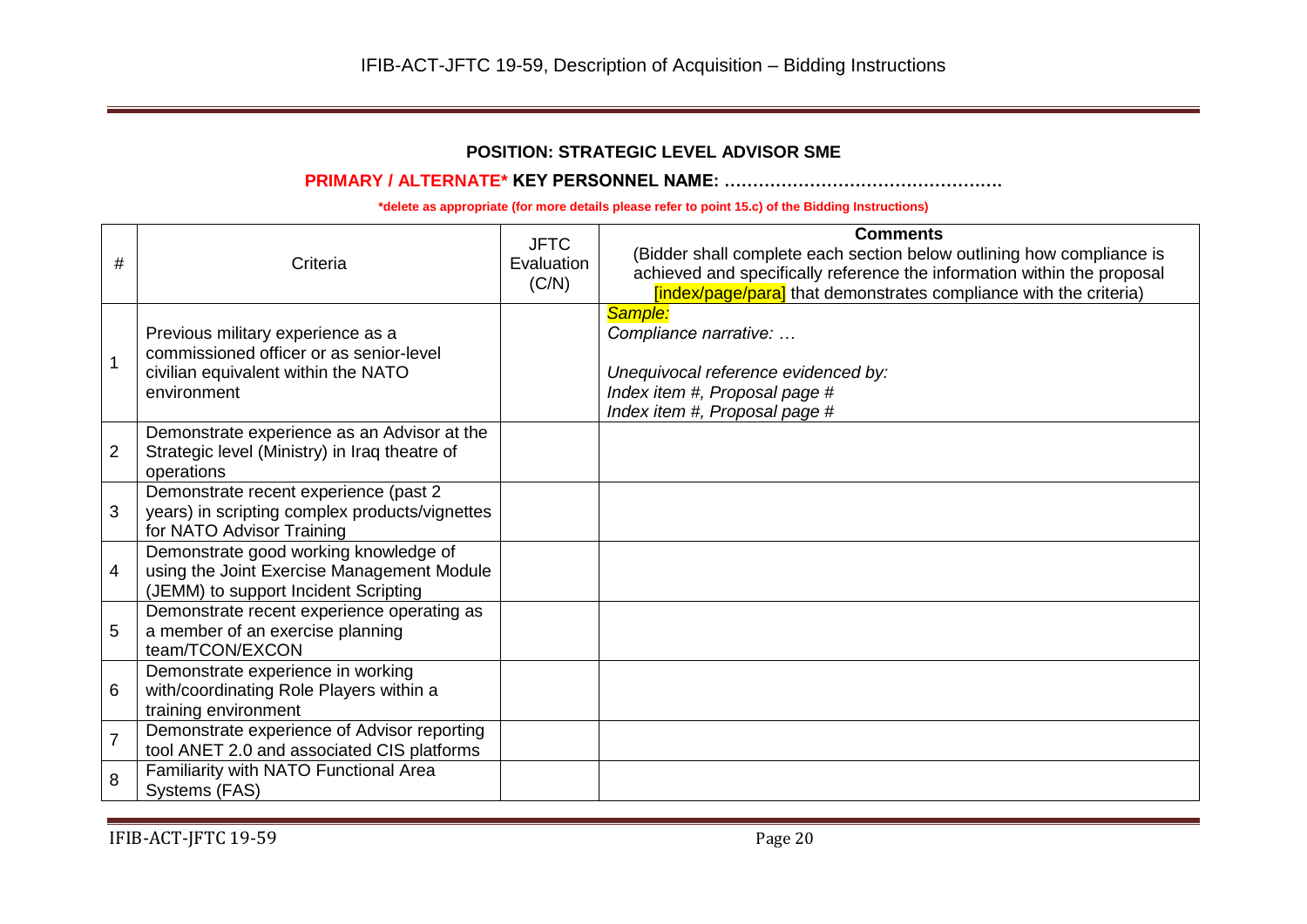| 9  | <b>Trained Joint Exercise Management Module</b><br>(JEMM) User                                                                                                                                                                                                                                                                                                                       |  |
|----|--------------------------------------------------------------------------------------------------------------------------------------------------------------------------------------------------------------------------------------------------------------------------------------------------------------------------------------------------------------------------------------|--|
| 10 | Trained ANET 2.0 Super/Basic user                                                                                                                                                                                                                                                                                                                                                    |  |
|    | Proficiency in use of Microsoft Office<br>Software (Outlook, Word, PowerPoint, Excel)                                                                                                                                                                                                                                                                                                |  |
| 12 | Post-secondary education                                                                                                                                                                                                                                                                                                                                                             |  |
| 13 | Native English language speaker or individual<br>presenting very good command of spoken<br>and written English, with a proven ability to<br>communicate effectively orally and in writing<br>at the level of (SLP) NATO STANAG 6001 -<br>3333 (Listening, Speaking, Reading and<br>Writing).<br><b>The Bidder must provide supporting</b><br>document(s)/evidence per SOW point 8.3. |  |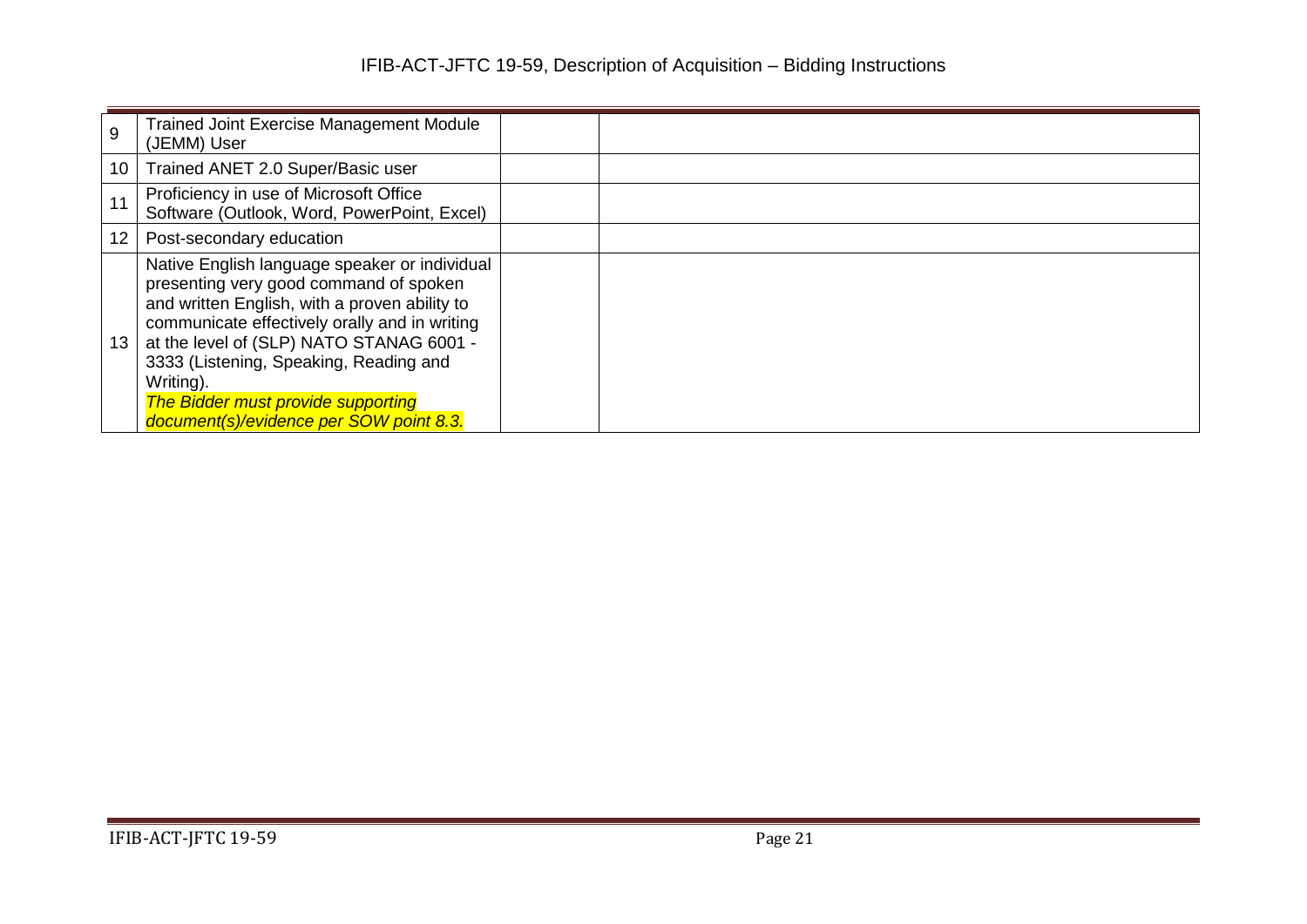# **POSITION: TACTICAL LEVEL ADVISOR SME**

## **PRIMARY / ALTERNATE\* KEY PERSONNEL NAME: ………………………………………….**

| #              | Criteria                                                                                                                              | <b>JFTC</b><br>Evaluation<br>(C/N) | <b>Comments</b><br>(Bidder shall complete each section below outlining how compliance is<br>achieved and specifically reference the information within the proposal<br>[index/page/para] that demonstrates compliance with the criteria) |
|----------------|---------------------------------------------------------------------------------------------------------------------------------------|------------------------------------|------------------------------------------------------------------------------------------------------------------------------------------------------------------------------------------------------------------------------------------|
| $\overline{1}$ | Previous military experience as a<br>commissioned/non - commissioned officer or<br>civilian equivalent within the NATO<br>environment |                                    | Sample:<br>Compliance narrative:<br>Unequivocal reference evidenced by:<br>Index item #, Proposal page #<br>Index item #, Proposal page #                                                                                                |
| $\overline{2}$ | Demonstrated experience as an Advisor at<br>the tactical level in Iraq theatre of operations                                          |                                    |                                                                                                                                                                                                                                          |
| 3              | Demonstrate recent experience (past 2<br>years) in scripting complex products/vignettes<br>for NATO Advisor Training                  |                                    |                                                                                                                                                                                                                                          |
| 4              | Demonstrate good working knowledge of<br>using the Joint Exercise Management Module<br>(JEMM) to support Incident Scripting           |                                    |                                                                                                                                                                                                                                          |
| 5              | Demonstrate recent experience operating as<br>a member of an exercise planning<br>team/TCON/EXCON                                     |                                    |                                                                                                                                                                                                                                          |
| 6              | Demonstrate experience in working<br>with/coordinating Role Players within a<br>training environment                                  |                                    |                                                                                                                                                                                                                                          |
| $\overline{7}$ | Demonstrate experience of Advisor reporting<br>tool ANET 2.0 and associated CIS platforms                                             |                                    |                                                                                                                                                                                                                                          |
| 8              | Familiarity with NATO Functional Area<br>Systems (FAS)                                                                                |                                    |                                                                                                                                                                                                                                          |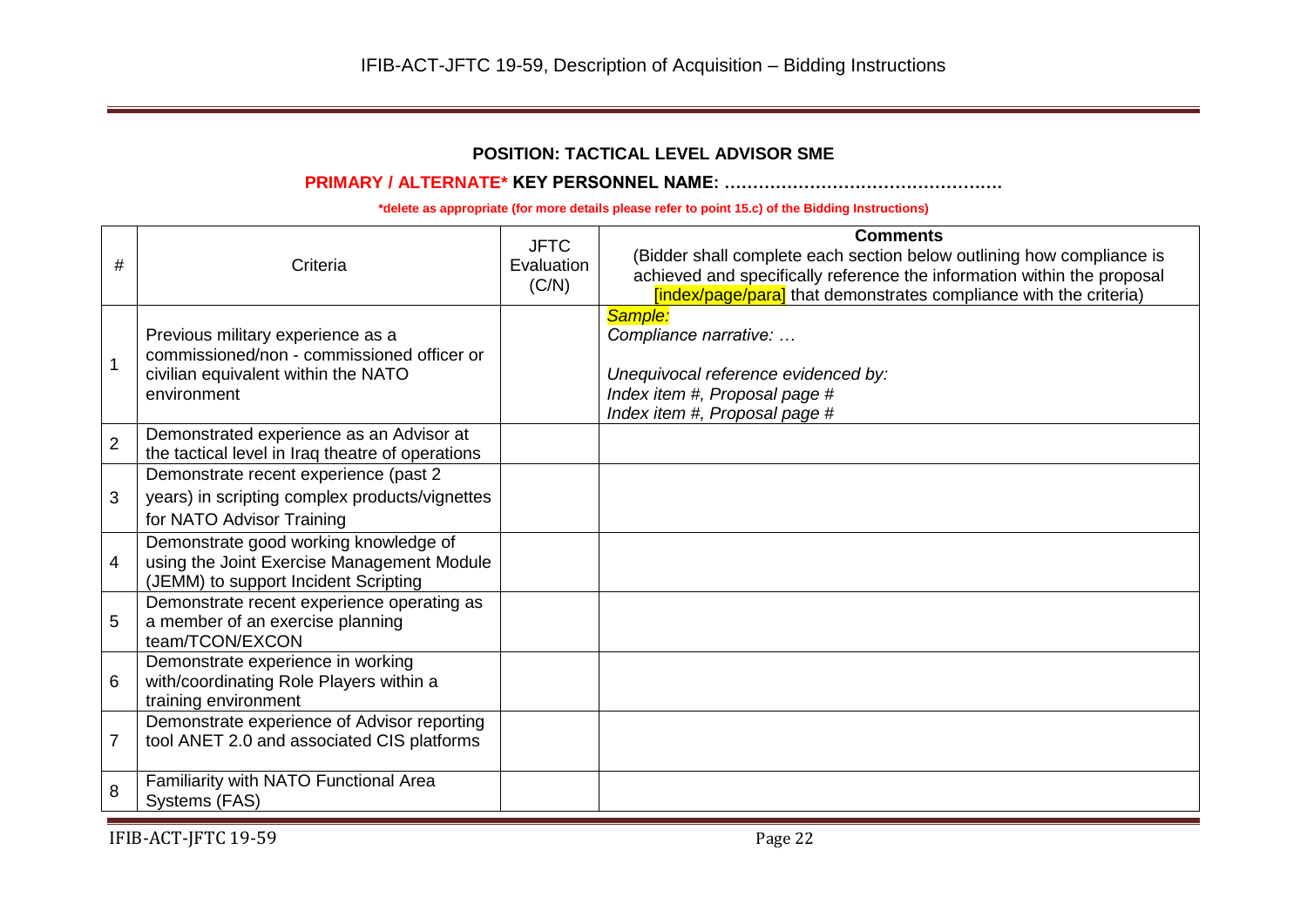| 9  | <b>Trained Joint Exercise Management Module</b><br>(JEMM) User                                                                                                                                                                                                                                                                                                                |  |  |
|----|-------------------------------------------------------------------------------------------------------------------------------------------------------------------------------------------------------------------------------------------------------------------------------------------------------------------------------------------------------------------------------|--|--|
| 10 | Trained ANET 2.0 Super/Basic user                                                                                                                                                                                                                                                                                                                                             |  |  |
|    | Proficiency in use of Microsoft Office<br>Software (Outlook, Word, PowerPoint, Excel)                                                                                                                                                                                                                                                                                         |  |  |
| 12 | Post-secondary education                                                                                                                                                                                                                                                                                                                                                      |  |  |
| 13 | Native English language speaker or individual<br>presenting very good command of spoken<br>and written English, with a proven ability to<br>communicate effectively orally and in writing<br>at the level of (SLP) NATO STANAG 6001 -<br>3333 (Listening, Speaking, Reading and<br>Writing).<br>The Bidder must provide supporting<br>document(s)/evidence per SOW point 8.3. |  |  |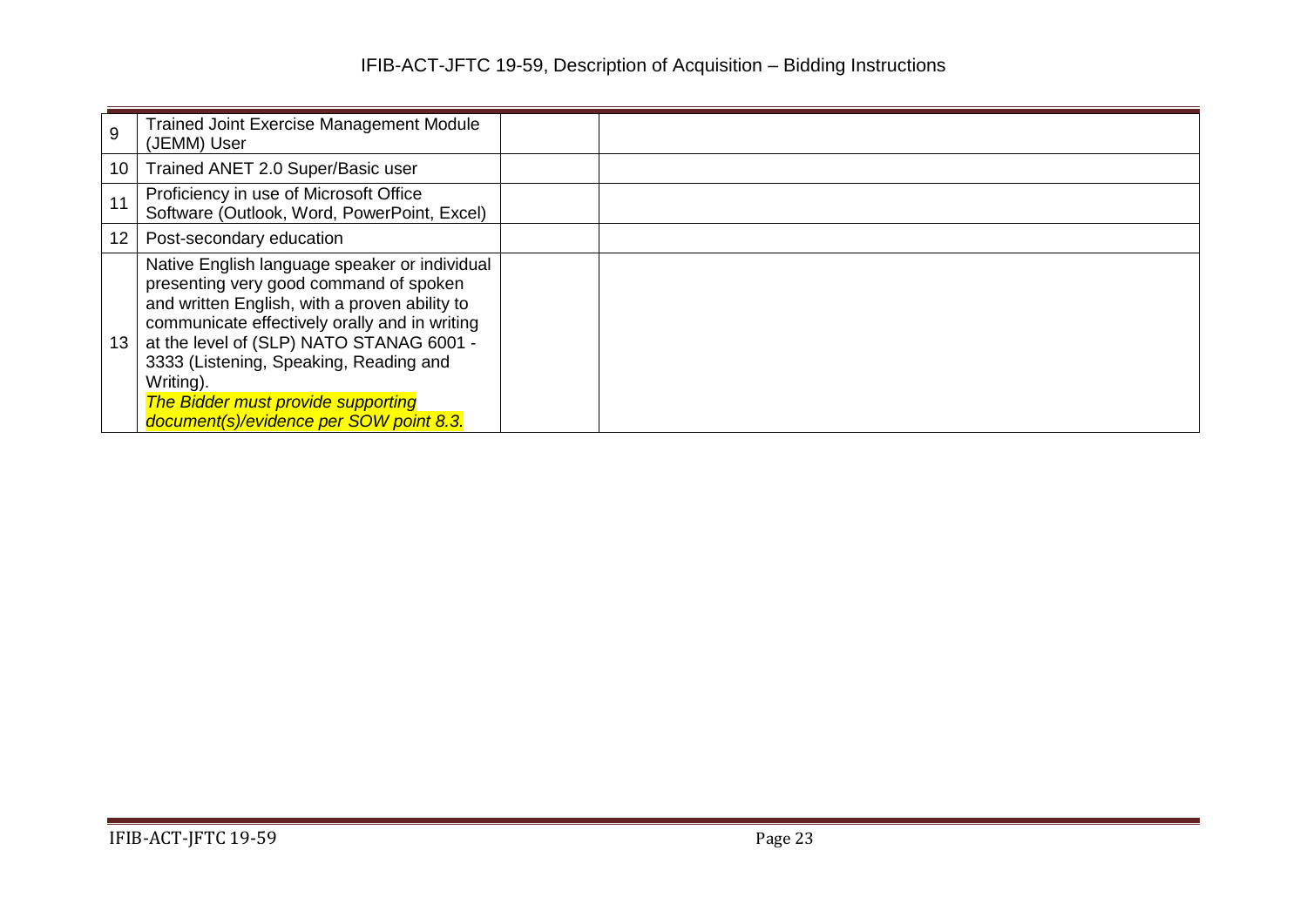# **POSITION: TACTICAL LEVEL ADVISOR SME**

**PRIMARY / ALTERNATE\* KEY PERSONNEL NAME: ………………………………………….**

| #              | Criteria                                                                                                                           | <b>JFTC</b><br>Evaluation<br>(C/N) | <b>Comments</b><br>(Bidder shall complete each section below outlining how compliance is<br>achieved and specifically reference the information within the proposal<br>[index/page/para] that demonstrates compliance with the criteria) |
|----------------|------------------------------------------------------------------------------------------------------------------------------------|------------------------------------|------------------------------------------------------------------------------------------------------------------------------------------------------------------------------------------------------------------------------------------|
|                | Previous military experience as a<br><b>Commissioned Officer within NATO</b><br>environment                                        |                                    | Sample:<br>Compliance narrative:<br>Unequivocal reference evidenced by:<br>Index item #, Proposal page #<br>Index item #, Proposal page #                                                                                                |
| $\overline{2}$ | Demonstrate experience in Iraq theatre of<br>operations (past 2 years)                                                             |                                    |                                                                                                                                                                                                                                          |
| 3              | Demonstrate military experience as a planner<br>within a NATO Headquarters                                                         |                                    |                                                                                                                                                                                                                                          |
| 4              | Demonstrate experience with NATO<br>(NCS/NFS) construct, planning and execution<br>of exercise planning (BI-SC 75-3/BI-SC 75-7)    |                                    |                                                                                                                                                                                                                                          |
| 5              | Demonstrate knowledge of current NATO<br><b>SFA Doctrine &amp; Concepts</b>                                                        |                                    |                                                                                                                                                                                                                                          |
| 6              | Demonstrate experience of ANET 2.0<br>reporting and MoE/MoP analysis                                                               |                                    |                                                                                                                                                                                                                                          |
| $\overline{7}$ | Experience developing vignettes, case-<br>studies and role-player script within<br>EXCON/TCON for NATO pre-deployment<br>exercises |                                    |                                                                                                                                                                                                                                          |
| 8              | Familiarity with NATO Functional Area<br>Systems (FAS)                                                                             |                                    |                                                                                                                                                                                                                                          |
| 9              | Trained Joint Exercise Management Module<br>(JEMM) User                                                                            |                                    |                                                                                                                                                                                                                                          |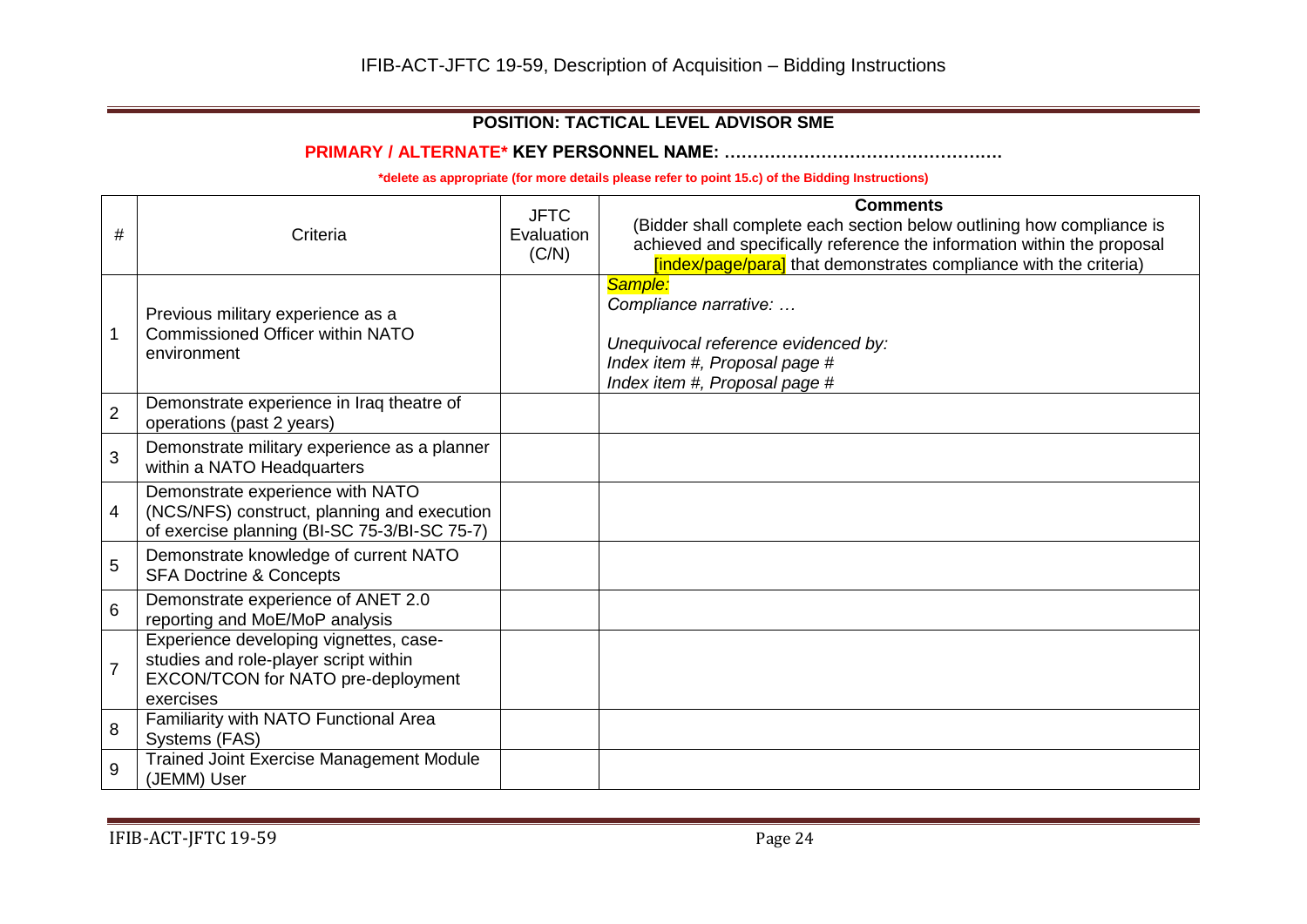| 10 | Trained ANET 2.0 Super/Basic user                                                                                                                                                                                                                                                                                                                                                    |  |
|----|--------------------------------------------------------------------------------------------------------------------------------------------------------------------------------------------------------------------------------------------------------------------------------------------------------------------------------------------------------------------------------------|--|
|    | Proficiency in use of Microsoft Office<br>Software (Outlook, Word, PowerPoint, Excel)                                                                                                                                                                                                                                                                                                |  |
| 12 | Post-secondary education                                                                                                                                                                                                                                                                                                                                                             |  |
| 13 | Native English language speaker or individual<br>presenting very good command of spoken<br>and written English, with a proven ability to<br>communicate effectively orally and in writing<br>at the level of (SLP) NATO STANAG 6001 -<br>3333 (Listening, Speaking, Reading and<br>Writing).<br><b>The Bidder must provide supporting</b><br>document(s)/evidence per SOW point 8.3. |  |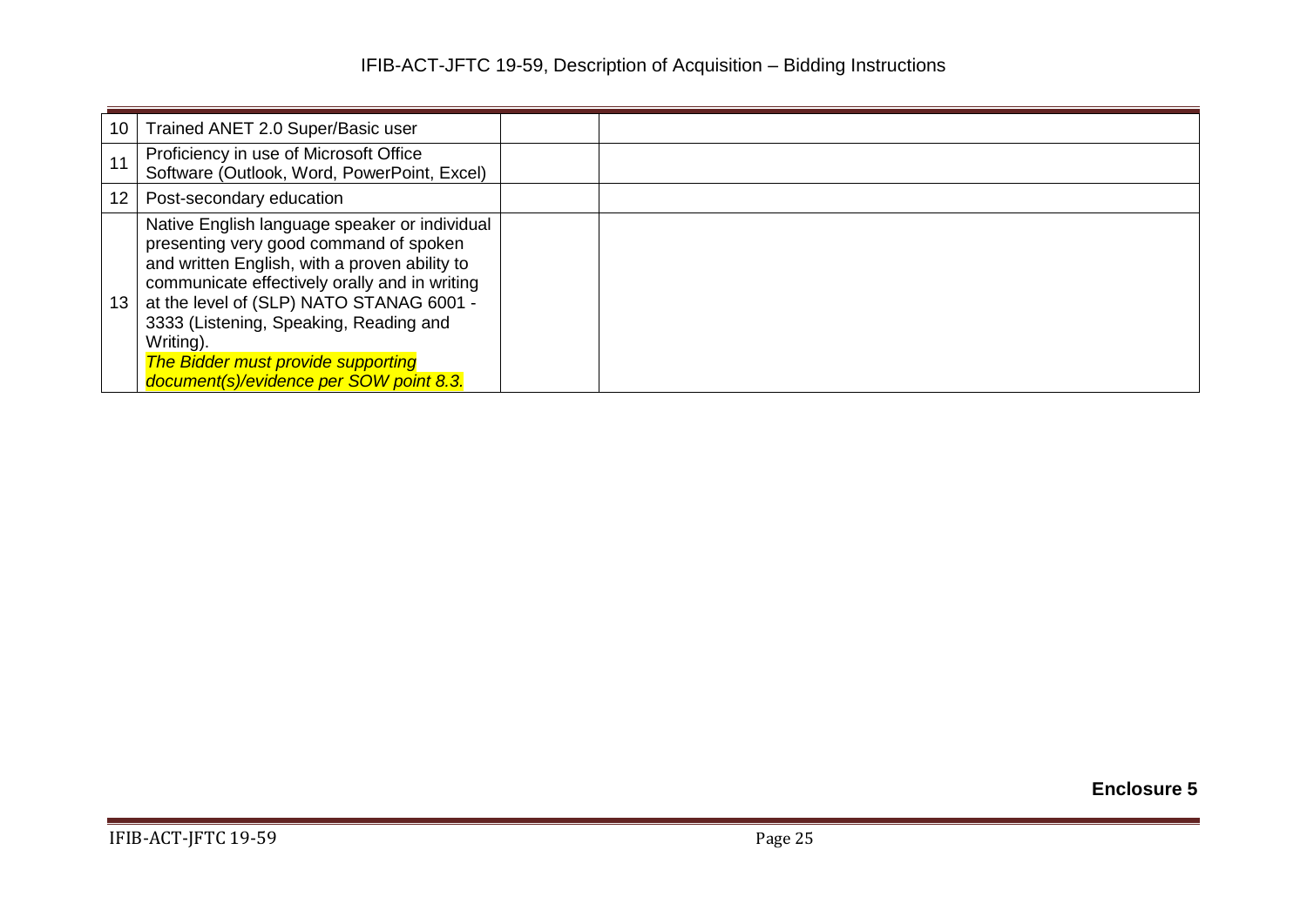# **MANDATORY PRICE PROPOSAL FORMAT**

On behalf of (**Insert: Company Name**) please find the Price Proposal submitted in accordance with the terms and conditions stated in the IFIB-ACT-JFTC 19-59 and solicitation provisions.

|                                                          |                          | <b>BASE PERIOD</b> |                   | <b>OPTION PERIOD #1</b> |             | <b>OPTION PERIOD #2</b>  |             | <b>OPTION PERIOD #3</b> |             | <b>OPTION PERIOD#4</b> |  |
|----------------------------------------------------------|--------------------------|--------------------|-------------------|-------------------------|-------------|--------------------------|-------------|-------------------------|-------------|------------------------|--|
|                                                          | <b>Man-day net rates</b> |                    | Man-day net rates |                         |             | <b>Man-day net rates</b> |             | Man-day net rates       |             | Man-day net rates      |  |
|                                                          |                          | Rate for           |                   | Rate for                |             | Rate for                 |             | Rate for                |             | Rate for               |  |
| <b>Requirement Description</b>                           | Rate for                 | TRV in             | Rate for          | TRV in                  | Rate for    | TRV in                   | Rate for    | TRV in                  | Rate for    | TRV in                 |  |
|                                                          | JFTC on-                 | NMI HQ             | JFTC on-          | NMI HQ                  | JFTC on-    | NMI HQ                   | JFTC on-    | NMI HQ                  | JFTC on-    | NMI HQ                 |  |
|                                                          | site tasks*              | Baghdad            | site tasks*       | Baghdad                 | site tasks* | Baghdad                  | site tasks* | Baghdad                 | site tasks* | Baghdad                |  |
|                                                          |                          | $($ raq $)$ **     |                   | $($ raq $)$ **          |             | $($ raq $)$ **           |             | $($ raq $)$ **          |             | $($ raq $)$ **         |  |
| <b>Security Force Assistance</b><br><b>SME</b>           |                          |                    |                   |                         |             |                          |             |                         |             |                        |  |
| <b>Advisory Training</b><br><b>Coordinator Assistant</b> |                          |                    |                   |                         |             |                          |             |                         |             |                        |  |
| <b>Security Sector Reform</b><br><b>SME</b>              |                          |                    |                   |                         |             |                          |             |                         |             |                        |  |
| <b>Strategic Level Advisor</b><br><b>SME</b>             |                          |                    |                   |                         |             |                          |             |                         |             |                        |  |
| <b>Tactical Level Advisor</b><br><b>SME</b>              |                          |                    |                   |                         |             |                          |             |                         |             |                        |  |
| <b>OPR Assistant Planner</b>                             |                          |                    |                   |                         |             |                          |             |                         |             |                        |  |

**Currency: ………**

*\*The proposed daily rates for JFTC on-site tasks must be fully "loaded" and they must include per diem (meals, lodging and incidentals) and cost of estimated travel related expenditures (i.e. taxi, bus, train, tram, metro, etc.), excluding an airline economy return flight ticket (for more details please refer to SOW point 11.1). \*\*The proposed daily rates for TRV in NMI HQ Baghdad (Iraq) must be fully "loaded" and they must include per diem (meals, lodging and incidentals), excluding travel cost (for more details please refer to SOW point 11.2.*

Please verify and acknowledge propriety of above by duly completing signatures below.

| <b>SIGNATURE OF AUTHORIZED</b><br><b>REPRESENTATIVE</b> | <b>NAME AND TITLE</b> | <b>COMPANY</b> | <b>DATE</b> |
|---------------------------------------------------------|-----------------------|----------------|-------------|
|                                                         |                       |                |             |
|                                                         |                       |                |             |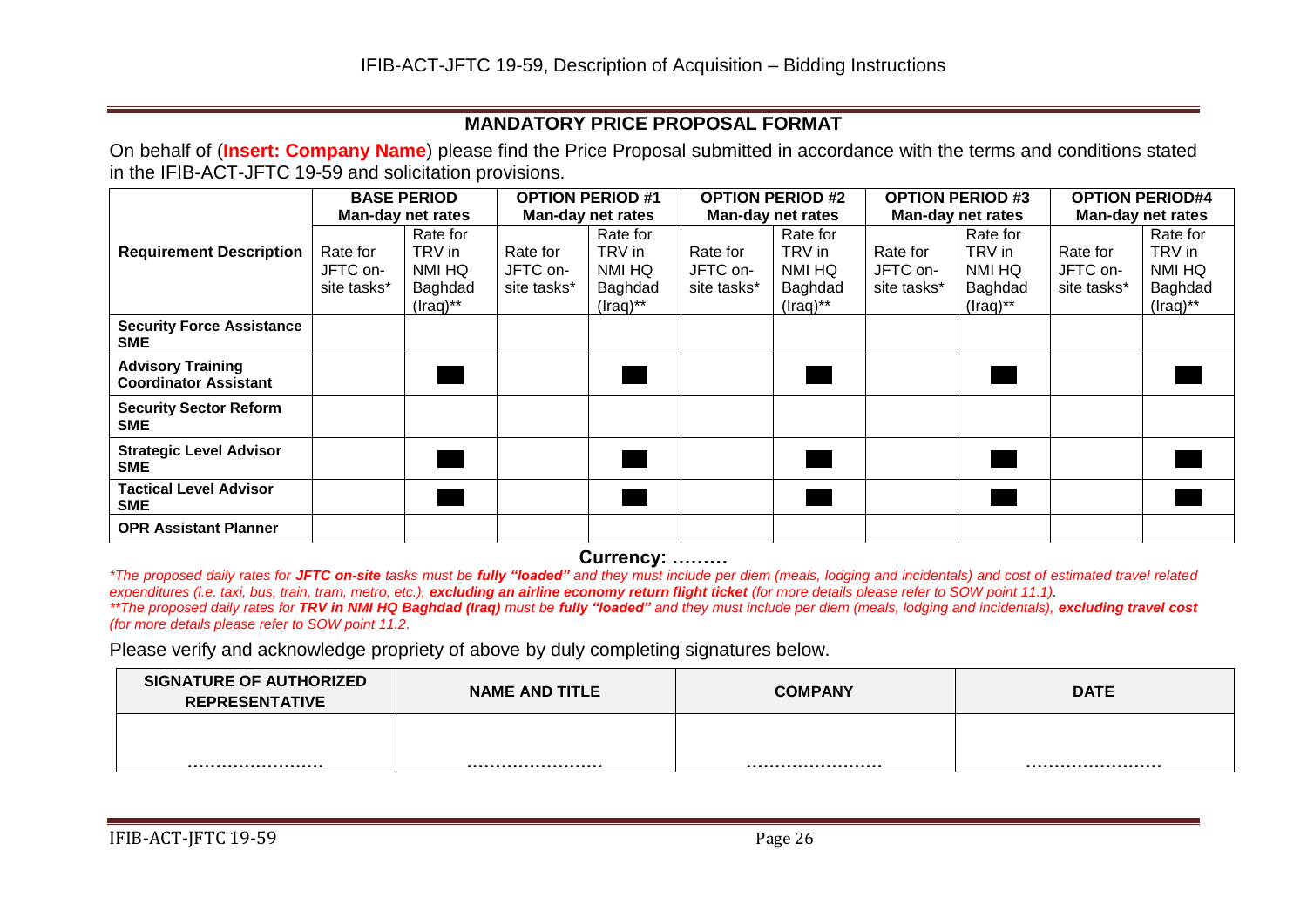## **CERTIFICATION OF SECURITY CLEARANCE**

The Bidder hereby certifies that the proposed key personnel have required Security Clearance or that all necessary actions have been undertaken to insure that the proposed personnel will be in possession of such Security Clearance at the time of Contract award<sup>1</sup>. The Bidder also acknowledges that this requirement applies also to all personnel involved in this project as a result of subcontracts issued by the Contractor for effort under the prime Contract.

The Bidder hereby certifies that he/she is fully aware that resulting Contract will require the key personnel to handle and process classified materials to the level of NATO SECRET on NATO premises. The facility of the Contractor/Sub-contractor shall also hold a NATO SECRET Facility Clearance without storage capabilities where required by applicable national regulations.

The Bidder hereby certifies that NATO classified information made accessible to key personnel on NATO premises shall be treated as if officially provided to the Contractor or Sub-Contractor.

| <b>SIGNATURE OF</b><br><b>AUTHORIZED</b><br><b>REPRESENTATIVE</b> | <b>NAME AND TITLE</b> | <b>COMPANY</b> | <b>DATE</b> |
|-------------------------------------------------------------------|-----------------------|----------------|-------------|
|                                                                   |                       |                |             |

1

 $<sup>1</sup>$  Please see the anticipated Contract Award Date defined in the Bidding Instructions.</sup>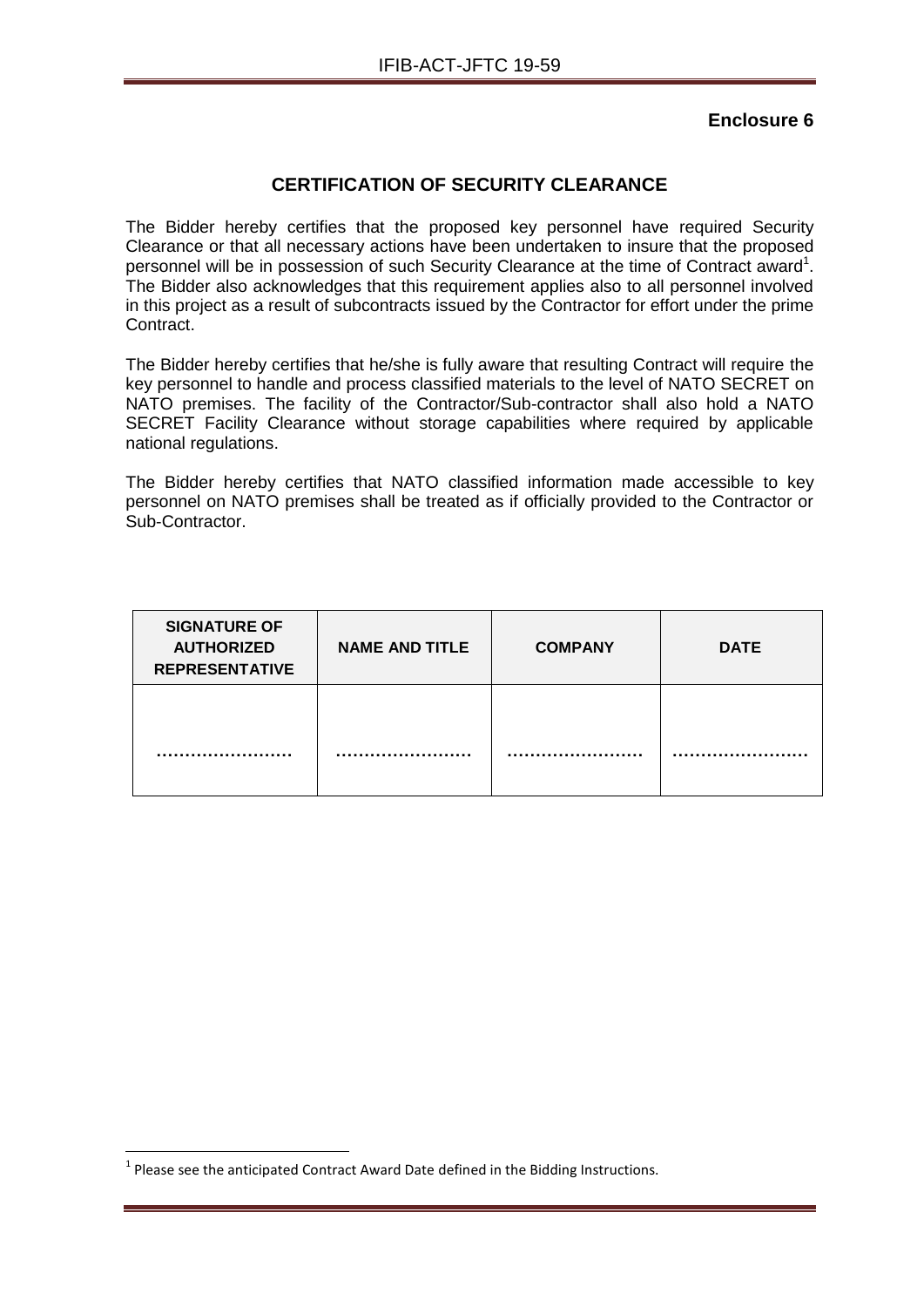# **CERTIFICATE OF BID VALIDITY**

I, the undersigned, as an authorised representative of the firm submitting this Bid, do hereby certify that the pricing and all other aspects of our original offer as modified by our revised proposal will remain valid for a period of ninety days (90) from the applicable closing date set forth within IFIB-ACT-JFTC 19-59.

| <b>SIGNATURE OF</b><br><b>AUTHORIZED</b><br><b>REPRESENTATIVE</b> | <b>NAME AND TITLE</b> | <b>COMPANY</b> | <b>DATE</b> |
|-------------------------------------------------------------------|-----------------------|----------------|-------------|
|                                                                   |                       |                |             |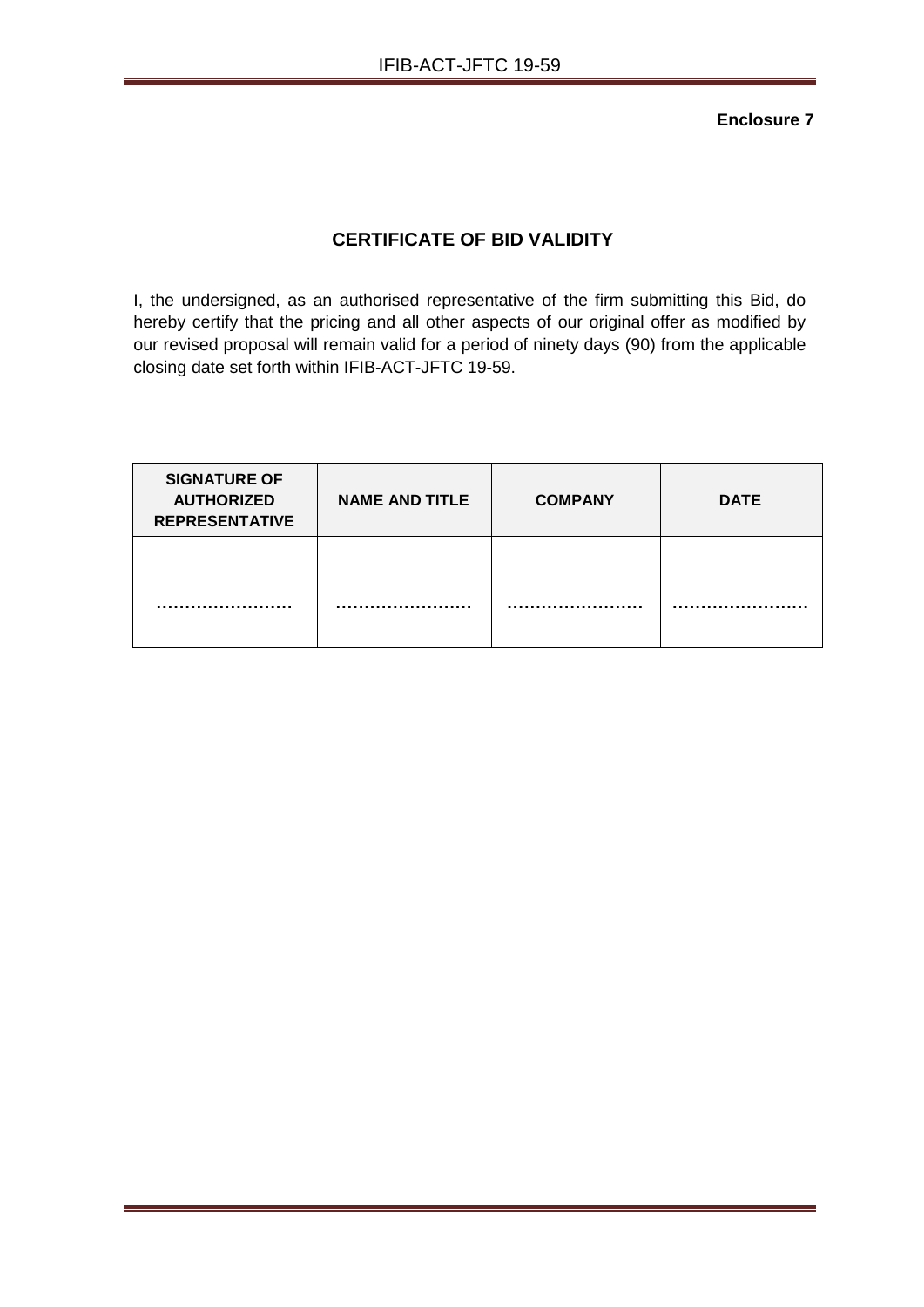## **CERTIFICATE OF INDEPENDENT DETERMINATION**

- 1. Each bidder shall certify that in connection with this procurement:
	- a. This Bid has been arrived at independently, without consultation, communication or agreement, for the purpose of restricting competition, with any other bidder or with any competitor;
	- b. The contents of this Bid have not been knowingly disclosed by the bidder and will not knowingly be disclosed by the bidder prior to award, directly or indirectly to any other bidder or to any competitor; and
	- c. No attempt has been made, or will be made by the bidder to induce any other person or firm to submit, or not to submit, a Bid for the purpose of restricting competition.
- 2. Each person signing this Bid shall also certify that he/she is the person in the bidder's organisation responsible within that organisation for the decision as to the Bid and that he has not participated and will not participate in any action contrary to 1.a. through 1.c. above, or:
	- a. They are not the person in the bidder's organisation responsible within that organisation for the Bid but that they have been authorised in writing to act as agent for the persons responsible for such a decision in certifying that such persons have not participated, and will not participate in any action contrary to 1.a. through 1.c. above, and as their agent does hereby so certify; and
	- b. They have not participated and will not participate in any action contrary to 1.a. through 1.c. above.

| <b>SIGNATURE OF</b><br><b>AUTHORIZED</b><br><b>REPRESENTATIVE</b> | <b>NAME AND TITLE</b> | <b>COMPANY</b> | <b>DATE</b> |
|-------------------------------------------------------------------|-----------------------|----------------|-------------|
|                                                                   |                       |                |             |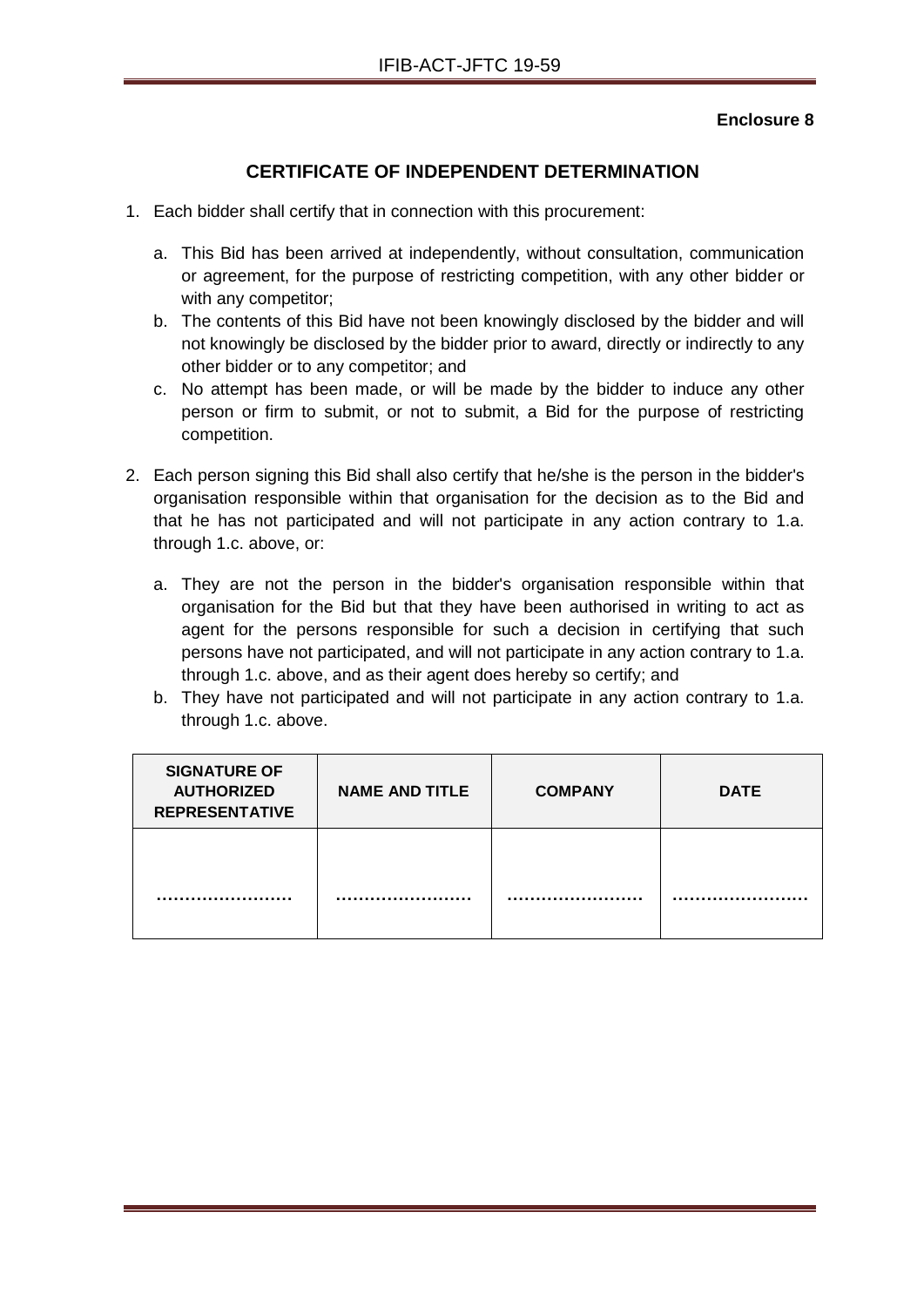# **CERTIFICATE OF EXCLUSION OF TAXES AND CHARGES**

I hereby certify that the prices offered in the price proposal of this Bid exclude all taxes, duties and customs charges from which JFTC has been exempted by international agreements.

| <b>SIGNATURE OF</b><br><b>AUTHORIZED</b><br><b>REPRESENTATIVE</b> | <b>NAME AND TITLE</b> | <b>COMPANY</b> | <b>DATE</b> |
|-------------------------------------------------------------------|-----------------------|----------------|-------------|
|                                                                   |                       |                |             |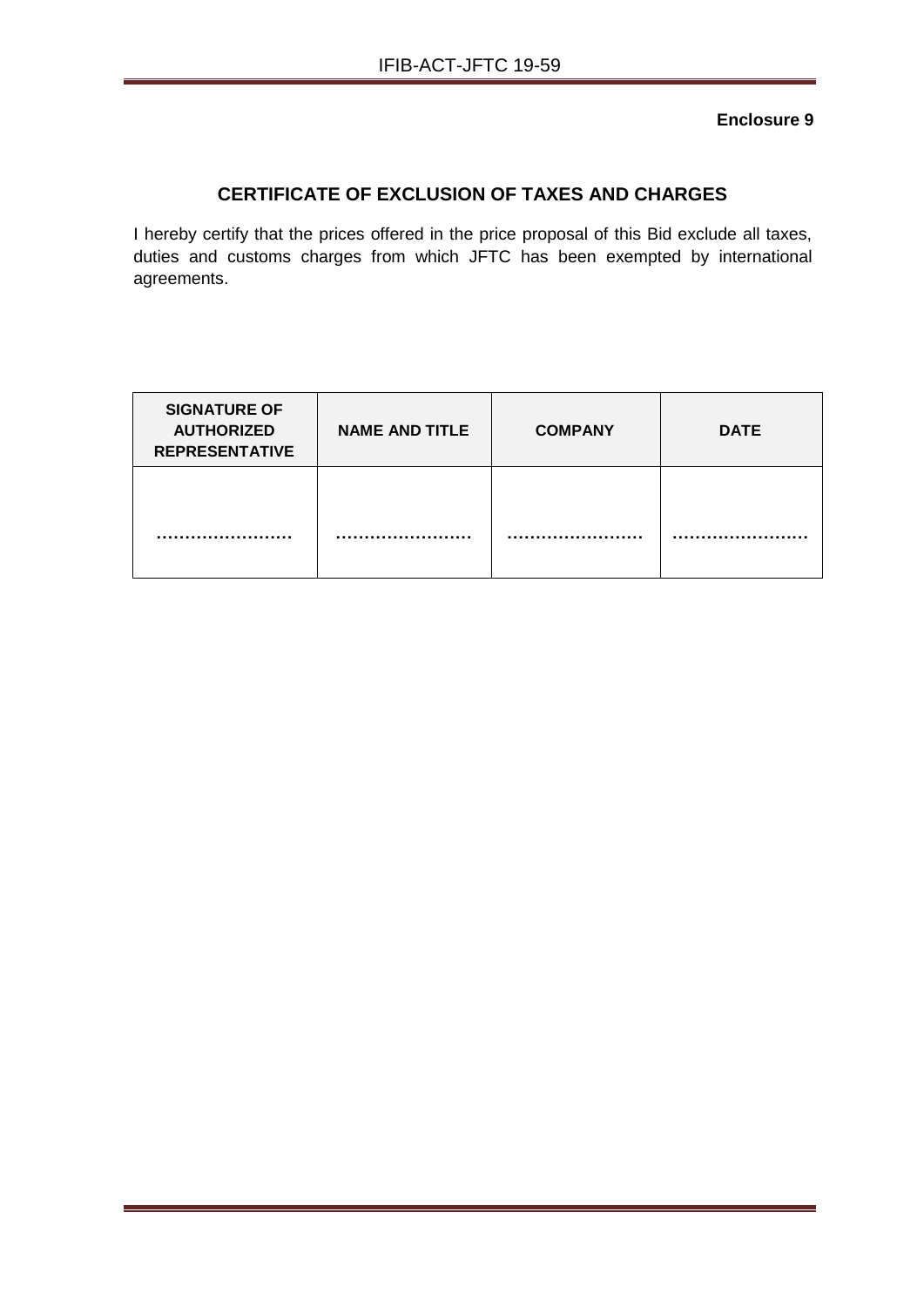# **STATEMENT OF ABSENCE OF CONFLICT OF INTEREST**

I, the undersigned ……………………………………, **being the authorised signatory** for the above-mentioned company for the IFIB-ACT-JFTC 19-59, hereby solemnly declare that we are not and shall not be in any situation which could give rise to a conflict of interest in what concerns the performance and implementation of the contract. In the event of the contract being awarded to us, we commit ourselves to act with complete impartiality and in good faith in what concerns its performance and outcome.

| <b>SIGNATURE OF</b><br><b>AUTHORIZED</b><br><b>REPRESENTATIVE</b> | <b>NAME AND TITLE</b> | <b>COMPANY</b> | <b>DATE</b> |
|-------------------------------------------------------------------|-----------------------|----------------|-------------|
|                                                                   |                       |                |             |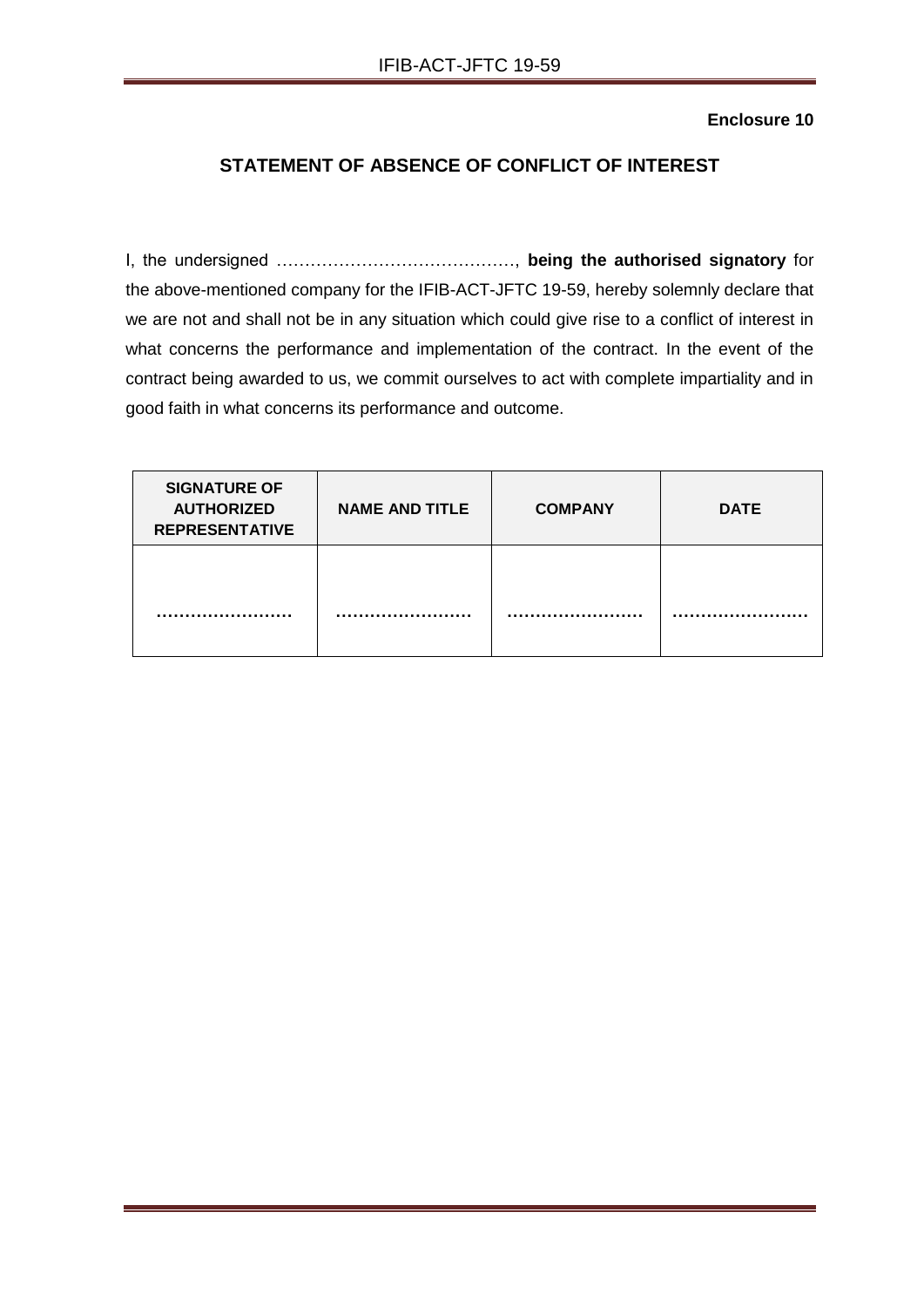# **CERTIFICATE OF LEGAL NAME OF BIDDER**

This Bid is prepared and submitted on behalf of the legal corporate entity specified below:

| Full Name of Bidder                 |  |
|-------------------------------------|--|
| Division (if applicable)            |  |
| Sub-Division (if applicable)        |  |
| <b>Official Mailing Address</b>     |  |
| Email address                       |  |
| Point of Contact regarding this Bid |  |
| Name                                |  |
| Position                            |  |
| Phone                               |  |
| <b>Alternative Point of Contact</b> |  |
| Name                                |  |
| Position                            |  |
| Phone                               |  |

| <b>SIGNATURE OF</b><br><b>AUTHORIZED</b><br><b>REPRESENTATIVE</b> | <b>NAME AND TITLE</b> | <b>COMPANY</b> | <b>DATE</b> |
|-------------------------------------------------------------------|-----------------------|----------------|-------------|
|                                                                   |                       |                |             |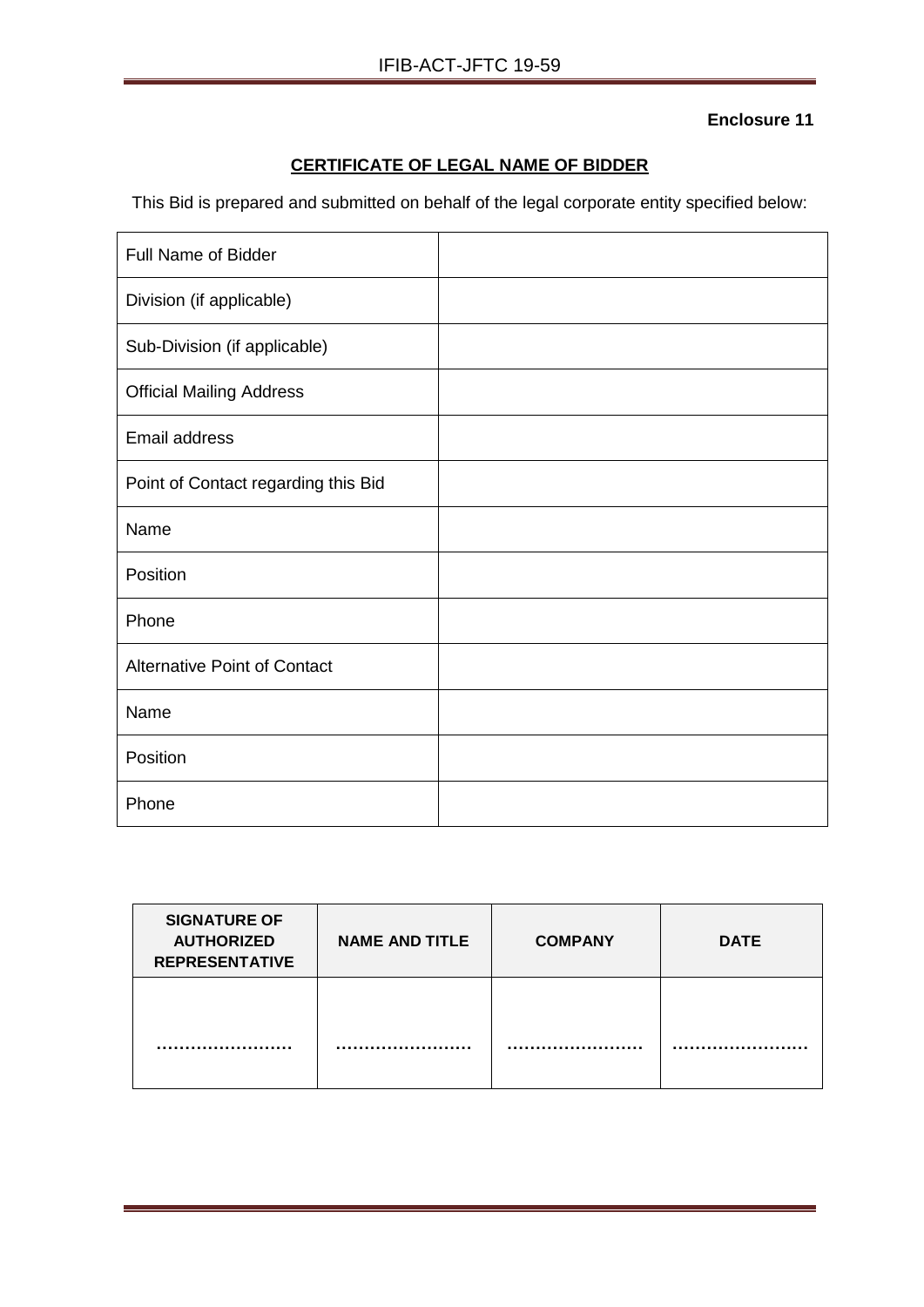## **PAST PERFORMANCE INFORMATION FORM**

(The Bidder must provide a minimum of two (2) past performance citations for work within the past three years)

#### **PAST PERFORMANCE DATA**

**(a) Contracting Agency:**

**(b) Contract No:**

**(c) Type of Contract (Firm Fixed Price, IDIQ, Requirements):**

**(d) Title of Contract:**

**(e) Summary of work performed and relevance to current acquisition (to include summary of staff used by number and position):**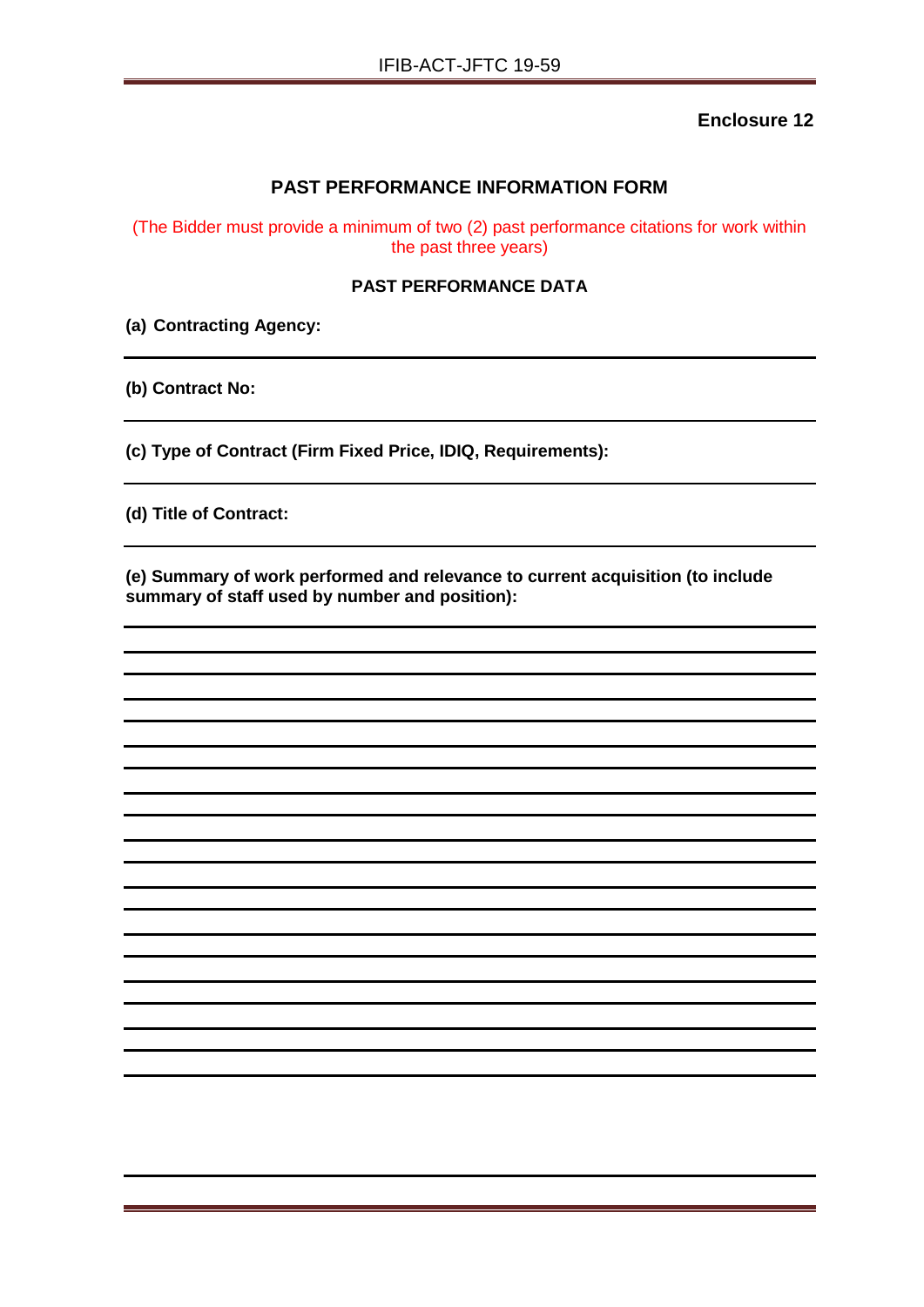**\_\_\_\_\_\_\_\_\_\_\_\_\_\_\_\_\_\_\_\_\_\_\_\_\_\_\_\_\_\_\_\_\_\_\_\_\_\_\_\_\_\_\_\_\_\_\_\_\_\_\_\_\_\_\_\_\_\_\_\_\_\_\_\_\_\_\_\_\_\_\_\_ \_\_\_\_\_\_\_\_\_\_\_\_\_\_\_\_\_\_\_\_\_\_\_\_\_\_\_\_\_\_\_\_\_\_\_\_\_\_\_\_\_\_\_\_\_\_\_\_\_\_\_\_\_\_\_\_\_\_\_\_\_\_\_\_\_\_\_\_\_\_\_\_ \_\_\_\_\_\_\_\_\_\_\_\_\_\_\_\_\_\_\_\_\_\_\_\_\_\_\_\_\_\_\_\_\_\_\_\_\_\_\_\_\_\_\_\_\_\_\_\_\_\_\_\_\_\_\_\_\_\_\_\_\_\_\_\_\_\_\_\_\_\_\_\_ \_\_\_\_\_\_\_\_\_\_\_\_\_\_\_\_\_\_\_\_\_\_\_\_\_\_\_\_\_\_\_\_\_\_\_\_\_\_\_\_\_\_\_\_\_\_\_\_\_\_\_\_\_\_\_\_\_\_\_\_\_\_\_\_\_\_\_\_\_\_\_\_**

**(f) Contract amount and currency:**

**(g) Period of Performance:**

**\_\_\_\_\_\_\_\_**

**(h) Name, Address, Fax, email and Telephone No. of Reference:**

**(i) Indicate Whether Reference Acted as Prime or Sub-contractor:**

**(j) Comments regarding compliance with contract terms and conditions: \_\_\_\_\_\_\_\_\_\_\_\_\_\_\_\_\_\_\_\_\_\_\_\_\_\_\_\_\_\_\_\_\_\_\_\_\_\_\_\_\_\_\_\_\_\_\_\_\_\_\_\_\_\_\_\_\_\_\_\_\_\_\_\_\_\_\_\_\_\_\_\_ \_\_ \_\_\_\_\_\_\_\_\_\_\_\_\_\_\_\_\_\_\_\_\_\_\_\_\_\_\_\_\_\_\_\_\_\_\_\_\_\_\_\_\_\_\_\_\_\_\_\_\_\_\_\_\_\_\_\_\_\_\_\_\_\_\_\_\_\_\_\_\_\_\_\_ \_\_**  $\mathcal{L} = \{ \mathcal{L} \mathcal{L} \mathcal{L} \mathcal{L} \mathcal{L} \mathcal{L} \mathcal{L} \mathcal{L} \mathcal{L} \mathcal{L} \mathcal{L} \mathcal{L} \mathcal{L} \mathcal{L} \mathcal{L} \mathcal{L} \mathcal{L} \mathcal{L} \mathcal{L} \mathcal{L} \mathcal{L} \mathcal{L} \mathcal{L} \mathcal{L} \mathcal{L} \mathcal{L} \mathcal{L} \mathcal{L} \mathcal{L} \mathcal{L} \mathcal{L} \mathcal{L} \mathcal{L} \mathcal{L} \mathcal{L} \$ **\_\_ \_\_\_\_\_\_\_\_\_\_\_\_\_\_\_\_\_\_\_\_\_\_\_\_\_\_\_\_\_\_\_\_\_\_\_\_\_\_\_\_\_\_\_\_\_\_\_\_\_\_\_\_\_\_\_\_\_\_\_\_\_\_\_\_\_\_\_\_\_\_\_\_ \_\_ (k) Complete Contact Information for client (Name, address, POC name, e-mail, tel. #): \_\_\_\_\_\_\_\_\_\_\_\_\_\_\_\_\_\_\_\_\_\_\_\_\_\_\_\_\_\_\_\_\_\_\_\_\_\_\_\_\_\_\_\_\_\_\_\_\_\_\_\_\_\_\_\_\_\_\_\_\_\_\_\_\_\_\_\_\_\_\_\_ \_\_ \_\_\_\_\_\_\_\_\_\_\_\_\_\_\_\_\_\_\_\_\_\_\_\_\_\_\_\_\_\_\_\_\_\_\_\_\_\_\_\_\_\_\_\_\_\_\_\_\_\_\_\_\_\_\_\_\_\_\_\_\_\_\_\_\_\_\_\_\_\_\_\_ \_\_**

**(l) Permission to contact client for reference: Yes/ No**

**\_\_\_\_\_\_\_\_\_\_\_\_\_\_\_\_\_\_\_\_\_\_\_\_\_\_\_\_\_\_\_\_**

| <b>SIGNATURE OF</b><br><b>AUTHORIZED</b><br><b>REPRESENTATIVE</b> | <b>NAME AND TITLE</b> | <b>COMPANY</b> | <b>DATE</b> |
|-------------------------------------------------------------------|-----------------------|----------------|-------------|
|                                                                   |                       |                |             |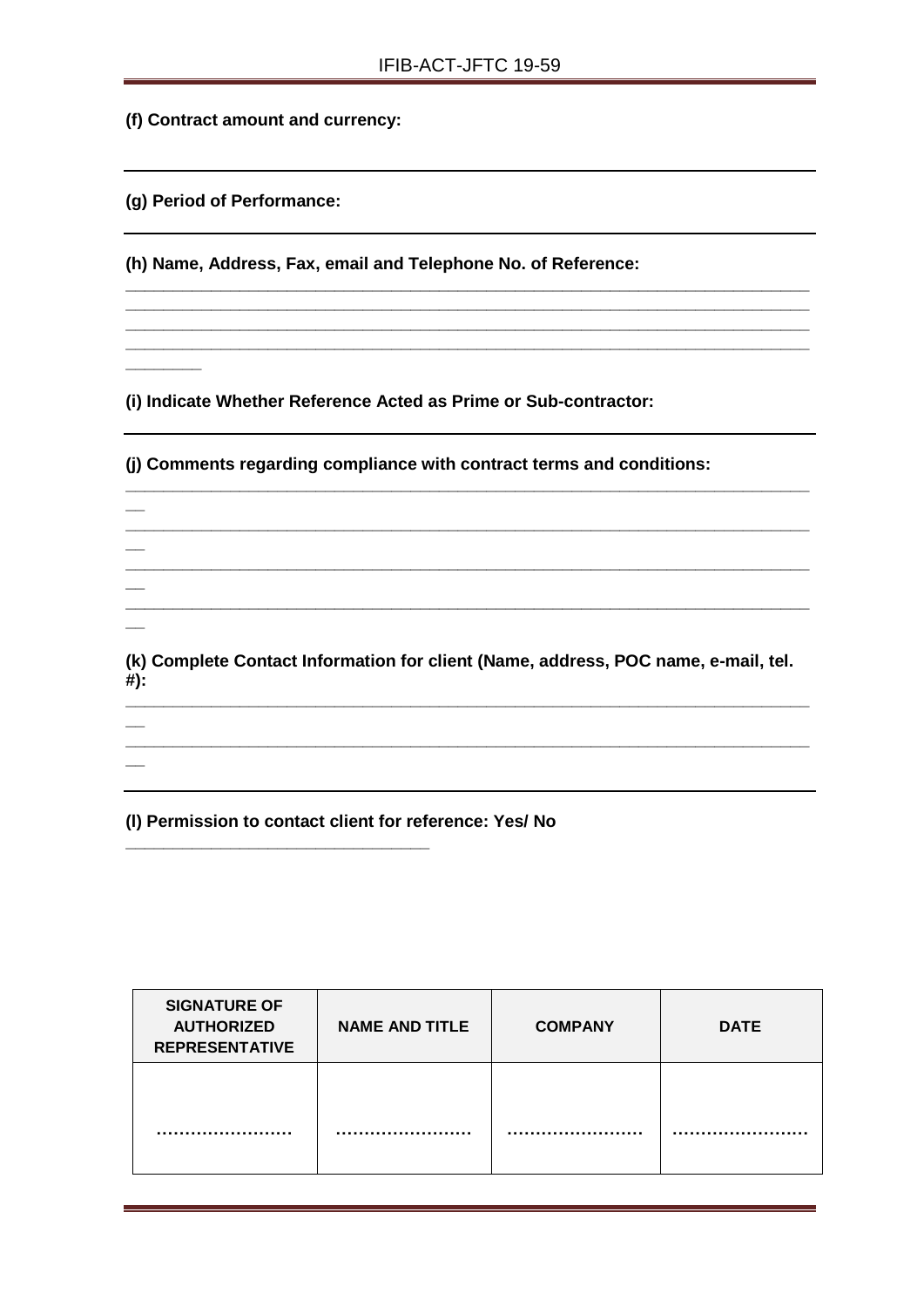## **PART II - GENERAL CONTRACT TERMS AND PROVISIONS**

**JFTC General Contract Terms and Conditions** 

## **Index of Clauses**

| 1 <sub>1</sub> |  |
|----------------|--|
| 2.             |  |
| 3.             |  |
| 4.             |  |
| 5.             |  |
| 6.             |  |
| 7.             |  |
| 8.             |  |
| 9.             |  |
|                |  |
|                |  |
|                |  |
|                |  |
|                |  |
|                |  |
|                |  |
|                |  |
|                |  |
|                |  |
|                |  |
|                |  |
|                |  |
|                |  |
|                |  |
|                |  |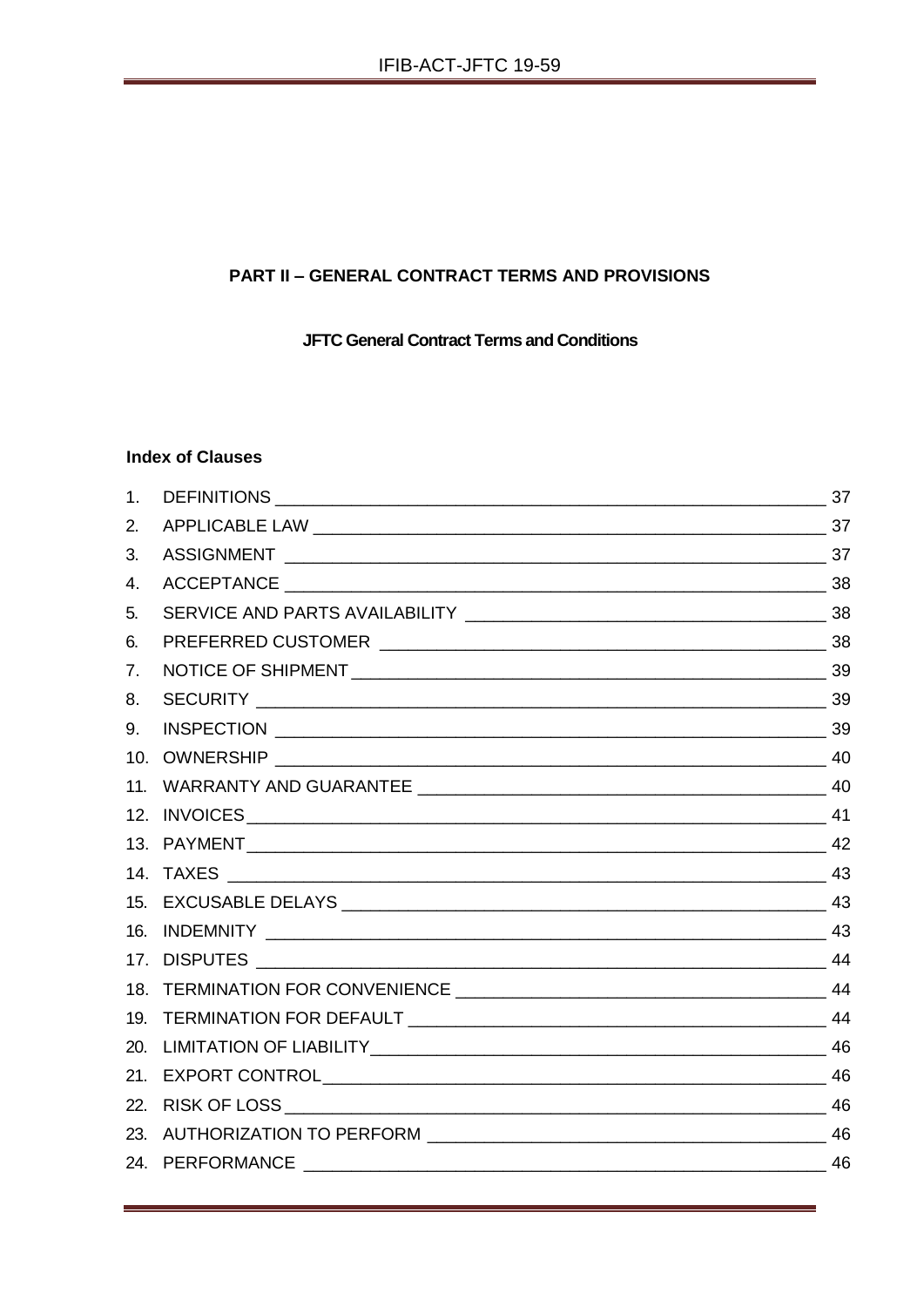<span id="page-35-0"></span>

| 25. |                                                                                     | 47 |
|-----|-------------------------------------------------------------------------------------|----|
|     |                                                                                     |    |
| 27. | NOTICE AND ASSISTANCE REGARDING PATENT AND COPYRIGHT                                | 48 |
|     |                                                                                     |    |
|     |                                                                                     |    |
|     |                                                                                     |    |
|     |                                                                                     |    |
|     | 32. RIGHTS IN TECHNICAL DATA AND COMPUTER SOFTWARE _____________________________ 49 |    |
|     |                                                                                     |    |
|     |                                                                                     |    |
|     |                                                                                     |    |
|     |                                                                                     |    |
| 37. | INCONSISTENCY BETWEEN ENGLISH VERSION AND TRANSLATION OF                            |    |
| 38. |                                                                                     |    |
|     |                                                                                     |    |
|     |                                                                                     |    |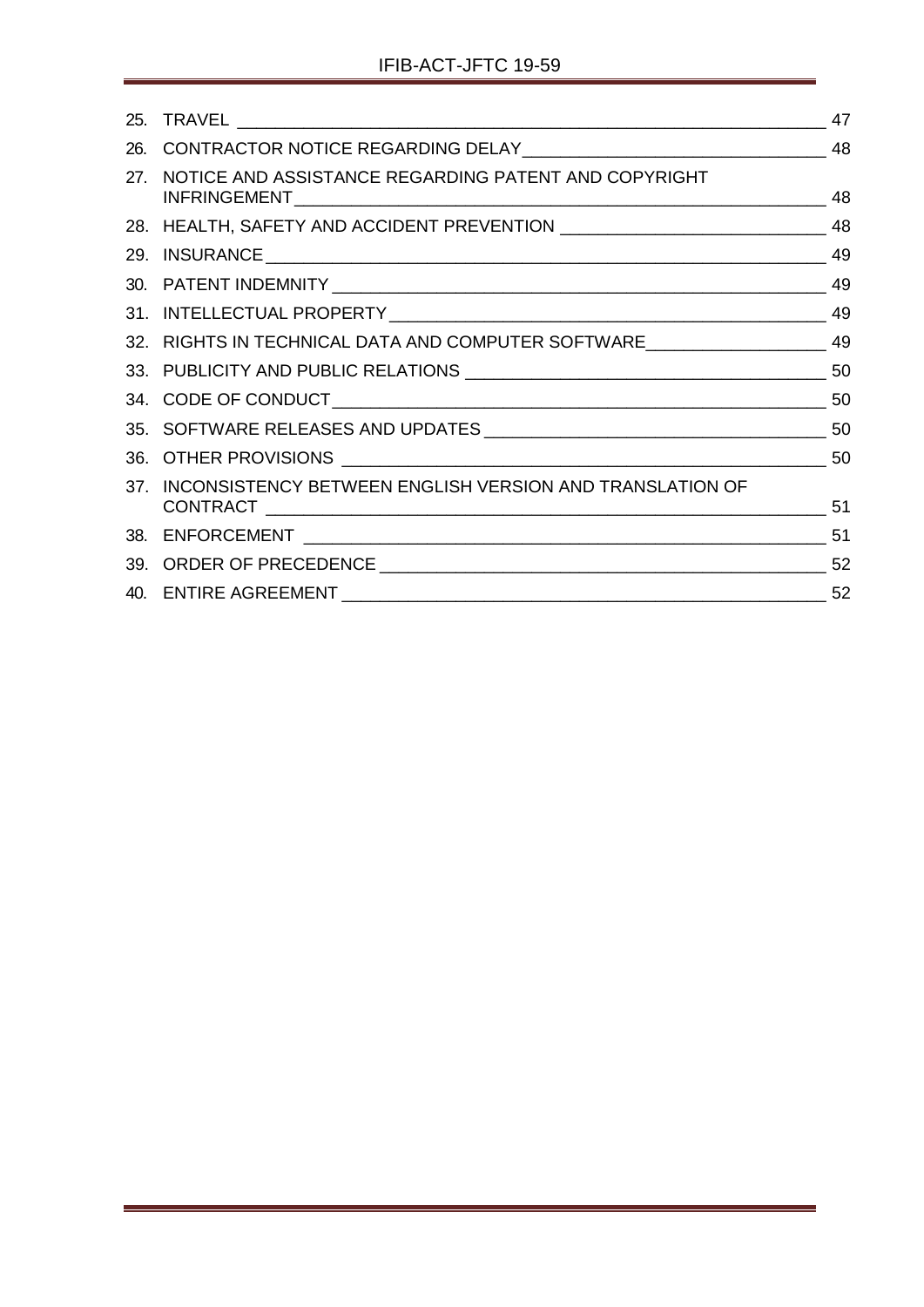## **1. DEFINITIONS**

As used throughout this Contract, the following terms shall have meanings as set forth below:

- a. "JFTC" means the Joint Force Training Centre. Joint Force Training Centre (JFTC) is set up by the North Atlantic Council under Article 14 of the Protocol on the Status of International Military Headquarters (1952) and has been delegated a defined legal capacity by Headquarters, Allied Commander Transformation (HQ SACT) through its terms of Reference and the Supplementary Agreement between the Government of the Republic of Poland and Headquarters, Supreme Allied Commander Transformation and the Supreme Headquarters Allied Powers Europe to the Protocol on the Status of International Military Headquarters set up pursuant to the North Atlantic Treaty (in the following referred to as "SA"). Remaining legal personality rests with HQ SACT. JFTC is located at Szubinska Street 2, 85-915 Bydgoszcz, Poland, and holds Statistical Identification Number REGON 093191068.
- b. The Contracting Officer means the person executing and managing this Contract on behalf of JFTC.
- c. The Contracting Officer Technical Representative (COTR) means a person appointed by the Contracting Officer for the purpose of determining compliance with the technical requirements of the Contract.
- d. The North Atlantic Treaty Organization is hereafter referred to as "NATO".
- e. The term "days" shall be interpreted as meaning calendar days.
- f. Contract Effective Date (CED) is the date of last signature by the contracting parties, or a specific date set forth in the Contract.

#### **2. APPLICABLE LAW**

Except as otherwise provided in this Contract, this Contract shall be governed, interpreted and construed with the laws of the Republic of Poland.

#### **3. ASSIGNMENT**

This Contract is not assignable by the Contractor either in whole or in part unless agreed in writing by the Contracting Officer in accordance with the following reservations:

- a. Any modifications, including changes, additions or deletions and instructions under this Contract shall not be binding unless issued in writing by the Contracting **Officer**
- b. Sub-Contractors shall be limited to citizens or legal entities of member nations of NATO, unless specifically authorized by the Contracting Officer.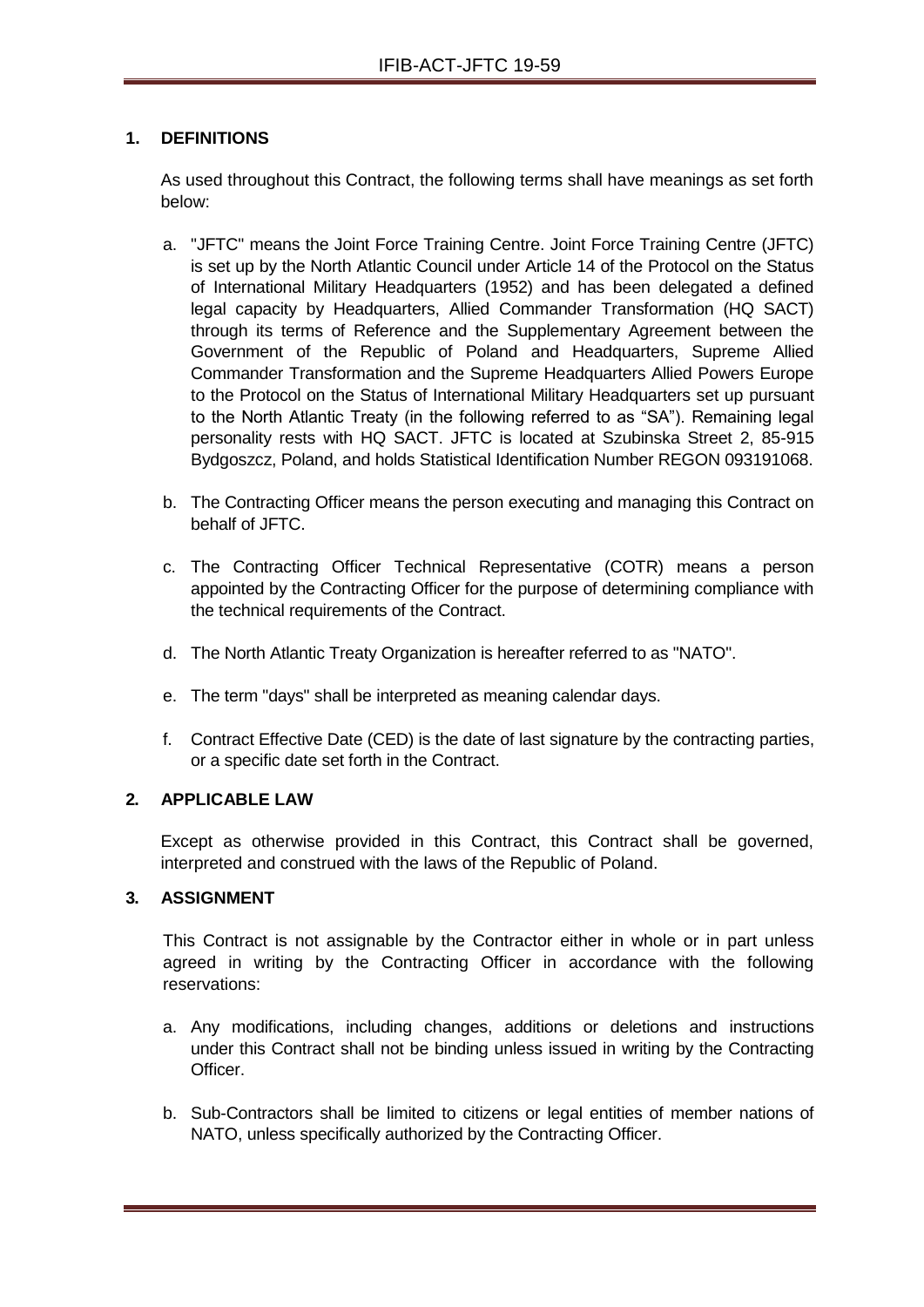c. The Contractor shall determine that any sub-Contractor proposed by him for the furnishing of supplies or services which shall involve access to classified information in the Contractor's custody has been granted an appropriate security clearance by the sub-Contractor's national authorities, which is still in effect, prior to being given access to such classified information.

## **4. ACCEPTANCE**

- a. Acceptance or rejection of the supplies shall be made as promptly as practicable after delivery, except as otherwise provided in this Contract.
- b. Acceptance shall be conclusive, except for latent defects, fraud, gross mistakes amounting to fraud, or otherwise stated in the Contract. It is the action by which JFTC acknowledges that the Contractor has fully demonstrated that the deliveries are complete and operational. The formal acceptance will take place when the following requirements have been met:
	- Availability at final destination of all deliverables.
	- Successful completion of acceptance testing.
	- Verification of the inventory.
	- Satisfactory completion of all training or other services, if any, required by that date.
	- Agreement between the Contracting Officer and the Contractor on a discrepancy list (if necessary) and corresponding clearance dates.
- c. When discrepancies exist and if these do not prevent satisfactory use or operation of the supplies, the Contracting Officer may declare the acceptance provisional. In this case he will withhold from payment an amount commensurate with the importance of the discrepancies but in any case not less than ten (10) percent of the total contract value and this until all discrepancies have been cleared; at that time the acceptance becomes final.

## **5. SERVICE AND PARTS AVAILABILITY**

Unless as specified otherwise in the Technical Specifications, the Contractor and his sub-Contractors will maintain and furnish a source of an adequate supply of services, components, spare parts and sub-assemblies to properly maintain the supplies for a period of minimum five (5) years from Contract Effective Date.

## **6. PREFERRED CUSTOMER**

a. The Contractor warrants that the prices set forth in this Contract are as favourable as those extended to any Government, Agency, Company, Organization or individual purchasing like quantities covered by the Contract under similar conditions. In the event that prior to complete delivery under this Contract the Contractor offers any of such items in substantially similar quantities to any customer at prices lower than those set forth herein, the Contractor shall so notify JFTC and the prices of such items shall be correspondingly reduced by a supplement to this Contract.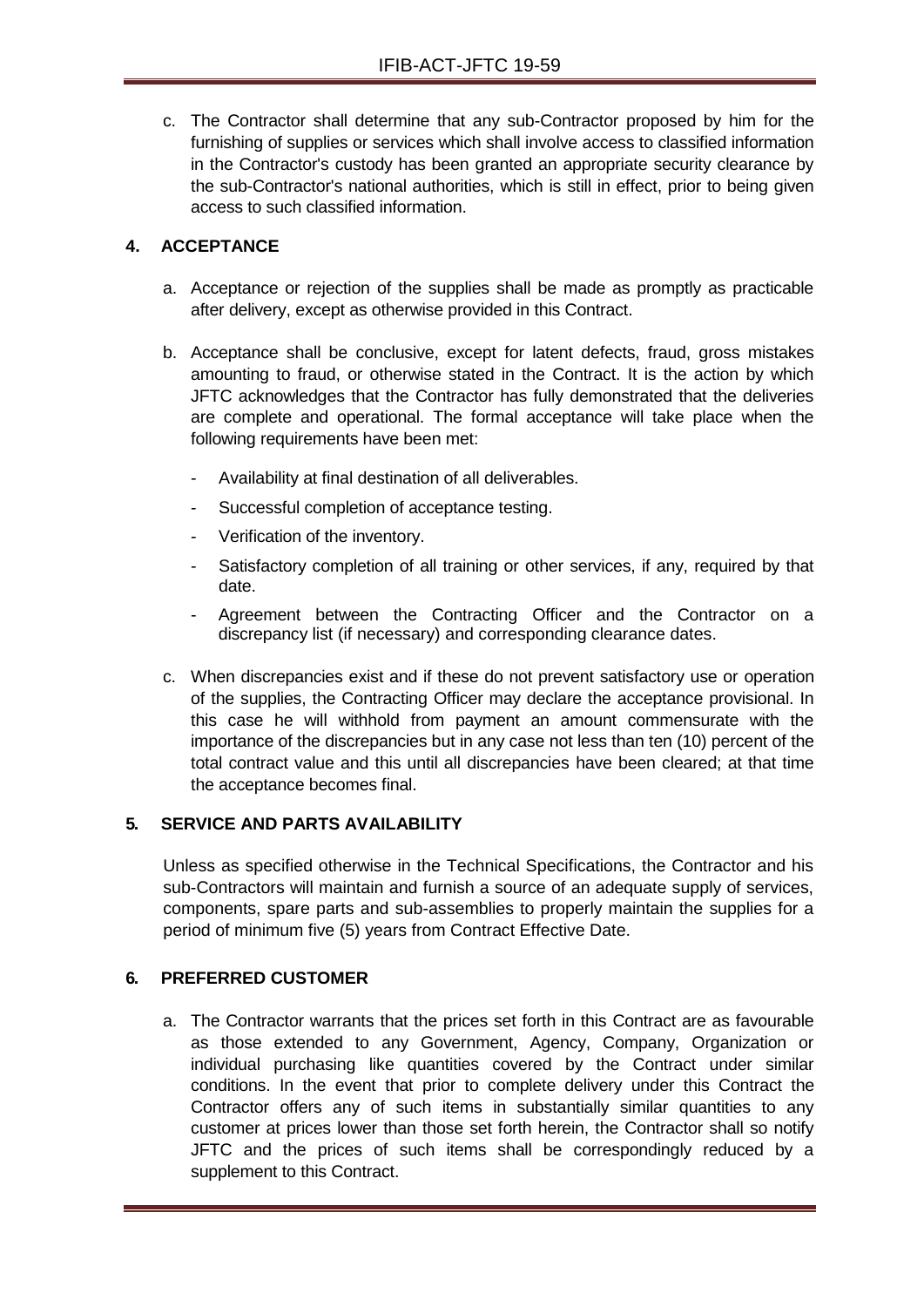b. Prices in this sense means "Base Price" prior to applying any bonuses.

## **7. NOTICE OF SHIPMENT**

- a. At the time of delivery of any supplies to a carrier for transportation, the Contractor shall give notice of shipment to the Contracting Officer and to such other persons or installations as are designated by the Contracting Officer. If such instructions have not been received by the Contractor at least one working day prior to such delivery to a carrier, the Contractor shall request instructions from the Contracting Officer concerning notice of shipment to be given.
- b. The following information shall be included in such notification:
	- (1) Contract number;
	- (2) Shipping address;
	- (3) From: (Name and complete address of consignor);

To: (Name and complete address of consignee);

- (4) Listing of supplies by Contract Items(s);
- (5) Number of and marking on packages(s);
- (6) Weight and dimensions of packages(s);
- (7) Name and address of Carrier, mode and date of shipment with waybill number;
- (8) Customs documents required by the Contractor (if applicable).

## **8. SECURITY**

- a. The Contractor shall comply with all security requirements prescribed by JFTC and the National Security Authority or designated security agency of each NATO country in which the Contract is performed.
- b. The Contractor shall be responsible for the safeguarding of NATO classified information, material and equipment entrusted to him or generated by him in connection with the performance of the Contract.
- c. Any known or suspected breaches of security or other matters of security significance is a violation of the professional confidentiality between the parties, and may constitute a criminal offence under Polish law. Violations are to be reported immediately to the other party by the party, who becomes aware of the violation, and to the appropriate authorities in order to institute investigations.
- d. If security violations occur, the party being exposed to the violation is entitled to immediately declare the Contract void, and to claim penalties and compensation as set out in Para 19 below.

## **9. INSPECTION**

a. Unless otherwise specifically provided for in the specifications, all equipment, materials and articles incorporated in the work covered by this Contract are to be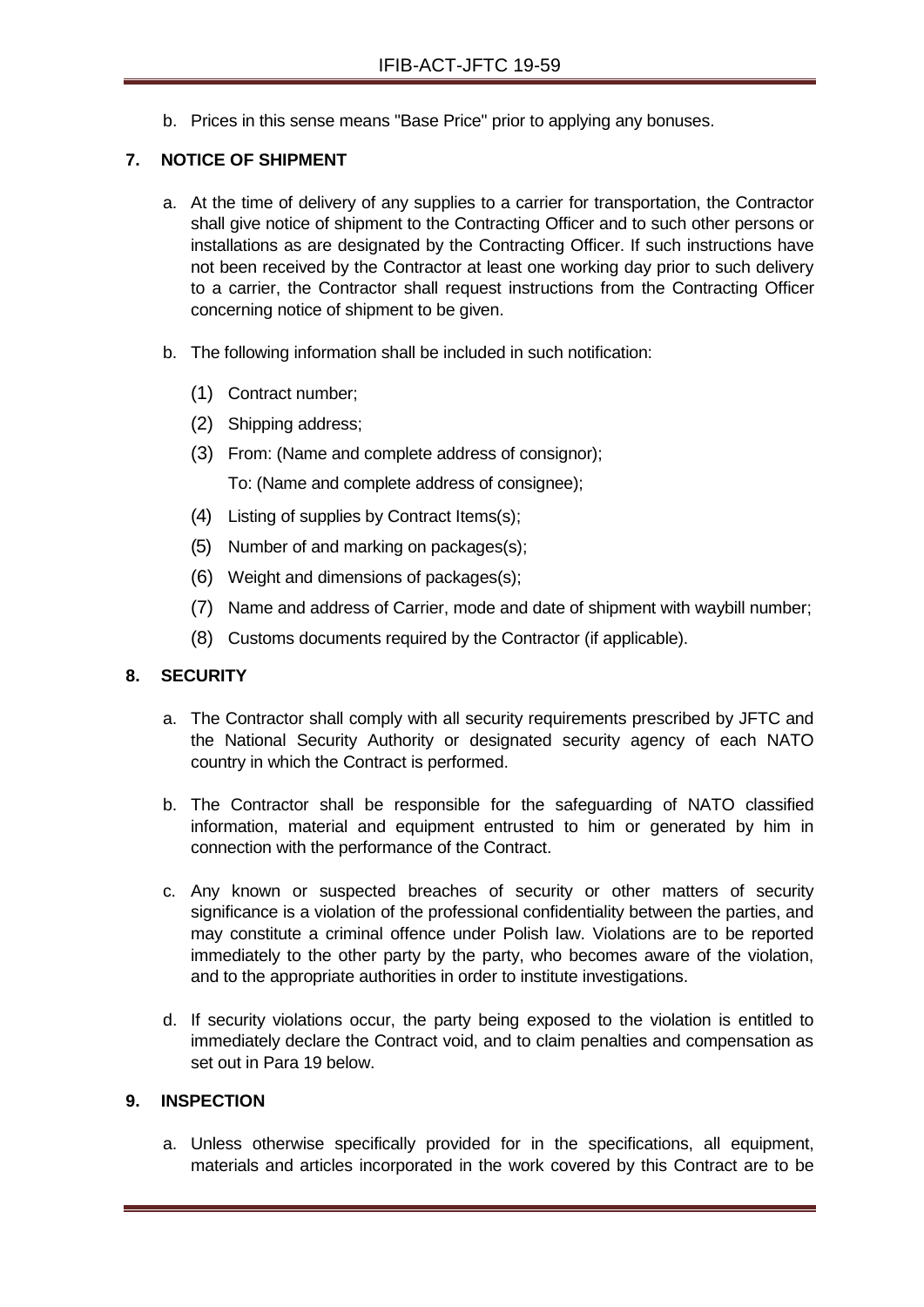new and of the most suitable grade of their respective kinds for the purposes intended. All workmanship shall be first class.

- b. All supplies (which terms throughout this clause includes without limitation raw materials, components, intermediate assemblies, and end products) shall be subject to inspection and test by JFTC, to the extent practicable at all times and places including the period of manufacture, and in any event prior to acceptance.
- c. In case any supplies are defective in material or workmanship or otherwise not in conformity with the requirements of this Contract, JFTC shall have the right either to reject them (with or without instructions as to their disposition) or to require their correction or to accept them against reduction in price which is equitable under the circumstances.
- d. If any inspection or test is made by JFTC on the premises of the Contractor or sub-Contractor, the Contractor without additional charge shall provide all reasonable facilities and assistance to COTR in the performance of their duties. If JFTC inspection or test is made at a point other than the premises of the Contractor or a sub-Contractor, it shall be at the expense of JFTC except as otherwise provided in this Contract. In case of rejection JFTC shall not be liable for any reduction in value of samples used in connection with such inspection or test. JFTC reserves the right to charge to the Contractor any additional cost of JFTC inspection and test when supplies are not ready at the time of such inspection, when test is requested by the Contractor or when re-inspection or retest is necessitated by prior rejection. Failure to inspect supplies shall neither relieve the Contractor from responsibility for such supplies as are not in accordance with the Contract requirements nor impose liability on JFTC therefore.
- e. The inspection and test by JFTC of any supplies does not relieve the Contractor from any responsibility regarding defects or other failures to meet the Contract requirements which may be discovered prior to acceptance.

## **10. OWNERSHIP**

Unless specified elsewhere in this Contract, title to supplies furnished under this Contract shall pass to JFTC upon acceptance, regardless of when or where JFTC takes physical possession.

## **11. WARRANTY AND GUARANTEE**

- a. The Contractor is liable vis a vis JFTC for any and all faults or defects depreciating value or affecting the usability of the delivered product and depreciating or compromising the standards as defined in the Contract, or by Polish Law.
- b. The Contractor is obliged to, during a warranty period of 12 (twelve) months from the date of delivery and acceptance, to remove or repair physical defects in the product, no matter if the defect or fault occurs after the date of delivery and acceptance, provided that the condition, which causes the defect or fault, existed on the day of delivery and acceptance – but was not discovered and recorded in the protocol.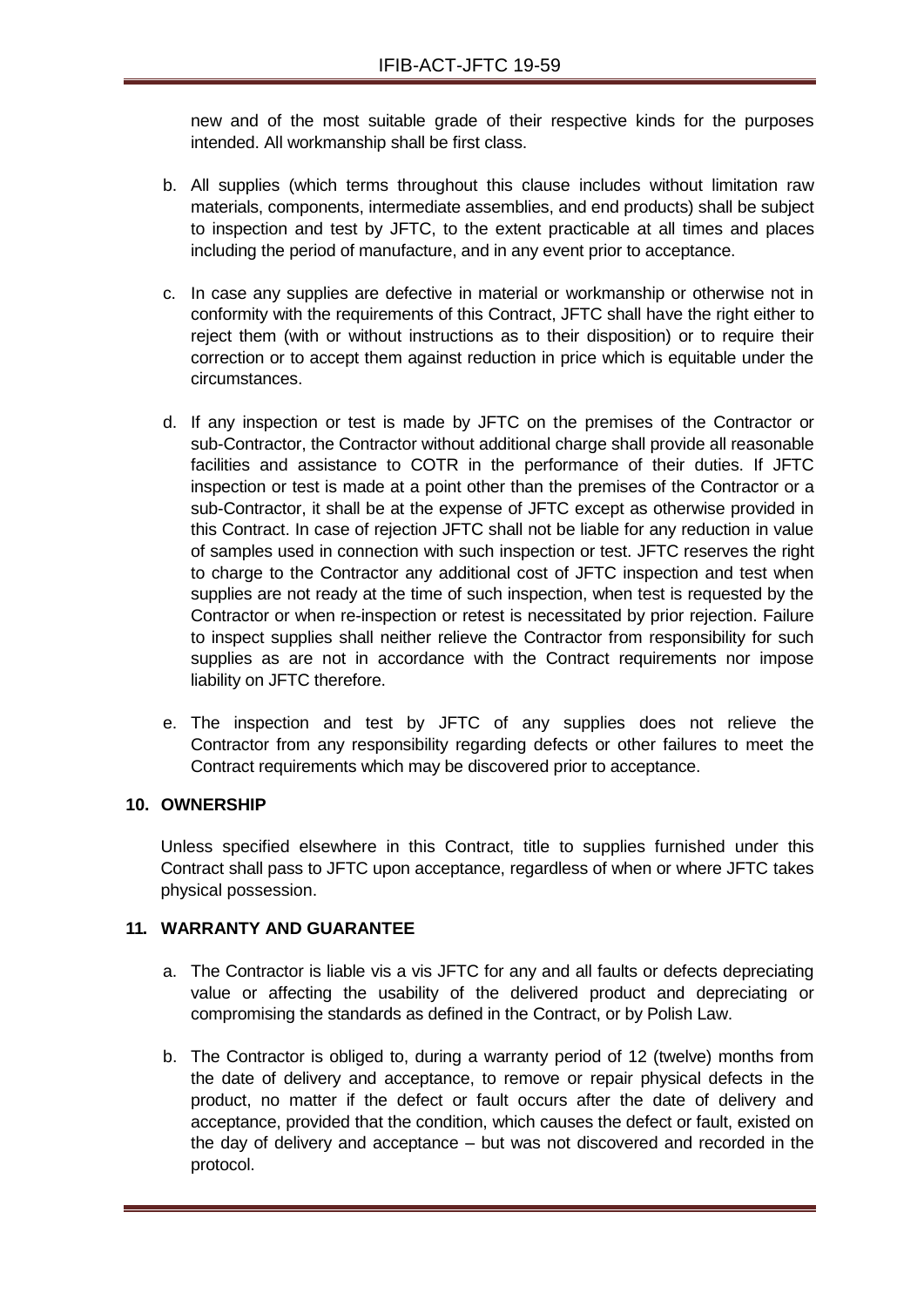- (1) The warranty applies to all faults or defects as described in this paragraph, and reported by JFTC in accordance as stated below, before the expiry of the warranty period;
- (2) In case the Contractor is unable to remove or repair faults or defects occurring within the warranty period, JFTC is entitled to:
	- reduce the payment corresponding to the loss of functionality and technical value, provided that the fault or defect is only partly and does not affect the general usability of the product;
	- if the fault or defect affects the general usability of the product, set aside and declare the Contract void and subject to compensation, or request another company to do the remaining and necessary works at Contractor's expense;
- (3) JFTC is obliged to notify the Contractor in writing, of any fault or defect no later than 7 (seven) days after JFTC has identified or discovered the fault or defect;
- (4) The parties will jointly inspect the fault or defect, and their findings and conclusions are to be jointly recorded. The obligation to call for joint inspection rest with JFTC. JFTC will in writing give the Contractor 7 (seven) days prior notice of the time and place for a joint inspection, along with an outline of the fault(s) or defect(s), the impact on the usability of the product, and a deadline for repairing the fault or defect;
- (5) Repairing of the defect should be reported in a protocol;
- (6) The Contractor issues a guarantee on the product for a period of 24 months, from the date of delivery and acceptance, certifying that the product fulfils the agreed standards. Under the guarantee the Contractor is obliged to repair or put into working order any fault or defect at Contractor's own expense, no matter when JFTC – within the period of the guarantee - notifies Contractor of the fault or defect. All repair work will be granted the same guarantee of 24 months, from the date of delivery and acceptance of the repair work;
- (7) Any supplies or parts thereof furnished in replacement pursuant to this clause shall also be subject to all the provisions of this clause to the same extent as supplies initially delivered. Corrected parts will be warranted for a period of 12 months starting at the time the part is received back at the user's location;
- (8) In case of a provisional acceptance the warranty period starts at the date of provisional acceptance and ends twelve (12) months after the date of provisional acceptance;
- (9) Failure to agree upon any determination to be made under this clause shall be a dispute concerning a question of fact within the meaning of the "Disputes" clause of this Contract;
- (10) The word "supplies" as used herein includes related services;
- (11) The rights and remedies of JFTC provided in this clause are in addition to and do not limit any rights afforded to JFTC by any other clause of the Contract.

## **12. INVOICES**

a. The Contractor shall submit an original invoice and three (3) copies (or electronic invoice, if authorized) to the address designated in the Contract to received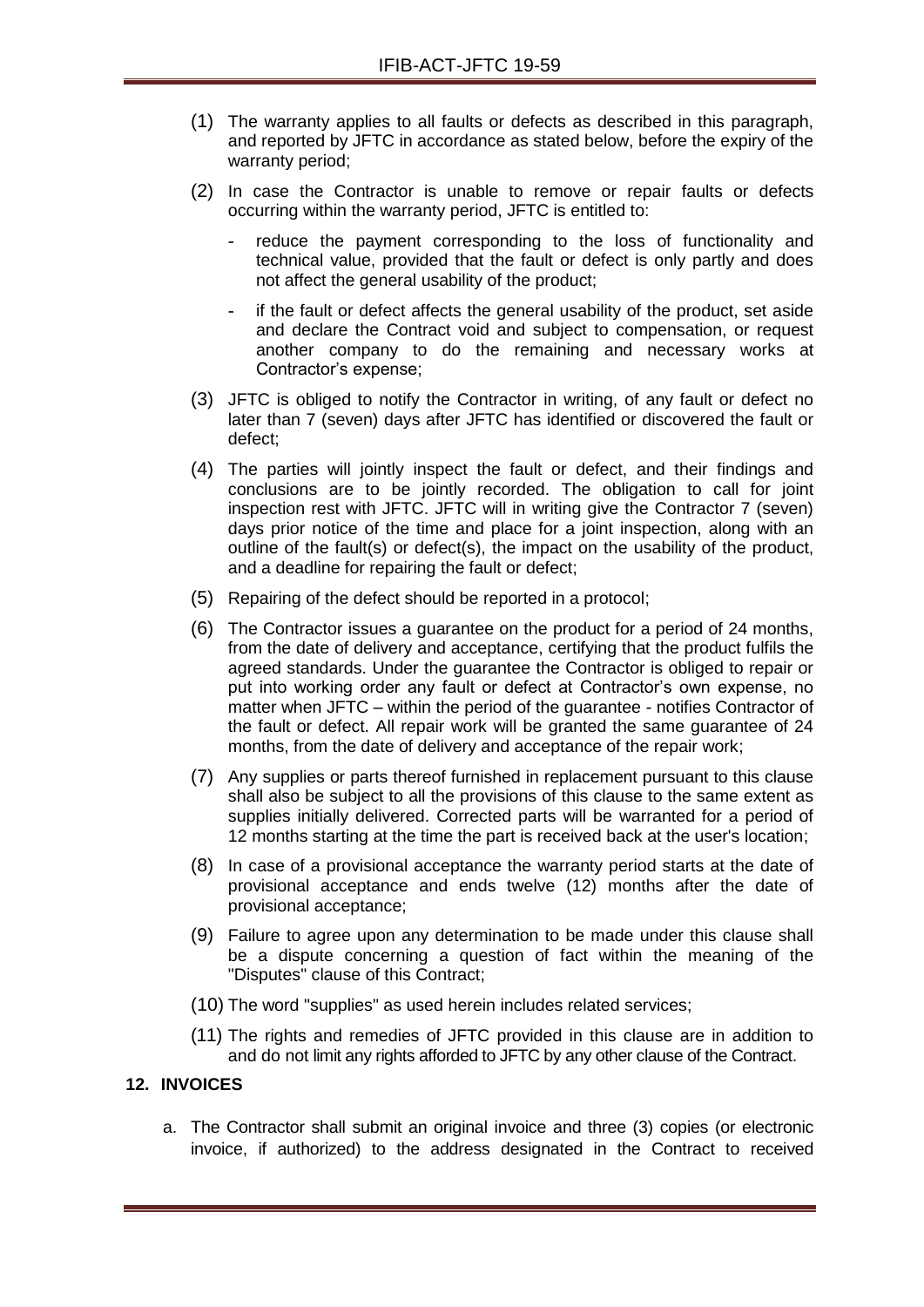invoices. All invoices shall be submitted no later than 30 days upon completion of work or services performed. Standard Payment Terms are NET 30 days.

- b. An invoice must include:
	- (1) Name and address of the Contractor;
	- (2) Invoice date;
	- (3) Purchase Order number and Purchase Order or Contract line item number;
	- (4) Description, quantity, unit of measure, unit price and extended price of the items delivered;
	- (5) Shipping number and date of shipment including the bill of lading number and weight of shipment if shipped on a bill of lading;
	- (6) Terms of any prompt payment discount offered;
	- (7) Name and address of official to whom payment is to be sent;
	- (8) Name, title, and phone number of person to be notified in event of defective invoice.
- c. All invoices shall be certified by the signature of a duly authorized company representative.
- d. Invoices provided by Contractors registered in Poland must specify all applicable taxes and duties.
- e. Invoices for Contractor Travel shall include:
	- (1) Contractor name;
	- (2) Date of Travel;
	- (3) Number of days;
	- (4) Destinations.
- f. All invoices shall be submitted to:

Joint Force Training Centre **BUDFIN** ul. Szubinska 2 85-915 Bydgoszcz POLAND

g. Electronic Fund Transfer is the prescribed method of payment for JFTC. Contractors are requested to submit copies of banking information (Supplier Registration Form) available at [www.jftc.nato.int.](http://www.jftc.nato.int/) Such information shall be submitted to JFTC 14 days prior to any contract award.

#### **13. PAYMENT**

Payment shall be made for items accepted by JFTC that have been delivered to the delivery destinations set forth in this Contract. Payments under this Contract may be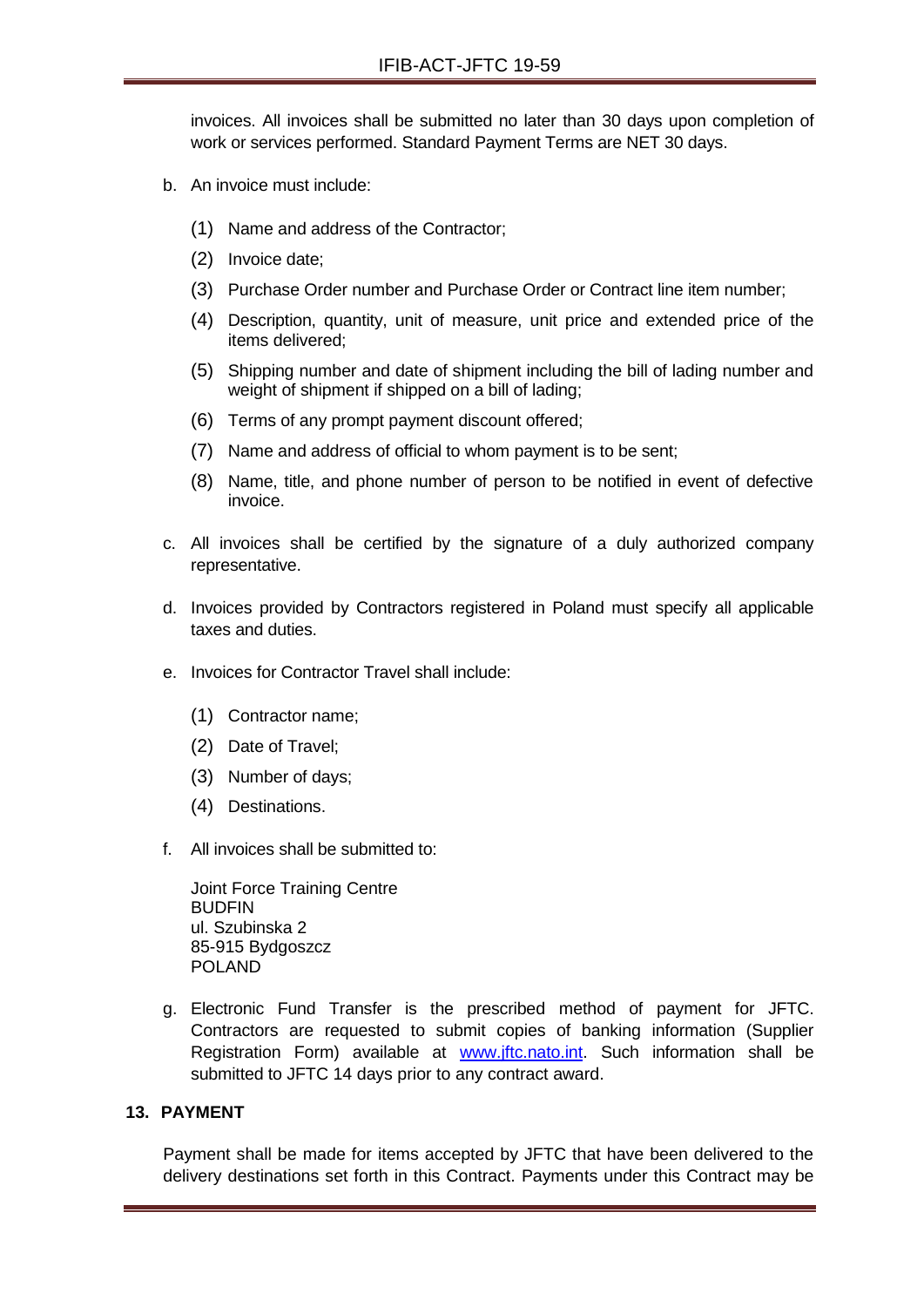made by JFTC by electronic funds transfer payments. In the event the Contractor, during the performance of this Contract, elects to designate a different financial institution for receipt of any payment made using electronic funds transfer procedures, notification of such change and the required information must be obtained by JFTC thirty (30) days prior to the date such change is to become effective. The documents furnishing the information required in this clause must be dated and contain the signature, title, and telephone number of the Contractor official authorized to provide it, as well as the Contractor's name and Purchase Order number. Contractor failure to properly designate a financial institution or to provide appropriate payee bank account information may delay payments of amounts otherwise properly due. Discount time will be computed from date of delivery at place of acceptance or from receipt of correct invoice at the office specified by JFTC, whichever is later. For the purpose of computing the discount earned, payment shall be considered to have been made on the specified payment date when an electronic funds transfer payment is made.

## **14. TAXES**

The Contract shall exclude all taxes and customs charges. Prices quoted by the Contractors registered in Poland shall include all taxes and will be subject of the reimbursement by Polish authorities.

## **15. EXCUSABLE DELAYS**

The Contractor shall be liable for default unless non-performance is caused by an occurrence beyond the reasonable control of the Contractor and without its fault or negligence such as acts of JFTC in its sovereign or contractual capacity, fires, force majeure (i.e. floods, epidemics, quarantine restrictions, strikes, unusually severe weather), and delays of common carriers. The Contractor shall notify the Contracting Officer in writing as soon as is reasonably possible after the commencement of any excusable delay, setting forth the full particulars in connection therewith, shall remedy such occurrence with all reasonable dispatch, and shall promptly give written notice to the Contracting Officer of the cessation of such occurrence.

## **16. INDEMNITY**

The Contractor shall indemnify and hold JFTC, its officers, employees and agents harmless from any and all claims, liabilities, damages and losses, including such claims arising from:

- a. any personal injury of damage of any property arising out of or in any way connected with any act or omission by the Contractor in the provision of services under this Contract, unless it is caused by negligence on the part of JFTC and/or JFTC's employees;
- b. any claim by any third party that the work or materials provided hereunder infringes a right or a claim including copyright, patent, trade secret or other intellectual property and contractual right of such third party.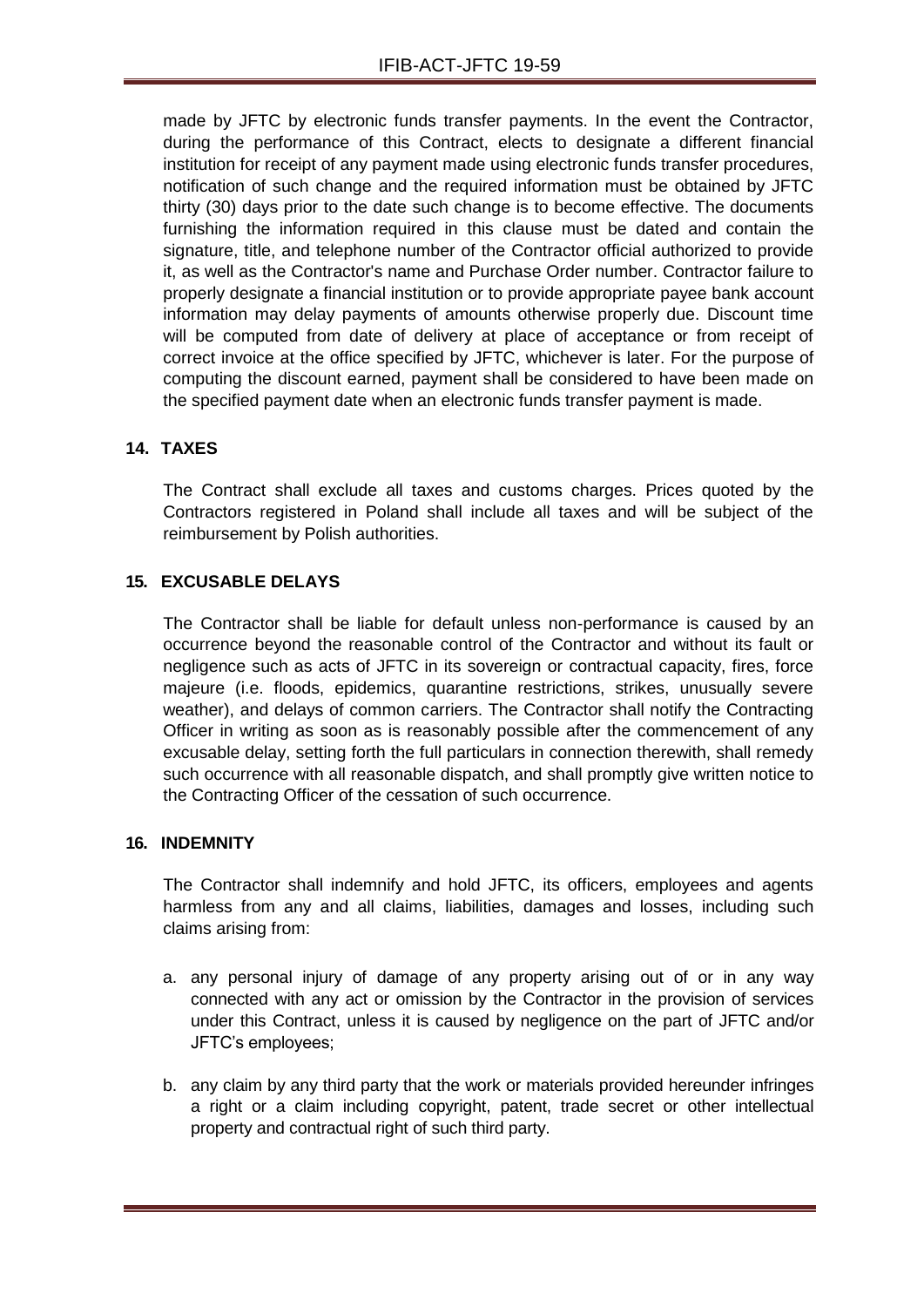## **17. DISPUTES**

Except as otherwise provided, during the period of performance, any dispute between the parties arising out of the performance of this Contract which is not disposed of by agreement shall be decided by the Contracting Officer, who shall reduce his decision to writing and mail or otherwise furnish a copy thereof to the Contractor. The decision of JFTC shall be final and conclusive unless, within thirty (30) days from the date of receipt of such copy, the Contractor mails or otherwise furnishes to JFTC a written appeal, which will be decided by JFTC Head of Budget and Finance Branch. In connection with any appeal of JFTC decision under this paragraph, the Contractor shall be afforded an opportunity to be heard and to offer evidence in support of its appeal. A decision shall be rendered within thirty (30) days of receipt of appeal. JFTC Head of Budget and Finance Branch decision is final. Any further appeals may be received by the court of the JFTC domicile venue.

## **18. TERMINATION FOR CONVENIENCE**

JFTC reserves the right to terminate this Contract, or any part hereof, for its sole convenience. In the event of such termination, the Contractor shall immediately stop all work hereunder and shall immediately cause any and all of its suppliers and subcontractors to cease work. Subject to the terms of this Contract, the Contractor shall be paid a percentage of the Contract price reflecting the percentage of the work performed prior to the notice of termination, plus reasonable charges the Contractor can demonstrate to the satisfaction of JFTC using its standard record keeping system have resulted from the termination. In the event of the failure of the Contractor and the Contracting Officer to agree as provided in paragraph 19 d. upon the whole amount to be paid to Contractor by reason of the termination of work pursuant to this clause, the Contracting Officer shall pay to the Contractor the amounts determined by the Contracting Officer. The Contractor shall not be required to comply with the cost accounting standards or contract cost principles for this purpose. This paragraph does not give JFTC any right to audit the Contractor's records. The Contractor shall not be paid for any work performed or costs incurred which reasonably could have been avoided.

## **19. TERMINATION FOR DEFAULT**

- a. JFTC may, subject to the provisions of paragraph c. below, by written notice of default to the Contractor, terminate the whole or any part of this Contract in any one of the following circumstances:
	- (1) If the Contractor fails to make delivery of the supplies or to perform the Services within the time specified herein or any extension thereof; or
	- (2) If the Contractor fails to perform any of the other provisions of this Contract, or does not make adequate progress such that failure endangers performance of this Contract in accordance with its terms and in either of these two circumstances does not cure such failure within a period of ten days (or such longer period as the Contracting Officer may authorize in writing) after receipt of notice from the Contracting Officer specifying such failure.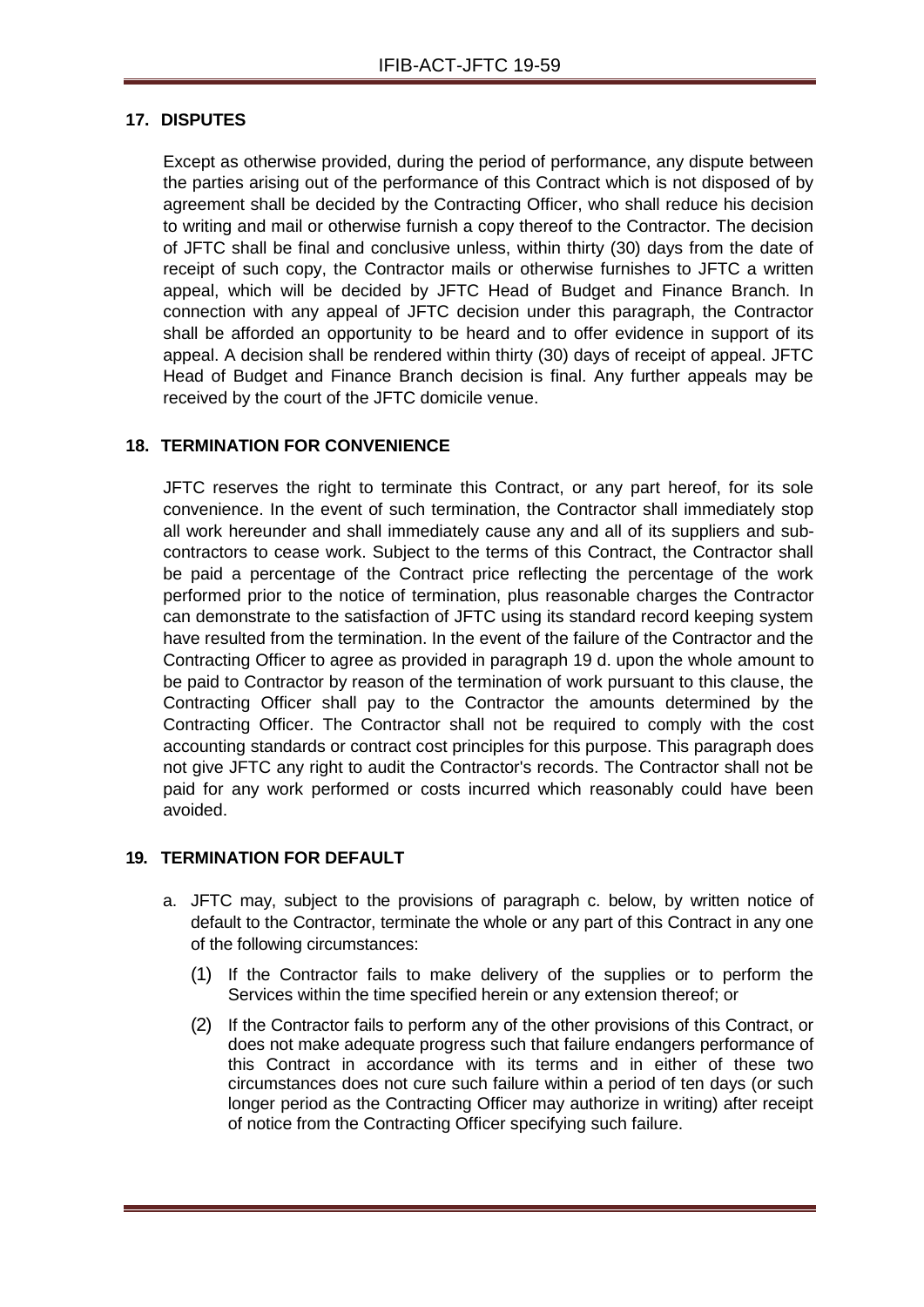- b. In the event JFTC terminates this Contract in whole or in part as provided in paragraph a, of this clause, JFTC may procure supplies or services similar to those so terminated and the Contractor shall be liable to JFTC for any excess costs for such similar supplies or services. The Contractor shall continue the performance of this Contract to the extent not terminated under the provisions of this clause.
- c. Except with respect to defaults of sub-Contractors, the Contractor shall not be liable for any excess costs if the failure to perform the Contract arises out of causes beyond the control and without the fault or negligence of the Contractor. If the failure to perform is caused by the default of a sub-Contractor, and if such default arises out of causes beyond the control of both the Contractor and sub-Contractor, without the fault or negligence of either of them, the Contractor shall not be liable for any excess costs for failure to perform unless the supplies or services to be furnished by the sub-Contractor were obtainable from other sources in sufficient time to permit the Contractor to meet the required delivery schedule.
- d. If this Contract is partly terminated as provided in paragraph a. of this clause, JFTC, in addition to any other rights provided in the clause, may require the Contractor to transfer the ownership and deliver to JFTC in the manner and to the extent directed by the Contracting Officer:
	- (1) Any completed supplies; and
	- (2) Such partially completed supplies and materials, parts, tools, die, jigs, fixtures, plans, drawings, information and contract rights (hereinafter called "Manufacturing materials") as the Contractor has specifically produced or Specifically acquired for the performance of such part of this Contract as has been terminated; and the Contractor shall, upon direction of the Contracting Officer, protect and preserve property in the possession of the Contractor in which JFTC has an interest. Payment for completed supplies delivered to and accepted by JFTC shall be at the contract price. Payment for manufacturing materials delivered to and accepted by JFTC and for the protection and preservation of property shall be in an amount agreed upon by the Contractor and the Contracting Officer; failure to agree such amount shall be a dispute concerning a question of fact within the meaning of the clause of this Contract entitled "Dispute". JFTC may withhold in accordance with Polish Civil law from amounts otherwise due the Contractor for such completed supplies or manufacturing materials such sum as the Officer determines to be necessary to protect JFTC against loss.
- e. If, after notice of termination of this Contract under the provisions of this clause, it is determined for any reason that the Contractor was not in default under the provisions of this clause, or that the default was excusable under the provisions of this clause, the rights and obligations of the parties shall, if the Contract contains a clause providing for termination for convenience of JFTC, be the same as if the notice of termination had been issued pursuant to such clause. If, after such notice of termination of this Contract under the provisions of this clause, it is determined for any reason that the Contractor was not in default under the provisions of this clause, and if this Contract does not contain a clause providing for termination for convenience of JFTC the Contract shall be equitably adjusted to compensate for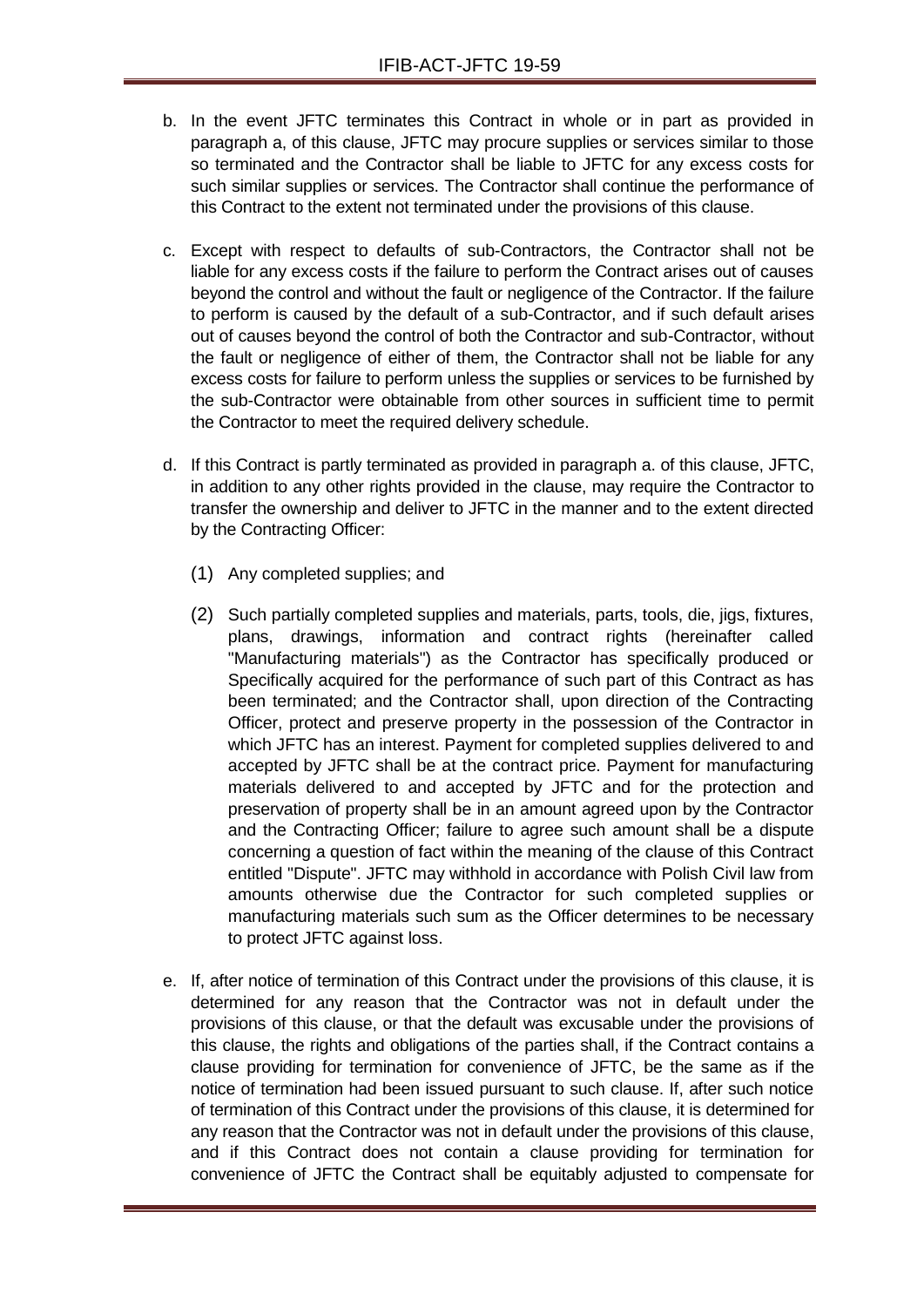such termination and the Contract modified accordingly; failure to agree to any such adjustment shall be a dispute concerning a question of fact within the meaning of the clause of this Contract entitled "Disputes",

f. Both parties are under duty of good faith. The Contract includes not only the specific terms, but also law and customary practice applicable in the place where the Contract is to be carried out and to the Type of Trade to which the Contract relates.

## **20. LIMITATION OF LIABILITY**

Except as otherwise provided by an express or implied warranty, the Contractor will not be liable to JFTC for consequential damages resulting from any defects or deficiencies in accepted items.

## **21. EXPORT CONTROL**

The Contractor warrants that, if applicable all necessary permits related to export control or other associated arrangements shall be valid prior to contract award. Should the Contractor require export pre-approval JFTC legal staff will be provided a preview of said companies request PRIOR to the companies submission to a Government entity. Upon validation of request by JFTC Legal staff, subject agreement or request may be submitted to appropriate authority.

## **22. RISK OF LOSS**

Unless the Contract specifically provides otherwise, risk of loss or damage to the supplies provided under this Contract shall remain with the Contractor until, and shall pass to JFTC upon:

- a. Delivery of the supplies to a carrier, if transportation is f.o.b. origin; or
- b. Delivery of the supplies to JFTC at the destination specified in the Contract, if transportation is f.o.b. destination.

## **23. AUTHORIZATION TO PERFORM**

The Contractor warrants that he and his sub-Contractors have been duly authorized to operate and do business in the country or countries in which this Contract is to be performed; that he and his sub-Contractors have obtained all necessary licenses and permits required in connection with the Contract; that he and the sub-Contractors will fully comply with all the laws, decrees, labour standards and regulations of such country or countries during the performance of this Contract; and that no claim for additional moneys with respect to any authorizations to perform will be made upon JFTC.

## **24. PERFORMANCE**

Candidates/Contractors who accept JFTC issued contracts, shall, at a minimum, serve in a designated capacity for no less than 180 calendar days from commencement of Contract period of performance. Contracts with performance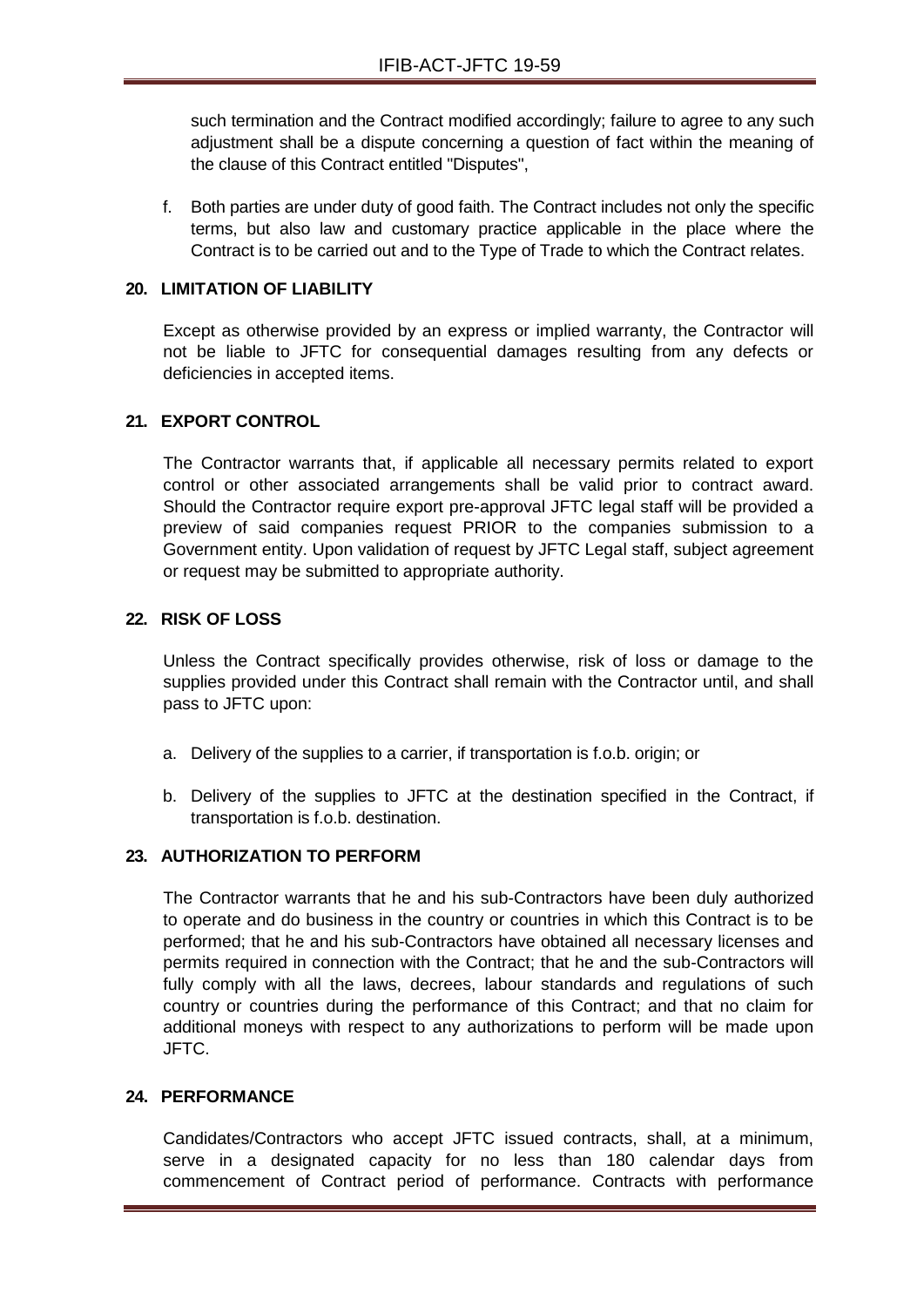periods having less than 180 days in totality shall require Contractors to serve a minimum of 50% of estimated performance period. Should a Candidate vacate the Contract in less time than described, JFTC reserves the right to cancel the Contract in whole or part. Replacement candidates, if acceptable to JFTC, shall be reviewed by JFTC for compliance, and/or technical acceptance per the original Statement of Work and final acceptance by the Contracting Officer.

## **25. TRAVEL**

- a. Travel by Contractors in support of the JFTC mission will only be performed when a member of the approved International JFTC Peacetime Establishment is unable to perform the mission.
- b. Since travel may be required during the period of performance, it will be up to the COTR to identify requirements, as well as to obtain NATO authorized travel orders for Contractor's personnel in accordance with the ACT Financial Manual, Section 24 and JFTC Directive "Travel on International Duty", including to obtain advance approval from the Contracting Officer on travel and per diem costs.
- c. Once Contractor travel has been established under a Contract and the Contractor is tasked to travel, the JFTC Contractor Travel Request form must be filled out and approved prior to any travel being conducted.
- d. The JFTC Travel Office will set the Transport Ceiling Cost and at that time the Contractor may elect to book their transportation with the JFTC Travel Office.
- e. Transport tickets purchased through the JFTC Travel Office will be paid by JFTC, and the applicable travel line of the Contract will be charged. These costs will not be invoiced by, or paid to, the Contractor company. When transport tickets are purchased through another source only the ceiling cost allocated by the JFTC Travel Office will be reimbursed to the Contractor company.
- f. Expenses for travel and per diem will be in addition to the firm-fixed-price hourly rates for contracted services presented herein. The Contractor will be reimbursed for travel expenses based on the NATO Group III daily subsistence allowance for meals, lodging, incidental expenses and any applicable overhead and/or fees in connection with the travel. When air or train transportation is utilised as the primary mode, the ceiling price will be based on the lowest economy class non-refundable whenever such fare is available to meet the requirement. JFTC is not responsible for any costs associated with e.g. initial travel to take up duties, travels for leave or holidays, and final travel from the normal duty station to home country.
- g. Within the scope of this Contract, Contractor Personnel are not required to travel outside the NATO/PfP Area. Should travel to Areas of Operation/s (AO) be required in order to comply with the tasks stated in this Contract, a separate annex will be concluded between the Parties. If the parties fail to reach an agreement and conclude an annex within 3 weeks from a date announced by JFTC, JFTC holds the right to terminate the entire Contract.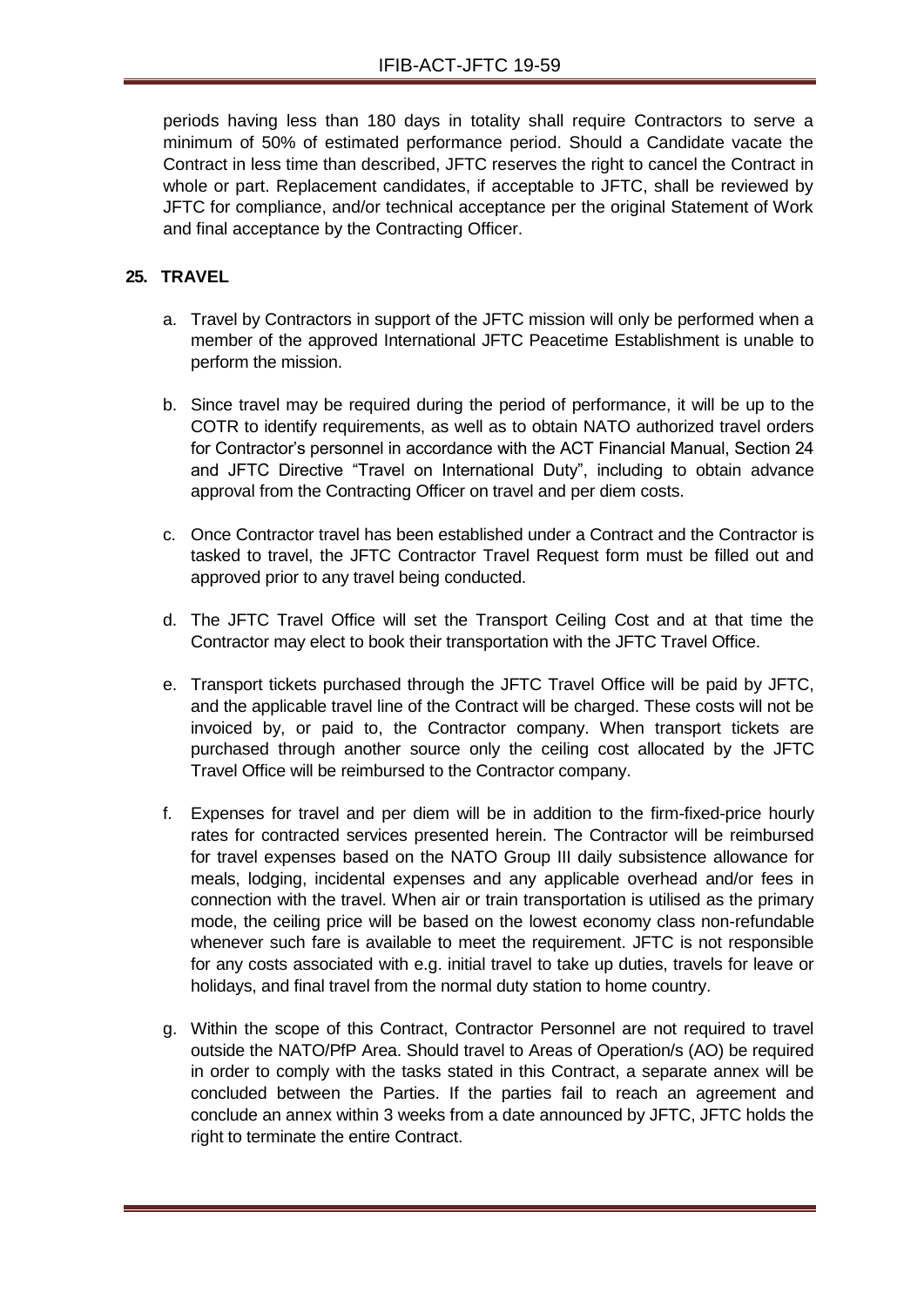- h. The SUPPLIER should submit an invoice for travel within ten (10) working days after completion of the travel. Such invoice must contain copies of all relevant backup documentation in addition to JFTC signed approval of the travel.
- i. Expenses claimed more than three (3) months subsequent to the completion of the travel will not be compensated.
- j. Upon termination or expiry of this Contract the deadline for submitting travel expense claims is one (1) month from the date of Contract termination or expiry.

### **26. CONTRACTOR NOTICE REGARDING DELAY**

In the event the Contractor encounters difficulty in meeting performance requirements, or when he anticipates difficulty in complying with the contract delivery schedule or date, he shall immediately notify the Contracting Officer in writing, giving pertinent details; provided, however, that this data shall be informational only in character and that this provision shall not be construed as a waiver by JFTC of any delivery schedule or date, or of any rights or remedies provided by law or under this Contract.

## **27. NOTICE AND ASSISTANCE REGARDING PATENT AND COPYRIGHT INFRINGEMENT**

- a. The Contractor shall report to the Contracting Officer, promptly and in reasonable written detail, each notice or claim of patent or copyright infringement based on the performance of this Contract of which the Contractor has knowledge.
- b. In the event of any claim or suit against JFTC on account of any alleged patent or copyright infringement arising out of the performance of this Contract or out of the use of any supplies furnished or work or services performed hereunder, the Contractor shall furnish to JFTC, when requested by the Contracting Officer, all evidence and information in possession of the Contractor pertaining to such suit or claim. Such evidence and information shall be furnished at the expense of JFTC except where the Contractor has agreed to indemnify JFTC.
- c. This clause shall be included in all sub-contracts.

## **28. HEALTH, SAFETY AND ACCIDENT PREVENTION**

If the Contracting Officer notifies the Contractor in writing of any non-compliance in the performance of this Contract, with safety and health rules and requirements prescribed on the date of this Contract by applicable national or local regulations, and the Contractor fails to take immediate corrective action, the Contracting Officer may order the Contractor to stop all or part of the work until satisfactory corrective action has been taken. Such an order to stop work shall not entitle the Contractor to an adjustment of his contract price or other reimbursement for resulting increased costs, or to an adjustment of the delivery or performance schedule.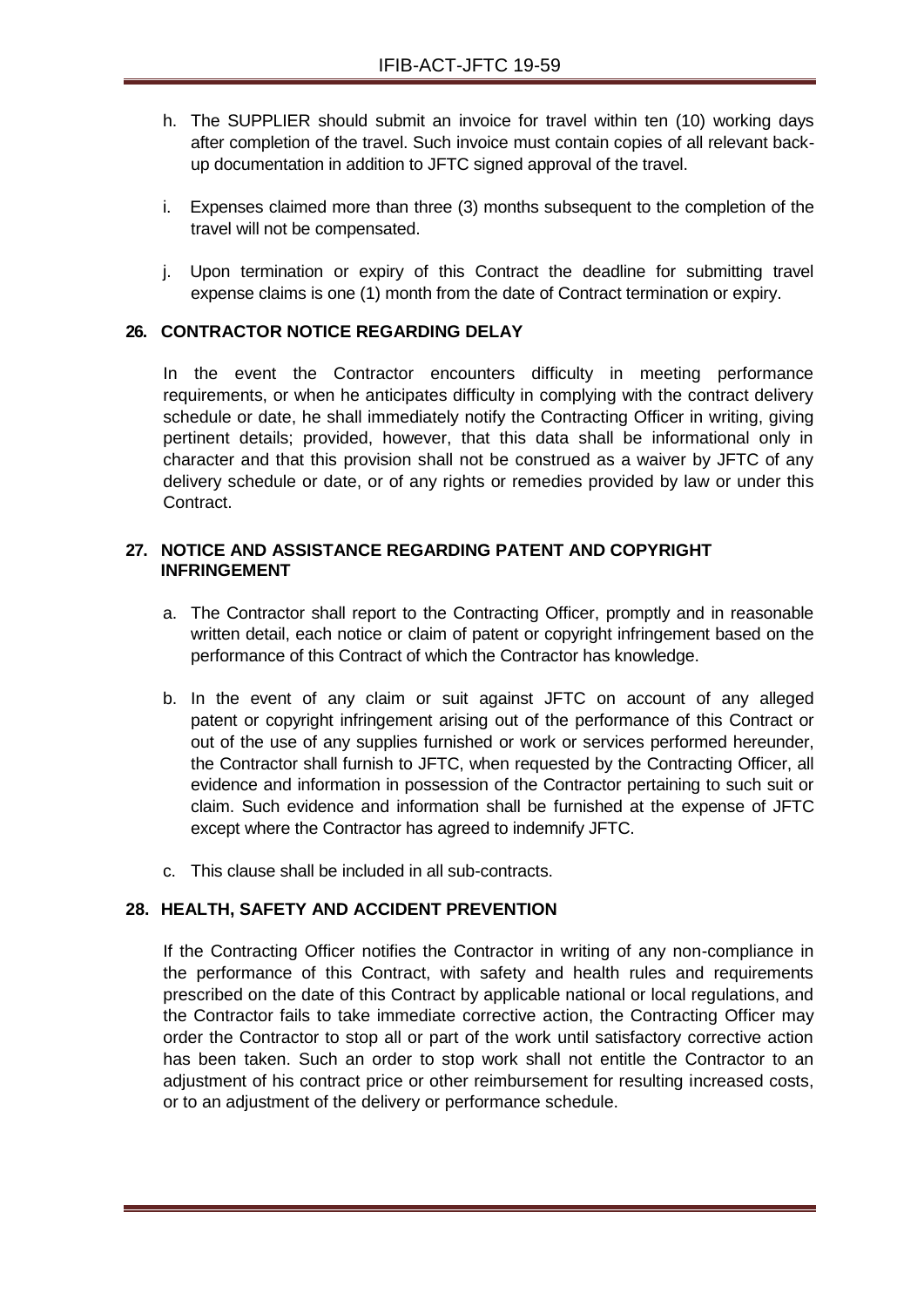#### **29. INSURANCE**

The Contractor is responsible for holding any required insurances at own cost, covering the Contractor as well as the Contractor Personnel, as appropriate. In addition, the Contractor is responsible for any other types of insurances including travel insurance for travels required by JFTC. However, reimbursement for travel insurance cost for travels in high risk areas will be subject to case-by-case evaluation. NATO/PfP countries are generally not considered high-risk areas.

### **30. PATENT INDEMNITY**

The Contractor shall indemnify JFTC and its officers, agents and employees against liability, including costs, for infringement of any letters patent (except letters patent issued upon an application which is now or may hereafter be kept secret or otherwise withheld from issue by order of the government which issued the letters patent) arising out of the manufacture or delivery of supplies under this Contract, or out of the use or disposal by or for the account of JFTC of such supplies. The foregoing indemnity shall not apply unless the Contractor shall have been informed as soon as practicable by JFTC of the suit or action alleging such infringement and shall have been given such opportunity as is afforded by applicable laws, rules, or regulations to participate in the defense thereof; and further, such indemnity shall not apply to:

- a. An infringement resulting from compliance with specific written instructions of the Contracting Officer directing a change in the supplies to be delivered or in the materials or equipment to be used or directing a manner of performance of the Contract not normally used by the Contractor;
- b. An infringement resulting from an addition to, or change in, such supplies or components furnished which addition or change was made subsequent to delivery or performance by the Contractor; or
- c. A claimed infringement which is settled without the consent of the Contractor, unless required by a court of competent jurisdiction.

#### **31. INTELLECTUAL PROPERTY**

The Contractor's support to JFTC is principally in the form of provision of services. Materials developed by the Contractor as part of this Contract to JFTC shall however become the intellectual property of JFTC without prejudice to the residual rights of the Contractor to use the same or similar materials on future occasions in connection with work carried out for JFTC.

### **32. RIGHTS IN TECHNICAL DATA AND COMPUTER SOFTWARE**

- a. JFTC shall have unlimited rights in:
	- (1) All technical data and computer software, to include source code, resulting from performance of experimental, developmental, integration, testing, or research work which was specified as an element of performance in this Contract;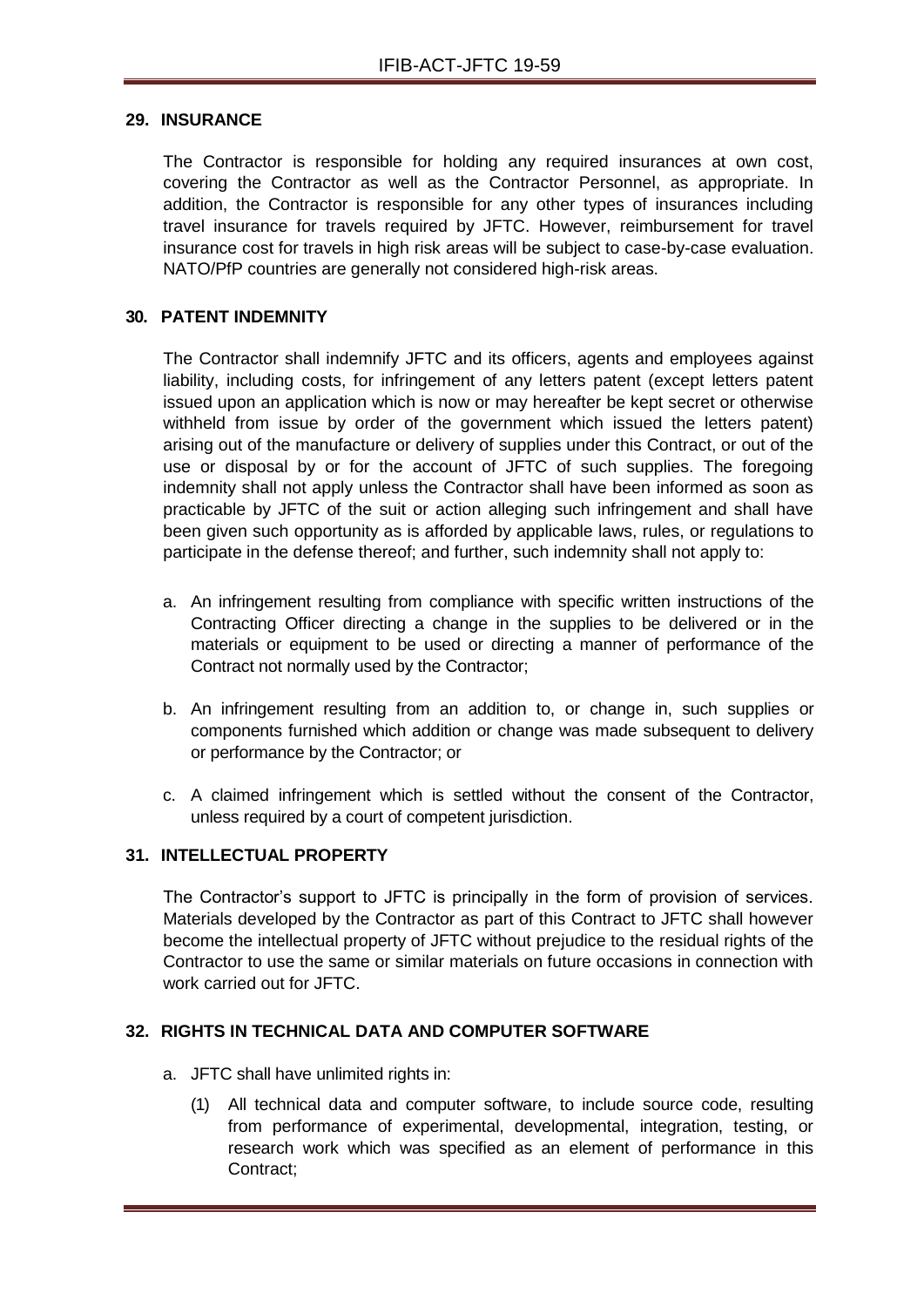- (2) Plans, drawings, manuals or instructional materials prepared or required to be delivered under this Contract for implementation management, installation, operation, maintenance and training purposes.
- b. Technical data and software delivered under this Contract shall be marked with the number of this Contract, name of the Contractor and the rights transferred to JFTC.

## **33. PUBLICITY AND PUBLIC RELATIONS**

The Contractor and/or the Contractor Personnel shall not make any press release or refer to this Contract in promotion materials, including but not limited to photographs and films or public statements concerning this Contract, without the prior written approval of JFTC.

## **34. CODE OF CONDUCT**

The Contractor recognizes and agrees that he/she shall conduct him-/ herself in a manner suitable for the purpose of this Contract and in accordance with Allied Command Transformation (ACT) Standard of Personnel Conduct and JFTC internal regulations.

## **35. SOFTWARE RELEASES AND UPDATES**

- a. All software implemented on or delivered with the supplies shall be at the start of acceptance, the most recent versions or releases as available.
- b. The Contractor shall for a duration of minimum five (5) years after acceptance, and upon their availability, offer to JFTC all software changes, fixes and new releases. These shall be offered at no cost when they are offered free of charge on the commercial market.

## **36. OTHER PROVISIONS**

- a. The Contractor and the Contractor Personnel are eligible for limited tax and duty exemptions referred to in the SA, Article 14 (import and re-export of personal effects and furniture, excluding private vehicles).
- b. The Contractor and the Contractor Personnel (non-Polish), are not authorized to engage in any other employment in Poland.
- c. Passports, Visas and Customs:
	- (1) The Contractor is responsible for:
		- obtaining all passports, visas, and other documents necessary for Contractor Personnel to enter, exit and work in Poland and to conduct agreed duty travels to other NATO countries and to PFP countries, and
		- the customs, immigration, or similar liabilities of its Contractor Personnel, insofar as this is not provided under status agreements between the Host Country and JFTC.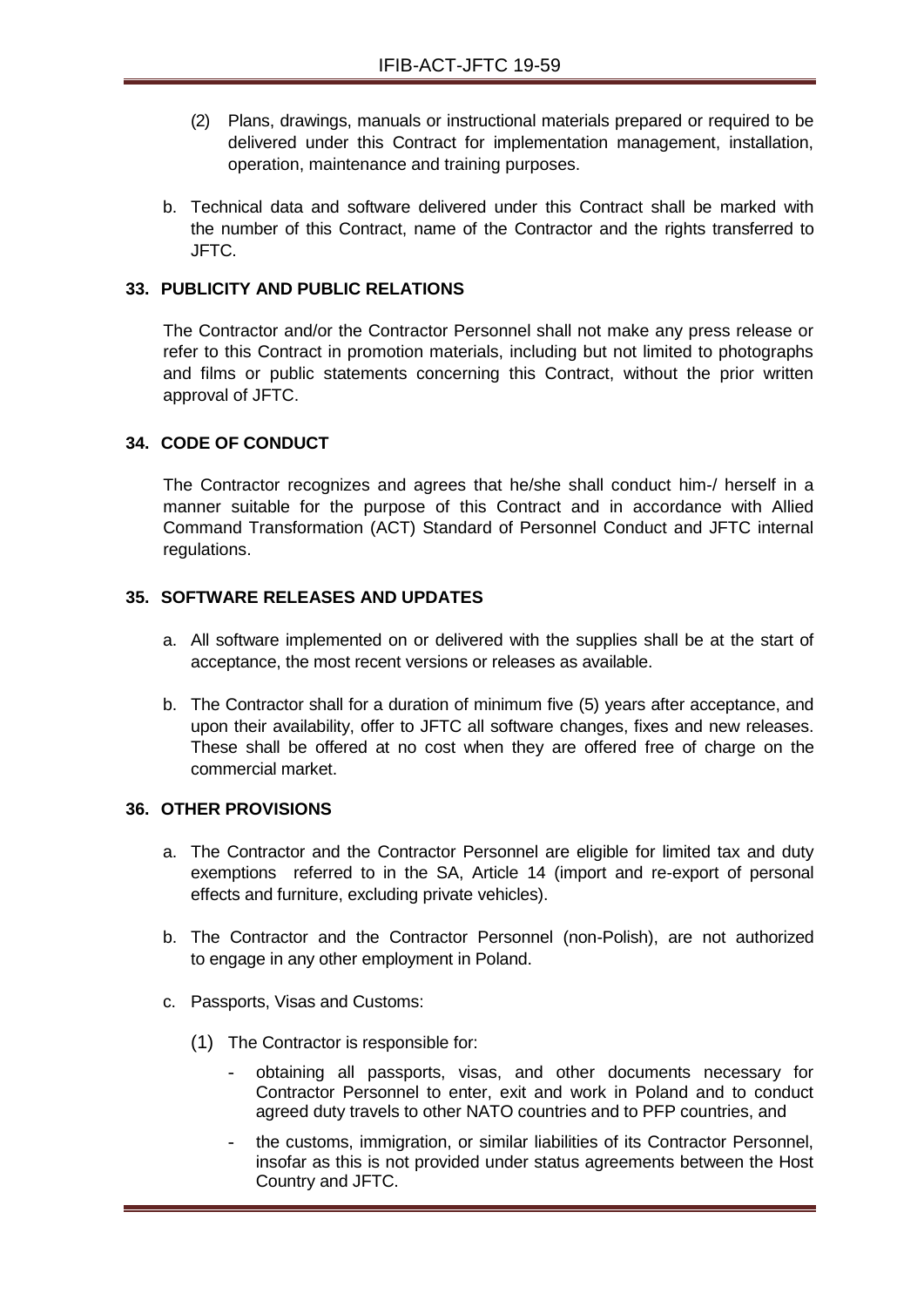- (2) Contractor Personnel are responsible for arranging for their passports and relevant visas and for having them in their immediate possession when travelling to and from the AO.
- (3) Contractor Personnel (non-Polish) are not required to obtain a work permit to perform the works agreed under this Contract, i.a.w. the SA, Art. 14.4.b.
- d. The Contractor Personnel are responsible for finding suitable accommodation and comply with Host Country requirements for personal registration, vehicle registration etc. Host Nation Support Unit In-processing Office may provide assistance in this regard, but cannot be held liable or accountable in any manner for the assistance so provided.

## e. Medical

- (1) The Contractor is responsible for providing adequate medical insurance to meet the requirements in Host Country legislation and need of the Contractor Personnel while performing at the normal duty station as well as on travels. JFTC will at no point be held responsible for any costs associated with medical or dental assistance provided to or requested by the Contractor Personnel.
- (2) Contractor Personnel will be admitted, at no charge, to consult JFTC Medical Advisor on the same terms as JFTC Staff, in case of emergencies or need for basic medical assistance.
- f. Driver's License and Vehicle Operation:
	- (1) A driver's license held by Contractor Personnel is accepted by Poland as valid i.a.w. the SA, Art. 14.4.d.
	- (2) Contractor Personnel are generally not permitted to operate JFTC official vehicles.
- g. If approved under the authority of the Commander or by an authority so responsible, the Contractor Personnel shall have access to morale, welfare, and recreation services commensurate with those provided to other Contractor Personnel.
- h. The JFTC will issue a letter explaining their function and position at JFTC to be used as a proof for their performance of work for NATO and solicitation for recognition under the SA.

## **37. INCONSISTENCY BETWEEN ENGLISH VERSION AND TRANSLATION OF CONTRACT**

In the event of inconsistency between any terms of this Contract and any translation thereof into another language, the English language meaning shall control.

#### **38. ENFORCEMENT**

Failure by either party to enforce any provision of this Contract will not be deemed a waiver of future enforcement of that or any other provision. The invalidity or unenforceability of any provision of this Contract shall not affect the other provisions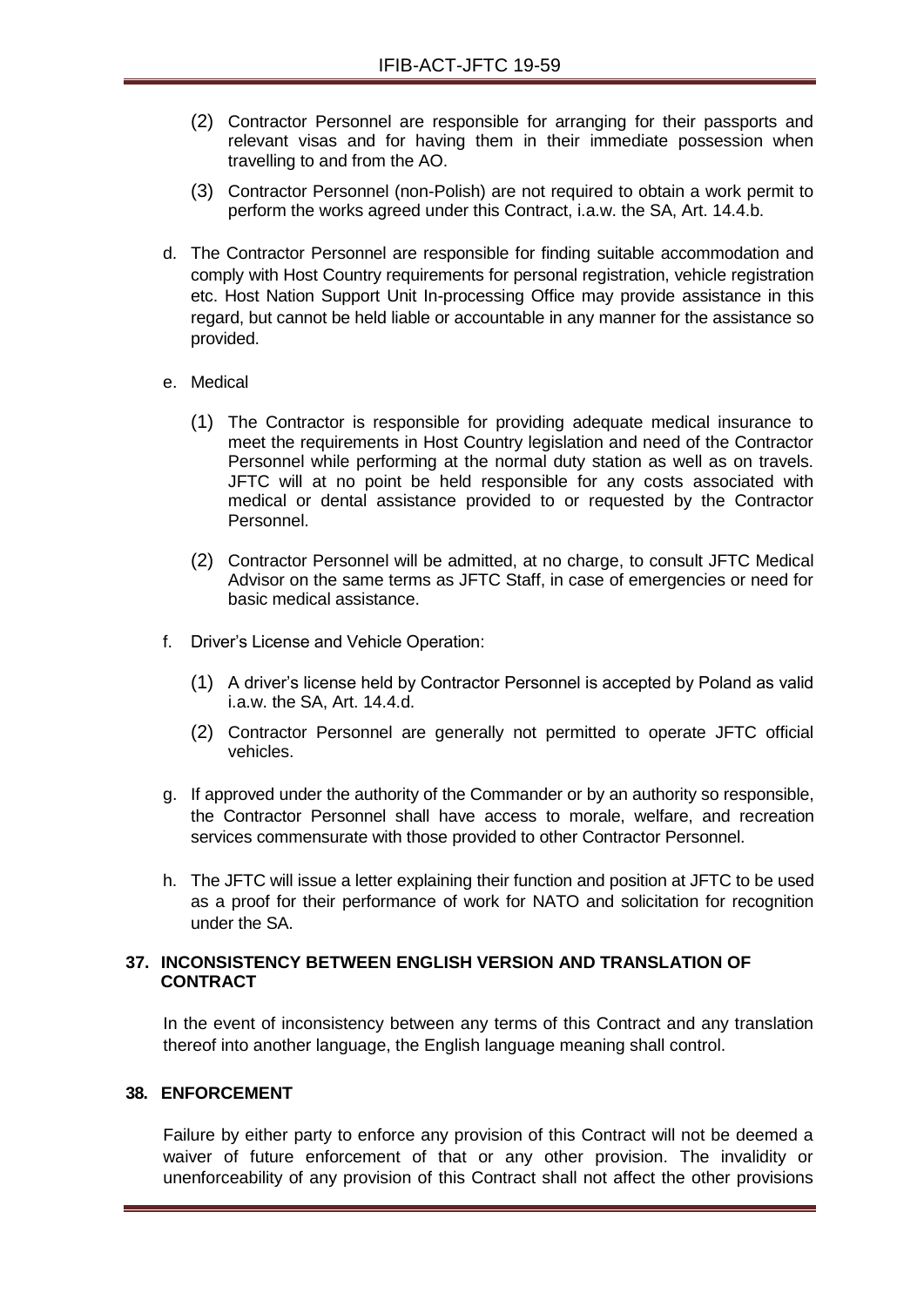hereof, and this Contract shall be construed in all respects if such invalid or unenforceable provisions were omitted.

#### **39. ORDER OF PRECEDENCE**

Any inconsistencies in the solicitation or Contract shall be resolved by giving precedence in the following order: (1) Special Terms and Conditions; (2) General Terms and Conditions and Purchase Order terms; (3) solicitation provisions if this is a solicitation; (4) the specification/statement of work; (5) other JFTC documents, exhibits and attachments; (6) addenda to this solicitation or Contract, including any license agreements for computer software, or other contract agreements.

#### **40. ENTIRE AGREEMENT**

This Contract sets for the entire agreement between the parties with respect to the subject matter hereof, and supersedes all prior agreements or representations, oral or written, regarding such subject matter. JFTC shall not be bound by, and specifically objects to any term, condition, or other provision inconsistent with or in addition to any provision of this Contract that is submitted by the Contractor in any correspondence or any document unless JFTC specifically agrees to such provision in a written instrument signed by an authorized representative of JFTC.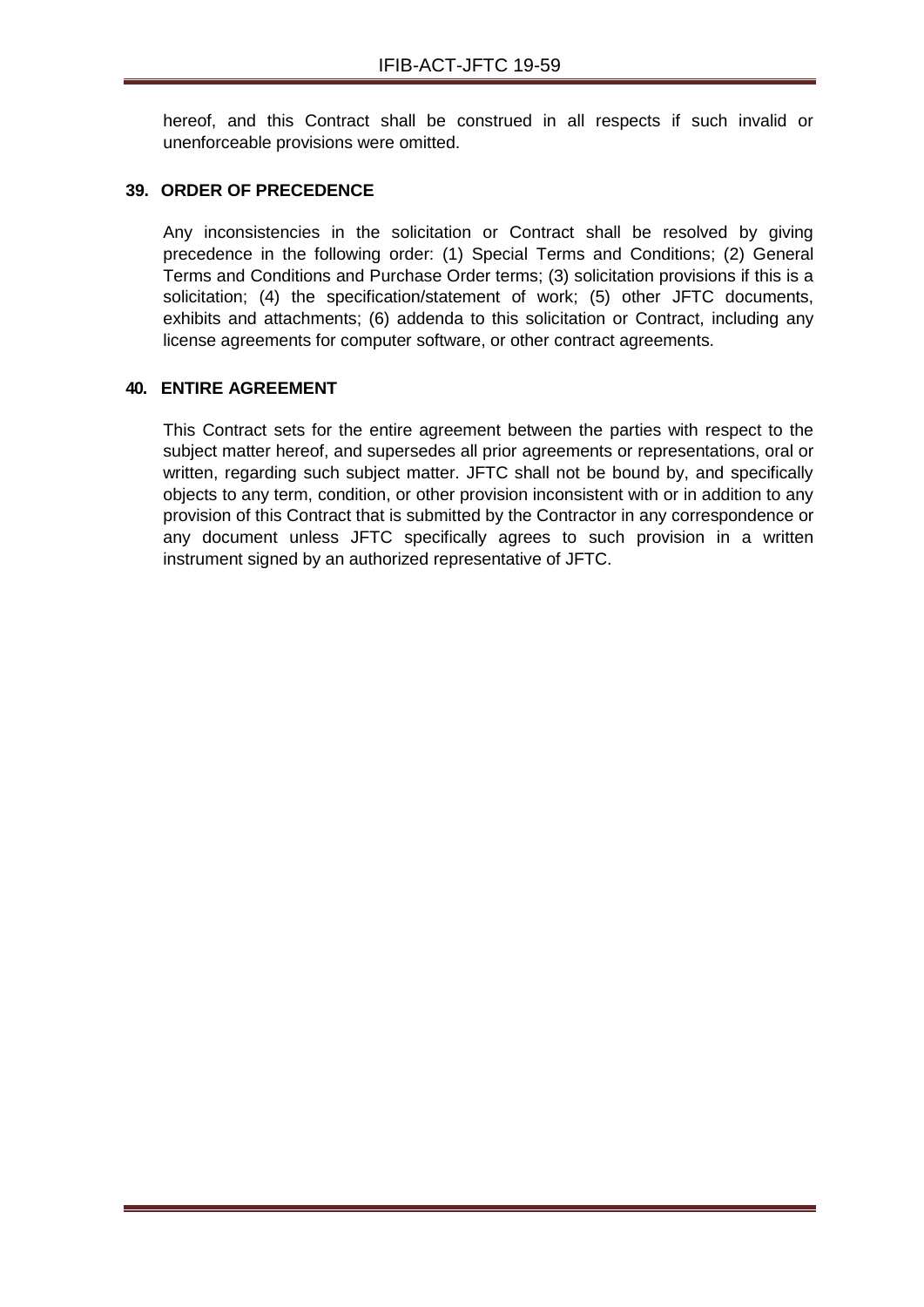## **PART III – SPECIAL PROVISIONS AND TECHNICAL INFORMATION**

## **Section A**

## **JFTC Special Terms and Conditions**

## **for Short Term Operational Commercial Personnel Services**

## **Contracts in Support of Training Events**

Index of Clauses

- 1. Scope
- 2. Type of Contract
- 3. Definitions
- 4. Delivery of Service
- 5. Coordination of Absences
- 6. Billable Days
- 7. Commitment of Contractor Personnel
- 8. Deficient Performance
- 9. Contractor Responsibility for Contractor Personnel
- 10. Billing
- 11. Billing for Travel
- 12. Invoices
- 13. Instructions for safety and management of the JFTC facilities
- 14. Work Space
- 15. Representation of JFTC/NATO
- 16. Ownership of Work Products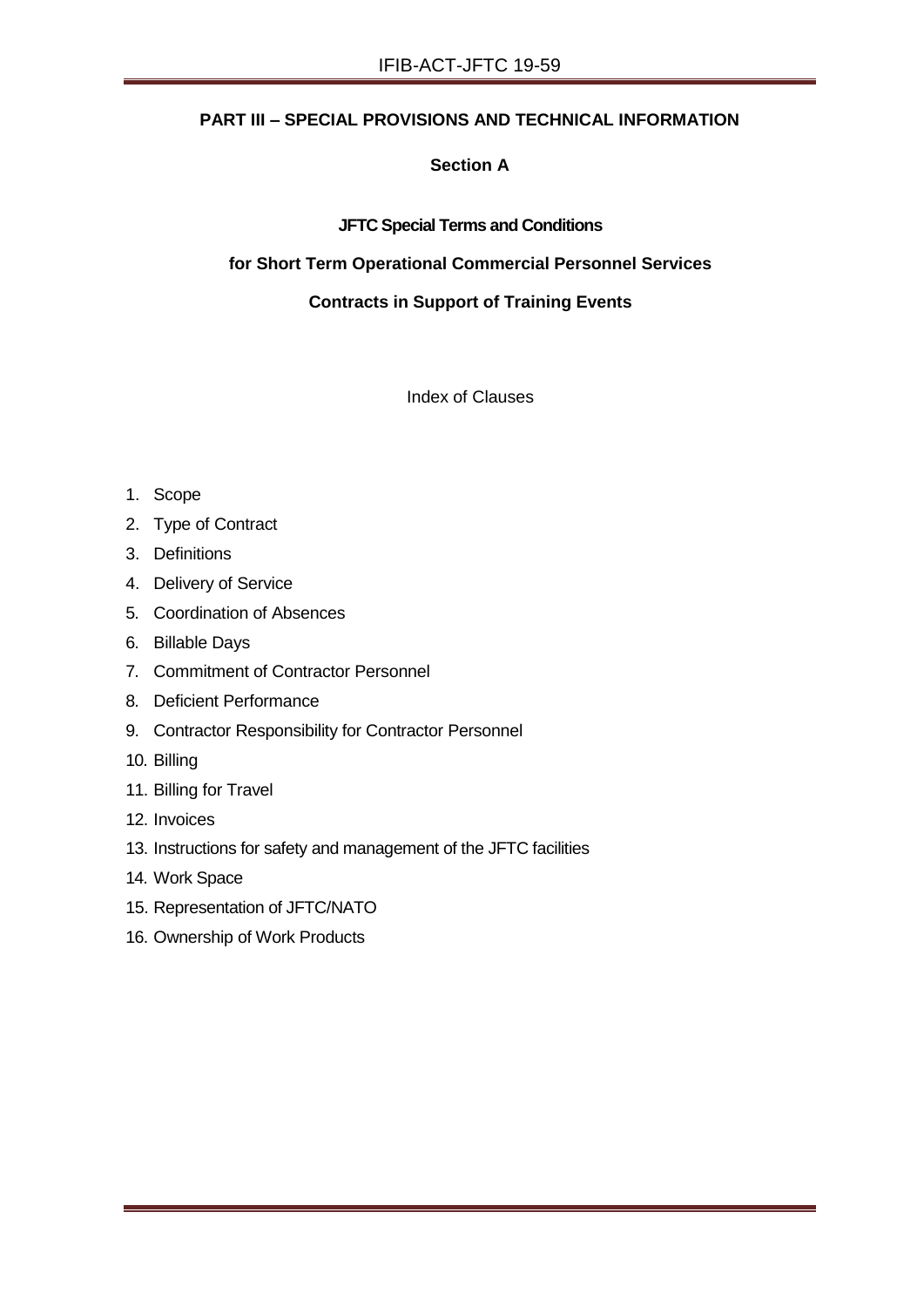## **1. SCOPE**

These Special Terms and Conditions address all issues pertaining to Short Term Operational Commercial Personnel Services in support of training events to be rendered by the Contractor to the JFTC under this Contract, thereby taking precedence over the JFTC General Terms and Conditions.

## **2. TYPE OF CONTRACT**

As far as Short Term Operational Commercial Personnel Services (STOCPS) under this Contract are concerned this is a Level of Effort, Firm-Fixed Price Contract with a not to exceed limit as provided in the Statement of Work (SOW). This Contract establishes a contractual relationship strictly between the Contractor and the JFTC. All financial risks and liabilities undertaken by the Contractor for the purpose of the service provision shall fall on the Contractor. All employer responsibilities for the Contractor Personnel performing under this Contract shall lie with the Contractor. In case the Contractor is self-employed individual those STOCPS referring to the Contractor Personnel are equally applicable.

#### **3. DEFINITIONS**

a. Billable Days

Days spent by the Contractor Personnel in the immediate performance of this Contract for which the Contractor may bill the JFTC at the daily rate set out in this Contract, as further specified in these Special Terms and Conditions.

b. Short Term Operational Commercial Personnel Services

The continuous performance to be provided by the Contractor Personnel, as specified in the Statement of Work.

c. The Contractor Personnel

An individual/individuals employed by the Contractor to perform the services required under this Contract.

d. JFTC Work Days

Mondays through Fridays with the exception of JFTC Holidays. There are approximately 15 JFTC Holidays during a calendar year. The number of JFTC Holidays may vary from year to year.

e. Surge capability

Surge capability requirement is a contract vehicle used in case emerging circumstances requiring a quick and temporary increase of effort from existing Contractor Personnel in order to meet specific requirements within the scope of the SOW. Surge capability shall not exceed the limit provided in the SOW. Manday rate for surge capability will remain at the same level as for applicable base or option contract period. Surge capability is an extra effort above contracted man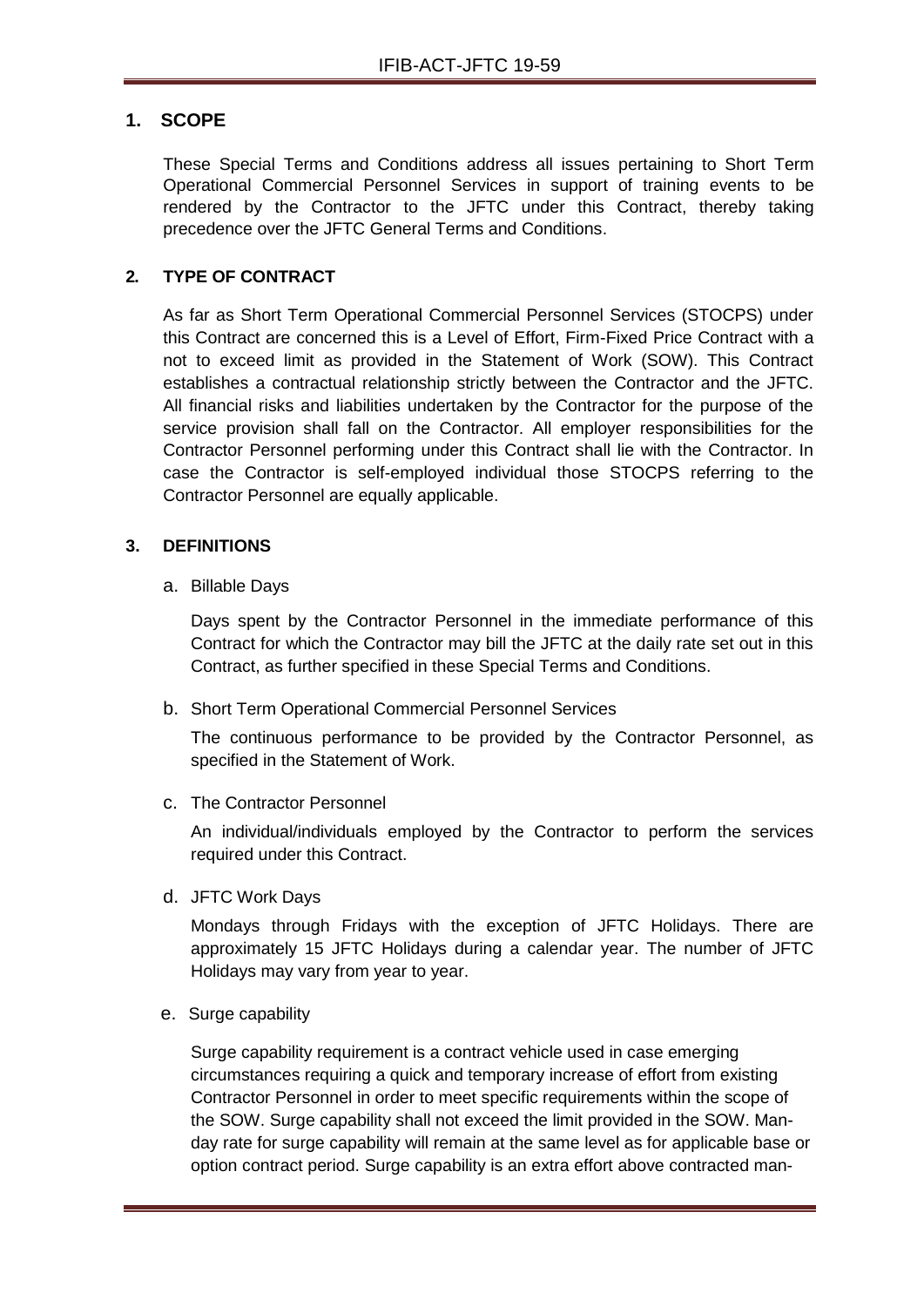days limit, requested by the respective Contracting Officer Technical Representative (COTR) and duly supported by approved Purchase Order.

f. Products

Any item, document, writing, study, briefing, data base, piece of software or any other physical or intellectual result of the performance of the commercial personnel service or the associated interaction with NATO staff which may be subject to ownership rights.

## **4. DELIVERY OF SERVICE**

All STOCPS under this Contract will be performed primarily on JFTC Work Days but may include also delivery of services during weekends and JFTC Holidays.

## **5. COORDINATION OF ABSENCES**

To ensure the uninterrupted flow of training event, any absence by the Contractor Personnel requires earliest possible coordination with the COTR and Contracting Officer. Should absence affect the training event execution, the Contractor, upon request by the Contracting Officer, shall immediately replace the Contractor Personnel with an equally qualified individual. The JFTC reserves the right to approve such substitute based on his/her suitability and qualifications.

## **6. BILLABLE DAYS**

Only time spent by the Contractor Personnel in the immediate performance of this Contract, subject to the rules and procedures set out in paragraph 10, 11 and 12.

- a. Billable days
	- (1). 100% of the daily rate will be applicable for days above 6 hours worked;
	- (2). 50% of the daily rate will be applicable for days between 4 and 6 hours worked;
	- (3). 25% of the daily rate will be applicable for days between 2 and 4 hours worked;
	- (4). There will be no payment for days less than 2 hours worked.
- b. Non-performance

Personal leave, sickness, Contractor internal coordination meetings, breaks (except the mid-day break between 1100 and 1400, not exceeding 30 minutes in length), internal social events (except for the obligatory participation in official JFTC events, as ordered by the Commander, Deputy Commander and Chief of Staff or Officer of Primary Responsibility) or any other activity not immediately related to the performance of the services required under this Contract do not constitute billable days.

## **7. COMMITMENT OF CONTRACTOR PERSONNEL**

The Contractor warrants that the Contractor Personnel initially presented for the performance of this Contract will perform this Contract for its duration. Any exchanges of the Contractor Personnel shall meet the requirements of the SOW and be performed only with written consent by the Contracting Officer.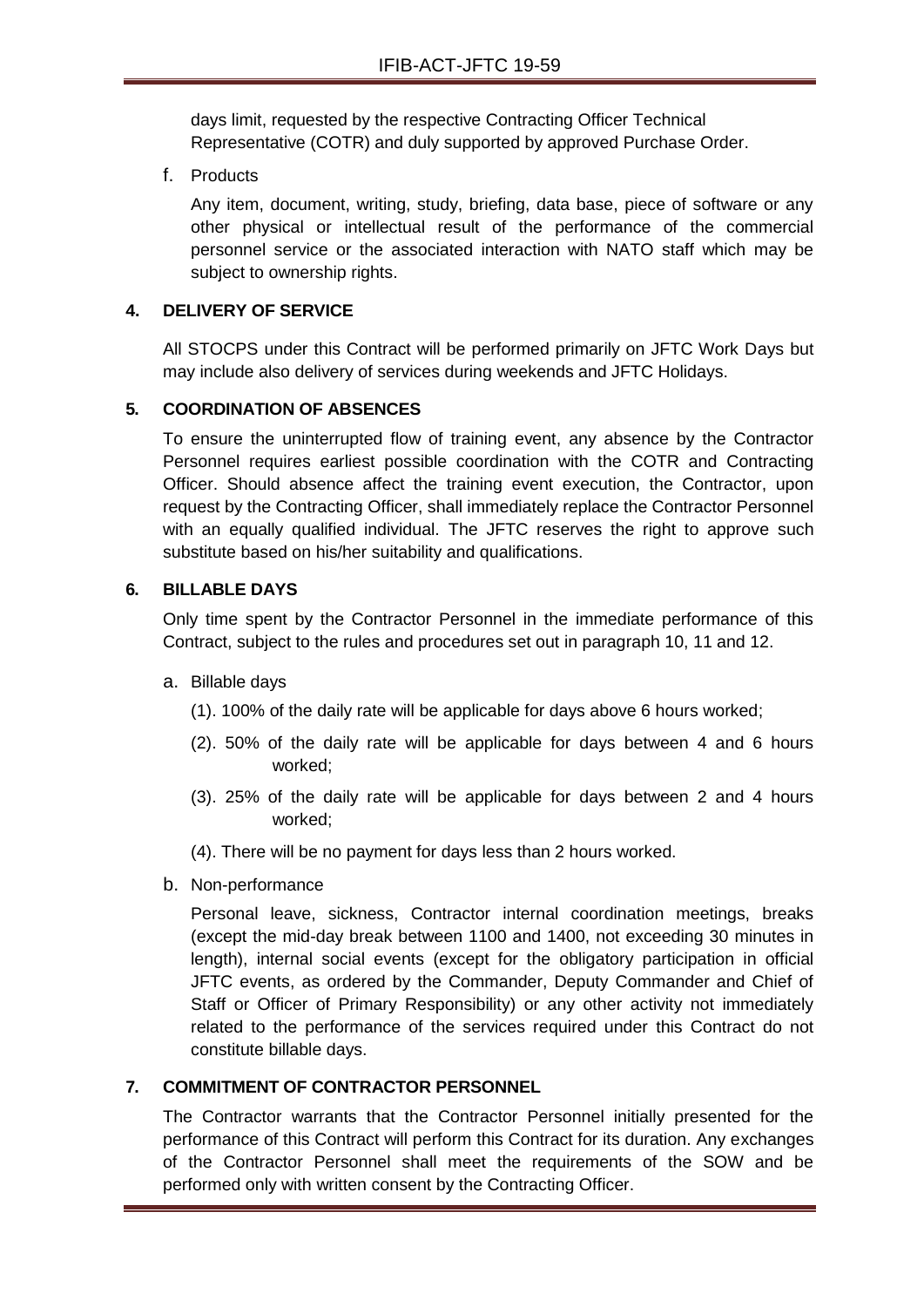## **8. DEFICIENT PERFORMANCE**

Should committed Contractor Personnel perform unsatisfactorily the Contractor will exchange such Contractor Personnel, at the request of the Contracting Officer for Contractor Personnel meeting the quality requirements set out in the SOW.

## **9. CONTRACTOR RESPONSIBILITY FOR CONTRACTOR PERSONNEL**

The Contractor, and in the case being, the sole proprietor, as the employer of the Contractor Personnel performing the services under this Contract shall be fully responsible for all insurances, emoluments as well as taxes and payments to the health, social security, registration fees, the contractor's running costs and any other applicable mandatory contributions. In case of duty travels to high risk areas required by the JFTC, the Contractor may be reimbursed the insurance costs by the JFTC, if so decided by the Contracting Officer.

## **10. BILLING**

The Contractor shall bill time for the Contractor Personnel at the daily rate set out in this Contract ONLY for billable days. The remuneration shall cover all the Contractor's expenses, except for travel expenses as described in paragraph 11 below.

#### **11. BILLING FOR TRAVEL**

Expenditures for travel shall be reimbursed in accordance with paragraph 11 of the Statement of Work. Time spent on travel is not billable.

## **12. INVOICES**

All invoices shall be provided by the Contractor in accordance with the General Terms and Conditions to this Contract. Additionally, the invoices for Commercial Personnel Services shall contain, at a minimum:

- a. A breakdown of the Contractor Personnel;
- b. The billable days performed by each of them; and also
- c. Indicating travel, absences and other relevant information.

## **13. INSTRUCTIONS FOR SAFETY AND MANAGEMENT OF THE JFTC FACILITIES**

The Contractor shall ensure that the Contractor Personnel honour all JFTC Directives and further guidance by the Deputy Commander and Chief of Staff regarding the safety and management of the JFTC.

### **14. WORK SPACE**

If provided for in the SOW, the JFTC will provide working spaces for the Contractor Personnel. Should these spaces not be considered adequate by the Contractor, the Contractor will at its own expense ensure working spaces in the immediate vicinity of the identified location of performance.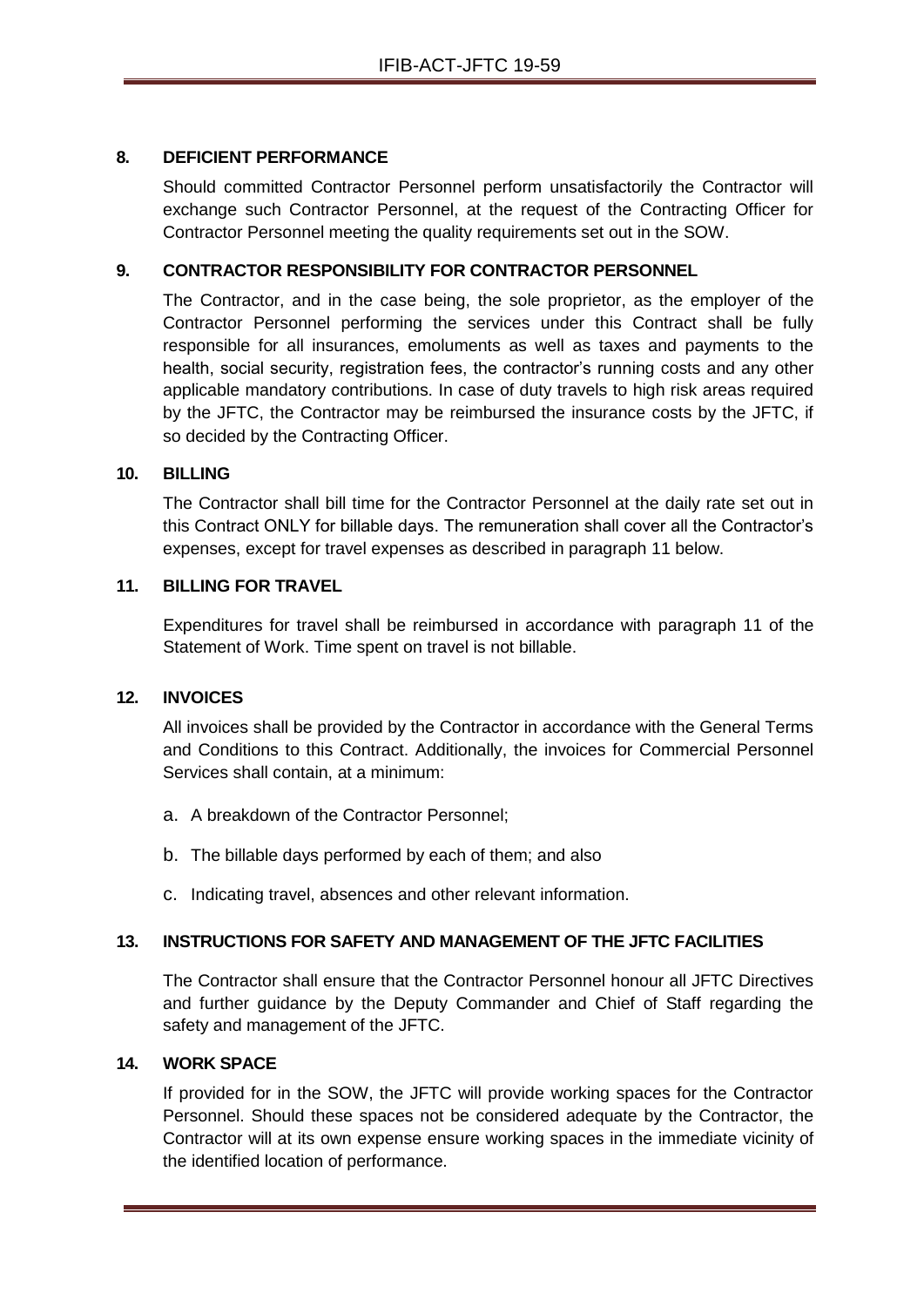## **15. REPRESENTATION OF THE JFTC/NATO**

When dealing with third parties during the execution of this Contract, the Contractor Personnel shall present themselves as representatives of the Contractor working under the contract for the JFTC/NATO. The Contractor Personnel shall not take decisions, speak for or make commitments on behalf of the JFTC/NATO.

## **16. OWNERSHIP OF WORK PRODUCTS**

All Products created by the Contractor Personnel under this Contract are to be original and are the property and under the copyright of the JFTC, unless otherwise specifically stated in this Contract.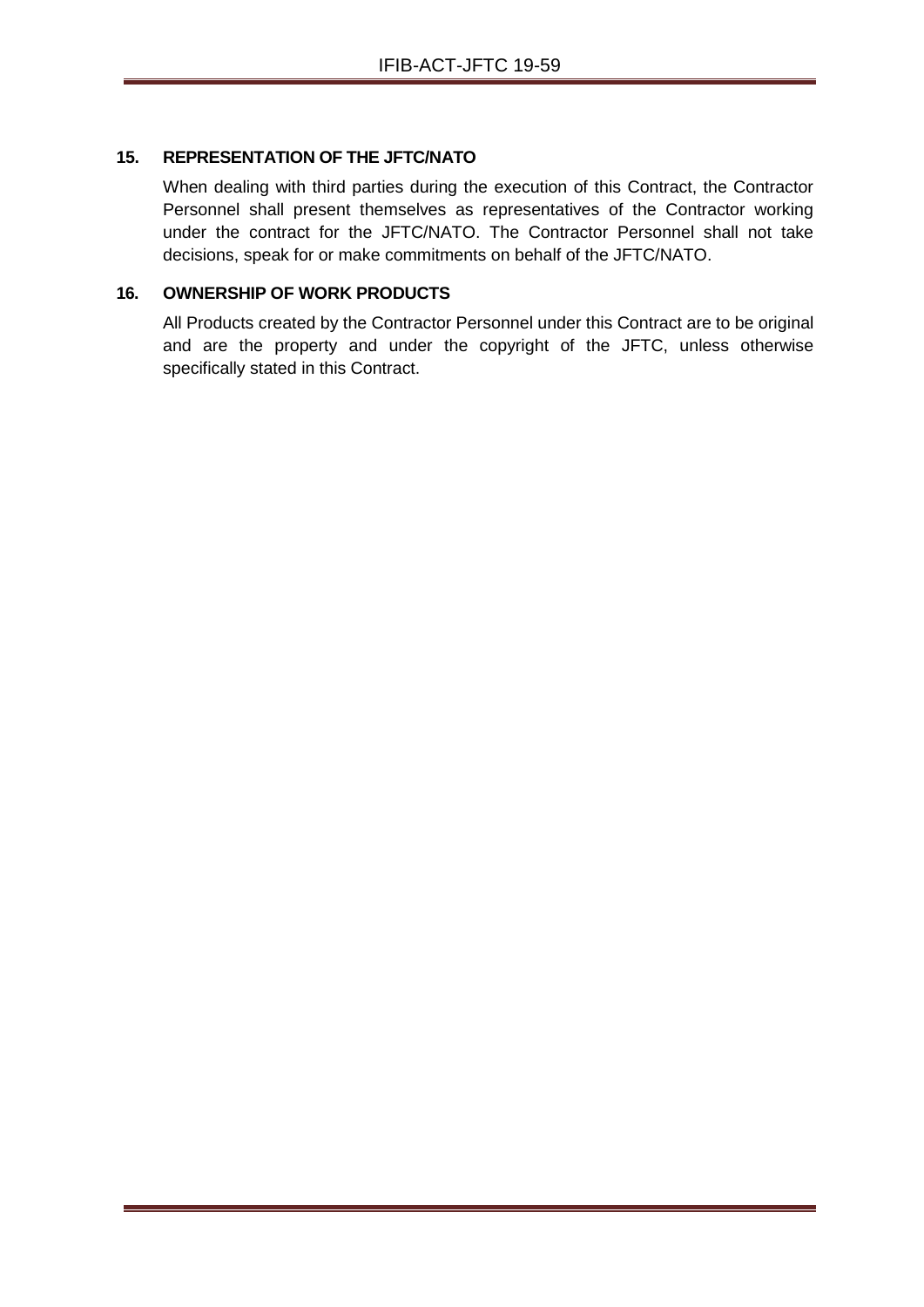# **Section B**

## **Statement of Work**

## **for Short Term Operational Contractors Support to the Pre-Deployment Training for NATO Mission in Iraq**

## **1. INTRODUCTION.**

The Joint Force Training Centre (JFTC), located in Bydgoszcz (Poland), conducts predeployment training activities related to the NATO Mission-IRAQ (NMI). The NMI series of training events are aimed to prepare Individual Augmentees (IAs) for deployment to Iraq in their role as staff member or advisor in the NMI Headquarters in Baghdad. These training events aim to prepare various staff for deployment and assumption of their responsibilities within their respective organizations. The requirement for contractor support is crucial to support the design, development, execution and analysis of the pre-deployment trainings.

## **2. APPLICABLE DOCUMENTS.**

- 2.1. Bi-SC Directive Number 75-3, Collective Training and Exercise Directive (CT&ED), dated 02 October 2013.
- 2.2. OPERATIONAL PLAN 11200 FOR NATO TRAINING AND CAPACITY BUILDING MISSION IN IRAQ, SH/PLANS/J5/STP1/18-000061/1, dated 30 May 2018.

## **3. BACKGROUND.**

Execution periods are expected in the May/October timeframe. On average, the Training Events (TEs) are between 5-10 days in duration with an additional two days allocated for Training Control (TCON) preparation (as required). Specific to this Contract, the NMI training to be conducted will culminate in the TE at JFTC, Bydgoszcz, Poland. The TE will offer both academic and practical engagement and integrate the participation of members of the Iraq Defense and Security Forces as Subject Matter Experts (SME) and will be more practice oriented. The TE will actively integrate the participation of a wide array of externalto-JFTC elements including; Iraqi Role Players and Interpreters, both Theatre based and recently redeployed Subject Matter Experts (SME), and members of governmental, international and non-governmental organizations (GO/IO/NGO) amongst others. Noting the early stage of planning for this mission, the NMI TEs might be replaced in the future by another NATO pre-deployment training mission in Iraq, however the tasks and deliverables expected from the Contractor shall remain the same. Eventual naming conventions shall be corrected through the contract amendment.

## **4. OBJECTIVES.**

NMI PDT is designed with the following Training Objectives:

- Understand the Operational Environment;
- Understand the Iraq Armed Forces (IAF) and Iraq Security Forces (ISF);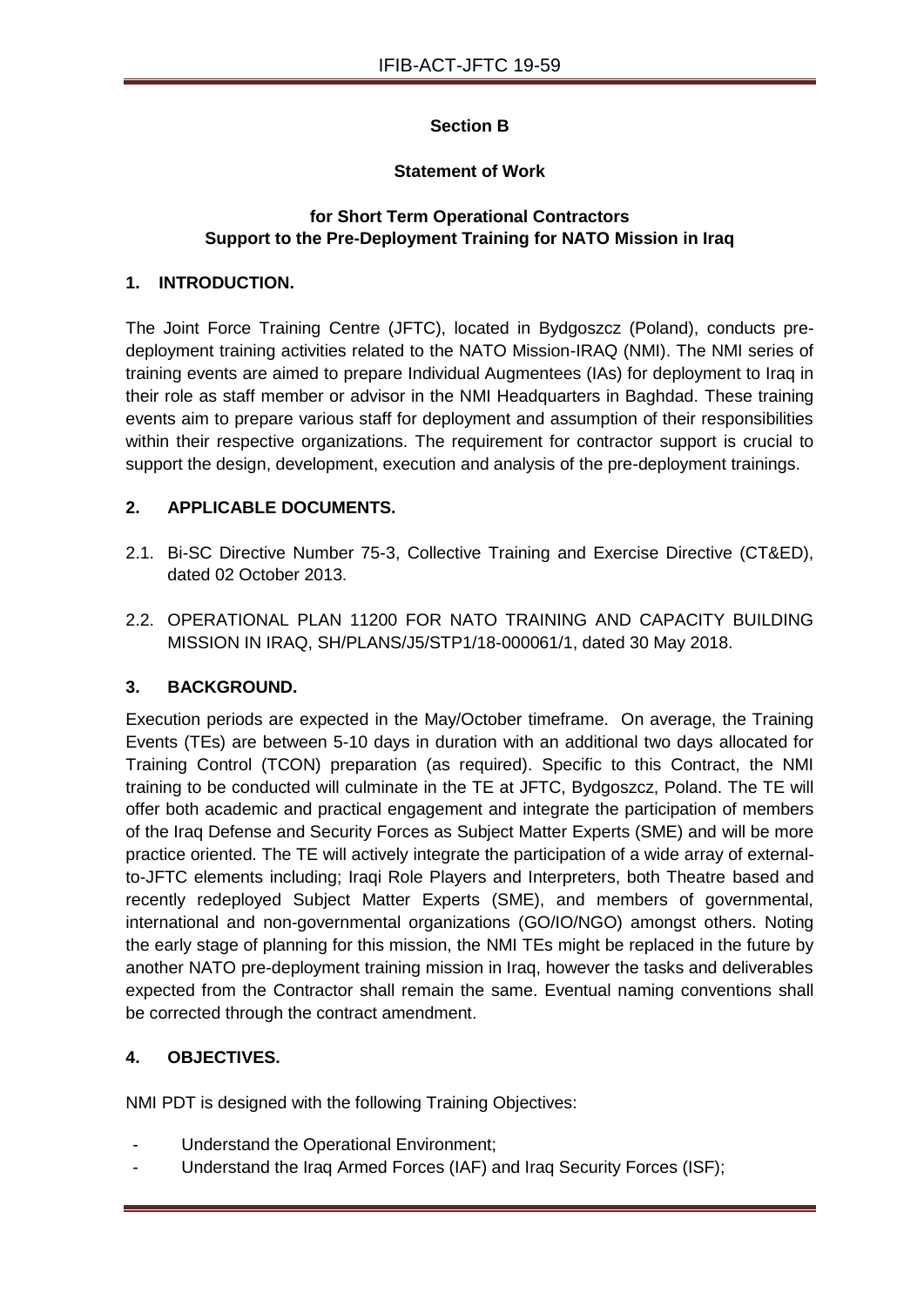- Understand supporting agencies and organizations;
- Understand the NATO Mission Iraq;
- Understand HQ functions and processes;
- Perform within assignment.

It will ensure that the Training Audience (TA) soundly understands the staff process and systems to facilitate the command and control functions within HQ NMI. TA deploying within advisory role will be offered specific advisor training.

## **5. SHORT TERM OPERATIONAL CONTRACTOR (STOC) SUPPORT.**

The Contractor shall provide personnel (defined also as Key Personnel or STOC) possessing the skills, knowledge and training to satisfactorily perform the services required by this Statement of Work (SOW). The Contractor shall contribute to meet above listed Training Objectives to prepare the Training Audience for their deployment in Iraq.

# **6. TYPE OF CONTRACT, TASK ORDERS, PERIODS OF PERFORMANCE.**

6.1. Type of Contract:

This is the Task Order (TO), Indefinite Delivery (ID) Requirements Contract (RC) and as such no firm quantity of services is committed. The JFTC will be issuing task orders for performance tasks, as they become known during the period of contract.

6.2. Ordering Services via Task Orders (TOs).

Individual Task Orders in the form of Purchase Order (PO) will contain, as a minimum, the following information:

- date of order, contract number and order number,
- contract item description, definite quantity and fixed rate unit price,
- performance schedule.

The Purchase Orders shall be issued to the Contractor not later than 30 calendar days before the training event. \*Each Training Event (Task) is budgeted separately. Consequently the execution of each Task shall be confirmed by the JFTC in the form of a Purchase Order (PO) not later than 30 calendar days before the start date of the Task. There might be a case that certain Task will not be exercised but this shall not automatically constitute the contract termination.

6.3. Contract Period of Performance:

- 6.3.1 Base period: between 01 January and 31 December 2020.
- 6.3.2 Option periods: there are 4 (four) following contract option periods (years 2021-2024) that may be exercised at the sole discretion of the Contracting Officer, based on satisfactory performance, availability of funds and ongoing/ evolving requirement. Execution of the option periods shall be confirmed in writing by the Contracting Officer 30 days prior to expiration of the current year of performance.\*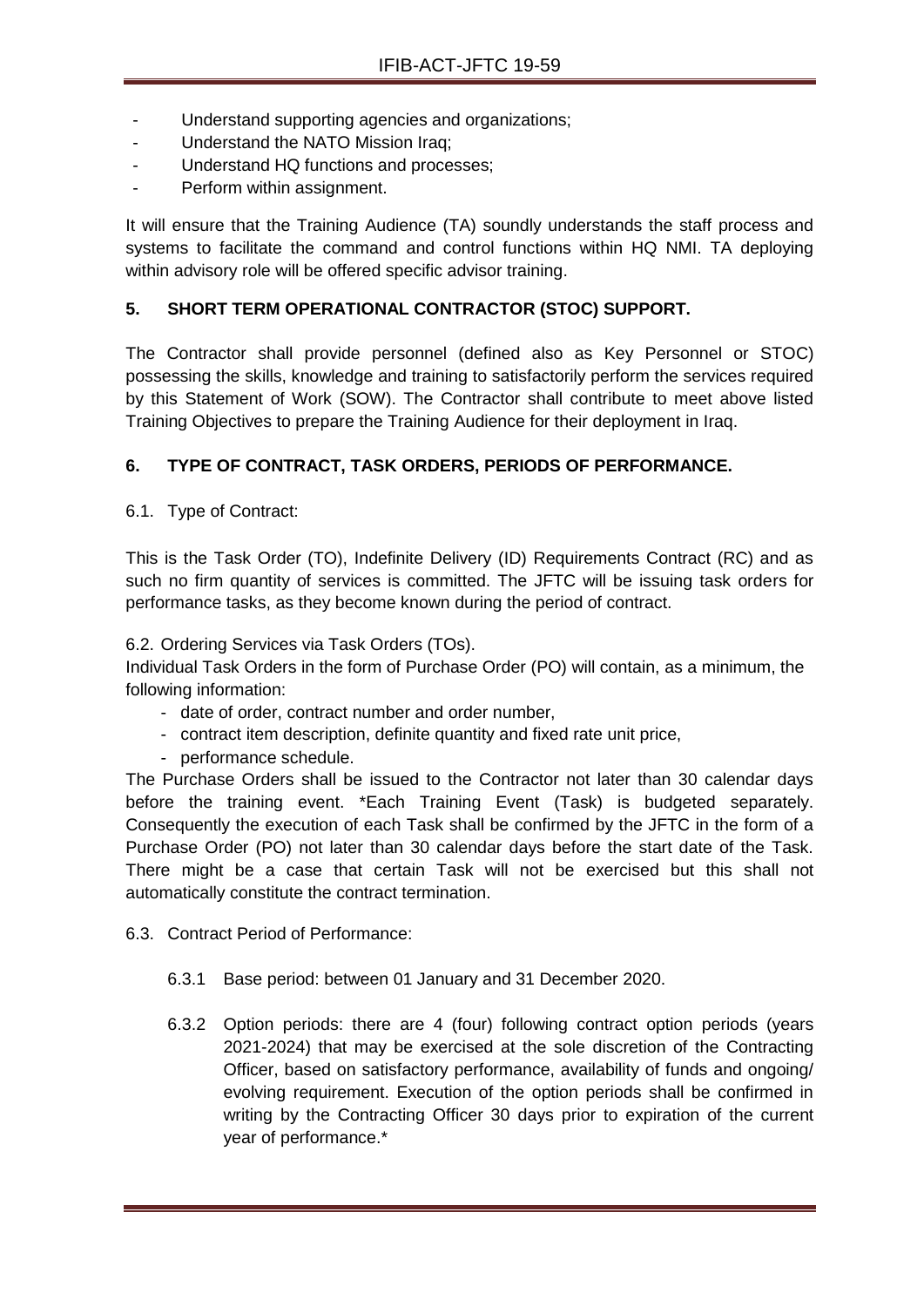6.4. Level of Effort and Estimated Periods of Performance for TOs:

The Contractor shall apply best efforts towards accomplishing the contract work as described in paragraph 7 of this SOW. The Contract is intended for Short Term Operational Contractors listed for the approximate timeframes as presented below. This presentation shall serve only as general illustration of foreseen requirements and in any event this shall not be understood as firm commitment. It is envisioned that each contract year (base or option period) will consist of maximum 2 (two) TOs:

- $(1)$  Task #1 March-May,
- (2) Task #2 August-October.

As part of each of the TOs the STOCs may be requested to support all or some of the following subtasks (for more details please see Tasks and Deliverables defined in point 7 of this SOW for each STOC):

- Training Refinement Visit in NMI HQ Baghdad (Iraq),
- Product Development Workshop,
- Training Event Preparation and Execution.

## *Anticipated number of man-days per TO and per function is described in respective Enclosure.*

6.5. Surge Capability

Surge capability requirement is included to have a contract vehicle in place should emerging circumstances require an additional effort from existing personnel (to meet specific requirements within the scope of the existing Statement of Work). Surge capability shall not exceed 5 (five) man-days per TO. The rate for surge capability shall not exceed the proposed rate for the applicable function category.

- 6.6. The list of STOCs that may be requested to support the TEs:
	- Security Force Assistance SME (Enclosure 1),
	- Advisory Training Coordinator Assistant (Enclosure 2),
	- Security Sector Reform SME (Enclosure 3),
	- Strategic Level Advisor SME (Enclosure 4),
	- Tactical Level Advisor SME (Enclosure 5),
	- OPR Assistant Planner (Enclosure 6).

## **7. TASKING AND DELIVERABLES.**

## *Detailed tasking and deliverables per function/position are defined in the enclosures to this SOW*.

## **8. PERSONNEL REQUIRED FOR THE STATEMENT OF WORK.**

## 8.1. Overview.

The Contractor shall provide the qualified and experienced resources able to execute the described work. The services shall be performed by professional individuals educated, experienced, qualified and skilled as described within this SOW. If one or more of the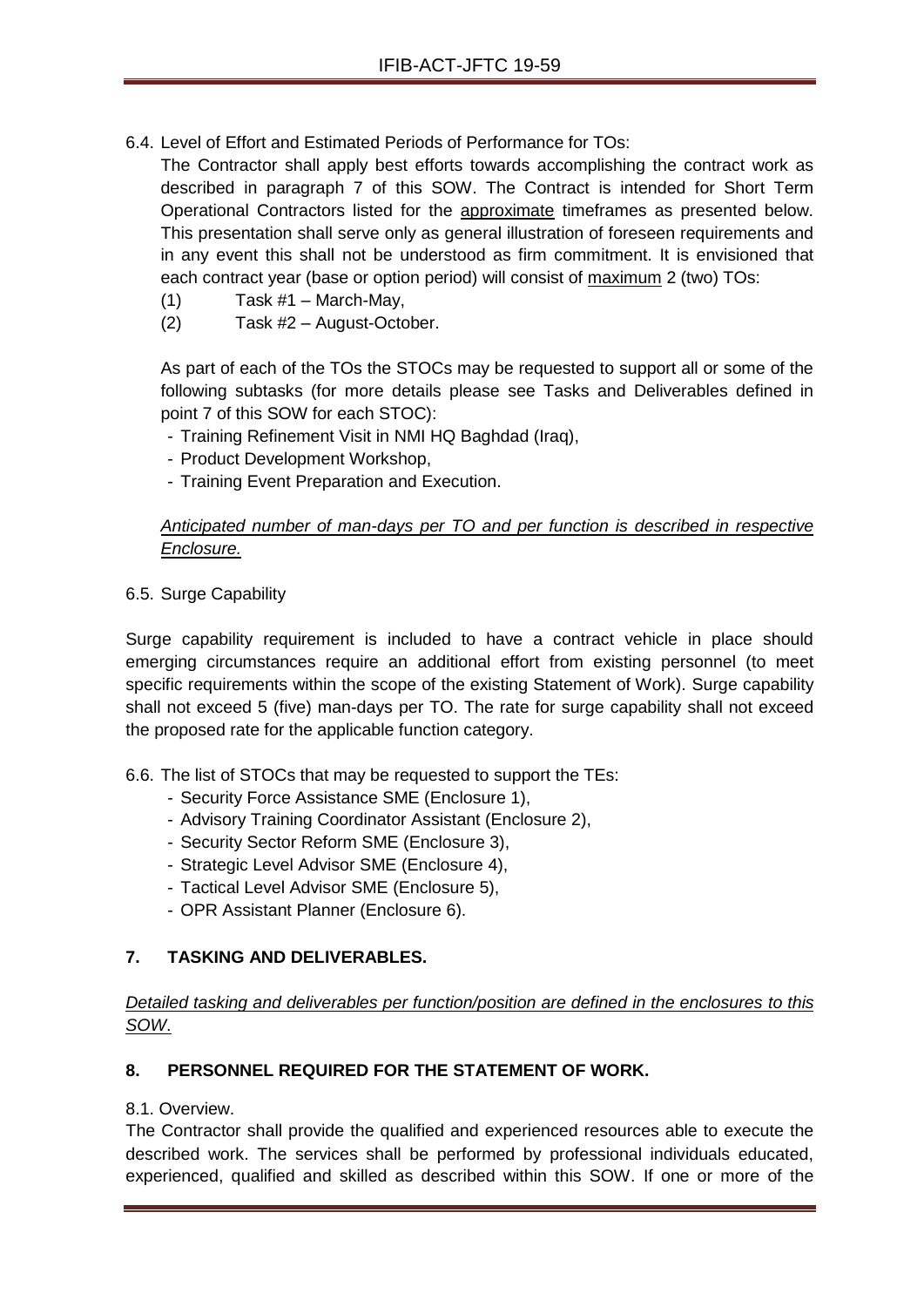Primary Key Personnel for whatever reason becomes, or is expected to become, unavailable for work under this Contract, or is expected to devote substantially less effort to the work than indicated in the proposal or initially anticipated, the Contractor shall immediately notify the Contracting Officer and shall promptly replace such personnel with accepted Alternate Key Personnel. In case the Primary Key Personnel nor Alternate/s are available the Contractor shall provide substitute candidate/s of at least substantially equal ability and qualifications, subject to the concurrence of the Contracting Officer or his authorized representative.

All requests for approval of substitutions hereunder must be in writing and provide a detailed explanation of the circumstances necessitating the proposed substitutions. They must contain a complete resume for the proposed substitute, and any other information requested by the Contracting Officer to approve or disapprove the proposed substitution. The Contracting Officer or his authorized representative will evaluate such requests and promptly notify the contractor of his approval or disapproval thereof in writing.

If the Contracting Officer determines that suitable and timely replacement of Key Personnel who have been reassigned, terminated or have otherwise become unavailable for the contract work is not reasonably forthcoming or that the resultant reduction of productive effort would be so substantial as to impair the successful completion of the contract or the services ordered, the contract may be terminated by the Contracting Officer for default or for the convenience of the JFTC, as appropriate, or, at the discretion of the Contracting Officer if he finds the contractor at fault for the condition, the contract price or fixed fee may be equitably adjusted downward to compensate the JFTC for any resultant delay, loss, or damage.

8.2. Experience, Skills and Education Requirements.

The Contractor shall provide the qualified and experienced resources able to execute the described tasks. The services shall be performed by professional individual educated, experienced, qualified and skilled as described within this SOW.

## *Detailed experience, skills and education requirements per function/position are defined in the enclosures to this SOW.*

8.3. Essential Language Skills.

Native English language speaker or individual presenting very good command of spoken and written English, with a proven ability to communicate effectively orally and in writing at the level of (SLP) NATO STANAG 6001 - 3333 (Listening, Speaking, Reading and Writing). To meet this requirement the Contractor must provide one of the following pertaining to the Key Personnel:

- NATO STANAG 6001 3333 certificate,
- Common European Framework (CEF) B2+ Vantage+ certificate,
- Council of Europe (COE) B2 Vantage certificate,
- Association of Langue Testers in Europe (ALTE) level 3 Independent User certificate,
- Cambridge ESOL FCE certificate,
- International English Language Testing System (IELTS) level 5 certificate.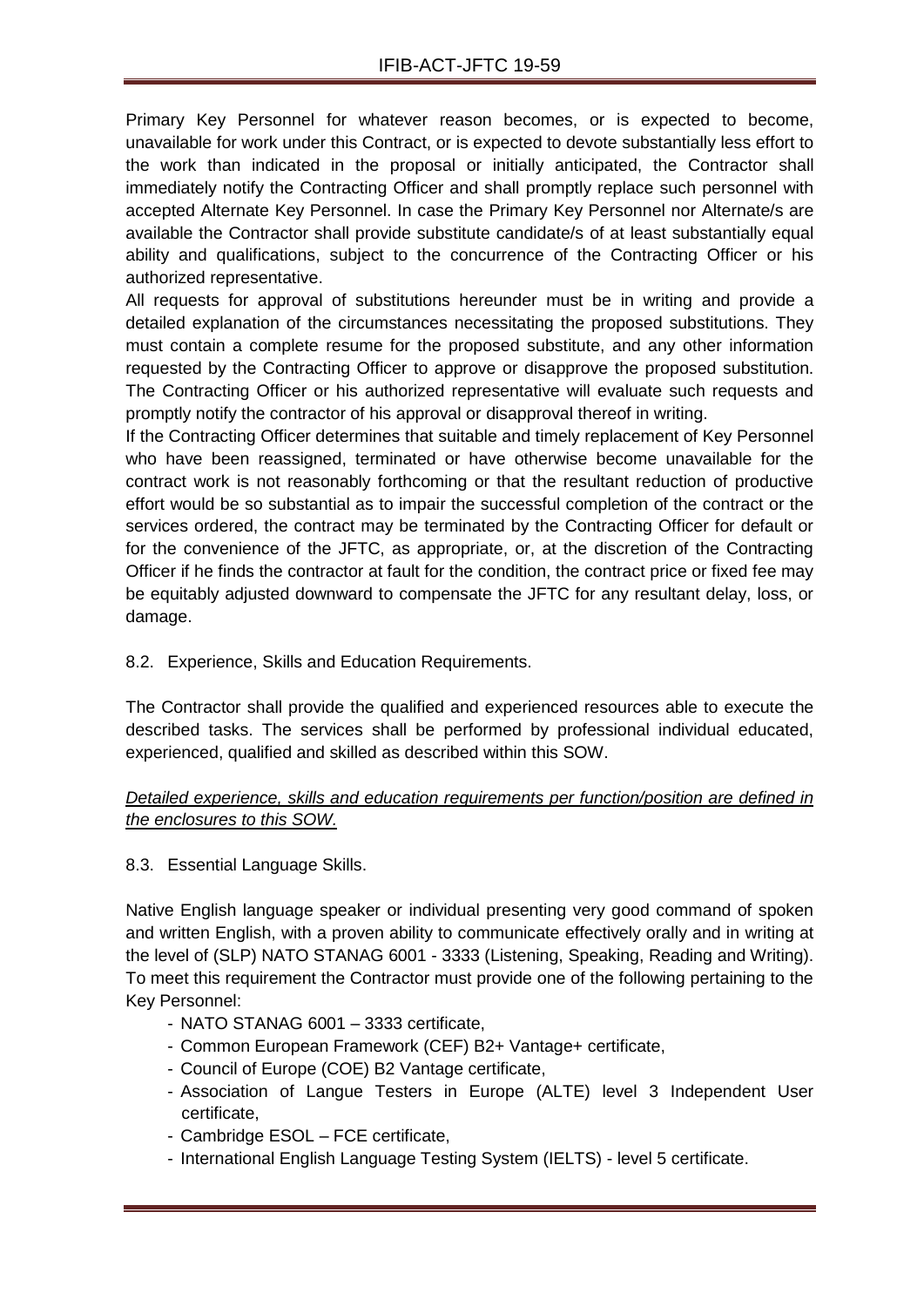In lieu of the certificates it will be at the discretion of the JFTC contract award authorities, to consider equivalent English proficiency the following:

- Evidence having an English-speaking background\*, or
- Evidence of being employed for at least 24 months within last 3 years in a position that's required the Key Personnel to carry its duties in English language as primary. To document fulfilment of this requirement a written reference on company letterhead from the employer providing their contact details and details of employment with them is mandatory, or
- Evidence of provision of the services under the contract (as the prime contractor or sub-contractor) for at least 24 months within last 3 years with tasks required the Key Personnel to carry its duties in English language as primary. To document fulfilment of this requirement a written reference on company letterhead providing their contact details and details of service provided to them is mandatory.

**\*** The JFTC will consider the Key Personnel to have an *English-speaking background*  if it can be proved that the Key Personnel:

- completed primary and at least three years' secondary schooling provided in English as primary language, or
- completed at least five years' secondary schooling at schools provided in English as primary language, or
- completed at least minimum three year's university or post-graduate studies provided in English as primary language.

## **9. PROOF OF PAST PERFORMANCE**

The Contractor is to provide a minimum of two (2) past performance citation (for work within the past three years) to show that it has successfully completed work that is similar to the requirements outlined in this SOW. The citations shall include the following information at a minimum:

 Summary of work performed that is similar to or directly relates to this SOW in size scope to include information about:

oStatus of work (i.e., on-going, complete),

oPeriod of work performance,

oSummary of staff used (by number and position).

- Name of client,
- Complete contact information for client,
- Permission to contact client for reference.

## **10. PLACE OF PERFORMANCE.**

The Contractor shall deliver the service mainly at the Joint Force Training Centre located in Bydgoszcz 85-915, ul. Szubinska 2, Poland. Deployments to Iraq for Training Refinement Visit in Iraq (for duration of maximum 8 days) may be required.

## **11. TRAVEL.**

11.1. Travel to Joint Force Training Centre, Bydgoszcz, Poland.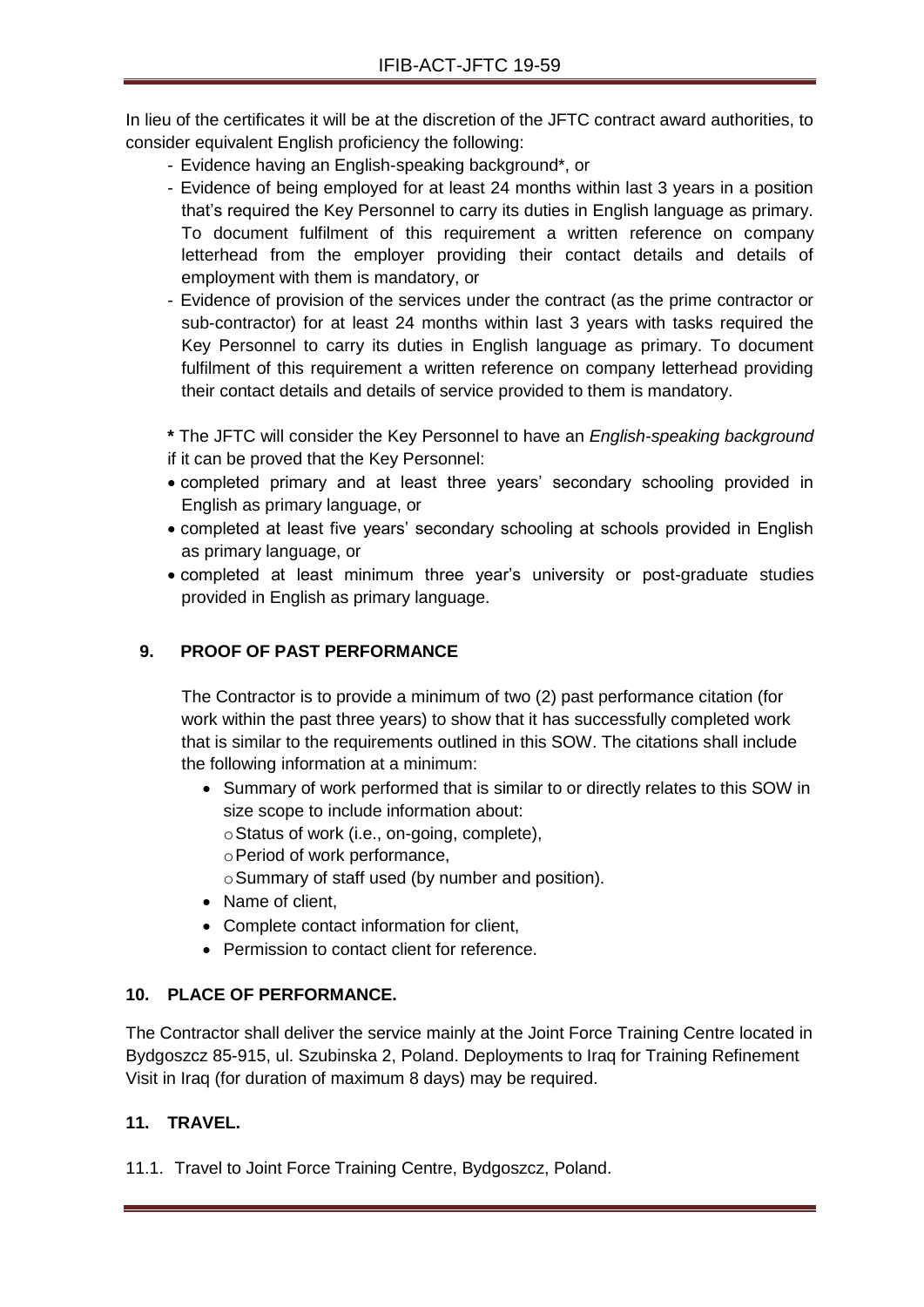The JFTC will reimburse the Contractor an airline economy return flight ticket from the closest airport of Key Personnel habitual residence to Bydgoszcz (Poland) or one of the airports near Bydgoszcz (i.e. Poznan, Gdansk, Warsaw). After completion of each Task Order the Contractor shall submit an invoice with copies of flight tickets purchased. Other travel related estimated expenditures shall be included in the manday rate offered within the bidding price proposal.

11.2. Travel to Iraq for Training Refinement Visit.

Reimbursement of the travel expenditures (excluding per diem) from Contractor's personnel habitual residence to place of performance and return travel will be handled separately, upon review and approval, in accordance with the JFTC Directive 60-50 – Travel on International Duty. A copy of this document can be provided by the JFTC.

Expenses incurred for travel shall be billed at a cost, not to exceed economy air or second-class rail ticket.

## **12. CONTRACTOR SUPERVISION.**

The Contractor is expected to establish his/her own daily routine based on a selfassessment of defined requirements and priorities. The Contractor shall be assigned to the Contracting Officer Technical Representative (COTR). The COTR may provide additional guidance as required or requested and may prioritize tasks. The Contracting Officer, in consultation with the COTR(s), shall administer the Contract and has final authority to determine if the Contract/SOW should be amended, extended, or cancelled for evolving requirements, new tasking, and/or technical non-performance. The COTR, while authorized to make direct "without commitment" engagement with the contractor, will not have delegated authority to make any commitments or changes that affect price, quality, quantity, delivery, scope or other terms and conditions of the contract The COTR shall:

- 12.1. Resolve outstanding disputes, problems, deficiencies, and/or questions on the technical aspects of the SOW.
- 12.2. Review and approve all contractors' duties for completeness and accuracy. The COTR shall document that contractors' required tasking and deliverables are meeting specifications for completeness and accuracy, quality, and delivery schedule.
- 12.3. Recommend to the Contracting Officer who has final authority that the Contract/SOW be amended, extended, or cancelled for evolving requirements, new tasking, and/or technical non-performance.

## **13. FURNISHED PROPERTY, SERVICES AND RESOURCE MATERIALS.**

- 13.1. The Contractor shall:
	- Provide personnel, equipment, tools, materials, supervision, and other items and services (except as otherwise specified) necessary to support all work requirements under this Contract;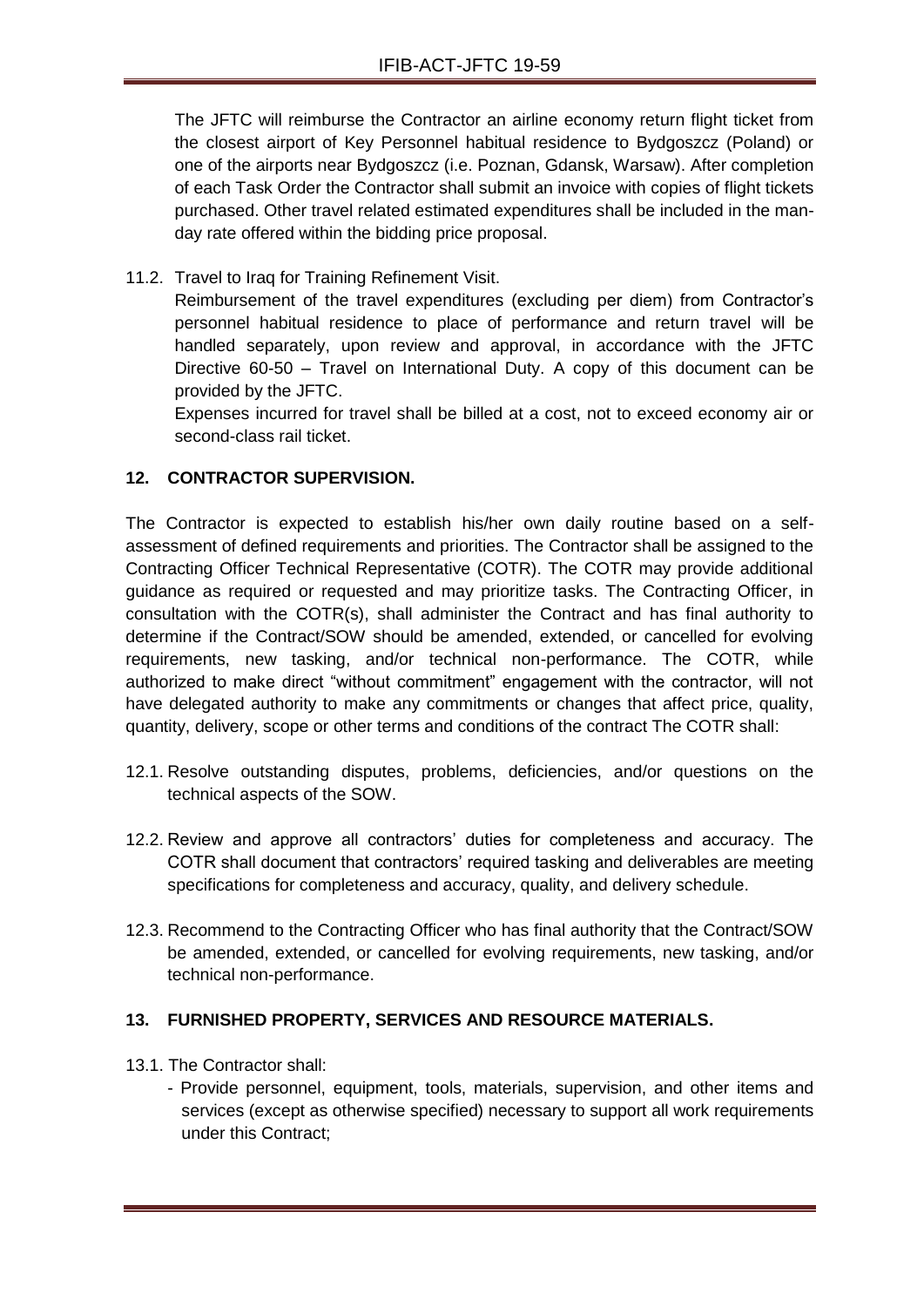- Ensure that all equipment carried/brought into JFTC premises (i.e. laptops, tablets etc.) is reported to the JFTC. This equipment shall be checked and registered by the JFTC Security Officer prior to its usage; and
- Be responsible for proper utilization and safeguarding of all JFTC property provided for Contractor use. At the end of the assignment, all JFTC facilities, equipment, and materials shall be secured. Contractor personnel must immediately report damage to JFTC facilities and equipment upon discovery of such damage. Equipment found to be defective must also be reported in a timely manner to allow for repair or replacement. These reports will be submitted to the designated COTR.
- 13.2 The JFTC will:
	- Provide information package for preparation of Training Event. This package will be published on JFTC website [https://events.jftc.nato.int.](https://events.jftc.nato.int/) It will be available upon contract award and successful registration for the Training Event (in accordance with [Annex A](#page-66-0) to this SOW). It is anticipated that this package will be available as a minimum one week before the beginning of the Training Event. The Contractor's personnel providing services under this SOW are obliged to familiarize themselves and understand the concept and the requirements of the RS Training Event.
	- Provide all necessary onsite: working space, office supplies, workstations etc., and other materials and logistics required in the performance of services under this SOW.
	- Upon availability provide transportation between the JFTC and hotels during the execution of this SOW.
	- Organize billeting and meals for Contractor's personnel executing this SOW but the payment shall be made individually by the Contractor.

## **14. QUALITY AND ACCURACY OF PRODUCT AND SERVICES.**

The Contractor is responsible for ensuring the quality and accuracy of its products and services are maintained. The Contractor agrees to:

- Incorporate appropriate management practices for quality assurance of all data, documentation and support the JFTC's inspection and acceptance procedures necessary to ensure that data and documentation is prepared and delivered in accordance with the contract.
- All deliverable documents, whether draft or final, shall be delivered as an electronic file using an appropriate Microsoft Office suite file format compatible with Office 2010 (or later version) prior to final submission for JFTC's review, comment and editing.

## **15. SECURITY AND CONFIDENTIALITY REQUIREMENTS.**

15.1 Security Requirements.

With the reference to the personal security clearances (PSC) and facility security clearance (FSC) the Directive on Classified Project and Industrial Security (AC/35-D/2003-REV5) applies).

## 15.2. Personal Security Clearance (PSC).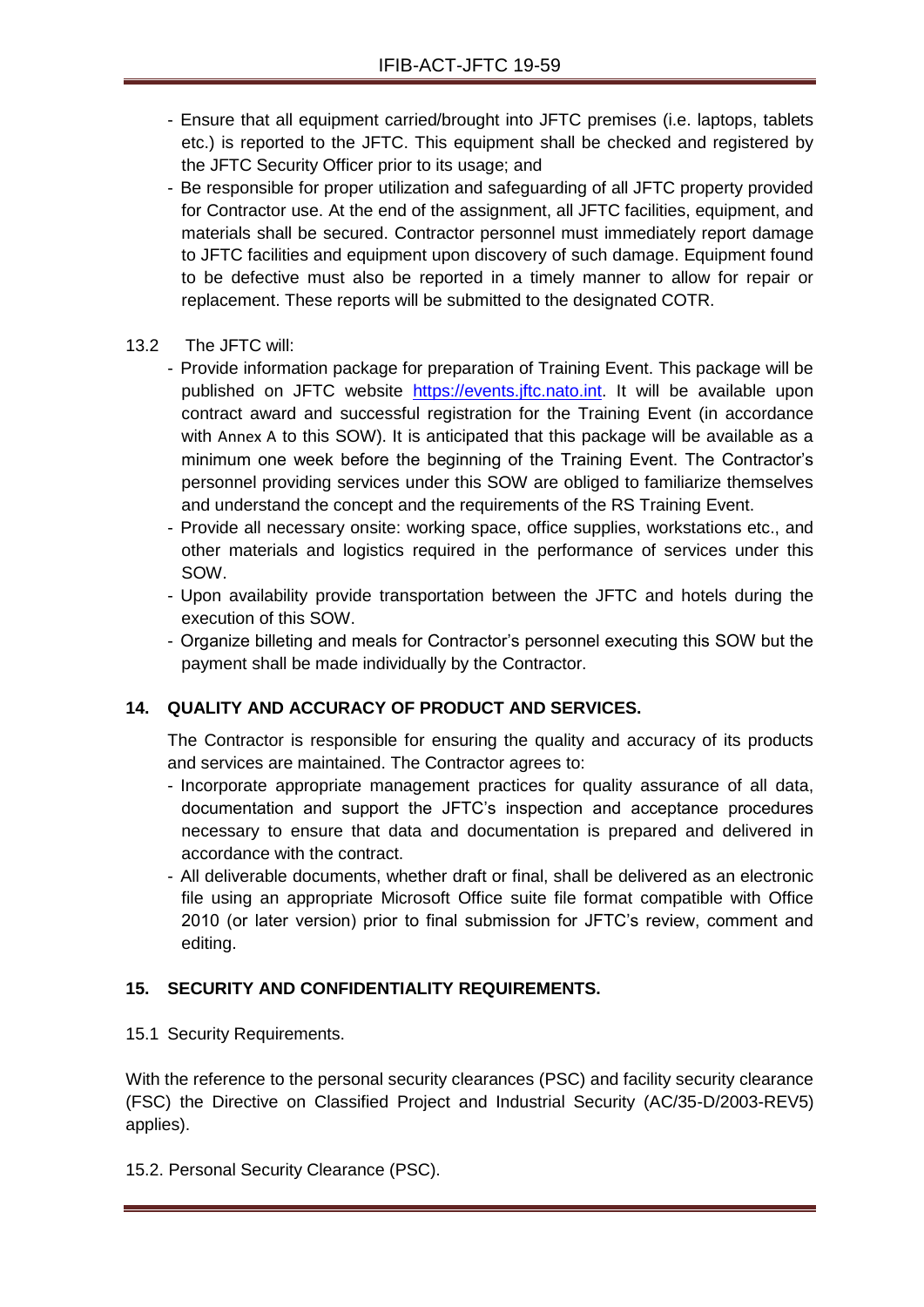The Contractor shall be responsible for obtaining all needed security clearances for its personnel performing the services under this SOW prior to starting work on this SOW. The Contractor must secure a NATO Secret PSC to work at JFTC. No waiver to this requirement shall be granted. There is no possibility to assign any personnel without having the needed clearance in place. If the Contractor cannot assign personnel with the required security clearance on the start date, the Contractor shall be liable for bid noncompliance or immediate contract termination. The Contractor must provide advance written proof of the ability to assign fully cleared personnel prior to contract award.

## 15.3. Contractor's Facility Security Clearance (FSC).

The facility of the Contractor/Sub-contractor shall hold a NATO Secret Facility Security Clearance without storage capabilities where required by applicable national regulations. The Bidders may provisionally participate in a bidding process pending final receipt of the national clearances. However, all clearances required to execute the contract should be inplace prior to contract award.

15.4. Security Conditions.

The Contractor must adhere to current security conditions at the JFTC and other work sites. The Contractor personnel shall comply with all local host nation, NATO security provisions and other policies and procedures, as required. Access passes will be provided subject to the JFTC regulations.

## 15.5. Confidentiality requirements.

The Contractor shall keep confidential any information obtained under or in connection with this Contract and shall not divulge the same to any third party without the prior written consent of JFTC. The provisions of this Clause shall continue in force notwithstanding the termination of this Contract regardless of the cause for termination.

## **16. OWNERSHIP OF WORK.**

JFTC will retain ownership of all documents and products produced under the contract. Documents shall be identified as being the property of JFTC and shall not be copied, reproduced or utilized for any other purpose, without the written consent of JFTC. The Contractor shall have the right to retain file copies only when agreed to by JFTC, and it does not infringe upon an individual's rights to confidentiality.

## **17. NON-COMPLIANCE.**

JFTC reserves the right to refuse services and to remove from the Contract any individual provided by the Contractor due to poor performance, misconduct, security breaches, or if found to be or suspected to be under the influence of alcohol, drugs, or other incapacitating agent or any other reason based on a failure to satisfy the requirements of this SOW. The Contractor shall remove immediately the personnel from performing under this Contract upon notification by the Contracting Officer. Once the Contractor is notified that a particular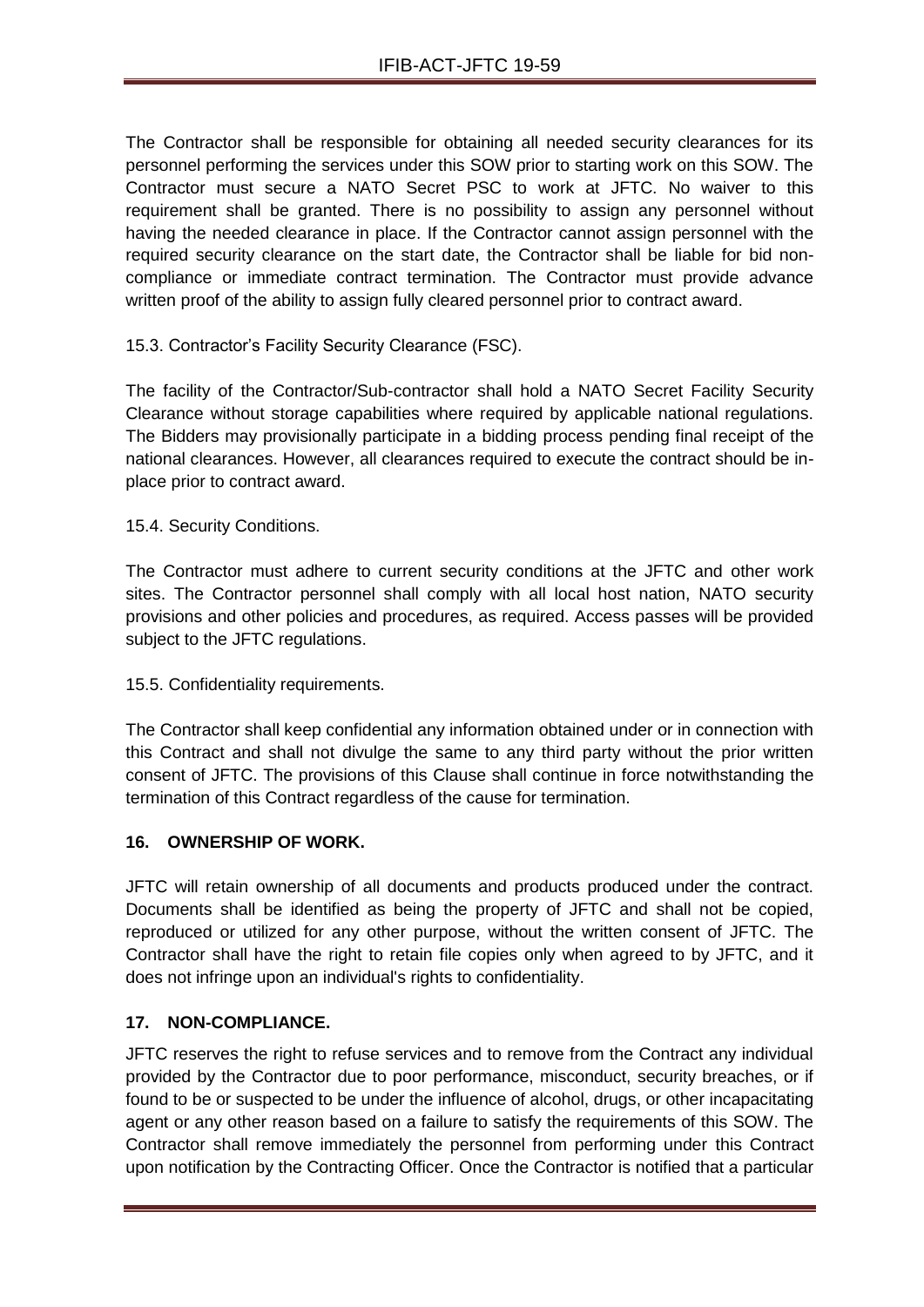individual has been disqualified, the Contractor shall not provide services of such person in any JFTC function, unless reinstatement is granted by the Contracting Officer.

## **18. MISCELLANEOUS.**

Working Hours during Training Event Execution. The Contractor's Key Personnel shall provide services during period of performance starting from 07:30 a.m. CET until 08:30 p.m. CET every day (lunch time included) regardless of weekends and holidays. The number of working hours may vary depending on Training Event intensity, daily schedule, and tasks.

## **19. CANCELLATION AND POSTPONEMENT.**

In the event that the training is cancelled, adjusted in respect to the amount of contractors needed or the duration of the required services, or postponed to a time not convenient for the Contractor's performance of the services, less than one (1) week prior to start-up of the base/option period or Contractor's services are no longer required due to circumstances that JFTC is not responsible for and JFTC is not able to notify the Contractor at least one week prior to start-up of the task, the Contractor shall be reimbursed for documented actual cost incurred by the Contractor up to the date of cancellation or postponement. This reimbursement shall be applicable only to the actual travel booking cost directly linked to the Training Event (airline ticket, hotel booking cancellation fee, etc.).

## **20. POINTS OF CONTACT.**

All questions concerning the work requirement, schedule, and project coordination shall be referred to the following COTR. The Contractor shall coordinate the development and delivery of all deliverables prepared under this Contract with the COTR. In case of any contractual matters the Contractor shall contact the Contracting Officer or the designated person by the Contracting Officer.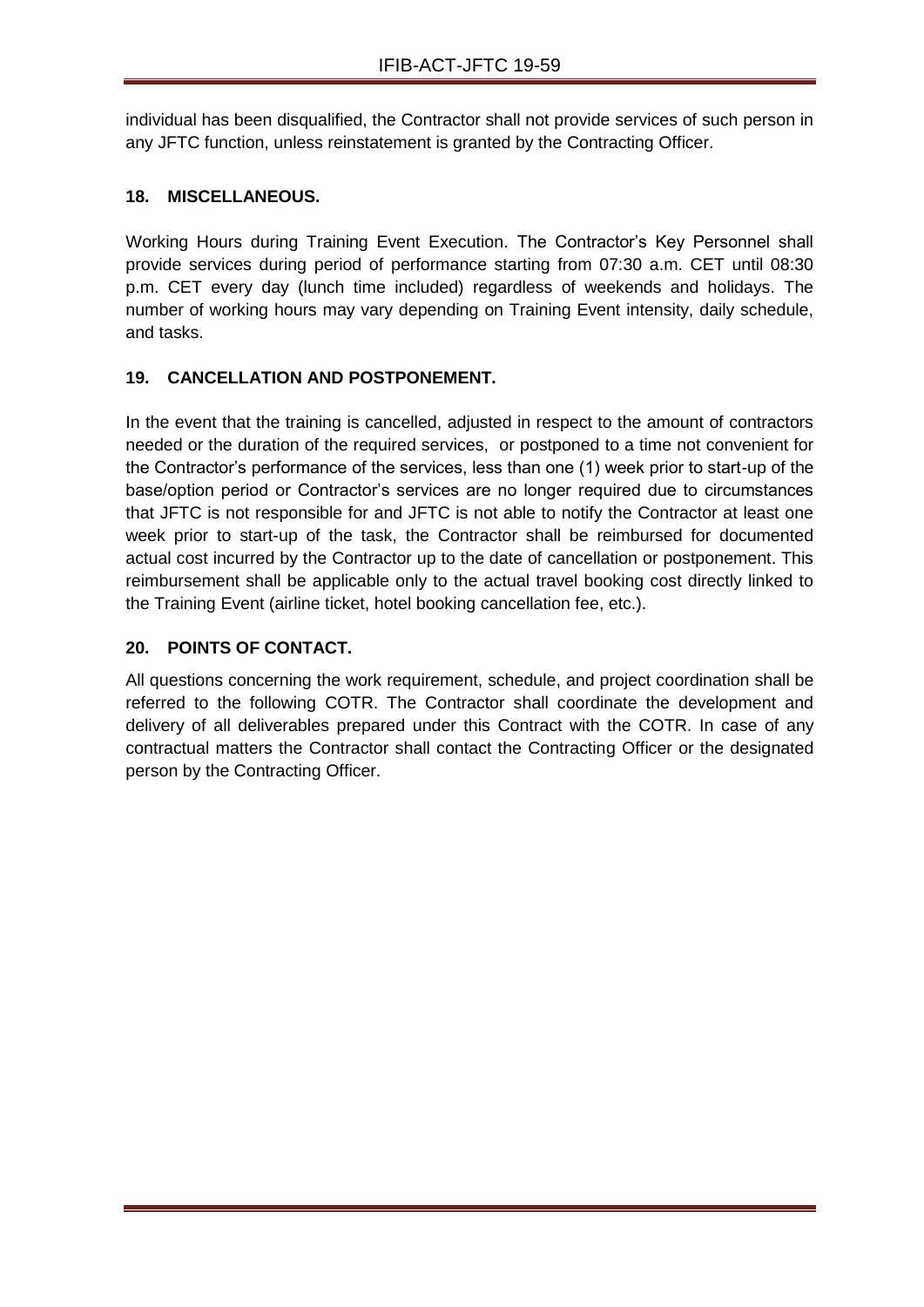## **SOW ANNEX A**

## **PROCEDURE FOR CREATION**

## **A JFTC TRAINING EVENT (TE) REGISTRATION ACCOUNT**

- <span id="page-66-0"></span>1. Procedures for creating a JFTC Training Event (TE) registration account
	- a. Navigate to the JFTC registration website: [https://events.jftc.nato.int.](https://events.jftc.nato.int/)
	- b. Click on the "Create new account" link.
	- c. Fill in the form on the registration page. User name is your first name, dot, last name (i.e. firstname.lastname). Fields marked with red asterisks (\*) are obligatory.
	- d. When finished, click on "Create new account". The website administrator will validate and activate your account.
	- e. Once the administrator has approved your account, you will receive a confirmation email with a temporary login link for the website so that you can create a password for your account. Click on the link in the email.
	- f. Click on "Log in". Fill in the "Password" and "Confirm password" fields and then click on the "Save" button at the bottom of the screen.
	- g. In order to edit your account information please login to your account on [https://events.jftc.nato.int](https://events.jftc.nato.int/) and click on "My account" in the top menu. Click on "Save" button when finished.
- 2. Procedures to register for an event, after creating an account.
	- a. Navigate to the JFTC registration website: [https://events.jftc.nato.int](https://events.jftc.nato.int/) and log in to your account.
	- b. Navigate to the event to which you wish to register in and click the "Read more" link.
	- c. Select the "Click here to register" button below the event description.
	- d. Update or confirm your personal information.
	- e. Fill in the PAF and click on the "Save" button when finished.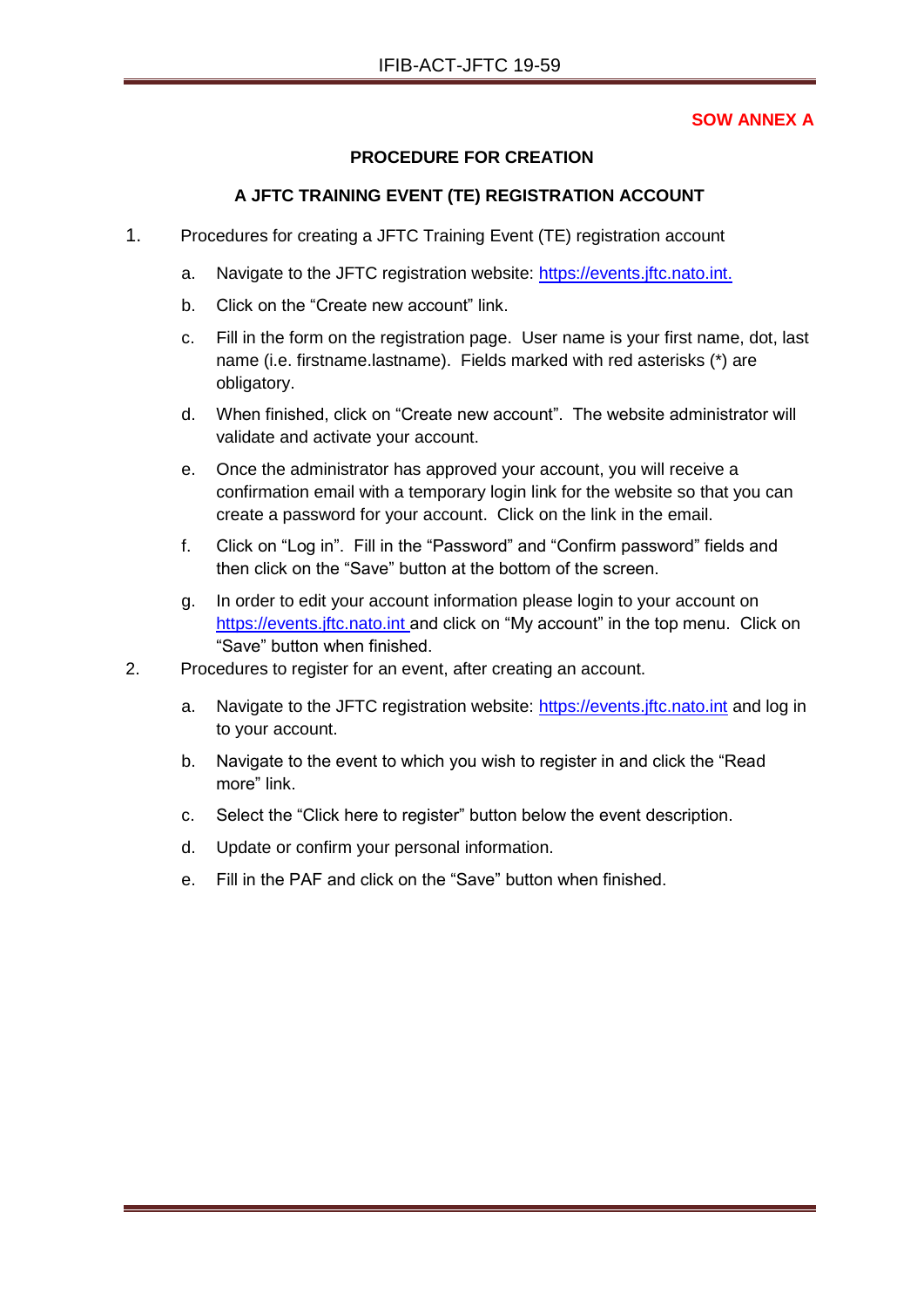## **SOW ENCLOSURE 1**

## **SECURITY FORCE ASSISTANCE SME**

- 6.4. Anticipated Level of Effort per TO is the following:
	- (1) Task #1 February-May,
		- a. Training Refinement Visit in NMI HQ Baghdad (Iraq) up to 10 mandays (travel days excluded),
		- b. Product Development Workshop up to 10 man-days (travel days excluded),
		- c. Training Event Preparation and Execution up to 15 man-days (travel days excluded).
	- (2) Task #2 August-October.
		- a. Training Refinement Visit in NMI HQ Baghdad (Iraq) up to 10 mandays (travel days excluded),
		- b. Product Development Workshop up to 10 man-days (travel days excluded),
		- c. Training Event Preparation and Execution up to 15 man-days (travel days excluded).

## **7. TASKING AND DELIVERABLES.**

The SFA SME is a part of the Exercise Control Team, he/she is responsible for the preparation, coordination and de-confliction of complex Products / Vignettes during the Training Event as well as teaching, facilitating and preparing the TA for their future role. He/she is in charge for developing and leading Security Force Assistance-Centre's process steps and de-conflicting all related issues with regard to Train, Advise, Assist, Mentor SMEs.

- 7.1. Tasks and deliverables during Training Refinement Visit in NM I HQ;
	- Analysing and understanding of NMI Training Specifications and Objectives;
	- Receiving, analysing and interpreting in-theatre SFA activities;
	- Assisting in the development of concepts for training delivery;
	- Identifying and collecting SFA relevant theatre data for use during subsequent planning;
	- Collaboratively and/or independently developing SFA themes, storylines and scenarios in support of TE execution;
	- Networking to create the conditions for support from Theatre during the execution of the Training Event;
	- Collection and collation of SFA training requirements for further planning;
	- Preparing SFA related presentations for SME familiarization during Product Development Workshop;
	- Supporting the JFTC NMI planning team by performing other similar tasks on request.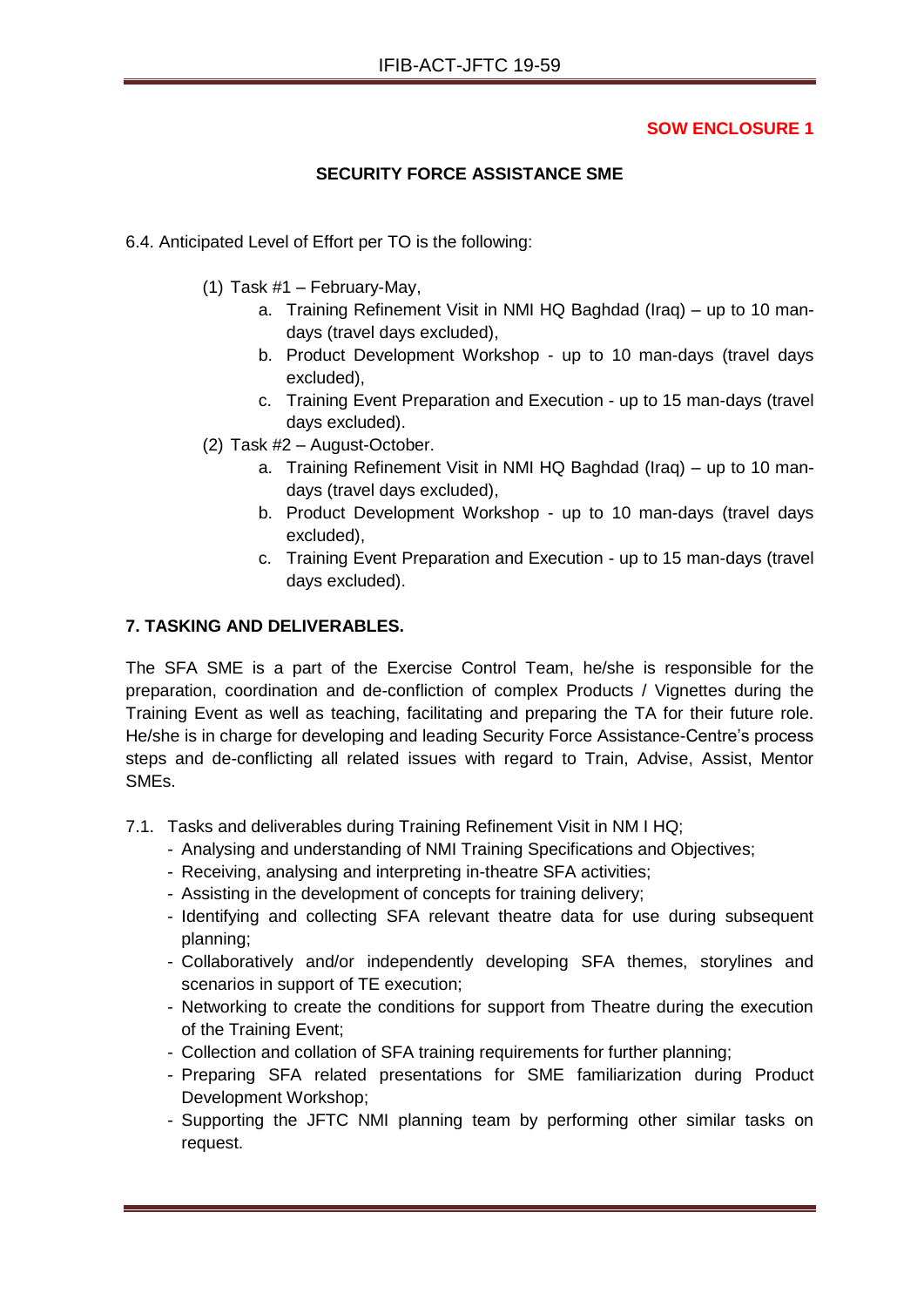- 7.2. Tasks and deliverables during PDWS/TCON Prep/Execution:
	- Working in a Syndicate for final Scripting in support of the Planning Team.
	- Finalizing scripting of SFA-C Products / Vignettes in JEMM.
	- Coordinating and de-conflicting of complex Products / Vignettes.
	- Developing Power Point presentations with Products / Vignettes related content.
	- Supporting external SMEs in incident scripting for complex Products / Vignettes.
	- Facilitating syndicates/supporting SMEs as required.
	- Preparing presentations on Products / Vignettes related topics.
	- Providing briefings on Products / Vignettes related topics to other TCON members.
	- Supporting JFTC Planning/Training Team in performance of other issues on request.
	- Providing briefings about training requirements for both, Training Audience and TCON.
	- Attending TCON Battle Rhythm related meetings.
	- Supporting JFTC TCON Team in performance of other issues on request.
	- Providing input in new Products / Vignettes if, and when required.
	- Providing AAR input at end of each Training Phases.
	- Scripting specific Products / Vignettes for SFA HQ interaction.
	- Outputs:
		- Presentations and briefings on Products / Vignettes related topics.
		- Briefings about training requirements for both, Training Audience and TCON.
		- Face to face training and mentoring for NMI Training Audience.
		- Presentations and briefings to Training Audience on SFA processes & procedures.
- 7.3. The duties listed above are intended only as general illustrations of the various types of work that may be performed. Specific statements of duties not included does not exclude them from the function if the work is similar, related, or a logical assignment to the function.
- 7.4. While performing the above listed tasks and deliverables the SFA SME Contractor shall be able to:
	- operate effectively within an exercise planning team;
	- lead a sub-element of an exercise planning team;
	- work within a multi-national, multi-cultural environment;
	- work independently;
	- work effectively under constraints of time;
	- work effectively within a rapidly changing environment;
	- effectively brief complex subject matter to diverse audiences.

# **8. PERSONNEL REQUIRED FOR THE STATEMENT OF WORK.**

8.2. Experience, Skills and Education Requirements.

Essential Experience:

- Previous military experience as a Staff Officer within the NATO environment (Staff College trained);
- Previous operational military experience in Iraq;
- Demonstrate knowledge of current NATO SFA Doctrine & Concepts;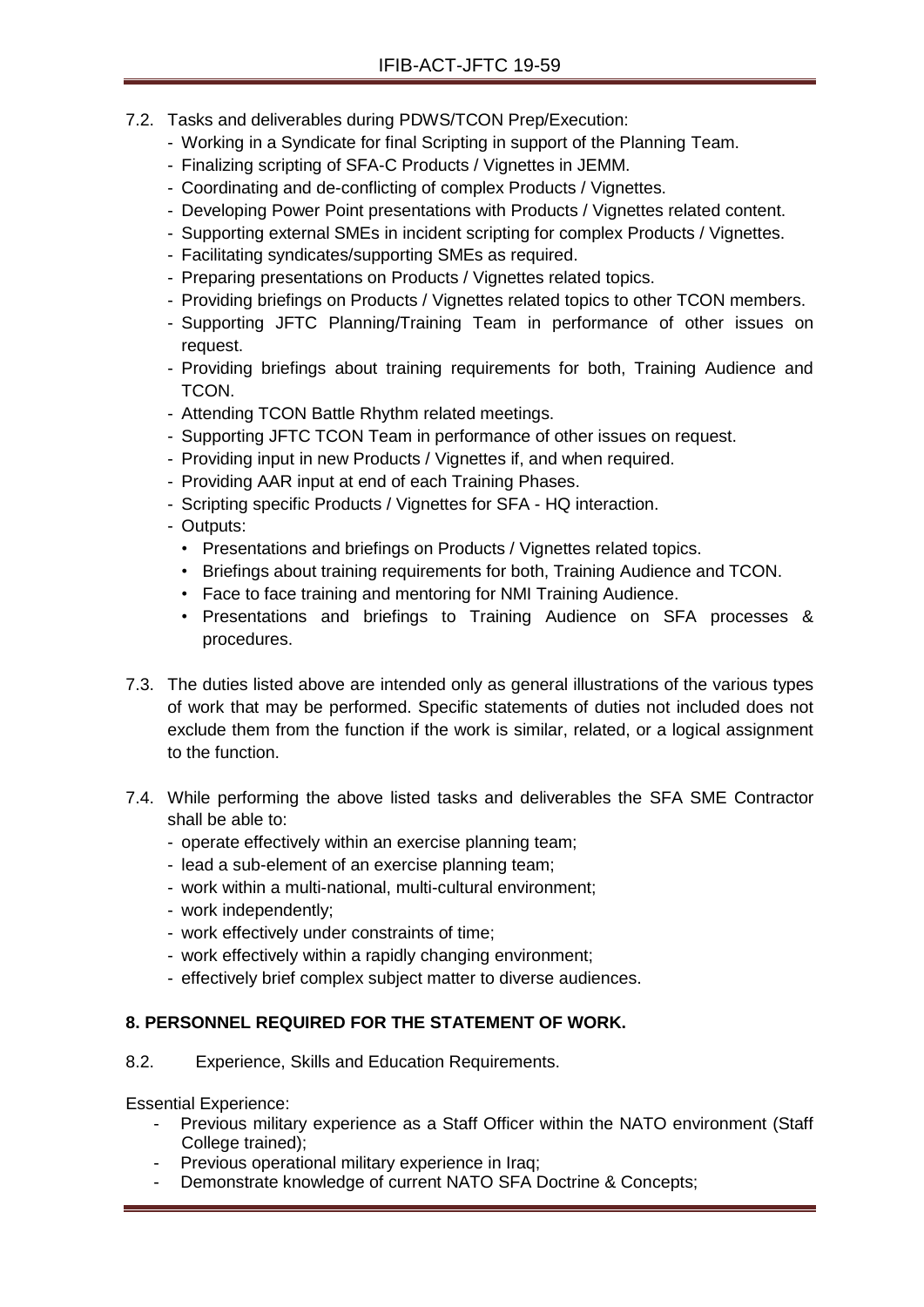- Demonstrate recent (past 2 years) experience in conduct of NATO pre-deployment training with regards to SFA/SSR/TAA;
- Demonstrate experience with NATO (NCS/NFS) construct, planning and execution of exercise planning (BI-SC 75-3/BI-SC 75-7);
- Demonstrate experience working with/coaching ANET 2.0, including Super User responsibilities in support of TAA training;
- Demonstrate experience of ANET 2.0 reporting and MoE/MoP analysis;
- Experience developing vignettes, case-studies and role-player script within EXCON/TCON for NATO pre-deployment exercises.

Essential Skills:

- Familiarity with NATO Functional Area Systems (FAS);
- Trained Joint Exercise Management Module (JEMM) User;
- Trained ANET 2.0 Super/Basic user;
- Proficiency in use of Microsoft Office Software (Outlook, Word, PowerPoint, Excel).

Essential Education:

- Post-secondary education.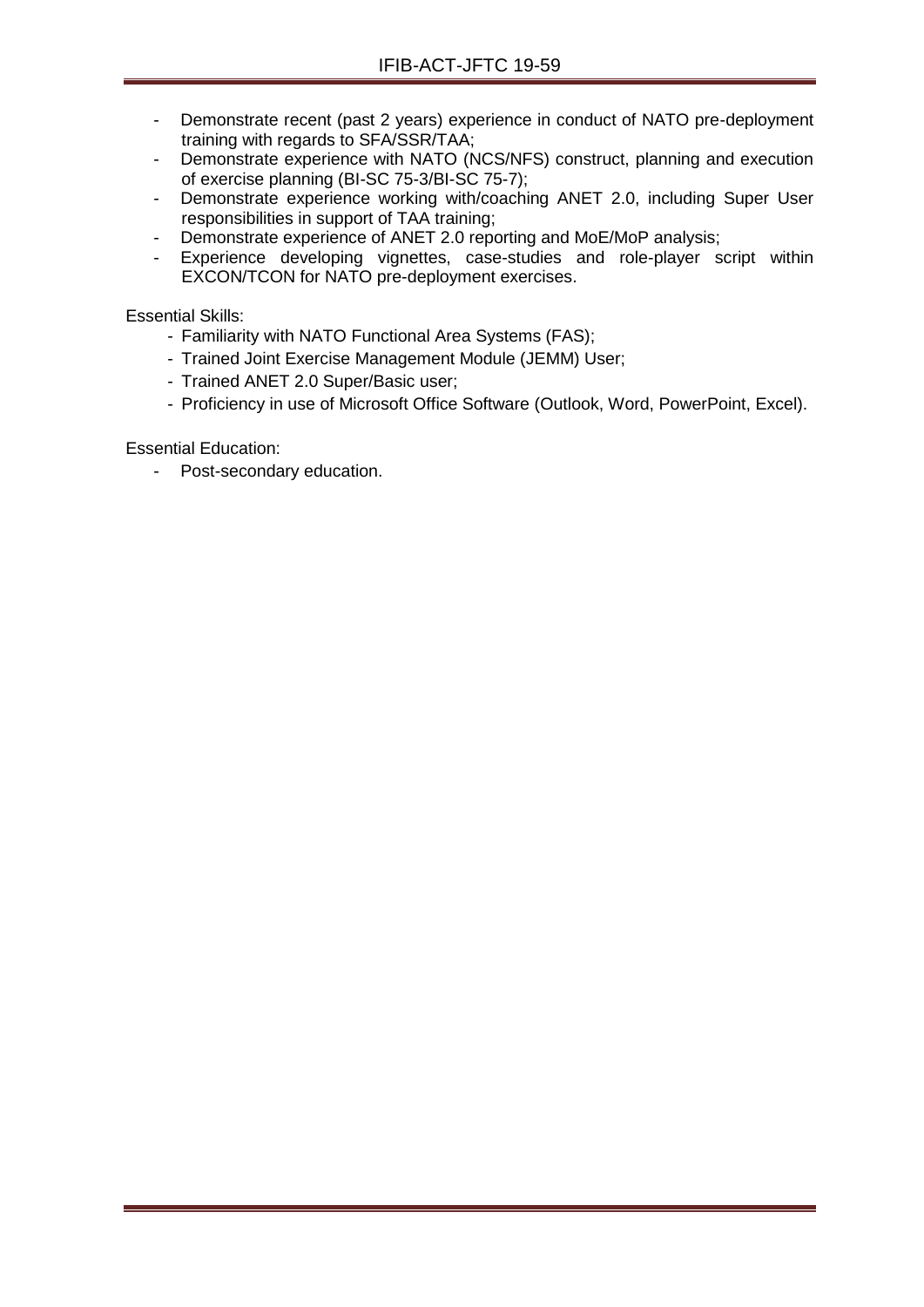## **SOW ENCLOSURE 2**

## **ADVISORY TRAINING COORDINATOR ASSISTANT**

6.4. Anticipated Level of Effort per TO is the following:

- (1) Task  $#1 -$  April-May,
	- a. Training Event Preparation and Execution up to 15 man-days (travel days excluded).
- (2) Task #2 September-October.
	- a. Training Event Preparation and Execution up to 15 man-days (travel days excluded).

## **7. TASKING AND DELIVERABLES.**

The NMI Advisor Training Assistant is a part of the Training Control (TCON) Team and works in close concert with the Advisor Training Coordinator and the BST Coordinator. He/she is responsible for the preparation, coordination and de-confliction of complex Products and Advisory Sessions during the PDT as well as preparing TA advisors for their future role. He/she collects and coordinates training requirements for the Advisors support mission throughout all two training phases (MST/BST).

- 7.1. Tasks and deliverables during TCON Prep/Execution:
	- Working in a Syndicate for final Scripting.
	- Finalizing scripting of Advisory Products.
	- Coordinating and de-conflicting of complex Products / Advisory Sessions (stories, direction and guidance for SMEs, direction and guidance for Role Players).
	- Developing Power Point presentations with Products / Advisory Sessions related content.
	- Supporting external SMEs in incident scripting for complex Products / Advisory Sessions.
	- Preparing presentations on Products / Advisory Sessions related topics.
	- Providing briefings on Products / Advisory Sessions related topics to other TCON members.
	- Supporting JFTC Training Team in performance of other issues on request.
	- Providing briefings about training requirements for both Training Audience and TCON.
	- Attending TCON Battle Rhythm related meetings.
	- Supporting JFTC TCON Team in performance of other issues on request.
	- Providing input in new Products / Advisory Sessions if and when required.
	- Providing After Action Review (AAR) input at the end of each Training Phase.
	- In ANET 2.0: manage the data, create and maintain approval chains, view, edit and approve all advisor reports during the PDT – ensure that all information is brought together as part of the daily ANET roll-up.
	- Being the Primary POC between the Advisor Training Coordinator, BST Coordinator and Role Players in regard to administration and coordination issues.
	- Creating, managing and maintaining Mission Specific setup of tailored layout for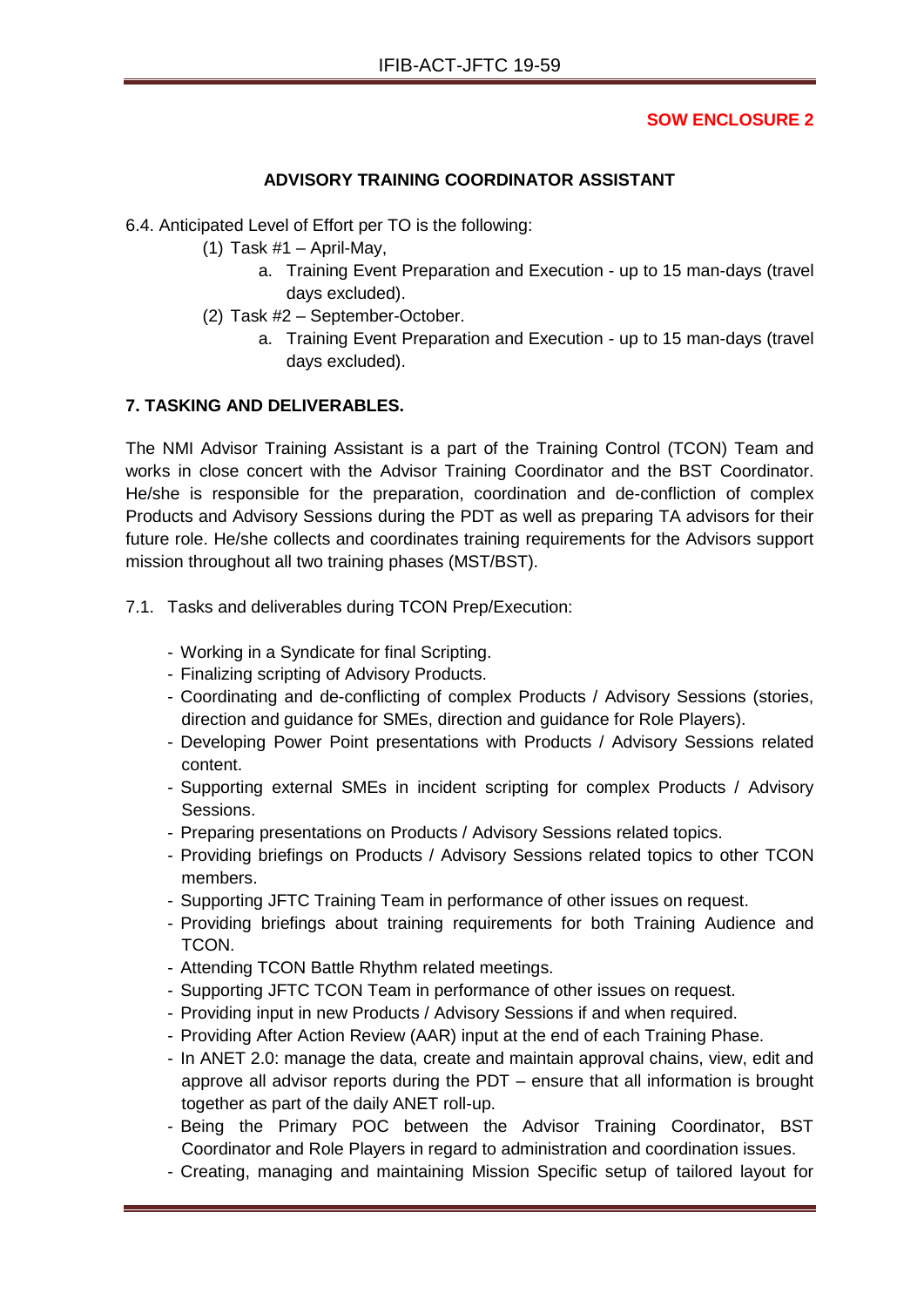Advisor Training interaction rooms to support realistic and specific Advisory sessions.

- Preparing ISF Role Players and Interpreters for Advisory Sessions execution
- Outputs:
	- Presentations and briefings on Products / Advisory Sessions related topics.
	- Briefings about training requirements for both, Training Audience and TCON.
	- Face to face Training and mentoring for the Advisor Training Audience.
	- In JEMM Tool: managing, drafting, modifying and scheduling training scripts for Advisor Training to reflect changes in the training event program; be in line with Training Objectives and to support Daily Observations Tasks for Observers.
	- Deliver timely inputs to JEMM and ANET 2.0.
	- Provide inputs in planning syndicates.
- 7.2. While performing the above listed tasks and deliverables the NMI Advisor Training Coordinator Assistant shall be able to:
	- operate effectively within an exercise planning team;
	- lead a sub-element of an exercise planning team;
	- work within a multi-national, multi-cultural environment;
	- work independently;
	- work effectively under constraints of time;
	- work effectively within a rapidly changing environment;
	- effectively brief complex subject matter to diverse audiences.
- 7.3. The duties listed above are intended only as general illustrations of the various types of work that may be performed. Specific statements of duties not included does not exclude them from the function if the work is similar, related, or a logical assignment to the function.

## **8. PERSONNEL REQUIRED FOR THE STATEMENT OF WORK.**

8.2. Experience, Skills and Education Requirements.

Essential Experience:

- Demonstrate previous military experience as a planner with a NATO Headquarters;
- Demonstrate experience with NATO exercise planning process (BI-SC 75-3);
- Demonstrate experience (past 2 years) working with/coordinating Role Players within a training environment;
- Demonstrate experience in scripting complex products for Advisor Training;
- Demonstrate experience working with ANET 2.0, including Super User Responsibilities and Report Approver Responsibilities.
- Demonstrate experience of ANET 2.0 reporting and MoE/MoP analysis;
- Demonstrate Joint Exercise Management Module Certification/Experience;
- Experience developing vignettes, case-studies and role-player script within EXCON/TCON for NATO pre-deployment exercises.

Essential Skills:

- Familiarity with NATO Functional Area Systems (FAS);
- Trained Joint Exercise Management Module (JEMM) User;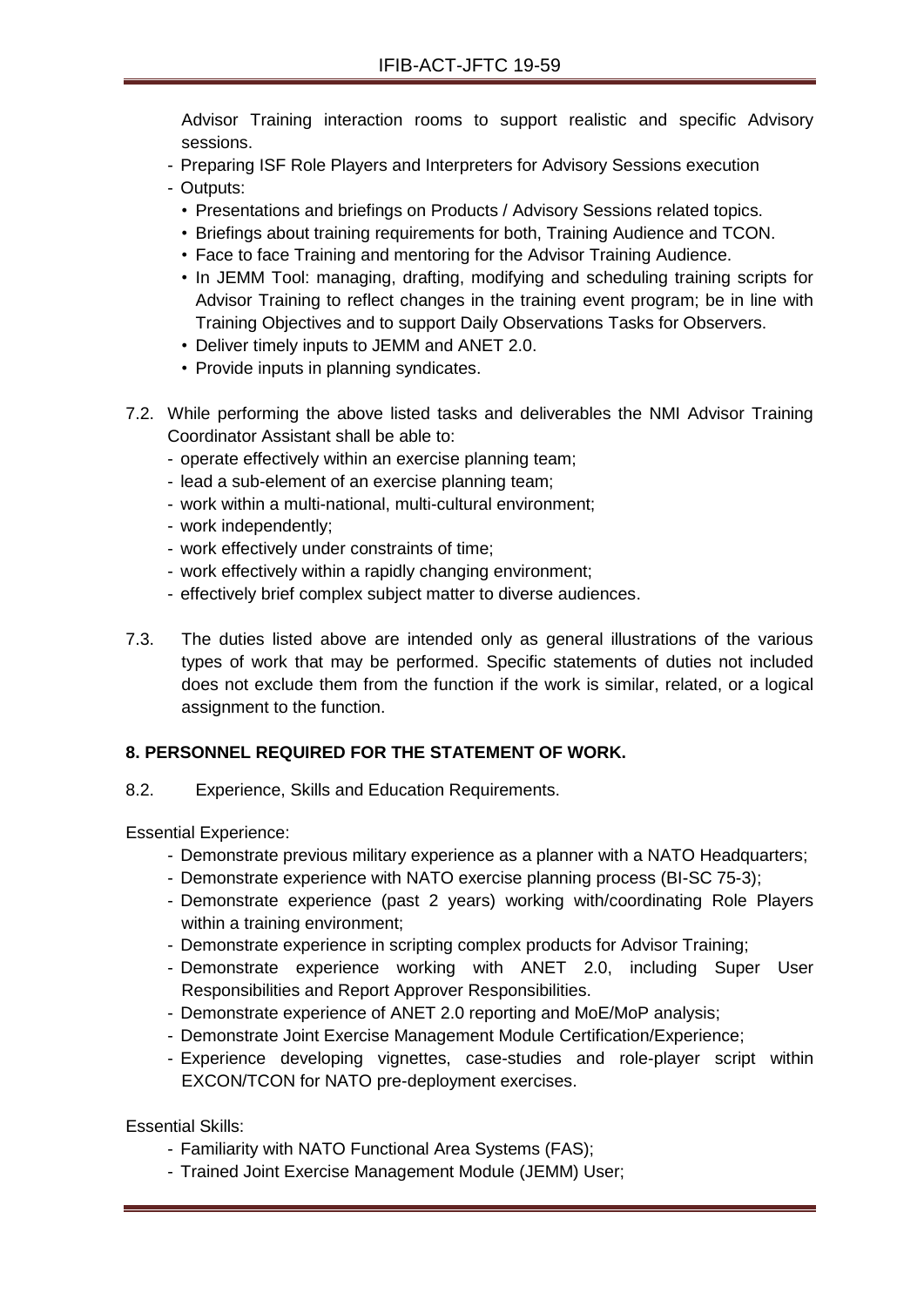- Trained ANET 2.0 Super/Basic user;
- Proficiency in use of Microsoft Office Software (Outlook, Word, PowerPoint, Excel).

Essential Education: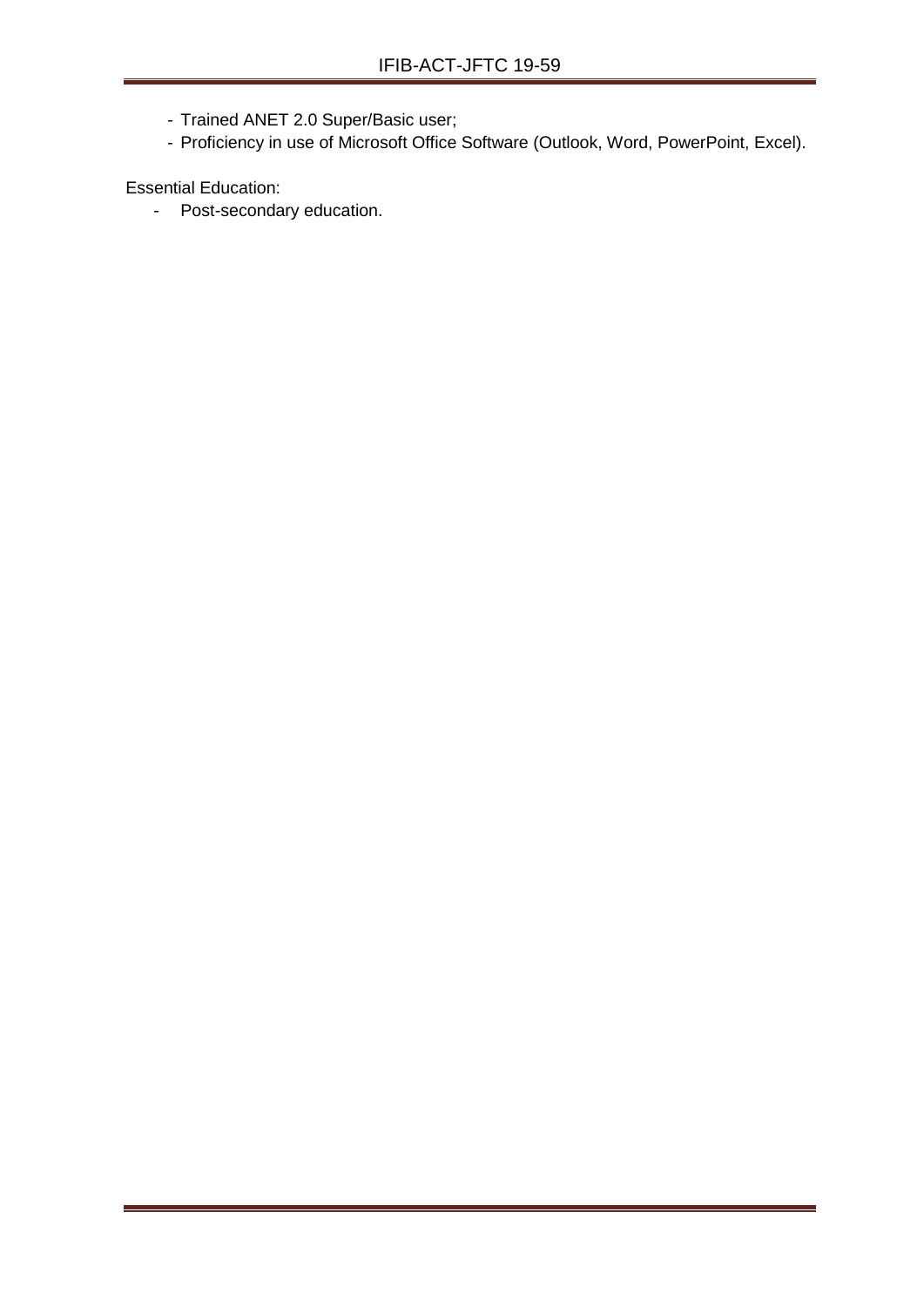### **SECURITY SECTOR REFORM SME**

- 6.4. Anticipated Level of Effort per TO is the following:
	- (1) Task #1 February-May,
		- a. Training Refinement Visit in NMI HQ Baghdad (Iraq) up to 10 mandays (travel days excluded),
		- b. Product Development Workshop up to 10 man-days (travel days excluded),
		- c. Training Event Preparation and Execution up to 15 man-days (travel days excluded).
	- (2) Task #2 August-October.
		- a. Training Refinement Visit in NMI HQ Baghdad (Iraq) up to 10 mandays (travel days excluded),
		- b. Product Development Workshop up to 10 man-days (travel days excluded),
		- c. Training Event Preparation and Execution up to 15 man-days (travel days excluded).

### **7. TASKING AND DELIVERABLES.**

The SSR SME is a part of the TCON Team, he/she is responsible for the preparation, coordination and de-confliction of complex Products / Vignettes during the Training Event as well as teaching and preparing TA for their future role. He/she is in charge for developing and leading the Security Sector Reform aspects of the TE and de-conflicting all related issues with regard to Train, Advise, Assist, Mentor SMEs.

- 7.2. Tasks and deliverables during PDWS / TCON Prep/Execution:
	- Working in a Syndicate for final Scripting in support of the Planning Team.
	- Finalizing scripting of SSR Products / Vignettes in JEMM.
	- Coordinating and de-conflicting of complex Products / Vignettes.
	- Developing Power Point presentations with Products / Vignettes related content.
	- Supporting external SMEs in incident scripting for complex Products / Vignettes.
	- Teaching, facilitating and preparing TA as required.
	- Preparing presentations on Products / Vignettes related topics.
	- Providing briefings on Products / Vignettes related topics to other TCON members.
	- Supporting JFTC Planning/Training Team in performance of other issues on request.
	- Providing briefings about training requirements for both, Training Audience and TCON.
	- Attending TCON Battle Rhythm related meetings.
	- Supporting JFTC TCON Team in performance of other issues on request.
	- Providing input in new Products / Vignettes if, and when required.
	- Providing AAR input at end of each Training Phases.
	- Scripting specific Products / Vignettes for Advisor / Staff HQ interaction.
	- Outputs:
		- Presentations and briefings on Products / Vignettes related topics.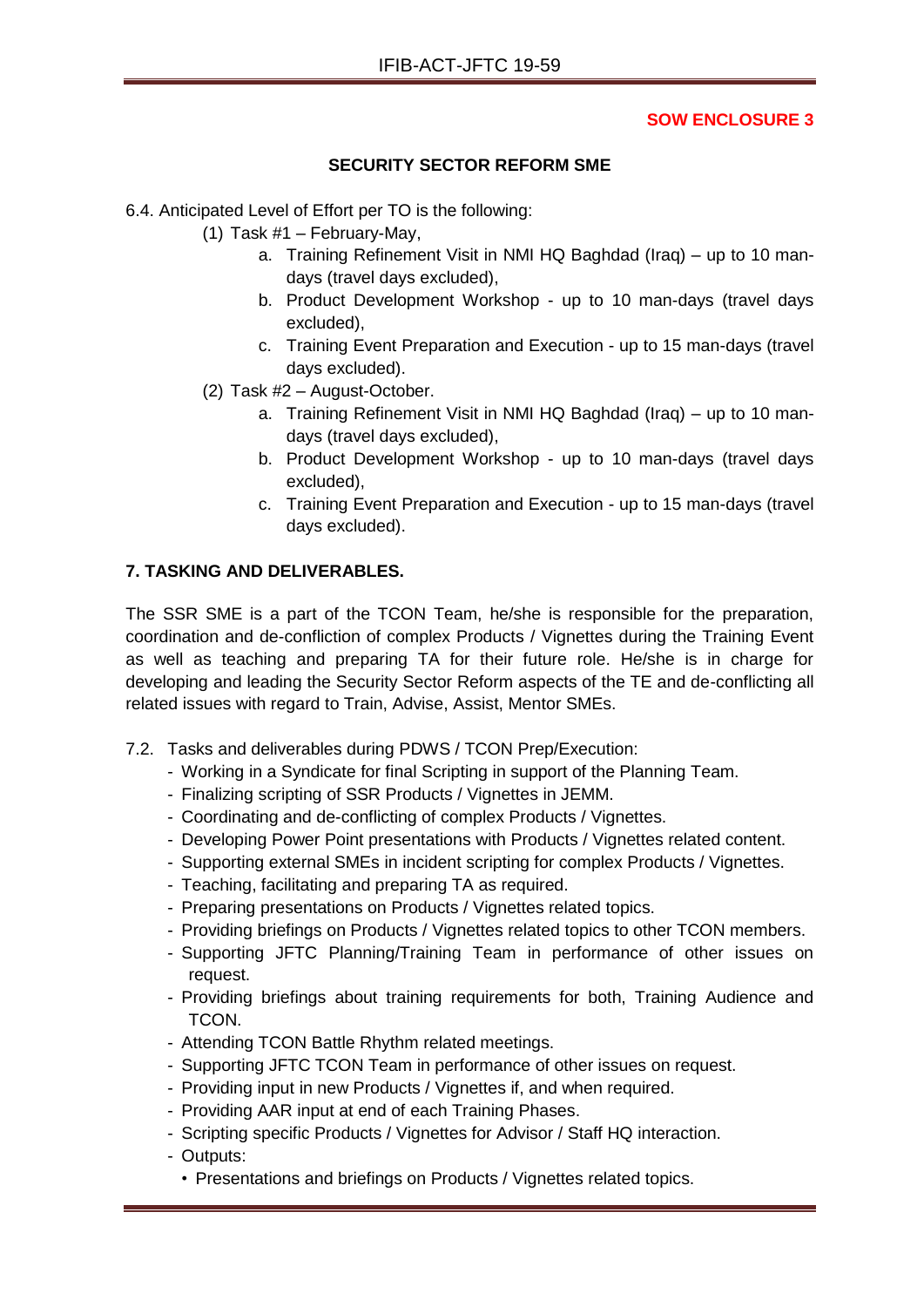- Briefings about training requirements for both, Training Audience and TCON.
- Face to face training and mentoring for NMI Training Audience.
- Presentations and briefings to Training Audience on NMI SSR processes & procedures.
- 7.2. The duties listed above are intended only as general illustrations of the various types of work that may be performed. Specific statements of duties not included does not exclude them from the function if the work is similar, related, or a logical assignment to the function.
- 7.3. While performing the above listed tasks and deliverables the SSR SME Contractor shall be able to:
	- operate effectively within an exercise planning team;
	- lead a sub-element of an exercise planning team;
	- work within a multi-national, multi-cultural environment;
	- work independently;
	- work effectively under constraints of time;
	- work effectively within a rapidly changing environment;
	- effectively brief complex subject matter to diverse audiences..

### **8. PERSONNEL REQUIRED FOR THE STATEMENT OF WORK.**

8.2. Experience, Skills and Education Requirements.

Essential Experience:

- Previous experience as a Planner within the NATO environment;
- Previous operational military experience in Iraq as an advisor;
- Demonstrate knowledge of current NATO SSR/SFA Doctrine & Concepts;
- Demonstrate recent (past 2 years) experience in conduct of NATO pre-deployment training with regards to SFA/SSR/TAA;
- Demonstrate experience working with/coaching ANET 2.0, including Super User responsibilities in support of Advisor training;
- Demonstrate experience with NATO (NCS/NFS) construct, planning and execution of exercise planning (BI-SC 75-3/BI-SC 75-7);
- Demonstrate experience of ANET 2.0 reporting and MoE/MoP analysis;
- Demonstrate experience in the delivery of advisor training for NATO predeployment training;
- Experience developing vignettes, case-studies and role-player script within EXCON for NATO pre-deployment exercises;

Essential Skills:

- Familiarity with NATO Functional Area Systems (FAS);
- Trained Joint Exercise Management Module (JEMM) User;
- Trained ANET 2.0 Super/Basic user.
- Proficiency in use of Microsoft Office Software (Outlook, Word, PowerPoint, Excel).

Essential Education: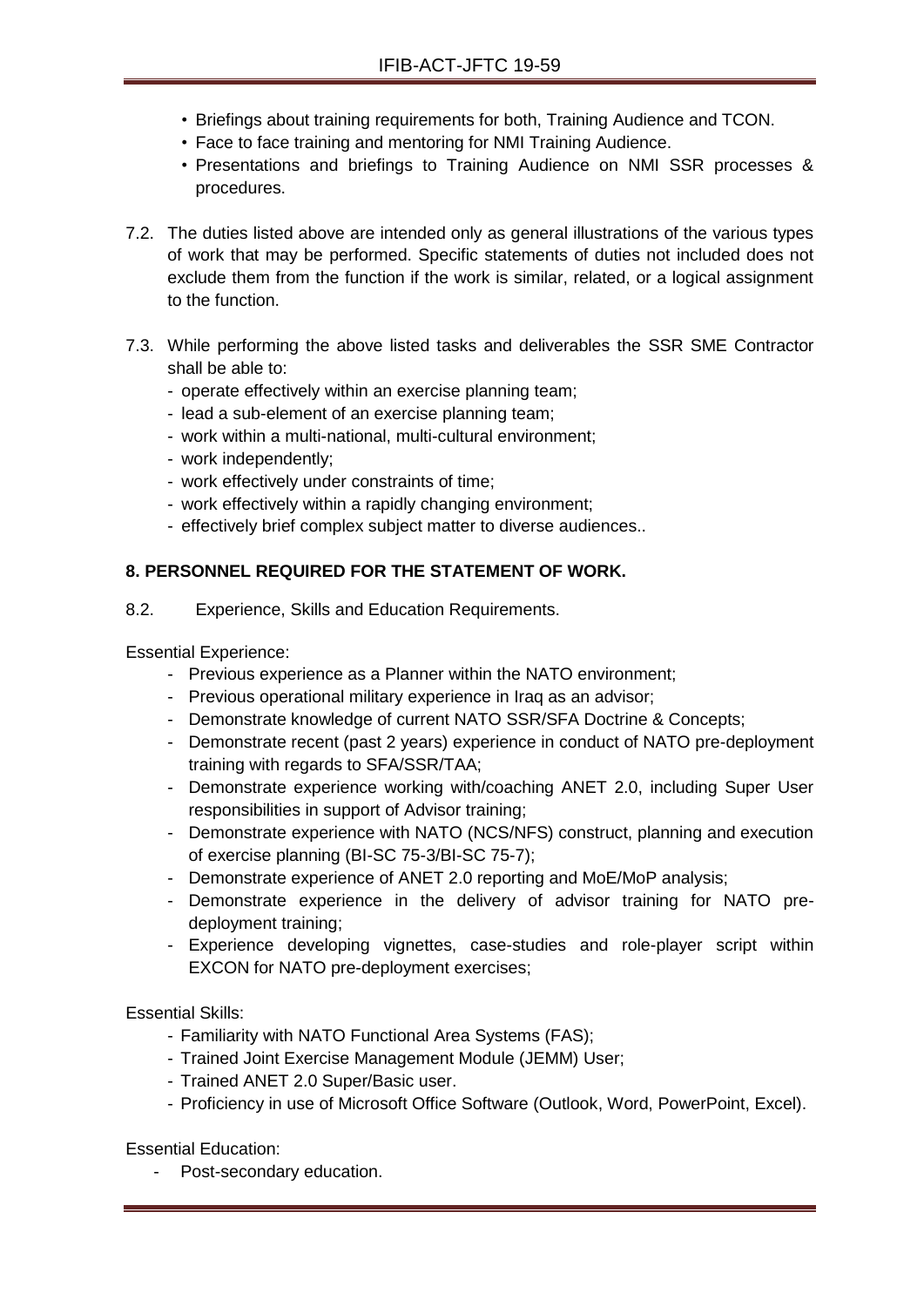## **STRATEGIC LEVEL ADVISOR SME**

6.4. Anticipated Level of Effort per TO is the following:

- (1) Task  $#1 -$  April-May,
	- a. Training Event Preparation and Execution up to 12 man-days (travel days excluded).
- (2) Task #2 September-October.
	- a. Training Event Preparation and Execution up to 12 man-days (travel days excluded).

### **7. TASKING AND DELIVERABLES.**

The NMI Advisor SME is a part of the Exercise Control Team and works in close concert with the Advisor Training Coordinator and BST Coordinator. He/she is responsible for the preparation, coordination and de-confliction of complex Products / Advisory Sessions during the PDT as well as teaching and preparing TA advisors for their future role. He/she collects and coordinates training requirements for the Advisors support mission throughout all two training phases (MST/BST).

- 7.1. Tasks and deliverables during TCON Prep/Execution:
	- Working in a Syndicate for final Scripting.
	- Finalizing scripting of Advisory Products.
	- Coordinating and de-conflicting of complex Products / Advisory Sessions (stories, direction and guidance for SMEs, direction and guidance for Role Players).
	- Developing Power Point presentations with Products / Advisory Sessions related content.
	- Supporting external SMEs in incident scripting for complex Products / Advisory Sessions.
	- Preparing presentations on Products / Advisory Sessions related topics.
	- Providing briefings on Products / Advisory Sessions related topics to other TCON members.
	- Supporting JFTC Training Team in performance of other issues on request.
	- Providing briefings about training requirements for both, Training Audience and TCON.
	- Attending TCON Battle Rhythm related meetings.
	- Supporting JFTC TCON Team in performance of other issues on request.
	- Providing input in new Products / Advisory Sessions if, and when required.
	- Providing After Action Review (AAR) input at end of each Training Phases.
	- Acting as lead SME for Advisor Training Audience in all phases of the exercise.
	- Role-playing parts of the ISF and Advisory Training Principals (i.e. the ADVISEE) on request
	- Preparing ISF Role Players and Interpreters for Advisory Sessions execution
	- Outputs:
		- Presentations and briefings on Products / Advisory Sessions related topics.
		- Briefings about training requirements for both, Training Audience and TCON.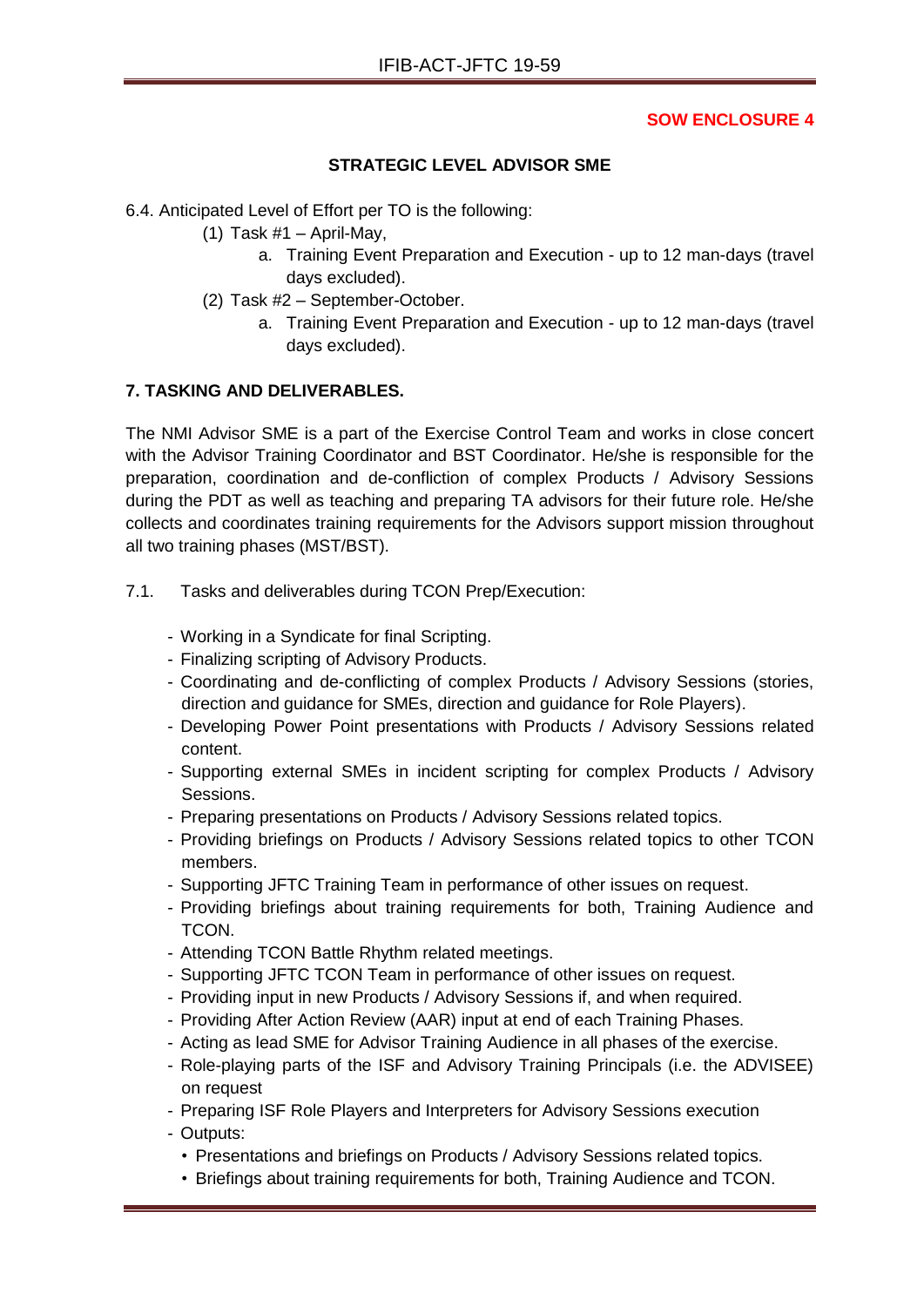- Face to face Training and mentoring for Advisor Training Audience.
- Presentations and briefings to Training Audience on Advisory related topics: Role of Advisor; Cross-Cultural Communications; Effective Negotiations; Working with Interpreters.
- 7.2. While performing the above listed tasks and deliverables the NMI Advisor SME shall be able to:
	- operate effectively within an exercise planning team;
	- lead a sub-element of an exercise planning team;
	- work within a multi-national, multi-cultural environment;
	- work independently;
	- work effectively under constraints of time;
	- work effectively within a rapidly changing environment;
	- effectively brief complex subject matter to diverse audiences.
- 7.3. The duties listed above are intended only as general illustrations of the various types of work that may be performed. Specific statements of duties not included does not exclude them from the function if the work is similar, related, or a logical assignment to the function..

# **8. PERSONNEL REQUIRED FOR THE STATEMENT OF WORK.**

8.2. Experience, Skills and Education Requirements.

Essential Experience:

- Previous military experience as a commissioned officer or as senior-level civilian equivalent within the NATO environment;
- Demonstrate experience as an Advisor at the Strategic level (Ministry) in Iraq theatre of operations;
- Demonstrate recent experience (past 2 years) in scripting complex products/vignettes for NATO Advisor Training;
- Demonstrate good working knowledge of using the Joint Exercise Management Module (JEMM) to support Incident Scripting;
- Demonstrate recent experience operating as a member of an exercise planning team/TCON/EXCON;
- Demonstrate experience in working with/coordinating Role Players within a training environment;
- Demonstrate experience of Advisor reporting tool ANET 2.0 and associated CIS platforms.

Essential Skills:

- Familiarity with NATO Functional Area Systems (FAS);
- Trained Joint Exercise Management Module (JEMM) User;
- Trained ANET 2.0 Super/Basic user.
- Proficiency in use of Microsoft Office Software (Outlook, Word, PowerPoint, Excel).

Essential Education: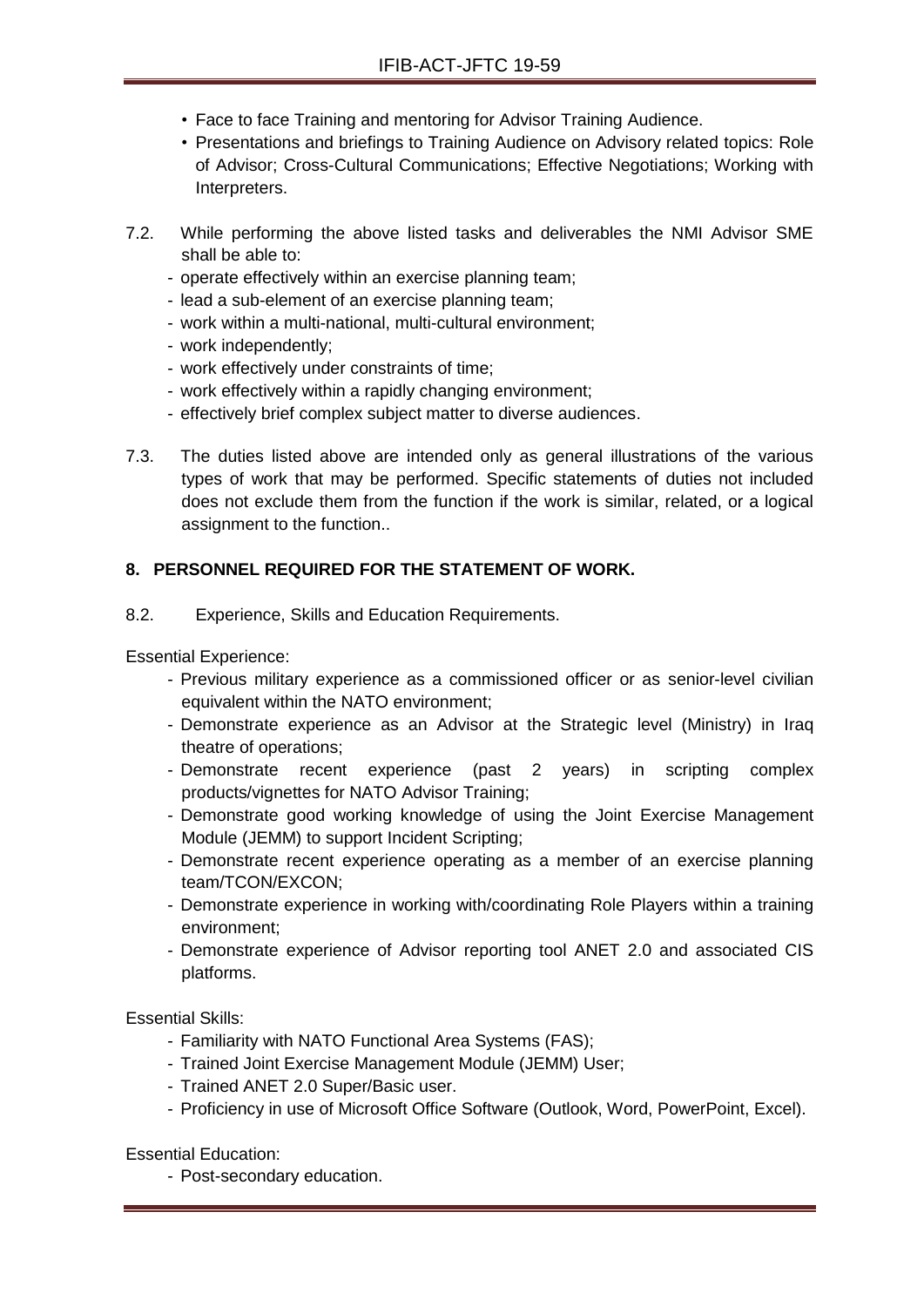# **TACTICAL LEVEL ADVISOR SME**

6.4. Anticipated Level of Effort per TO is the following:

- (1) Task  $#1 -$  April-May,
	- a. Training Event Preparation and Execution up to 12 man-days (travel days excluded).
- (2) Task #2 September-October.
	- a. Training Event Preparation and Execution up to 12 man-days (travel days excluded).

# **7. TASKING AND DELIVERABLES.**

The NMI Advisor SME is a part of the Exercise Control (TCON) Team and works in close concert with the Advisor Training Coordinator and the BST Coordinator. He/she is responsible for the preparation, coordination and de-confliction of complex Products and Advisory Sessions during the PDT as well as teaching and preparing TA advisors for their future role. He/she collects and coordinates training requirements for the Advisors support mission throughout all two training phases (MST/BST).

- 7.1. Tasks and deliverables during TCON Prep/Execution:
	- Working in a Syndicate for final Scripting.
	- Finalizing scripting of Advisory Products.
	- Coordinating and de-conflicting of complex Products / Advisory Sessions (stories, direction and guidance for SMEs, direction and guidance for Role Players).
	- Developing Power Point presentations with Products / Advisory Sessions related content.
	- Supporting external SMEs in incident scripting for complex Products / Advisory Sessions.
	- Preparing presentations on Products / Advisory Sessions related topics.
	- Providing briefings on Products / Advisory Sessions related topics to other TCON members.
	- Supporting JFTC Training Team in performance of other issues on request.
	- Providing briefings about training requirements for both Training Audience and TCON.
	- Attending TCON Battle Rhythm related meetings.
	- Supporting JFTC TCON Team in performance of other issues on request.
	- Providing input in new Products / Advisory Sessions if and when required.
	- Providing After Action Review (AAR) input at the end of each Training Phase.
	- Acting as lead SME for Advisor Training Audience in all phases of the Training Event.
	- Role-playing parts of the ISF and Advisory Training Principals (i.e. the ADVISEE) on request
	- Preparing ISF Role Players and Interpreters for Advisory Sessions execution
	- Outputs:
		- Presentations and briefings on Products / Advisory Sessions related topics.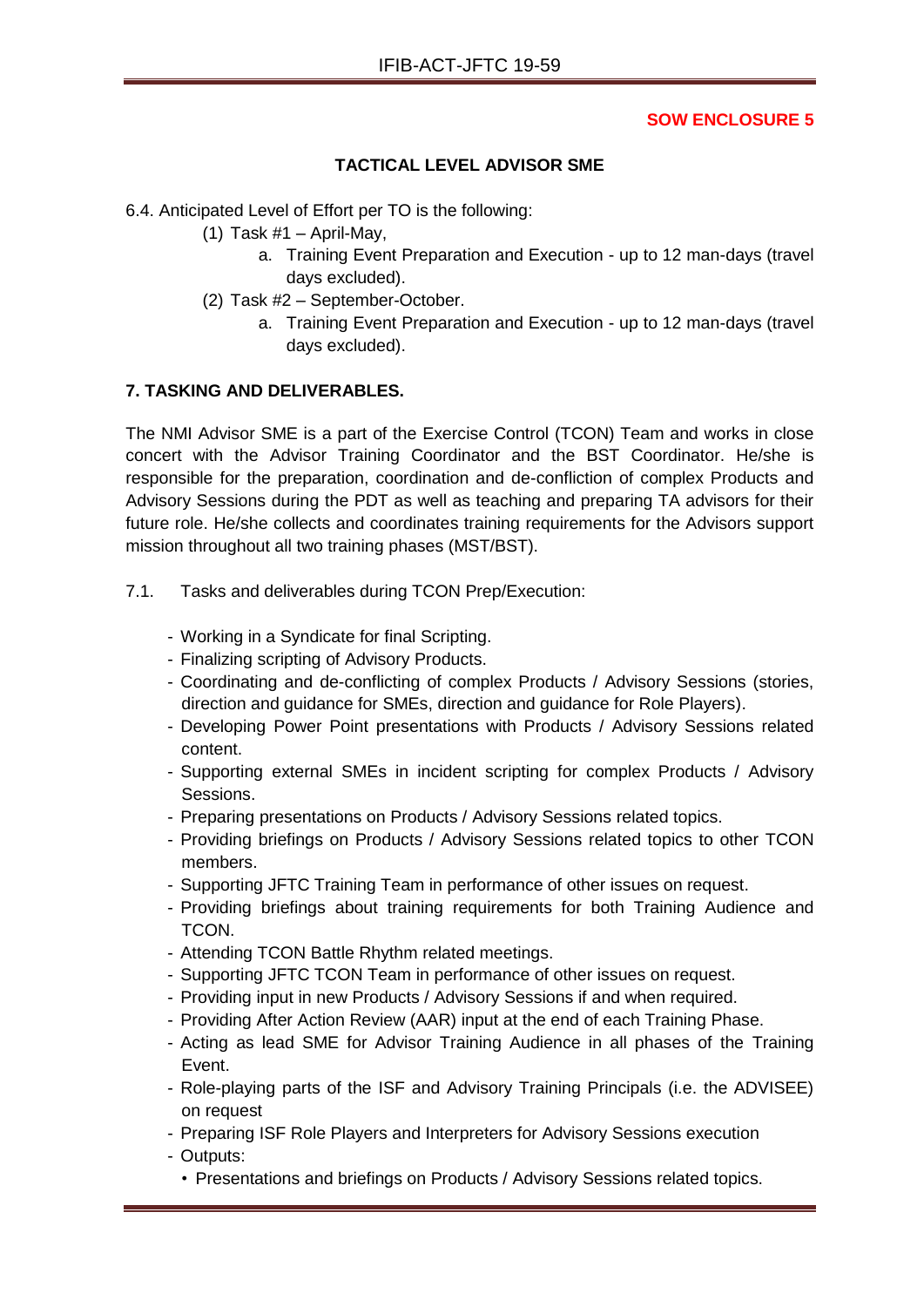- Briefings about training requirements for both, Training Audience and TCON.
- Face to face Training and mentoring for the Advisor Training Audience.
- Presentations and briefings to Training Audience on Advisory related topics: Role of Advisor; Cross-Cultural Communications; Effective Negotiations; Working with Interpreters.
- 7.2. While performing the above listed tasks and deliverables the NMI Advisor SME shall be able to:
	- operate effectively within an exercise planning team;
	- lead a sub-element of an exercise planning team;
	- work within a multi-national, multi-cultural environment;
	- work independently;
	- work effectively under constraints of time;
	- work effectively within a rapidly changing environment;
	- effectively brief complex subject matter to diverse audiences.
- 7.3. The duties listed above are intended only as general illustrations of the various types of work that may be performed. Specific statements of duties not included does not exclude them from the function if the work is similar, related, or a logical assignment to the function..

### **8. PERSONNEL REQUIRED FOR THE STATEMENT OF WORK.**

8.3. Experience, Skills and Education Requirements.

Essential Experience:

- Previous military experience as a commissioned/non commissioned officer or civilian equivalent within the NATO environment;
- Demonstrated experience as an Advisor at the tactical level in Iraq theatre of operations;
- Demonstrate recent experience (past 2 years) in scripting complex products/vignettes for NATO Advisor Training;
- Demonstrated good working knowledge of using the Joint Exercise Management Module;
- (JEMM) to support Incident Scripting;
- Demonstrated recent experience operating as a member of an exercise planning team/TCON/TCON;
- Demonstrated experience in working with/coordinating Role Players within a training environment;
- Demonstrated experience of Advisor reporting tool ANET 2.0 and associated CIS platforms.

Essential Skills:

- Familiarity with NATO Functional Area Systems (FAS);
- Trained Joint Exercise Management Module (JEMM) User;
- Trained ANET 2.0 Super/Basic user.

- Proficiency in use of Microsoft Office Software (Outlook, Word, PowerPoint, Excel). Essential Education: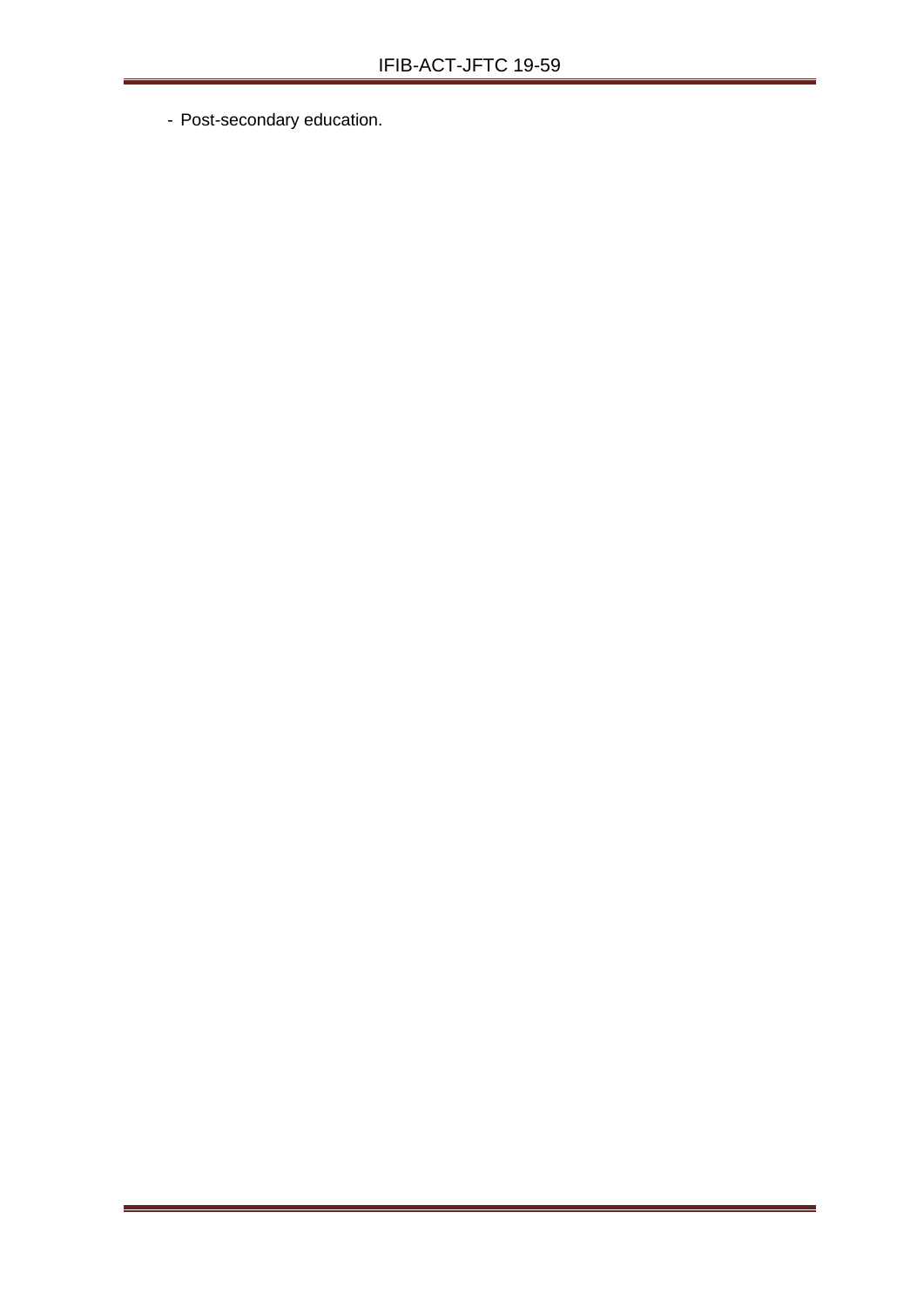## **OPR ASSISTANT PLANNER**

6.4. Anticipated Level of Effort per TO is the following:

- (1) Task #1 February-May up to 50 man-days (travel days excluded).
- (2) Task #2 August-October up to 50 man-days (travel days excluded).

#### **7. TASKING AND DELIVERABLES.**

7.1. **General.** The Contractor shall support the OPR with development and delivery of the Exercises. He/she collects relevant theatre data, coordinates with in-Theatre SMEs and Recently Redeployed SMEs and assures the latest Theatre developments are incorporated in the Training Event. He/she is responsible for the overall integration of the content for the separate Training Audience entities into one comprehensive Exercise. The OPR Assistant Planner reports to the OPR.

# 7.2. **Task 1 - Training Refinement Visit (TRV):**

- Analyzing and understanding of NMI Training Specifications and Objectives;
- Receiving, analyzing and interpreting in-theatre updates;
- Assisting in the development of concepts for training delivery;
- Identifying and collecting relevant theatre data for use during subsequent planning;
- Collaboratively and/or independently developing themes, vignettes, storylines and scenarios in support of TE execution;
- Networking to create the conditions for support from Theatre during the execution of the Training Event;
- Collection and collation of training requirements for further planning;
- Preparing scenario related presentations for SME familiarization during Product Development Workshop;
- Analyzing Training Audience breakdown using ANET Tool;
- Preparing training requirement related presentation for SME introduction during the Product Development Workshop; and
- Supporting the JFTC NMI planning team by performing other tasks on request.

# 7.3. **Task 2 - Product Development Workshop (PDWS):**

- Delivering briefings on training requirements;
- Coordinating training requirements throughout TE;
- Delivering vignette/discussion related presentations for SME familiarization;
- All aspects of scripting using the JEMM tool;
- Coordinating and de-conflicting multiple complex storylines;
- De-conflicting training requirements with respect of SME availability;
- Developing Power Point presentations on scenario related content;
- Supporting TE Planning Team in performance of other issues on request;
- Coordinating training requirements in support of TE staff;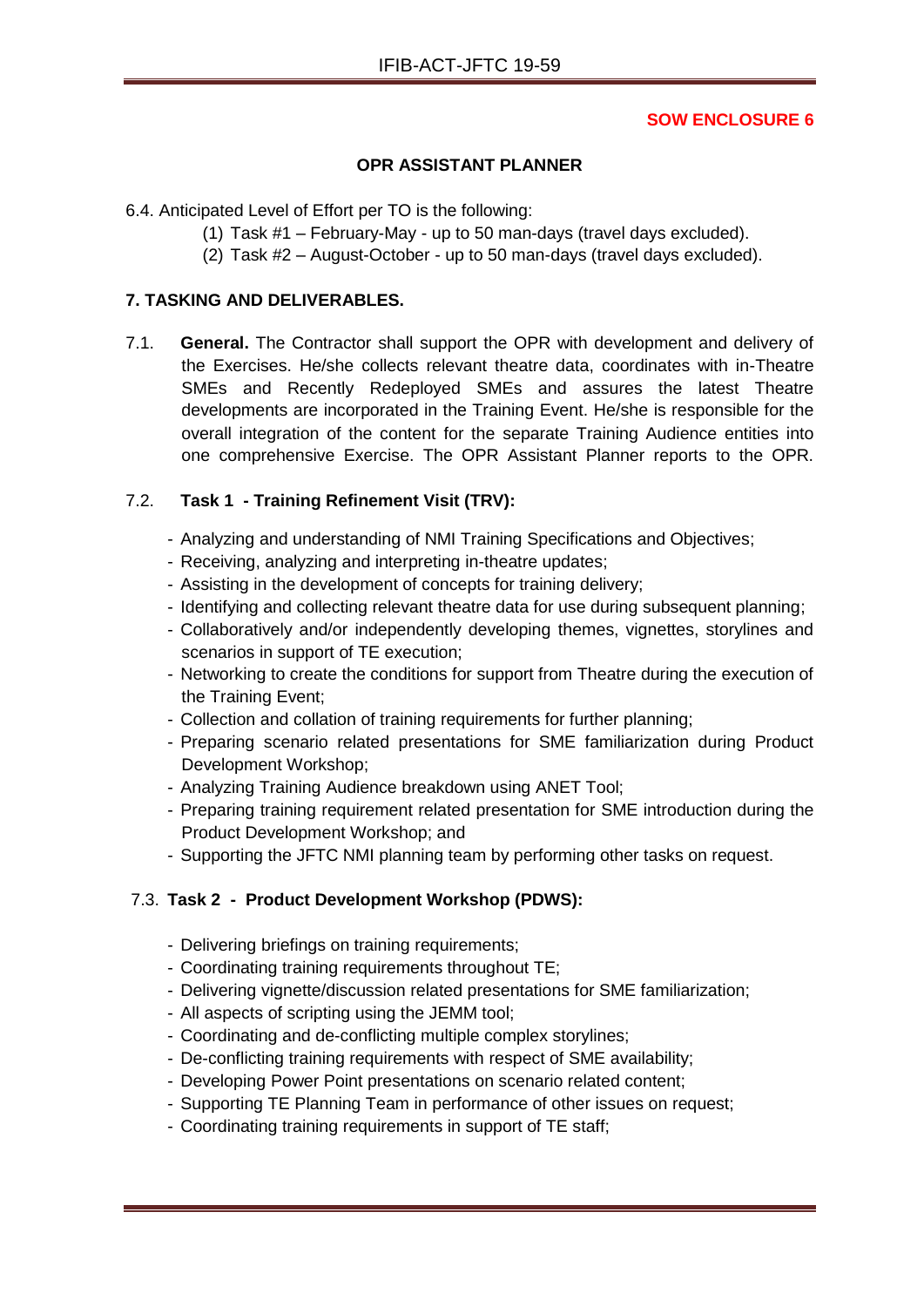## 7.4. **Task 3 – NMI PDT (Execution).**

- Assisting in the development of TCON Training;
- Leading and/or working within a syndicate for final scripting;
- Finalizing scripting within the JEMM tool;
- Facilitating syndicates/supporting SMEs as required;
- Coordinating and de-conflicting complex storylines;
- De-conflicting training requirements with respect to SME availability;
- Coordinating training requirements;
- Developing Power Point presentations with scenario related content;
- Supporting external SMEs in incident scripting for complex Storylines;
- Preparing presentations on scenario related topics;
- Providing briefings on scenario related topics to other TCON members;
- Attending TCON Battle Rhythm related meetings;
- Supporting TCON in performance of other issues on request;
- Providing briefings on training requirements for both, TA and TCON;
- Analyze Training Audience breakdown using ANET Tool;
- Supporting JFTC NMI Planning Teams in performance of other issues on request;
- Dynamic scripting;
- Providing AAR input at end of each TE use of NATO LL portal.
- 7.5. The duties listed above are intended only as general illustrations of the various types of work that may be performed. Specific statements of duties not included does not exclude them from the function if the work is similar, related, or a logical assignment to the function.
- 7.6. While performing the above listed tasks and deliverables the OPR Assistant Planner Contractor shall be able to:
	- operate effectively within an exercise planning team;
	- lead a sub-element of an exercise planning team;
	- facilitate a syndicate/support SMEs during the execution phase;
	- work within a multi-national, multi-cultural environment;
	- work independently;
	- work effectively under constraints of time;
	- work effectively within a rapidly changing environment;
	- effectively brief complex subject matter to diverse audiences.

# **8. PERSONNEL REQUIRED FOR THE STATEMENT OF WORK.**

8.2. Experience, Skills and Education Requirements.

Essential Experience:

- Previous military experience as a Commissioned Officer within NATO environment;
- Demonstrate experience in Iraq theatre of operations (past 2 years);
- Demonstrate military experience as a planner within a NATO Headquarters;
- Demonstrate experience with NATO (NCS/NFS) construct, planning and execution of exercise planning (BI-SC 75-3/BI-SC 75-7);
- Demonstrate knowledge of current NATO SFA Doctrine & Concepts;
- Demonstrate experience of ANET 2.0 reporting and MoE/MoP analysis;